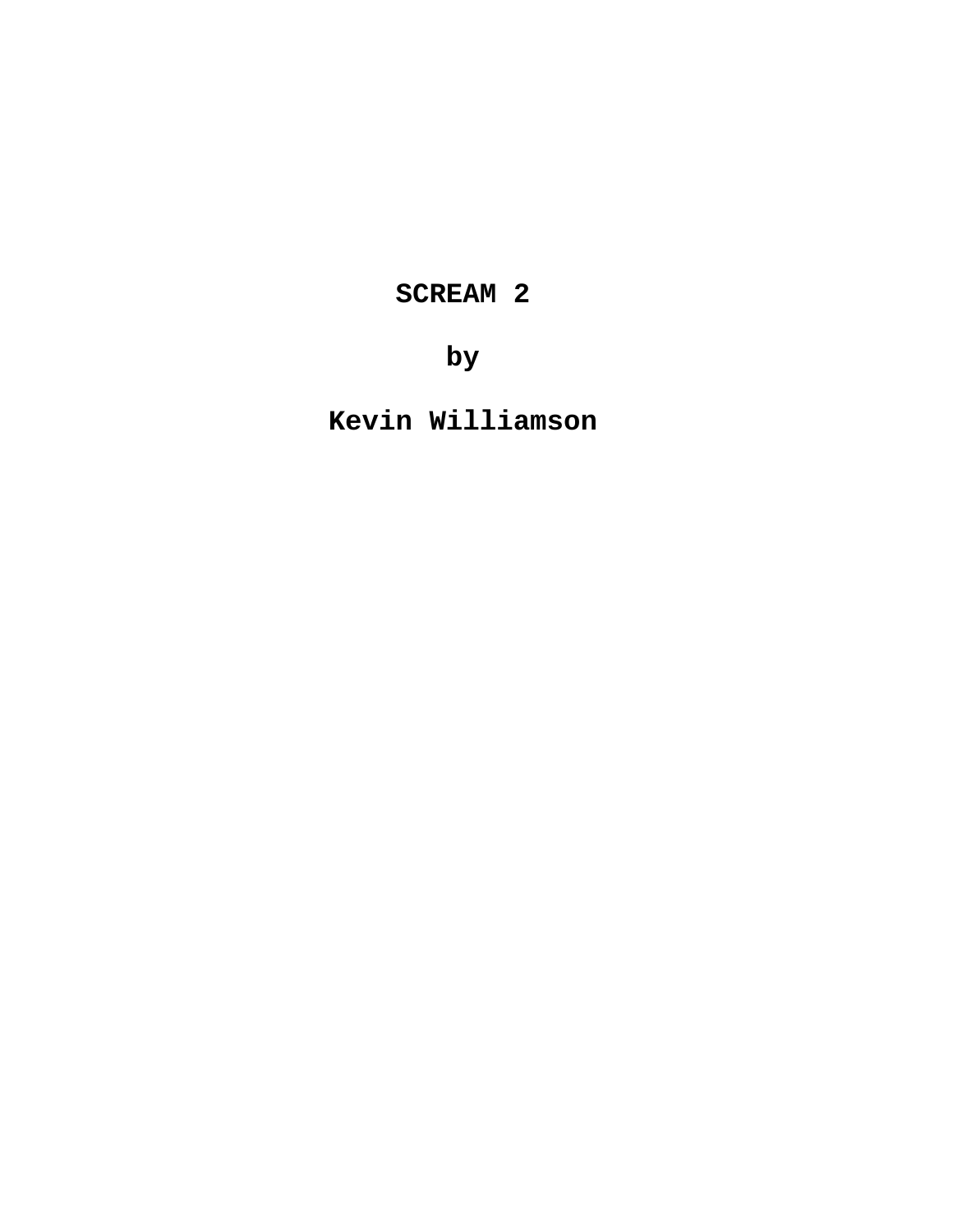**FADE IN:**

**EXT. MOVIE THEATRE – NIGHT**

**An old preserved movie theatre. The kind only found in a small town. Very picturesque. The marquee in front reads:**

**"SNEAK PREVIEW TONIGHT 'STAB' Rated R"**

**A line has formed around the block, GUYS and GIRLS – mostly college age.**

**CLOSE on a girl, MAUREEN, no more than 18. A friendly face with innocent eyes. She stands in line with her boyfriend PHIL, same age. A handsome counterpart.**

> **MAUREEN I hate scary movies.**

**PHIL It'll be okay, baby, I'll hold your hand.**

**MAUREEN If we hurry, we can still catch the Sandra Bullock movie.**

**PHIL We got free tickets.**

**He pulls her close, snuggling with her.**

**EXT. BOX OFFICE**

**Maureen and Phil reach the box office, presenting their tickets.**

**They pass through the front doors where an USHER stands randomly handing out GHOST MASKS. A Hollywood variation of a most familiar one. Phil takes one.**

#### **MAUREEN**

**What's that?**

**USHER The studio sent them.**

**INT. THEATRE – A MINUTE LATER**

**The small theatre is nearly packed to capacity. Maureen and Phil enter, moving down the aisle searching for two seats. A YOUNG GIRL SCREAMS, whizzing by them as a GHOST MASKED GUY chases after her. The crowd LAUGHS. Everyone is having fun.**

**Maureen and Phil find aisle seats down towards the screen just as the lights DIM. People FAKE SCREAM in terror. A very lively crowd.**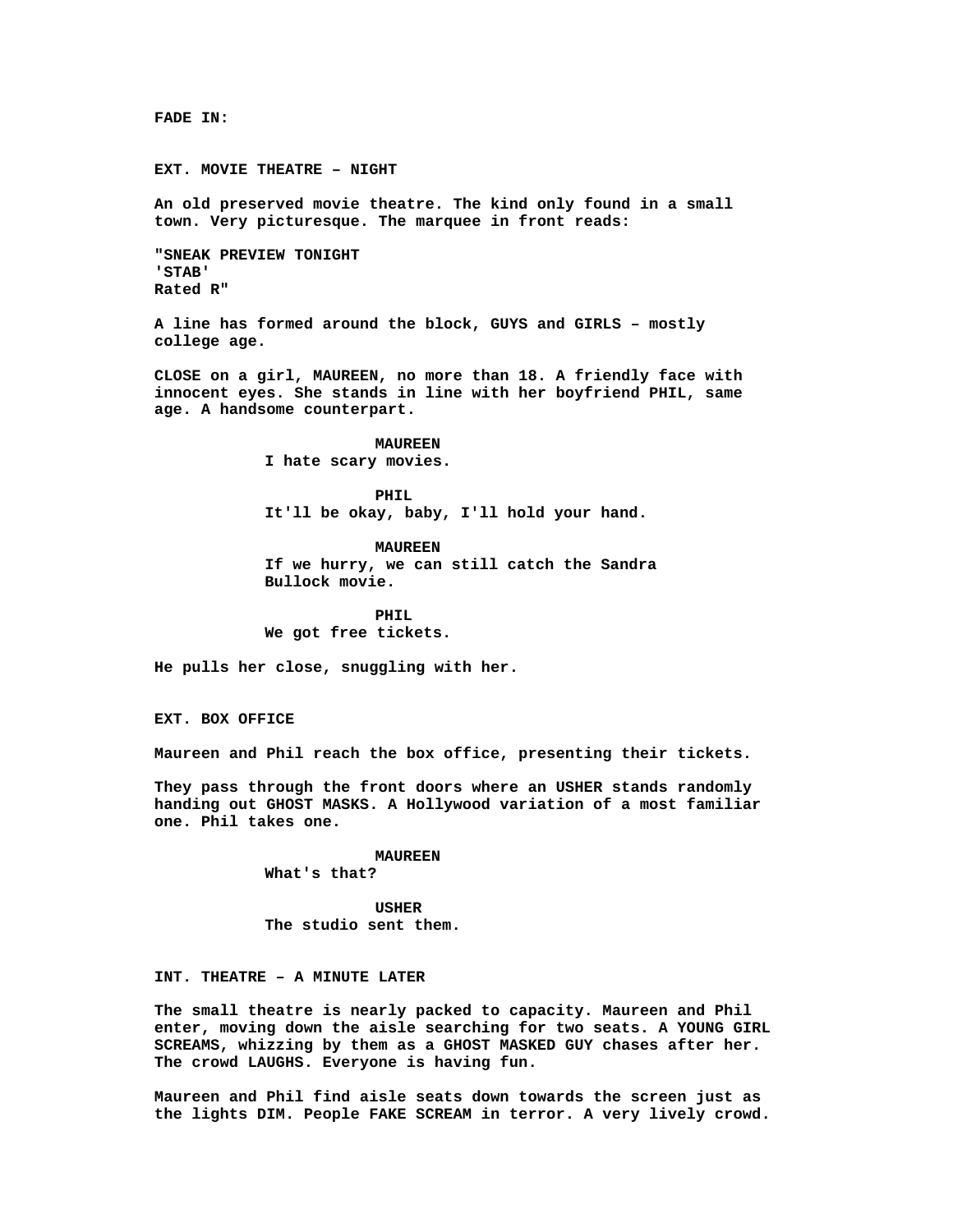**ON SCREEN**

**Credits roll as the movie begins. The studio logo appears followed by...**

**"A ROBERT RODRIGUEZ FILM"**

**IN THE THEATRE**

**Maureen turns to find a GHOST MASK in her face. Phil has slipped it on.**

> **MAUREEN I don't think so.**

**Phil gets in her face, playing with her. She swats him.**

**MAUREEN**

**Take it off.**

**PHIL**

**But...**

# **MAUREEN**

**Now.**

**He obliges.**

**ON SCREEN**

**More credits.**

**"BASED ON THE BOOK "THE WOODSBORO MURDERS" BY GALE WEATHERS"**

**Maureen looks behind her, toward the rest of the audience. A sea of white ghost faces fill the theatre. The publicity masks actually glow in the dark. A chilling sight that leaves Maureen extremely spooked.**

**ON SCREEN**

**The movie begins. A house in the middle of nowhere. Lights burn from within.**

**Inside the house, a YOUNG GIRL, Alicia Silverstonish is taking a shower. The water cascades over her nubile body. Suddenly, a FIGURE is glimpsed through the curtain. It's all very PSYCHO.**

> **MAUREEN Now why does she have to be naked? How does that serve the plot?**

> > **PHIL**

**Sssshhh.**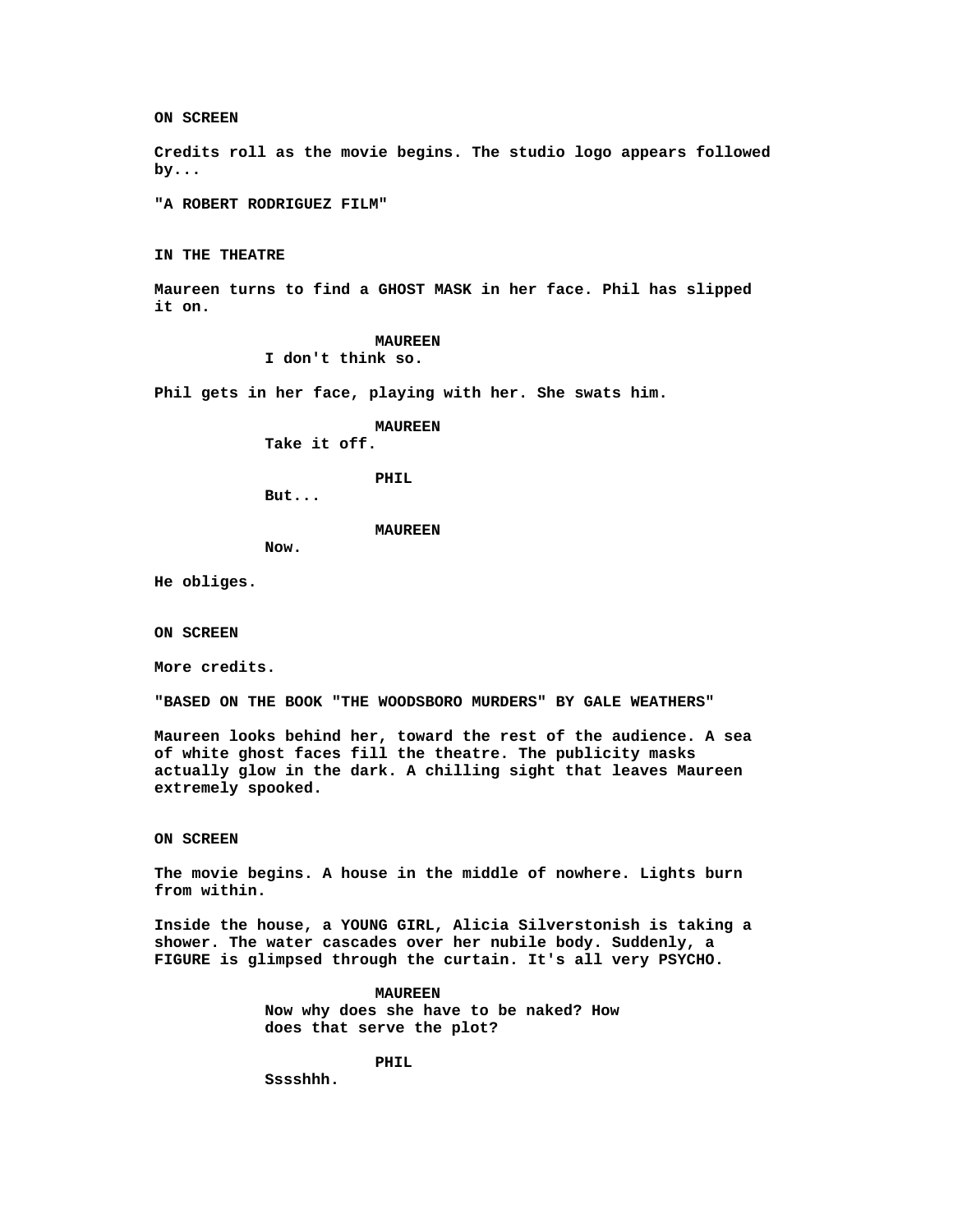**ON SCREEN**

**The phone RINGS. The young girl pulls the shower curtain aside to reveal a robe hung on a hook. She grabs it, running from the bathroom, into the living room, grabbing the phone.**

**GIRL**

**Hello?**

**A menacing VOICE responds.**

**VOICE**

**Hello?**

**GIRL Who is this?**

**VOICE**

**You tell me.**

**IN THE THEATRE**

**Maureen is not having a good time. She's already spooked.**

**MAUREEN I hate this shit.**

**ON SCREEN The phone rings again.**

**VOICE Why did you hang up on me?**

**GIRL Who is this?**

**IN THE THEATRE**

**Maureen shifts in her seat.**

**MAUREEN Why doesn't she just hang up and call the police? Stupid..**

**PHIL**

**Shush.**

**MAUREEN I'm gonna pee. You want anything?**

**He nods. Maureen stands and moves up the aisle.**

**INT. LOBBY – SECONDS LATER**

**Maureen emerges from the theatre and into the small lobby. It is dark and shadowed. She moves down a long hallway to a staircase. A "BATHROOM" sign with an arrow points downstairs.**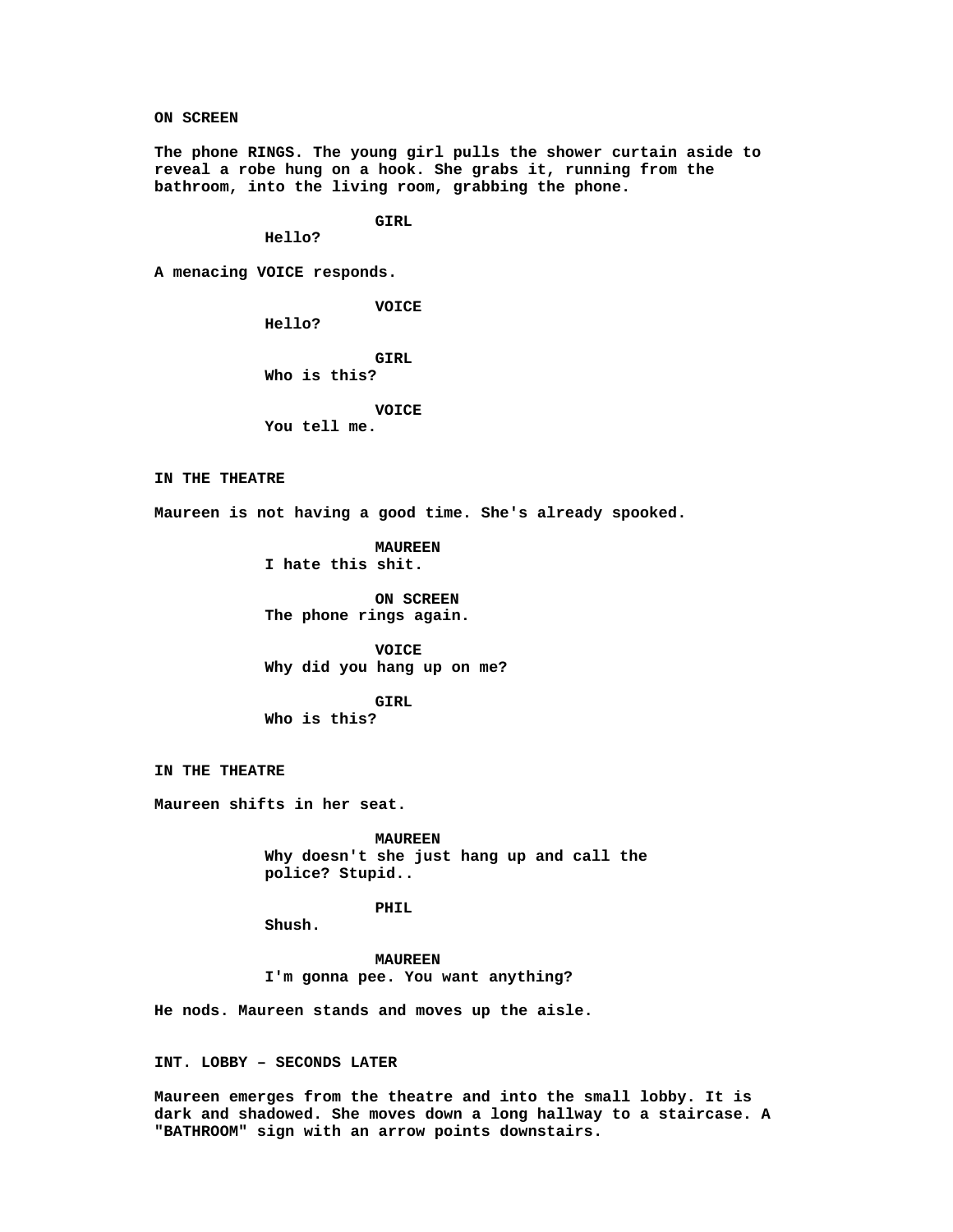**Maureen hits the stairs to...**

**INT. BASEMENT LOUNGE – SAME**

**A small lounge leads to two bathroom doors. Very low lighting. Maureen descends the stairs, heading for the...**

**INT. GIRL'S RESTROOM – SAME**

**A large bathroom. Five stalls line one wall. The door CREAKS open. Maureen enters and shoots for a stall.**

**INSIDE THE STALL – MOMENTS LATER**

**Maureen finishes up, fastening her pants. Suddenly, the bathroom door CREAKS open. Maureen listens. FOOTSTEPS are heard. Loud and heavy.**

**Maureen eyes the crack in the stall door. Not much is visible. Suddenly, a SHADOW sweeps by. The footsteps stop.**

**Maureen finishes up quickly. She flushes, throws the stall door open and rushes out to find...**

**THE BATHROOM EMPTY.**

**The stall doors are all closed. Maureen shoots for the door. She rips the door open as a FIGURE rushes her...**

**A YOUNG GIRL followed by her FRIEND, both perky and loud. They hurl past Maureen, LAUGHING and carrying on.**

> **GIRL #l I got so scared my bladder rolled.**

**GIRL #2 You chicken shit. It's just a movie.**

**GIRL # l No, it really happened. It's a true story.**

**Maureen is out the door. Now thoroughly spooked.**

**INT. BASEMENT LOBBY – SAME**

**Alone, Maureen moves for the stairs when a FIGURE emerges from the shadows. A GHOST MASKED SHAPE appearing behind her...**

**LUNGING FOR HER, grabbing her, spinning her around. She SCREAMS MADLY as the Ghost starts LAUGHING. The mask comes off. It's Phil.**

**MAUREEN**

**You ass.**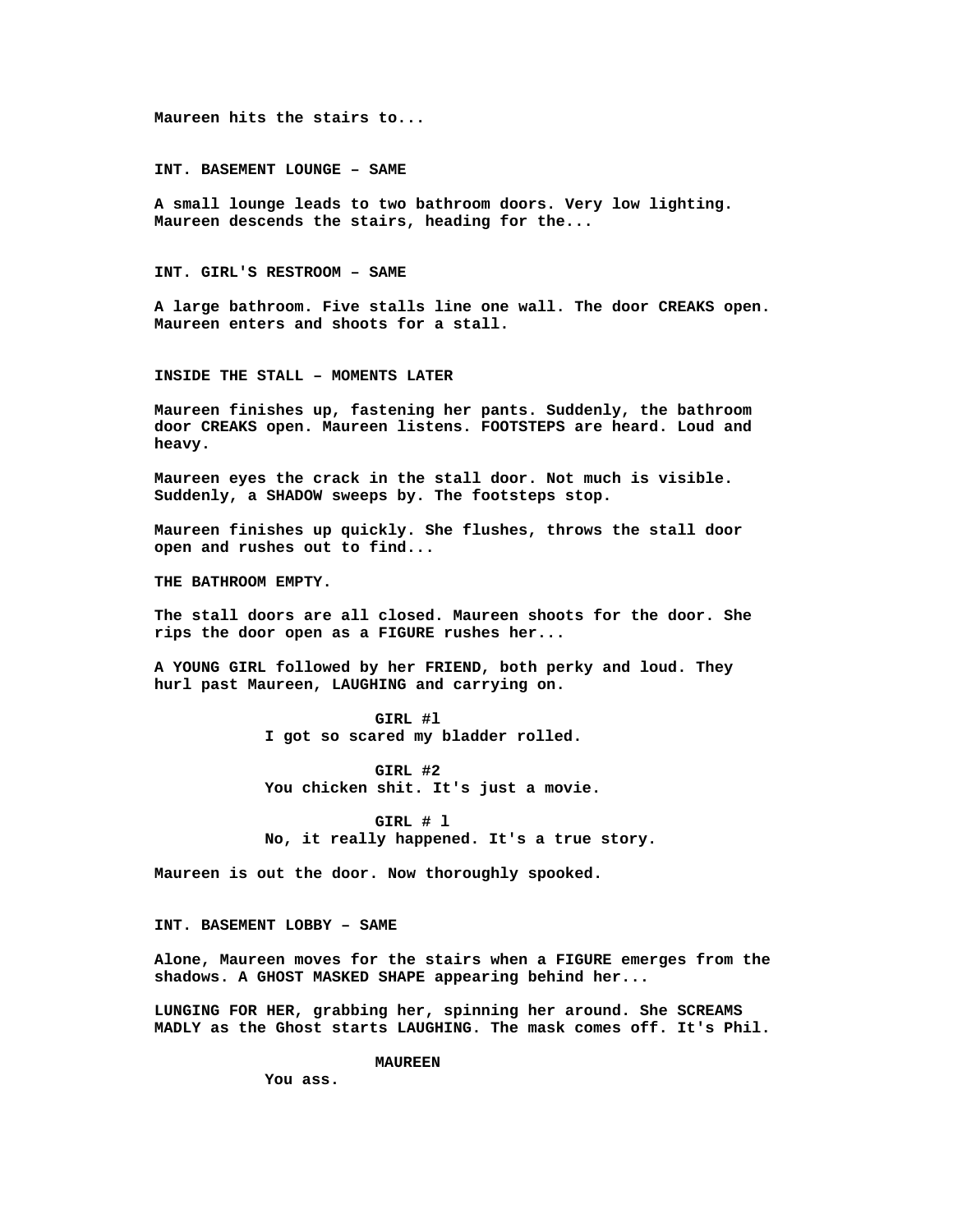**PHIL I'm sorry, I'm sorry but I had to. It was too easy.**

**MAUREEN You are so not funny.**

**Phil takes her in his arms.**

**PHIL Come on, baby. Lighten up a little, will ya?**

**MAUREEN I get scared really easy, okay.**

**PHIL You gotta go with it. Scary movies are great foreplay.**

**He's sincere. He leans down and plants a kiss on her. She caves, kissing him back. Sweet and sensual.**

> **MAUREEN I just have a hard time with insipid, sexist violence.**

**PHIL (nibbling her neck) We can still Sandra Bullock it.**

# **MAUREEN**

**(nibbling back) Sandra started without us. We can stay. He kisses her again, then breaks away.**

**PHIL. Yeah? Okay. I gotta whizz. Meet me upstairs?**

**MAUREEN Want some popcorn?**

**PHIL**

**Butter.**

**Maureen moves up the stairs out of sight. Phil turns, reaching for the bathroom door just as a...**

**GHOST MASKED FIGURE appears in his path. Phil steps back, surprised. Suddenly, a flash of silver shoots forth as Phil is pierced with a long sharp knife. Quick and silent. He bellies over just as the Ghost Shape strikes again. Phil goes down without a scream.**

**CUT TO:**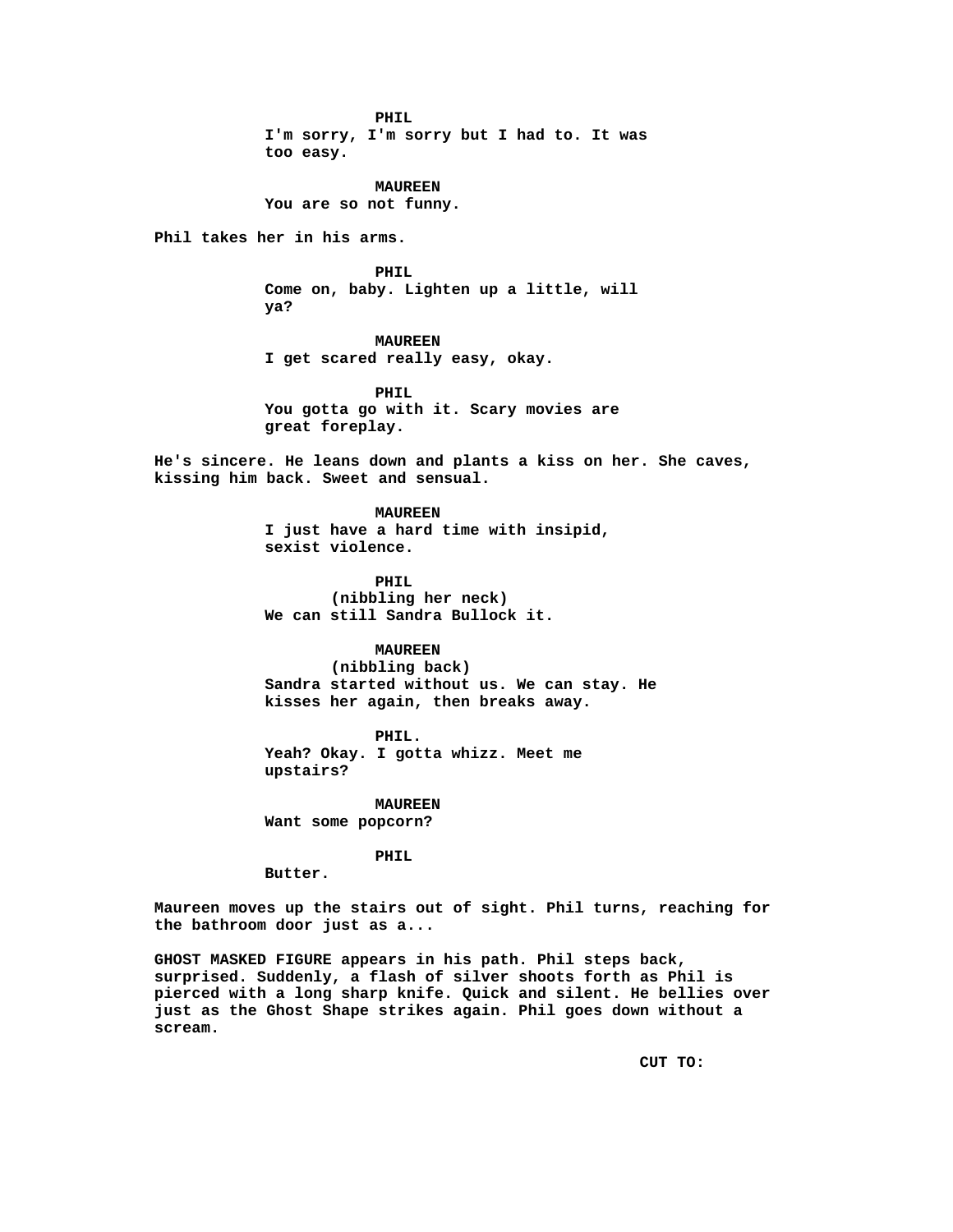### **INT. LOBBY – SECONDS LATER**

**Maureen is at the concession. A GIRL at the counter hands her change and Maureen is off with soda and a tub of popcorn.**

#### **INT. DARK THEATER – SECONDS LATER**

**SCREAMS and GASPS from the audience as the movie plays on.**

### **ON SCREEN**

**A patio chair comes flying through a glass door. The young girl in the movie tears off running, SCREAMING, flying through the room.**

#### **IN THE THEATER**

**The crowd is really with the movie. Some even talk to the screen. "You dumb bitch. Get out of the house." etc.**

**Maureen makes her way back to her aisle seat. She sits down next to...**

# **PHIL**

**Who sits with the mask on. The reflection from the movie bouncing against it in the darkness.**

#### **MAUREEN**

**Give it up.**

**She sits down, with the popcorn.**

**MAUREEN How many stabs did I miss?**

# **ON SCREEN**

**The young girl slips out a side door, completely terrified. In her hand, she holds a portable phone.**

**IN THE THEATER**

**Maureen offers Phil popcorn.**

**MAUREEN Why doesn't she run?**

**Phil turns to her, bringing his finger to his masked lips, SSSHHING her.**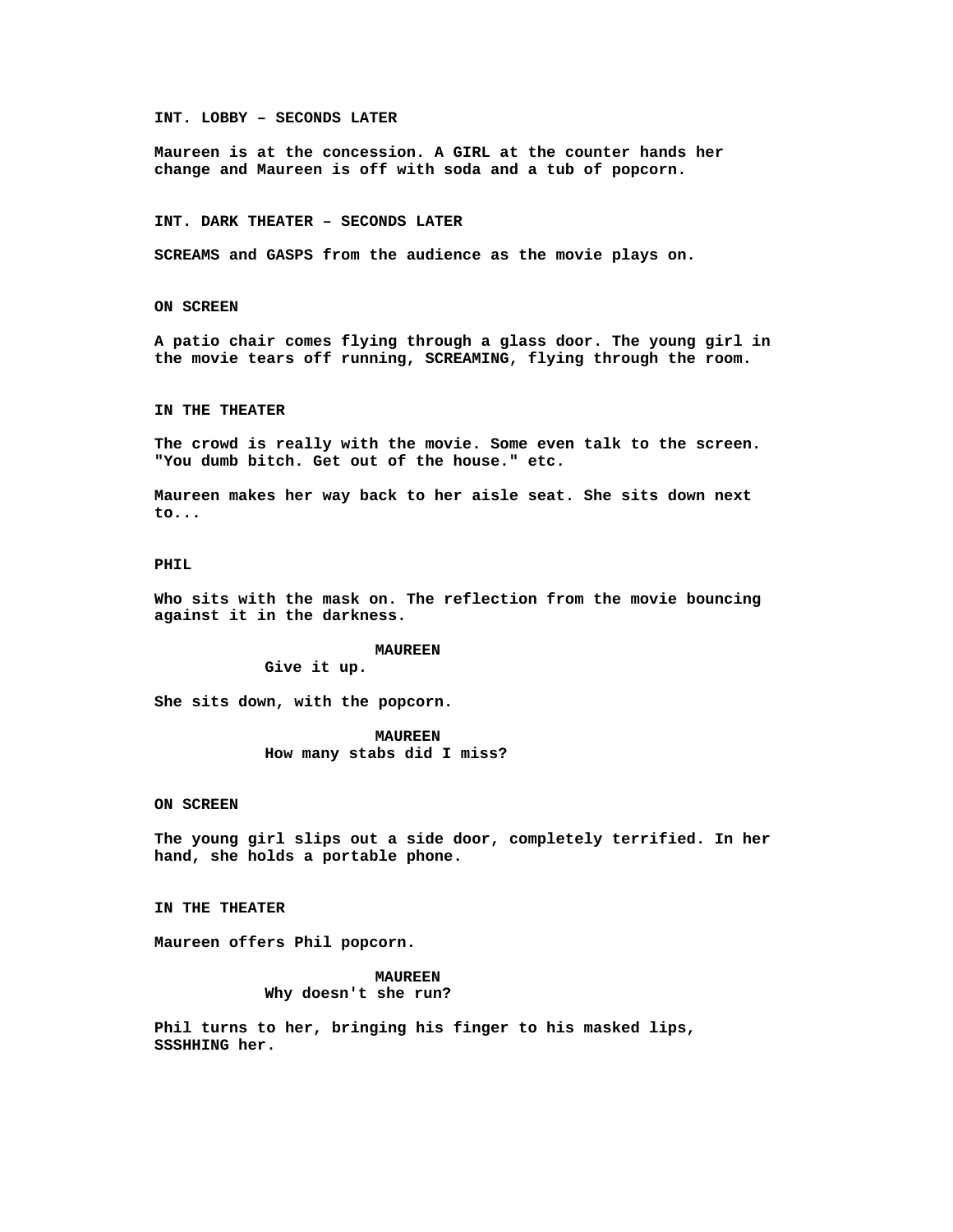**ON SCREEN**

**The young girl runs by a window. She looks in. A GHOST MASKED KILLER stares back. The Figure CRASHES through the window attacking her. She fights him off, getting away, running...**

#### **IN THE THEATER**

**Everyone in the theater is SCREAMING. Maureen tries her best to detach herself from the movie. She eats her popcorn.**

### **MAUREEN**

**This is so tired.**

**She turns her attention to Phil.**

# **MAUREEN Hey, you... pasty face...**

**Phil ignores her. She reaches over in the darkness putting her hand on his knee. She inches it up. The Ghost-masked Phil just stares ahead.**

> **MAUREEN Whatsa the matter? Can't I get your ghost?**

### **ON SCREEN**

**The young girl is running through the yard. The Ghost Killer is right behind her, chasing her... she SCREAMS...**

## **IN THE THEATER**

**Maureen pretends to watch the movie while her hand continues to move between Phil's legs. She stares ahead, WINCING at what's about to happen to the girl on screen.**

**She doesn't notice as Phil pulls a long sharp hunting knife from inside his coat jacket. Maureen's hand moves up Phil's jacket... something stops her. She feels something on her fingers... something wet. She pulls her hand back, the reflected movie illuminating bloody fingers.**

**Maureen stares at her hand...**

#### **ON SCREEN**

**The Ghost advances on the young girl, grabbing her, pulling her to him, raising high a long, hunting knife. The young girl is helpless...**

# **IN THE THEATER**

**Maureen looks at Phil, confused... as if seeing for the first time... IT'S NOT PHIL. She pulls away when, the Ghost-masked**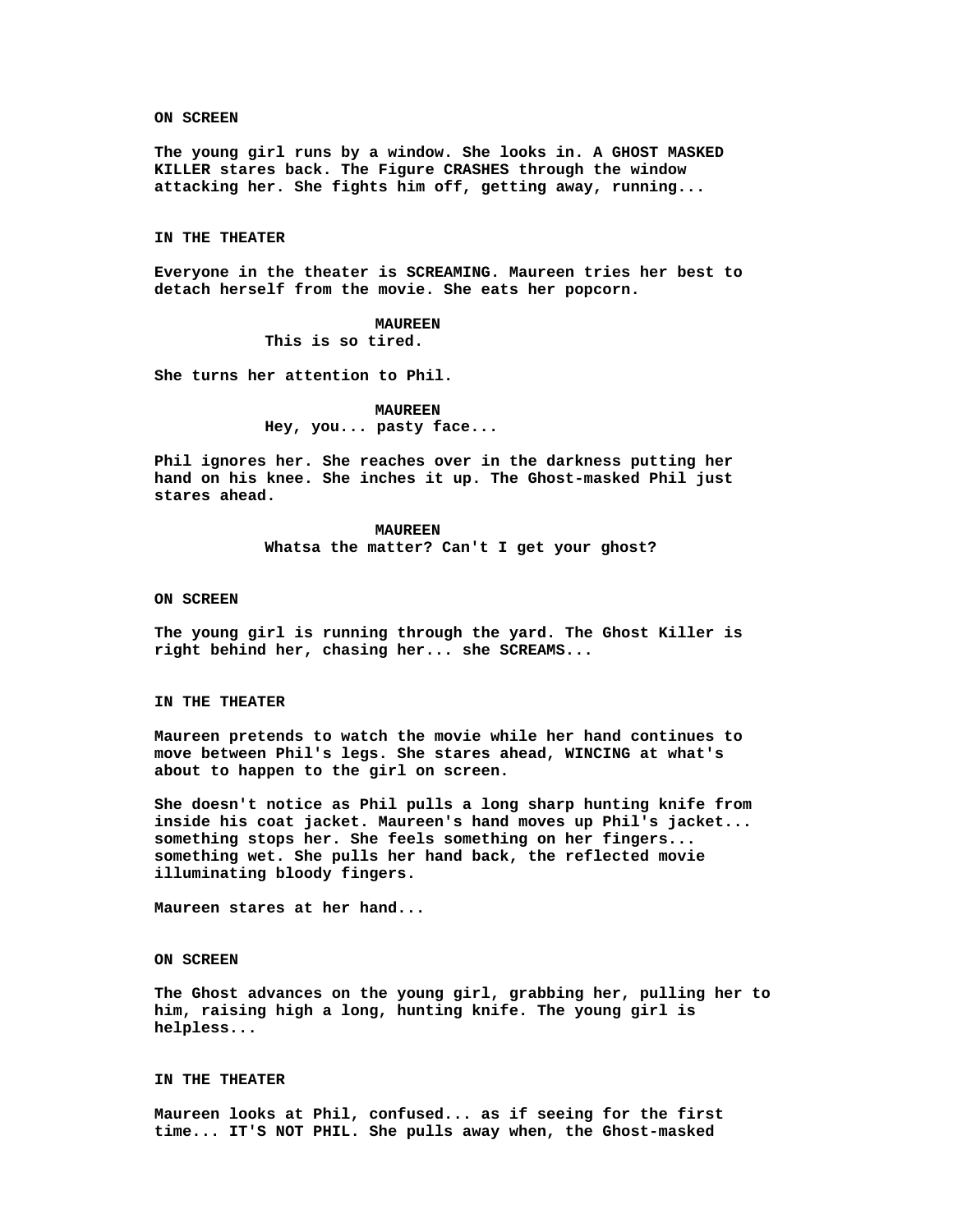**Figure grabs her with one hand, the other one clutching the hunting knife.**

**Maureen sees it, her mouth billowing forth a LOUD SCREAM that is matched by the entire audience as they SCREAM at the screen.**

### **ON SCREAM**

**The young girl is stabbed in the heart.**

### **IN THE THEATER**

**Maureen is helpless. The knife comes fast and furious, striking her in the stomach. She falls forward, into the aisle as...**

### **ON SCREEN**

**The young girl, clutching her bloody chest... drags herself, crawling across wet grass... the killer behind her... raising his knife again.**

### **IN THE THEATER**

**Popcorn flies as Maureen falls forward, into the aisle, clutching her bloody stomach. She's speechless, unable to SCREAM. She holds her bloody hand out for all to see, begging for help. She stumbles down the aisle.**

**Someone YELLS "Sit down." Maureen turns to several PEOPLE who begin to react. She turns behind her to see the Ghost Face coming at her again... knife raised.**

### **ON SCREEN**

**The young girl is slashed again.**

## **IN THE THEATER**

**The knife slices into Maureen again... then again. The theatre audience is starting to take note as the Ghost keeps slashing at her repeatedly with the knife. A horrifying, sickening sight.**

**Maureen stumbles forward, her bloody body moving down to the front of the theater. Suddenly, the entire audience begins...**

## **APPLAUD AND CHEER**

**Maureen, swaying from side to side, turns to the crowd and emits a HORRENDOUS BLOOD CURDLING SCREAM as...**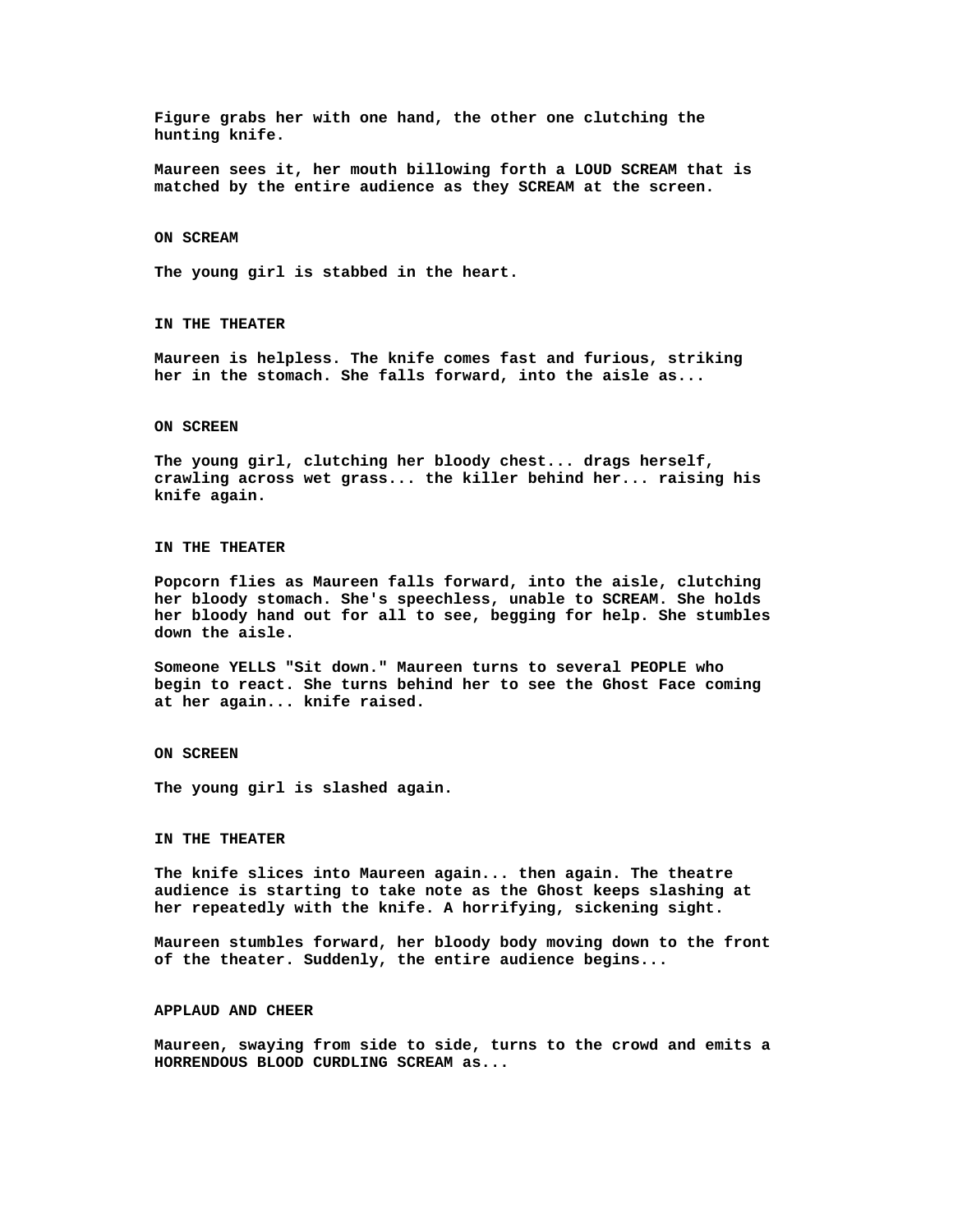**ON SCREEN**

**The young girl lets out an enormous EAR SCREECHING SCREAM that mirrors Maureen's as the killer attacks one last time, stabbing her, silencing her forever.**

### **IN THE THEATER**

**The Ghost slashes out one last time, direct and fierce. Maureen falls back against the movie screen... very much dead. Her arms flail across the screen... smearing blood over the wide screen image of the GHOST MASK.**

> **SMASH CUT TO BLACK**

**TITLE CARD**

**"SCREAM 2"**

**FADE IN:**

**INT. DORM ROOM – MORNING**

**A typical college dorm room. Industrial strength furniture. There's two of everything.**

**A RINGING phone stirs a YOUNG GIRL in bed, asleep under a mound of blankets and pillows. The girl starts to rise as the phone is answered. A VOICE is heard. Brass and sassy.**

> **VOICE (O.S.) Hello... uh-huh... Who is this? Well, we identify ourselves around here. No, you can't. Uh-huh... yeah, right...**

**The girl rolls out of bed, her hair falls away to reveal her face – It's SIDNEY PRESCOTT. Two years older has brought a maturity to this beautiful young woman. Her face posses a survivor's edge. Stronger and more determined, she appears to have weathered the storm.**

# **SIDNEY**

**I got it.**

**She stands and moves to...**

## **HALLIE**

**Her roommate and friend. An attractive young black woman. Twenty at most. Brazen. Fun. Full of life. She hands the phone to Sidney.**

> **HALLIE Knock yourself out.**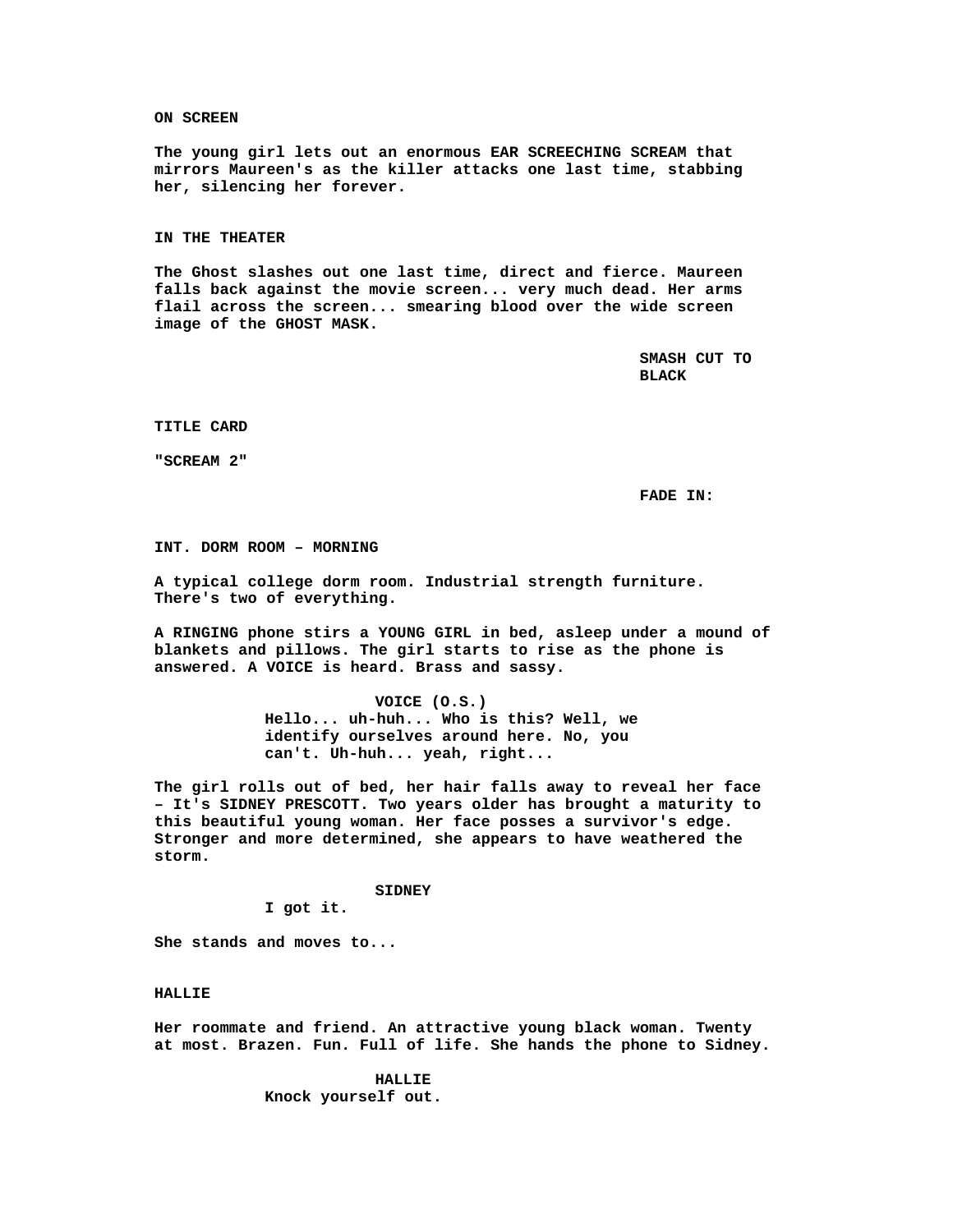**SIDNEY**

**Hello? (silence)**

**Hello?**

**VOICE**

**Hello Sidney.**

**A VOICE spits out of the phone. Deep and haunting. Sidney doesn't flinch.**

**SIDNEY**

**Yes?**

**VOICE What's your favorite scary movie?**

**SIDNEY**

**Who is this?**

**VOICE**

**You tell me.**

**Sidney grabs a small device hooked to the phone. She takes a look at its display.**

> **SIDNEY Cory Gillis. 442-8730.**

**Silence.**

**SIDNEY (CONT'D) Hot flash, Cory – prank phone calls are a criminal offense prosecuted under penal code 653M...**

**CLICK! The phone goes dead.**

**SIDNEY (CONT'D) Enjoy the movie.**

**She hangs the phone up, turning to Hallie.**

**HALLIE Time to change numbers again?**

**SIDNEY Nah... I think it'll die off. It's opening weekend. Let's see how it goes.**

**Sidney grabs her robe and shower bucket as Hallie channel surfs. Various morning news programs are on their small TV. Snippets are heard.**

> **REPORTER (from TV) "... The two victims, Maureen Evans and Phil Stevens..."**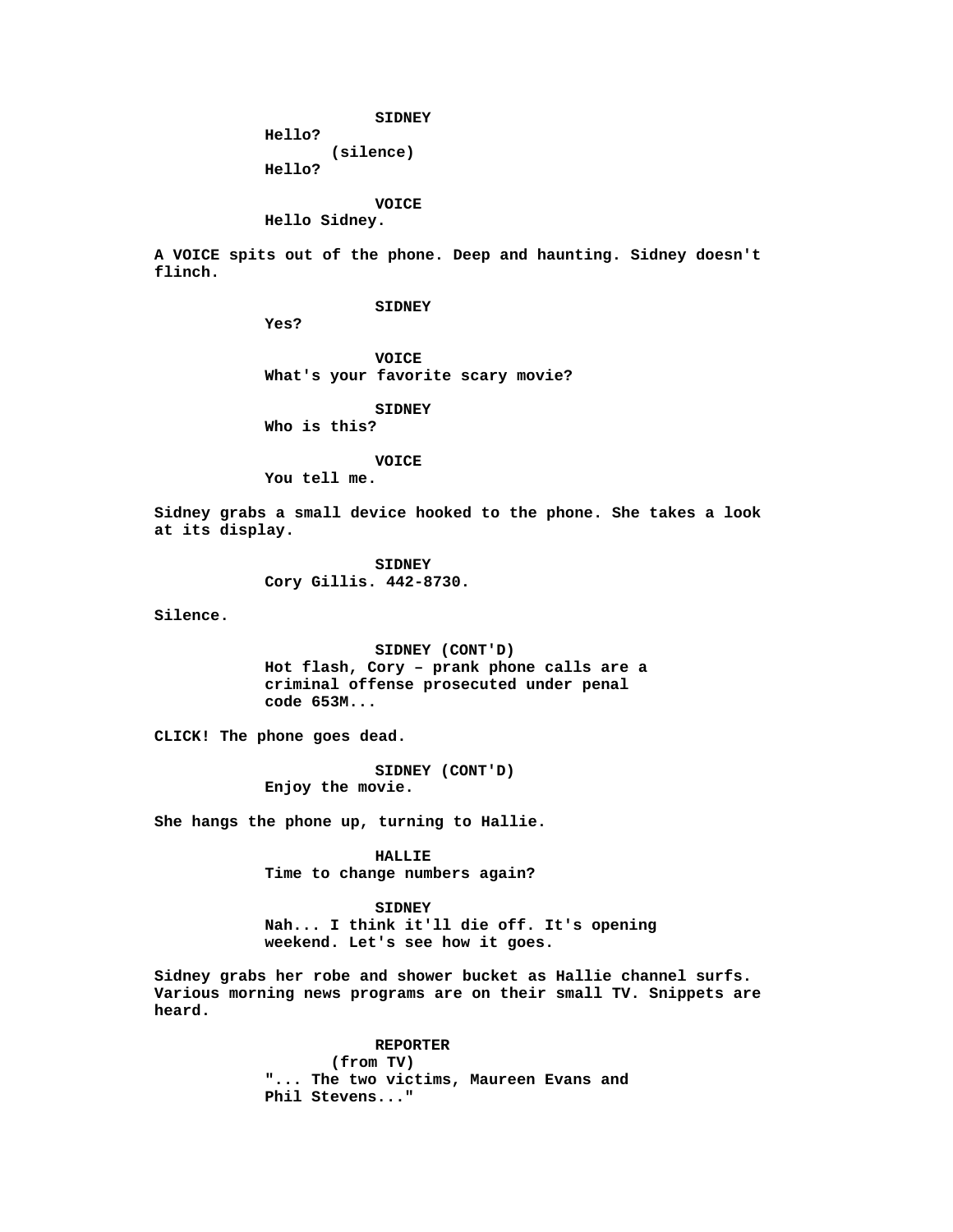**The channel switches. A YOUNG MAN is being interviewed. Attractive, sullen. Sad.**

> **YOUNG MAN (from TV) Please, I just wanna be left alone.**

**His voice stops Sidney cold. She turns to the television.**

**HALLIE He sure gives a lot of interviews for someone who wants to be left alone.**

**Hallie hits the remote. The man's image disappears as the TV goes off. Hallie turns, all smiles.**

> **HALLIE Get your ass in gear. You're late. Don't forget we've got rush at the Deltas tonight. Don't wear anything you don't want trashed. Sid? Sid?**

**Sidney turns from the television. Momentarily lost. Recovery is immediate.**

> **SIDNEY I can't believe I let you talk me into going Greek.**

**Sid moves to the door and throws it open. A GHOST FIGURE LEAPS at her. She SCREAMS but then stops herself.**

**It's just a costume hung from her doorframe. Preset, to scare. Another prank. Sidney rips it down, turns to Hallie, throwing the costume at her.**

> **SIDNEY Pumps. Nice handbag. Whaddya think?**

**Sid is surprisingly cool. She exits out the door, leaving Hallie staring at the Ghost Mask in her hands.**

**CUT TO:**

**EXT. DORMITORY – MORNING – LITTLE LATER**

**Sid steps outside of her dorm. The morning sun shines down as Sid breathes in, taking in the day just as FIFTY NEWS REPORTERS NOB HER.**

> **REPORTER #2 Sidney, did you know the victims?**

**REPORTER #1 Do you feel responsible for the murders?**

**SIDNEY**

**What murders?**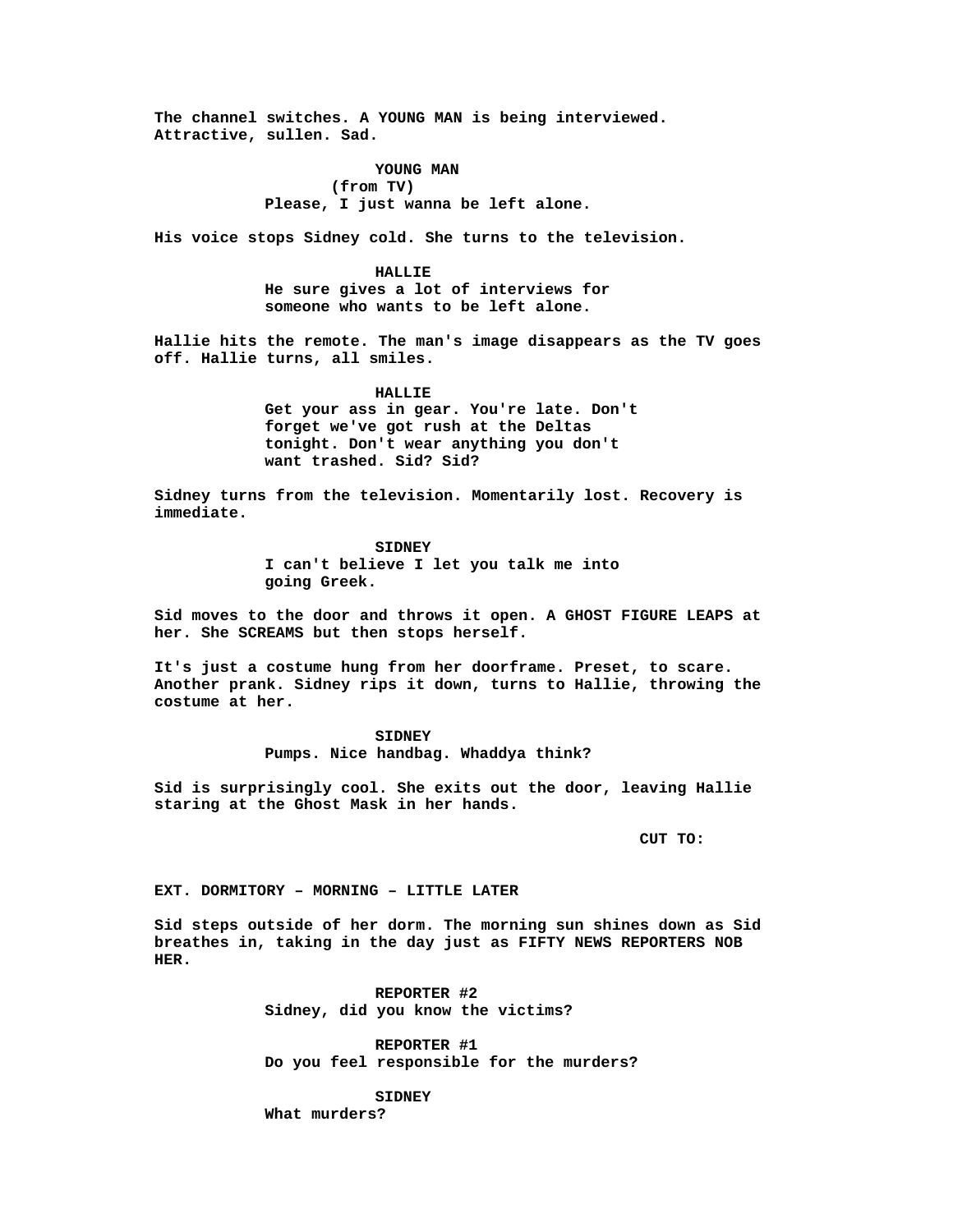**Microphones are shoved in her face as Sidney is seiged upon by journalists and TV cameras. She starts to panic.**

# **REPORTER #3**

**Do you think there will be more murders?**

**Sidney is mortified. She pushes and shoves but there is no escape. The questions come at her like lightning. She sees a whole in the crowd and goes for it as a REPORTER, a flashy woman – all hair and teeth, thick sunglasses, moves in her way.**

> **FLASHY REPORTER Did you kill them last night, Sid? Has it gotten to you? Have you finally snapped?**

**Sidney's eyes flare. Her fist starts to clench when...**

**BAM! Someone beats her to it. A fist flies out from the crowd, connecting with the flashy woman's face. She drops. Sid spins around to find...**

### **GALE WEATHERS**

**Standing, tight-fisted. Their eyes meet. A quick moment. Sidney is happy to see her.**

**The onslaught continues. Cameras flash, reporters shove. Gale moves in front of Sid, holding the crowd at bay. The reporters begin to throw questions at Gale.**

> **GALE (to Sid) Quick, get outta here.**

**SIDNEY What's going on?**

**GALE Just go. l'll find you later.**

**Sid wastes no time. She takes off, running around the side of the building. She stops, takes a breath, but the reporters are on her tail. She looks up to see a...**

# **SMALL CAMPUS SECURITY VEHICLE**

**Appear, moving towards her. It slows down.**

**MAN'S VOICE (from the vehicle) Hop on, Sid.**

**Sid goes for it as two hands reach out to help her. One smooth move and Sidney is in the arms of...**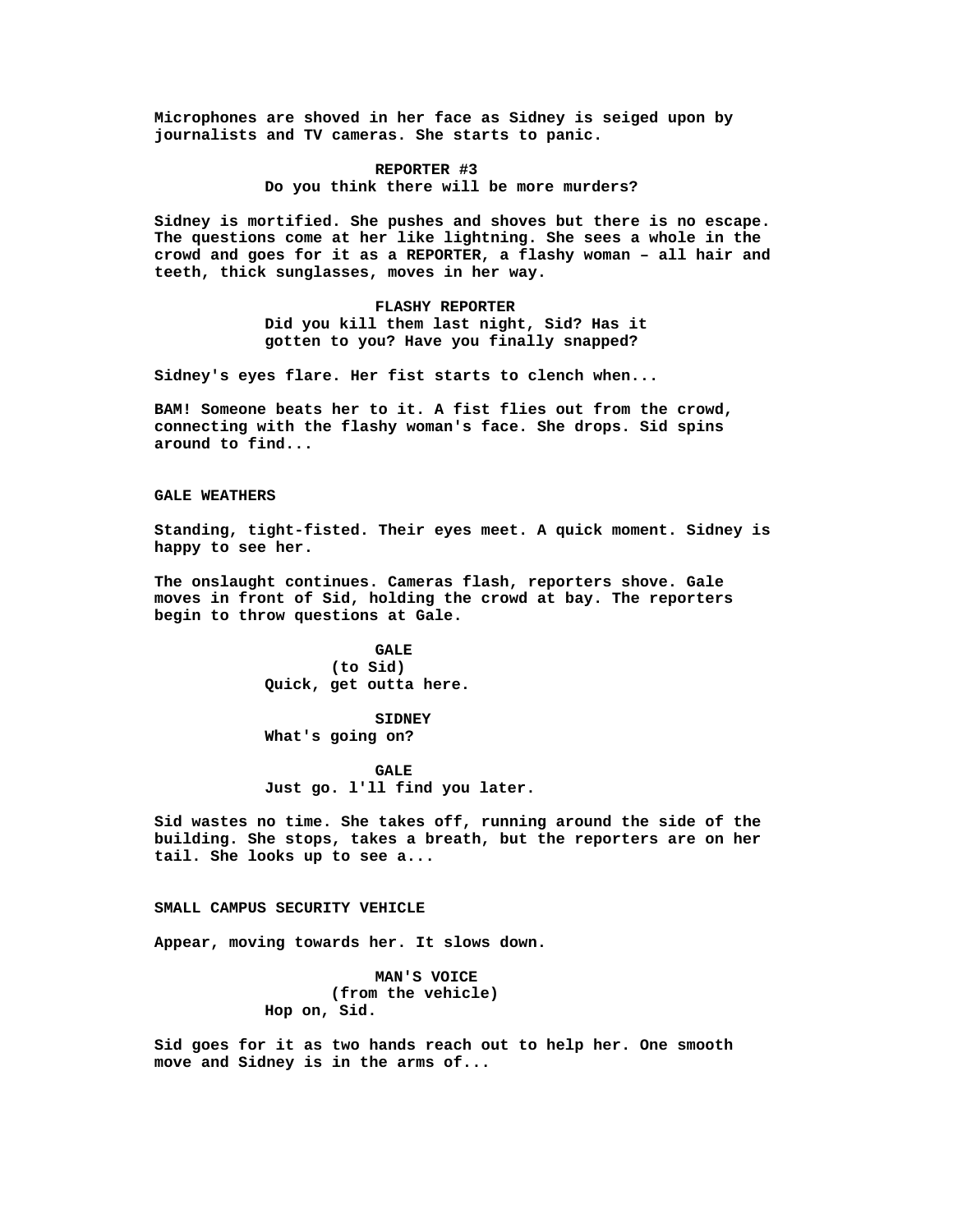**DEWEY RILEY**

**She looks at him. Her face a book of questions.**

**SIDNEY What's going on, Dewey?**

**He smiles at her. A safe, warm smile. His face as cute as ever.**

**DEWEY It'll be alright.**

**CUT TO:**

**EXT. SECURITY CART – MINUTES LATER**

**The security cart trots along, passing STUDENTS coming and going. Dressed smartly in a campus security outfit, Dewey maneuvers the cart across the campus grounds. Sidney rides beside him, horrified as she listens to him.**

> **SIDNEY Three hundred people watched? Nobody did anything?**

**DEWEY They thought it was a publicity stunt.**

**SIDNEY Oh my God. How could it happen?**

#### **DEWEY**

**They don't know. It was carefully planned. Earlier in the day the victims received anonymous passes to the movie.**

**SIDNEY It's a copycat killer I knew this would happen. That fucking movie.**

**The cart comes to a stop in front of a building.**

# **DEWEY**

**As of now, they don't see any relation. But they're checking it out. The state, Special Task Force, FBI – they're all here. They'll find the guy.**

# **SIDNEY**

**Yeah, right.**

**DEWEY Look, Sid, why don't you take off? Disappear for a few days. I'll come with you.**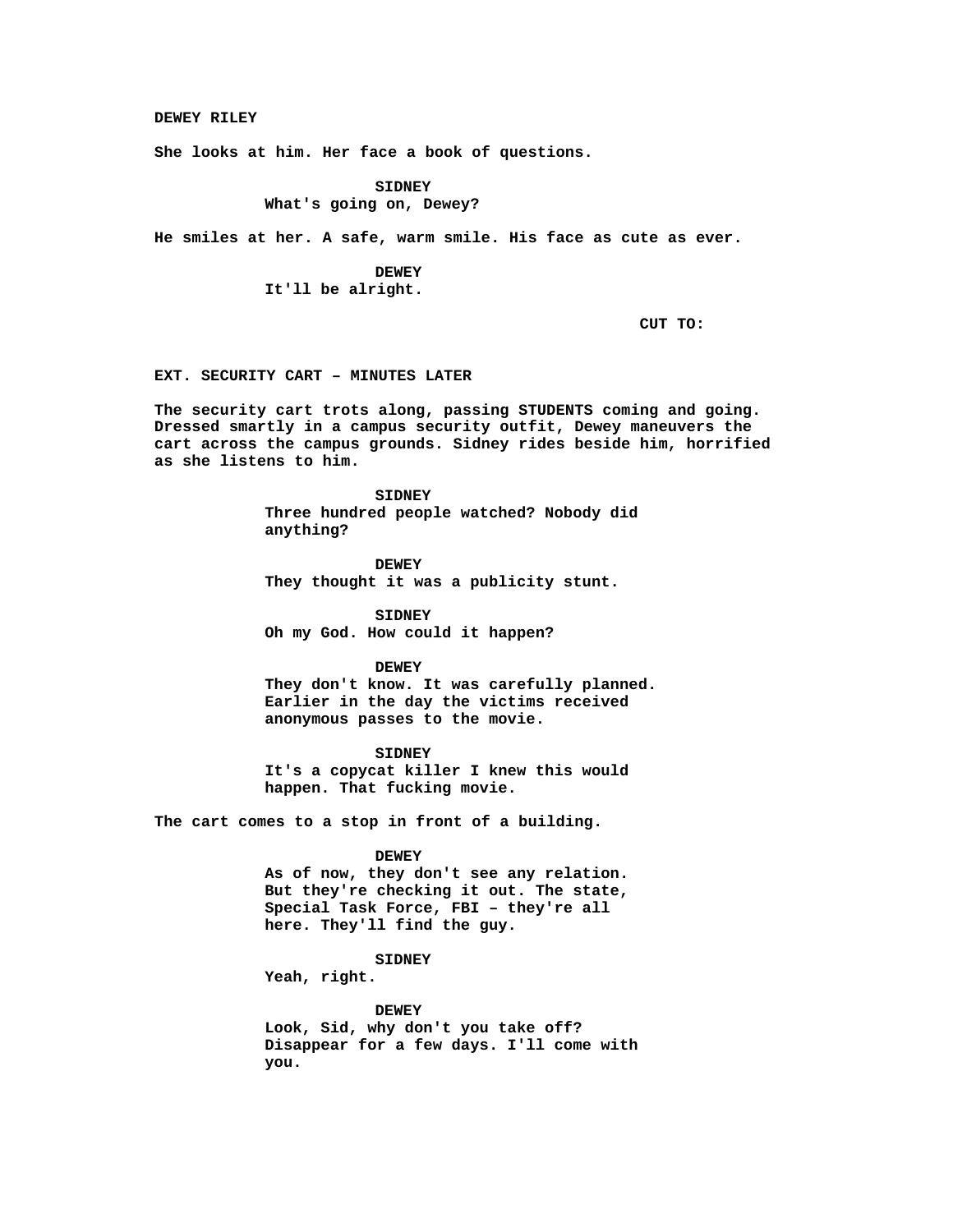**SIDNEY**

**No. I will not crawl under a rock. This is a fucked-up world and people kill people all the time. I'll just get used to it.**

**Dewey steps down off the security cart and helps Sid off.**

**DEWEY**

**Nothing will happen to you. I promise.**

**Sid's tough demeanor is cracking. She takes a deep breath.**

**DEWEY That's why I'm here, right? We take care of each other. C'mon, I'll walk you to class.**

**He starts off, for the first time, a severe limp is visible as his left leg drags behind him.**

> **SIDNEY You go, it's all stairs, I can take it from here.**

> > **DEWEY**

**Don't worry...**

**SIDNEY Dewey, I'm completely equipped with mace, alarm whistle, keyring, knife, a degree in defensive combat...**

**DEWEY Just in case...**

**SIDNEY No. This is nothing, Dewey. I'll be okay. Go back to work and let me get back to my quasi pseudo-happy existence.**

**Sidney reaches up and gives her pseudo-brother a kiss, then takes off for the building. Dewey watches until she disappears inside, then limps back to his security cart.**

**CUT TO:**

**EXT. STUDENT UNION PARKING LOT – MINUTES LATER**

**A newsvan pulls up and parks next to a trough of other newsvans and REPORTERS. Some are doing live remotes, others ready themselves for the next onslaught.**

**Gale gets out of the newsvan, her cellular affixed to her ear.**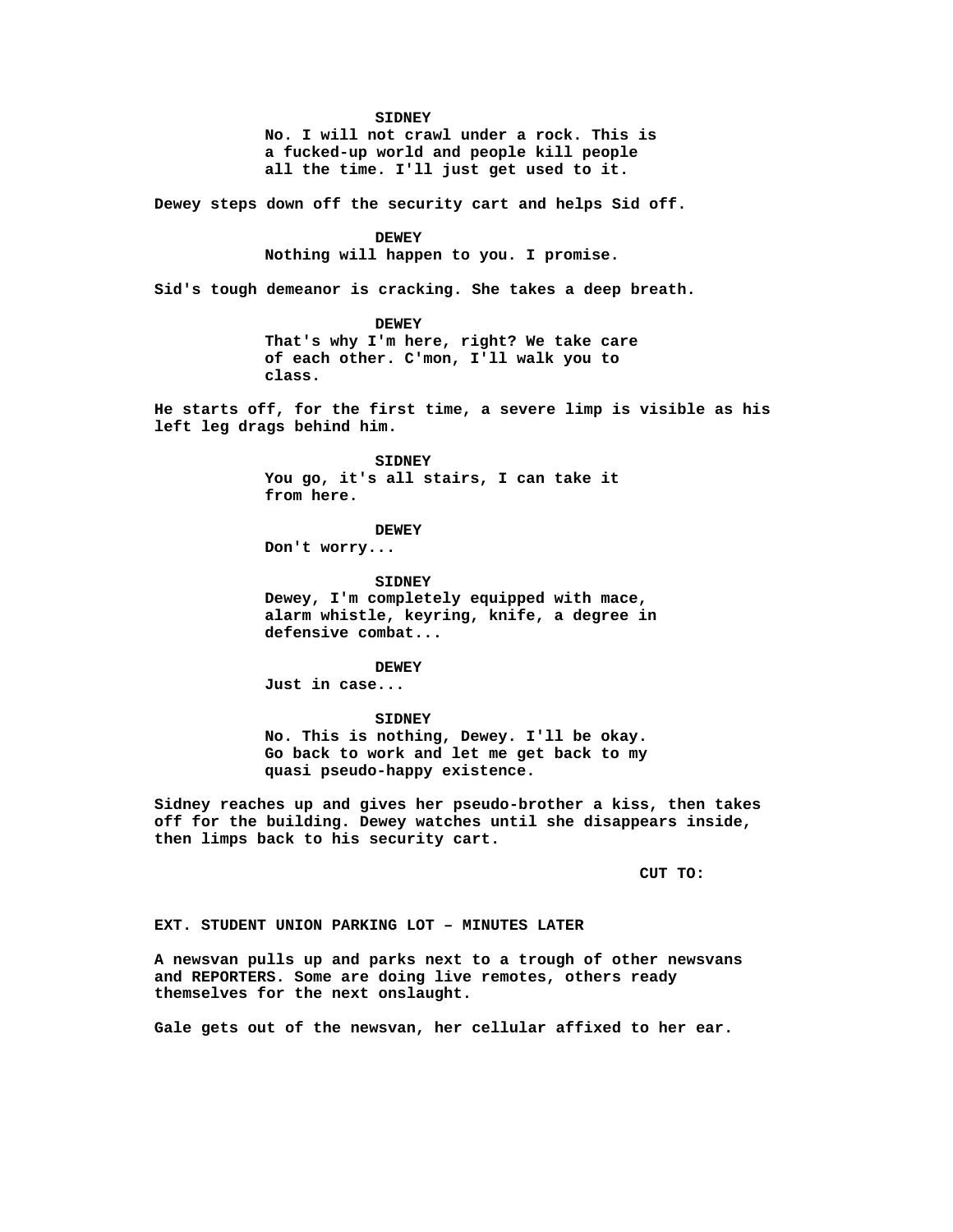**GALE**

**I don't know... no one's talking. What's the studio's position? Never happen. They'd be stupid to pull the movie. With all this free press – they're gonna have huge numbers this weekend. It'll break box office records. Of course I have bumps.**

**Gale's CAMERAMAN can be seen behind her, in the van fussing with equipment.**

> **GALE (CONT'D) I need two minutes at six o'clock. I wanna do a piece on the slain kids – no sympathy shit – let's stick with the movie angle. I wanna pull a clip from an old film...**

**Gale turns to her cameraman, snapping her fingers.**

**GALE (CONT'D) Hey, what was the name of that movie?**

**The guy looks up at her. It's RANDY. Two years older but still the charming jokester.**

> **RANDY HE KNOWS YOU'RE ALONE. MGN/UA. 1980. Tom Hanks' first film.**

**GALE (CONT'D) (into phone) HE KNOWS YOU'RE ALONE. Yeah, find it. Don't worry, I've got it covered... I have a plan. Yeah, I'll get it. Give it a rest – I said I'll get it. Later.**

**She hangs up, turning to Randy.**

**GALE (CONT'D) Pressure's on. You ready for this?**

**RANDY I'm there, man. No worries. I got ya covered. I'm so there. That's why I'm here – because I'm there.**

**Randy holds up his camera – stoked.**

**CUT TO:**

**INT. SCHOOL OF FILM – LATER**

**Sidney moves down a hallway. Not your typical school building. Through open doorways, film equipment is glimpsed. Editing bays and the like. She's in the Film Department.**

**She comes upon an open door and peers in. A large room, a class is in progress. She slips in quietly.**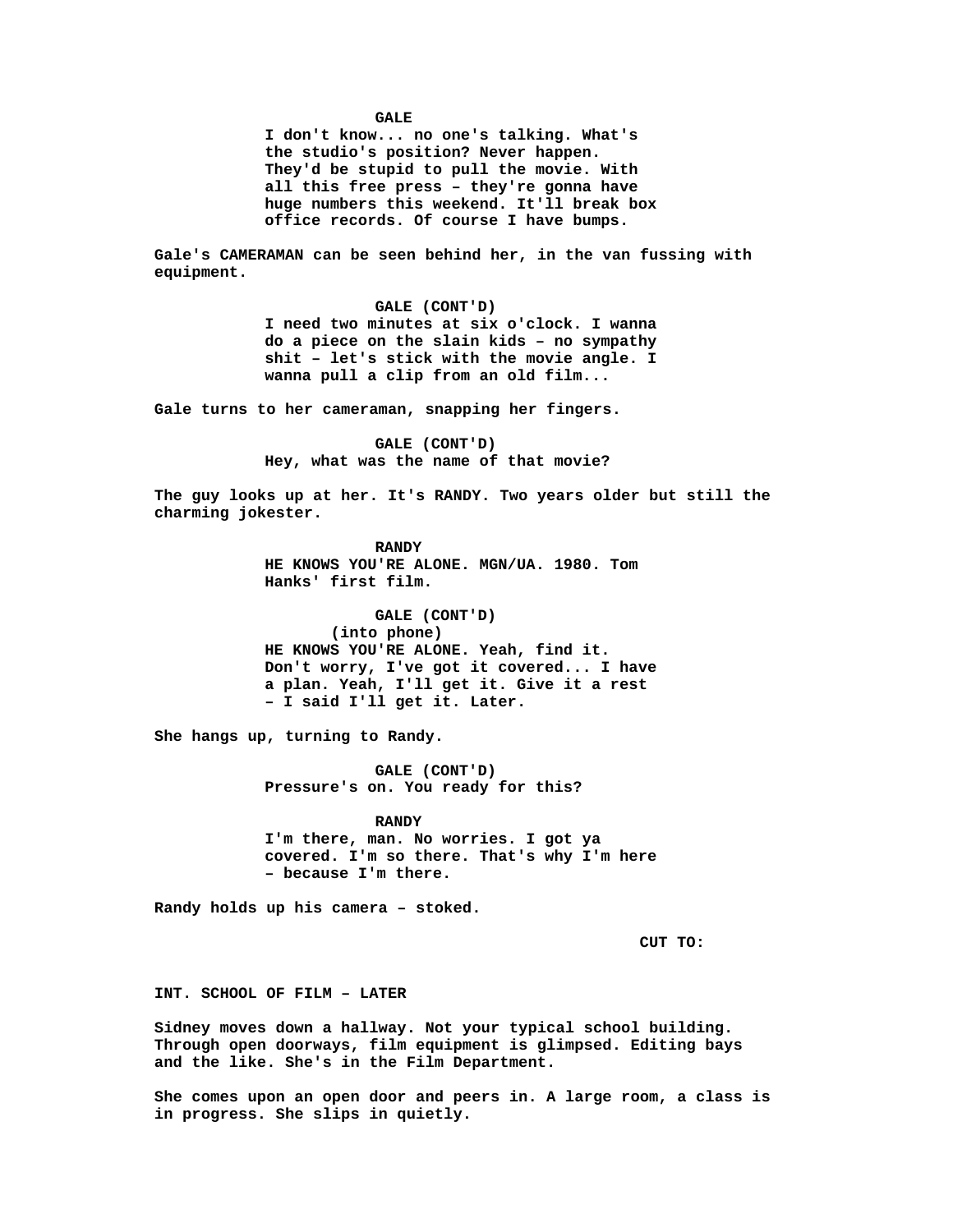**INT. CLASSROOM – SAME**

**Sidney takes a seat at the back of the room. A handful of FILM STUDENTS sit around on torn couches heavy in discussion. Sid goes unnoticed as she watches a whirlwind debate. A SNOTTY GUY is pontificating a point.**

> **SNOTTY GUY Sequels are too handicapped. By definition alone, they're inferior films.**

**Hallie sits on a couch next to MICKEY, 20's, atheletic, cool and rowdy. Arms enwrapped.**

> **MICKEY Bullshit generalization. Many sequels have surpassed their original.**

> > **SNOTTY GUY**

**Name one.**

**MICKEY ALIENS Far better than the original.**

**ANOTHER GUY**

**Subjective.**

**SOME GIRL Life's subjective. I much prefer Ridley Scott.**

**The conversation overlaps, everyone arguing... making their point about ALIENS VS. ALIEN.**

> **HALLIE No way. ALIENS rocked. "Stay away from her, you bitch."**

**SNOTTY GUY I'll give you that one. Name another.**

**MICKEY**

**T2.**

**SOME GIRL You've got a hard-on for Cameron.**

**SNOTTY GUY A bigger budget does not make a better movie. TERMINATOR one is historical.**

**Someone screams out, "You Sarah Connor?" as the TEACHER, a young artsy type, speaks up.**

> **ARTSY TEACHER How about THE GODFATHER PART II?**

**Ooooohhh. The whole room goes worship silent. All in agreement.**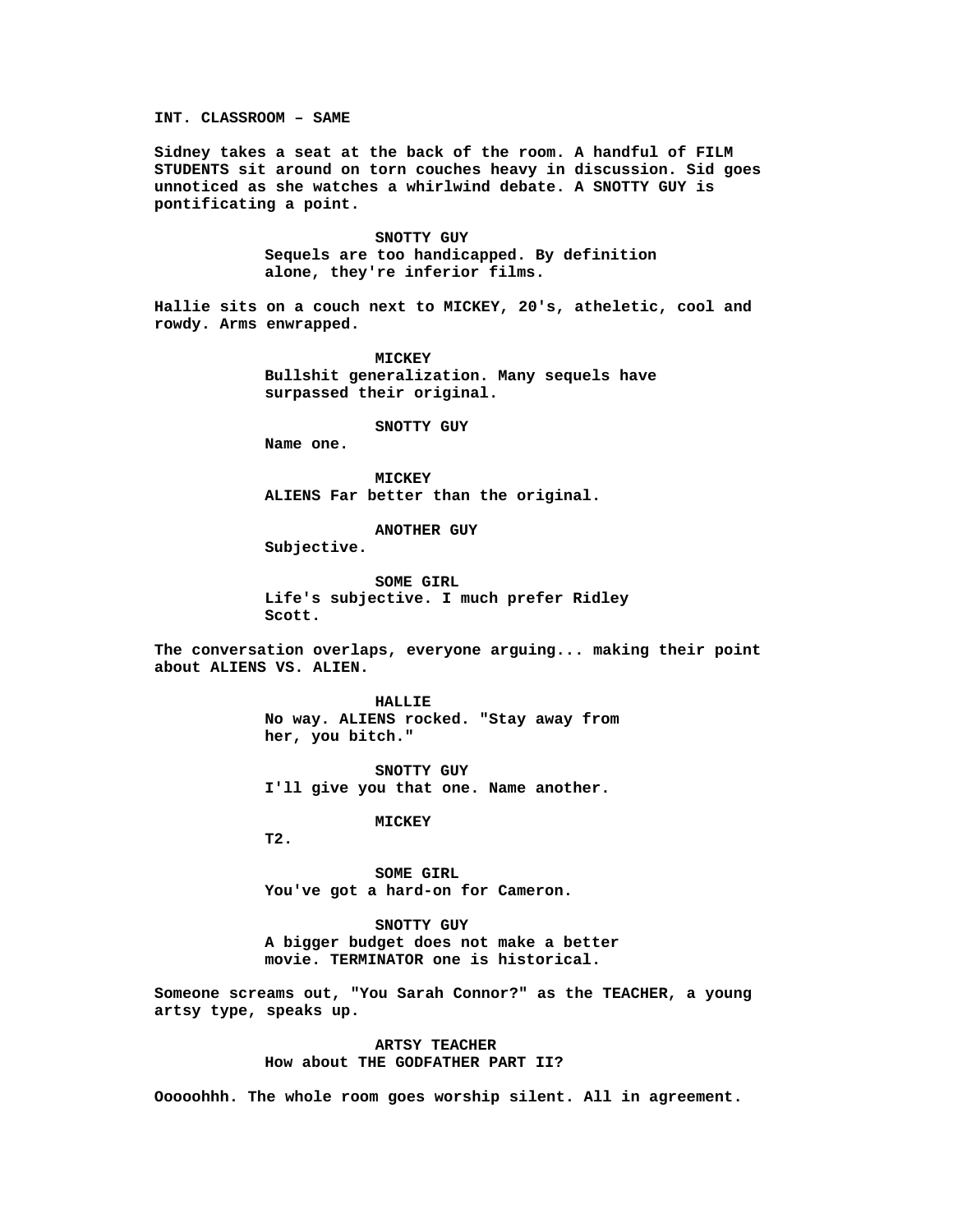**SNOTTY GUY The almighty exception. Name another.**

**A YOUNG MAN, handsome and smooth, jumps into the conversation. His name is Derek.**

> **DEREK EMPIRE STRIKES BACK. Smarter story. Improved effects.**

**From the back of the room, Sidney watches him. Fixated.**

**HALLIE**

**I liked JEDI. With the furry things.**

**Everyone BOO'S. "Ewoks blow."**

**MICKEY Lucas and his Romper Room stage.**

**HALLIE I got. I got it. FRIDAY THE 13TH, PART 20.**

**SNOTTY GUY Case in point. The entire horror genre was destroyed by sequels.**

**ARTSY TEACHER Really? And why do you think that is?**

### **SNOTTY GUY**

**Sequels suck. Hello. It becomes about: money and no one's interested in quality.**

## **DEREK**

**It's more than that. Horror films are only as good as their villains. How can Freddie and Jason possibly be scary after they've been diluted through five or six sequels.**

**TEACHER What's the solution? If you were making a sequel today what would you do differently?**

**The class stews on this. Derek turns, spotting Sidney in the back of the room. She gives a half wave. He starts for her, excusing himself.**

> **SNOTTY GUY The point is – I made my point. Sequels suck.**

**INT. CORRIDOR – SAME**

**Derek and Sidney move out into the hallway. Derek throws his arms around her protectively.**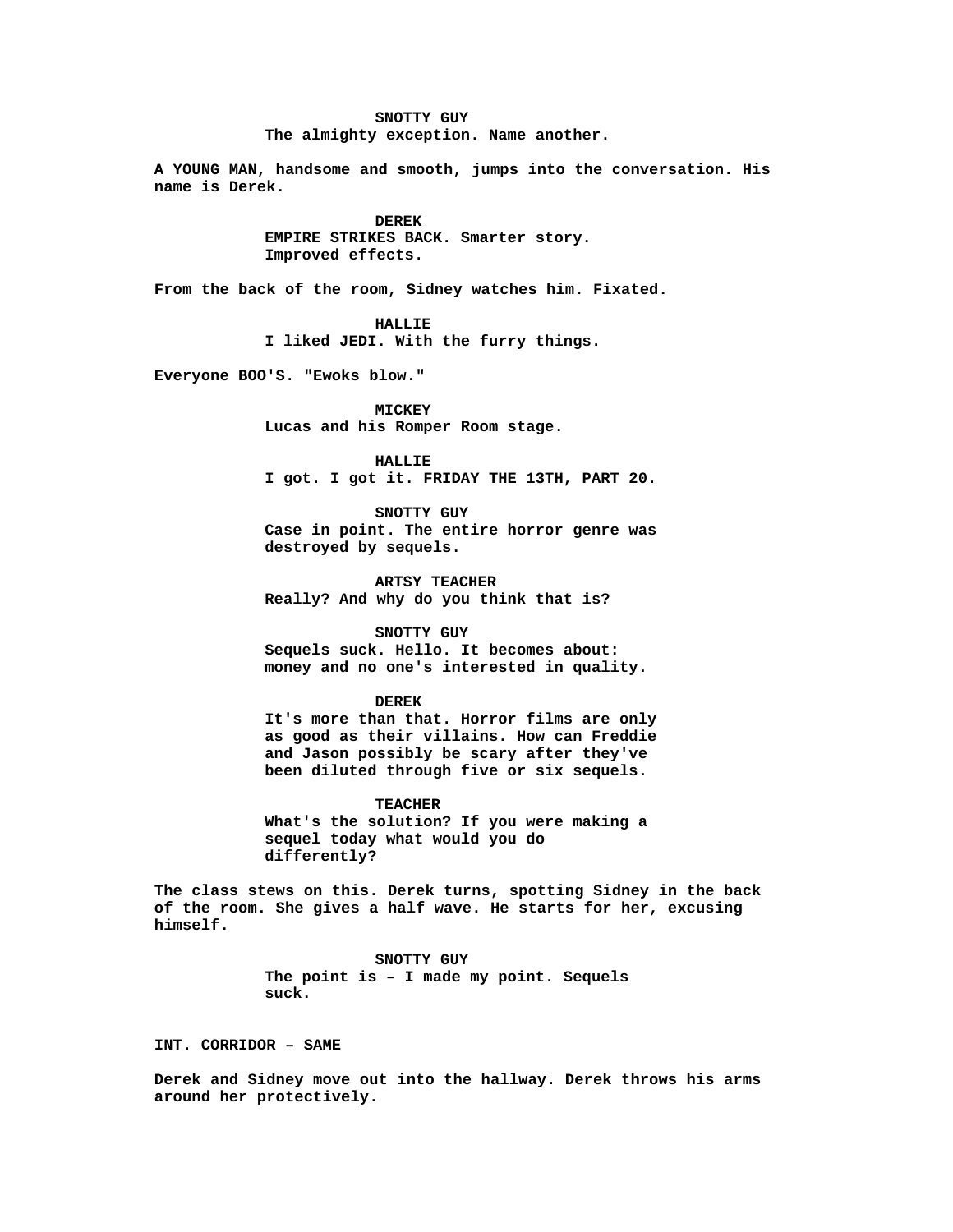#### **DEREK**

**How are you? You weren't in class. I called as soon as I heard...**

**SIDNEY I skipped. Too many "That's her" looks.**

**DEREK I'm sorry, baby. What can I do'?**

**SIDNEY Don't ask what you can do. No coddling. Life rolls on status quo.**

**He looks at her with bedroom eyes.**

**DEREK I can do that. And I can also do this.**

**He moves on her, wrapping her in his arms and kissing her passionately. She breaks away, laughing.**

# **SIDNEY**

**No PDA.**

**But it's a failed objection. He kisses her again and they're soon devouring each other like two people in love. Right in the middle of the hallway.**

**CUT TO:**

**EXT. STUDENT UNION – LATE AFTERNOON**

**The place is a circus. The front steps of the student center have been roped off to form a platform. A podium and mike have been placed center.**

**CROWDS have gathered for the press conference that is being held by the university. Reporters and cameras have been roped off to the side. On stage, DEAN FISHER, a sharp looking woman in her forties is talking to spectators.**

> **DEAN FISHER (reading from a prepared statement) "... and we feel this unfortunate isolated tragedy in no way reflects upon our fine school and we should trust that the authorities and FBI are acting quickly to bring us answers..."**

**Beside her stand uniformed COPS, the local SHERIFF, FBI AGENTS. She continues on...**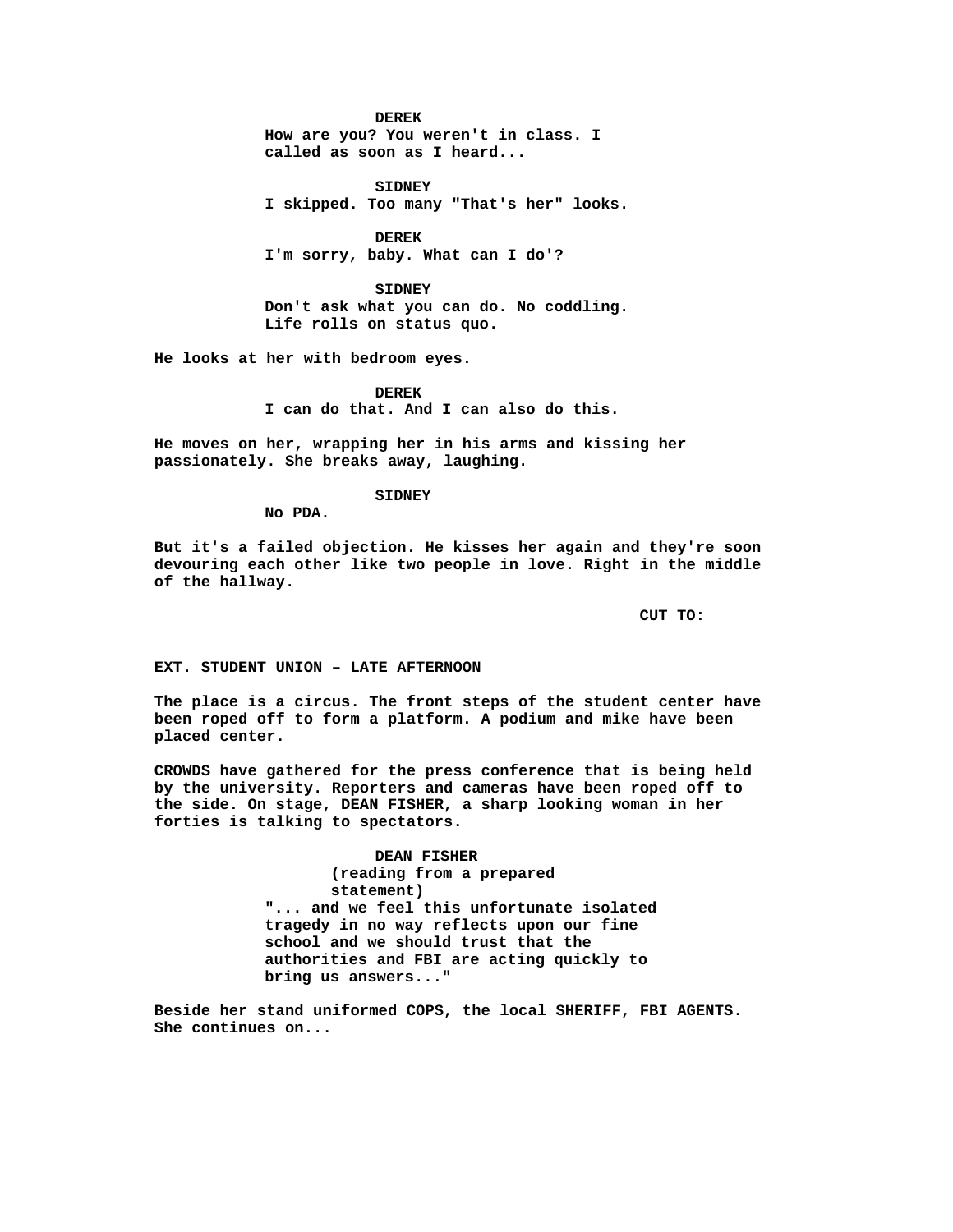**IN THE ROPED OFF NEWS SECTION**

**Gale walks through the crowd, listening to the Dean.**

**FEMALE VOICE (O.S.) Gale? Can I have a second?**

**Gale spins around to find DEBBIE SALT, the flashy reporter who she decked earlier, standing in front of her.**

> **GALE Look, I'm sorry about the face.**

**DEBBIE SALT Job hazard. Debbie Salt, stringer. NEWSWEEK. Answer a few questions?**

**GALE**

**Fair enough.**

**DEBBIE SALT What are you doing here? I thought you had retired from field reporting?**

**The woman has immediately put Gale on the defensive. TWO OTHER REPORTERS have taken notice. Suddenly, CAMERAS are on Gale.**

> **GALE Well, you know I'm dear to the subject matter.**

**DEBBIE SALT And much richer as a result.**

**GALE Do I know you? You look familiar.**

**DEBBIE SALT I took your vulture seminar seminar at Berkeley last year.**

**GALE Good for you.**

**And in seconds the vultures are upon her as Gale Weathers is beseiged by REPORTERS. The questions spew forth. "Why are you here?" "Is this the work of a copycat killer?" "Have you talked to Sidney?" etc.**

> **GALE (ever smooth) Guys, you're missing the show.**

**And with that Gale wanders off into the crowd.**

**ON STAGE**

**The LOCAL SHERIFF, a smart looking guy in his 50's is fielding questions.**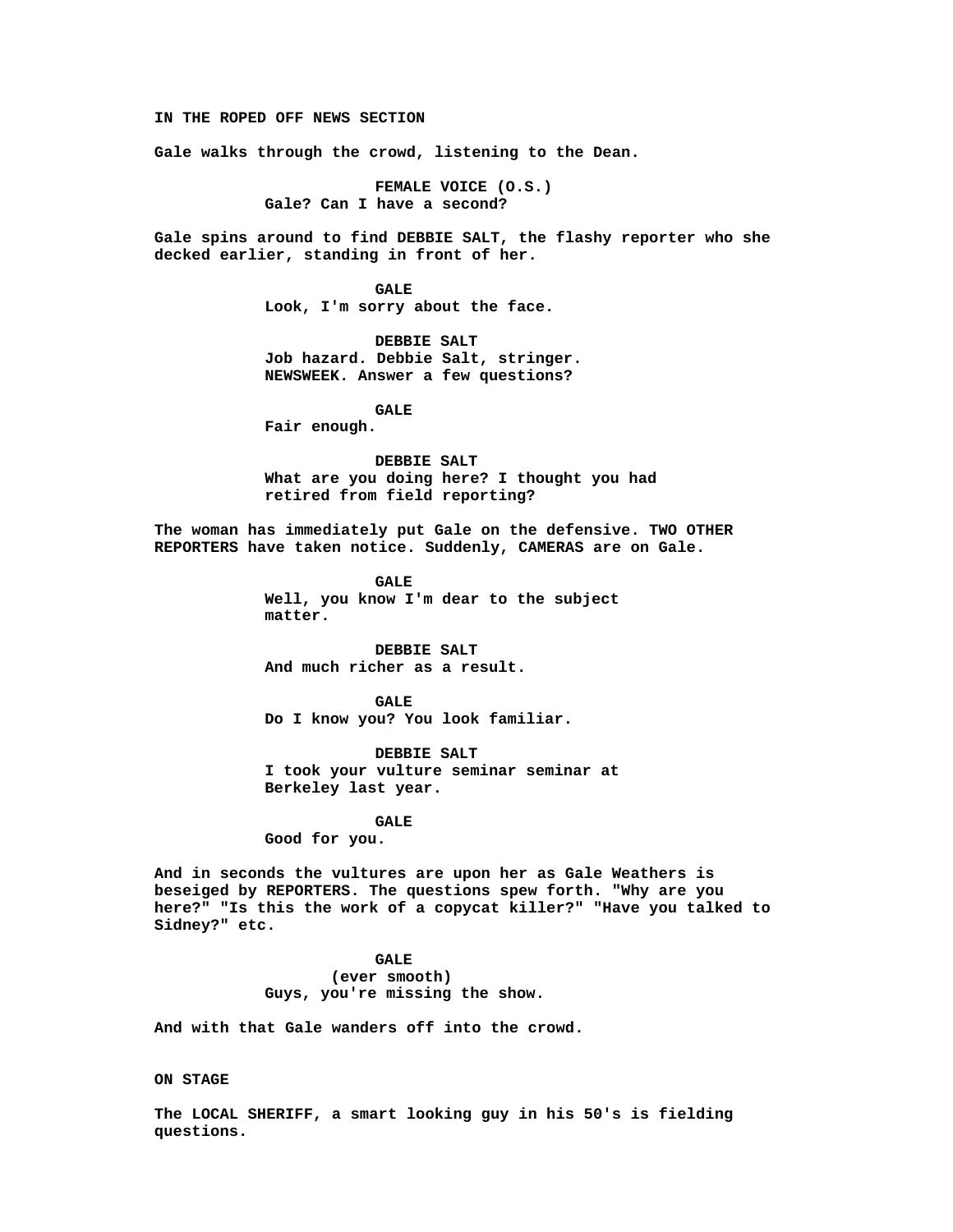#### **SHERIFF**

**No, we have no evidence of a serial killer. We think the killer acted deliberately and not at random...**

**ON THE LAWN**

**Students and concerned faculty stand. Among them are Sidney, Derek, Hallie and Mickey. Next to them stand JOEL, 20's, black, sensible and friendly. A very intelligent face.**

> **DEREK But what are they doing? He's talking but he's not saying anything.**

**JOEL Sounds like they don't know anything.**

**HALLIE Do you think they'll cancel Hell Week?**

**MICKEY You're getting nailed – you're not getting out of it.**

**From across the way, two gorgeous sorority type girls, LOIS and MURPHY stand with their FRATERNITY JOCK BOYFRIENDS. All looks and attitude. Their eyes are on Sidney as they huddle in a conspiratory stance.**

> **JOEL Have they questioned you yet, Sid?**

**SIDNEY This has nothing to do with me, Joel. There's an estimated 270 serial killers currently active in the US at any given time. I can't control that. Who's hungry?**

**HALLIE**

**I have rehearsal.**

**MICKEY I have to watch rehearsal.**

**Hallie kicks him. Joel moves to Sid.**

**JOEL**

**I gotta hit the library. Anatomy. Some of us have real majors. You gonna be okay, Sid?**

**SIDNEY You're not allowed to ask that.**

**JOEL I'll stop by the Deltas tonight.**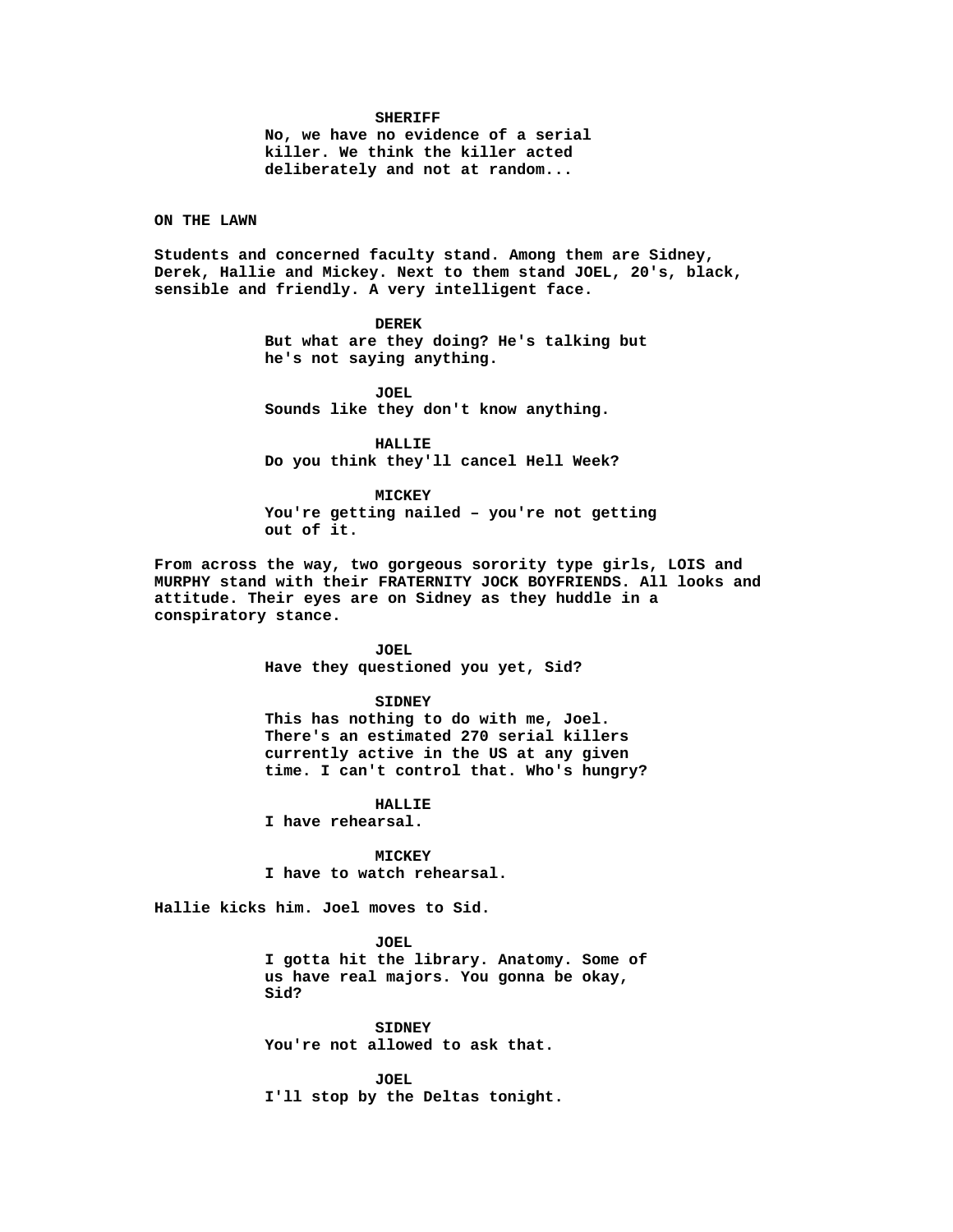# **SIDNEY**

**Thanks, Joel.**

**Joel smiles, heading out as the two sorority girls, Lois and Murphy saunter over.**

> **LOIS Hello, pledges. Enjoying yourselves?**

**Instantly, Hallie stands at attention. Sidney joins begrudgingly.**

**HALLIE**

**Yes, sister Lois. Very much so. Thank you for asking.**

**MURPHY Good. We need your help, pledges. Are you familiar with the Deltas TP fundraiser?**

**The pledges shake their heads. Suspicious. Lois withdraws two rolls of toilet paper from her book bag and passes them out.**

> **LOIS (CONT'D) In our efforts to raise money for our favorite cause...**

**MURPHY ... this week's TKE kegger...**

**LOIS Ne ask that you sell individual squares of toilet paper for a mere nickel a piece.**

**MURPHY We've set you each at a five dollar quota.**

**MICKEY Come on, guys. Uncool.**

**MURPHY Am I getting fraternity interference, Mickey?**

**SIDNEY It's okay. I can peddle toilet paper.**

**DEREK Sid, you don't have to.**

**Sidney takes her toilet paper.**

**SIDNEY No special treatment. I can do this. C'mon Hallie.**

**She throws him a comforting glance. She's okay with this. She heads off with Hallie. Derek watches.**

> **DEREK How do you put up with this Greek shit?**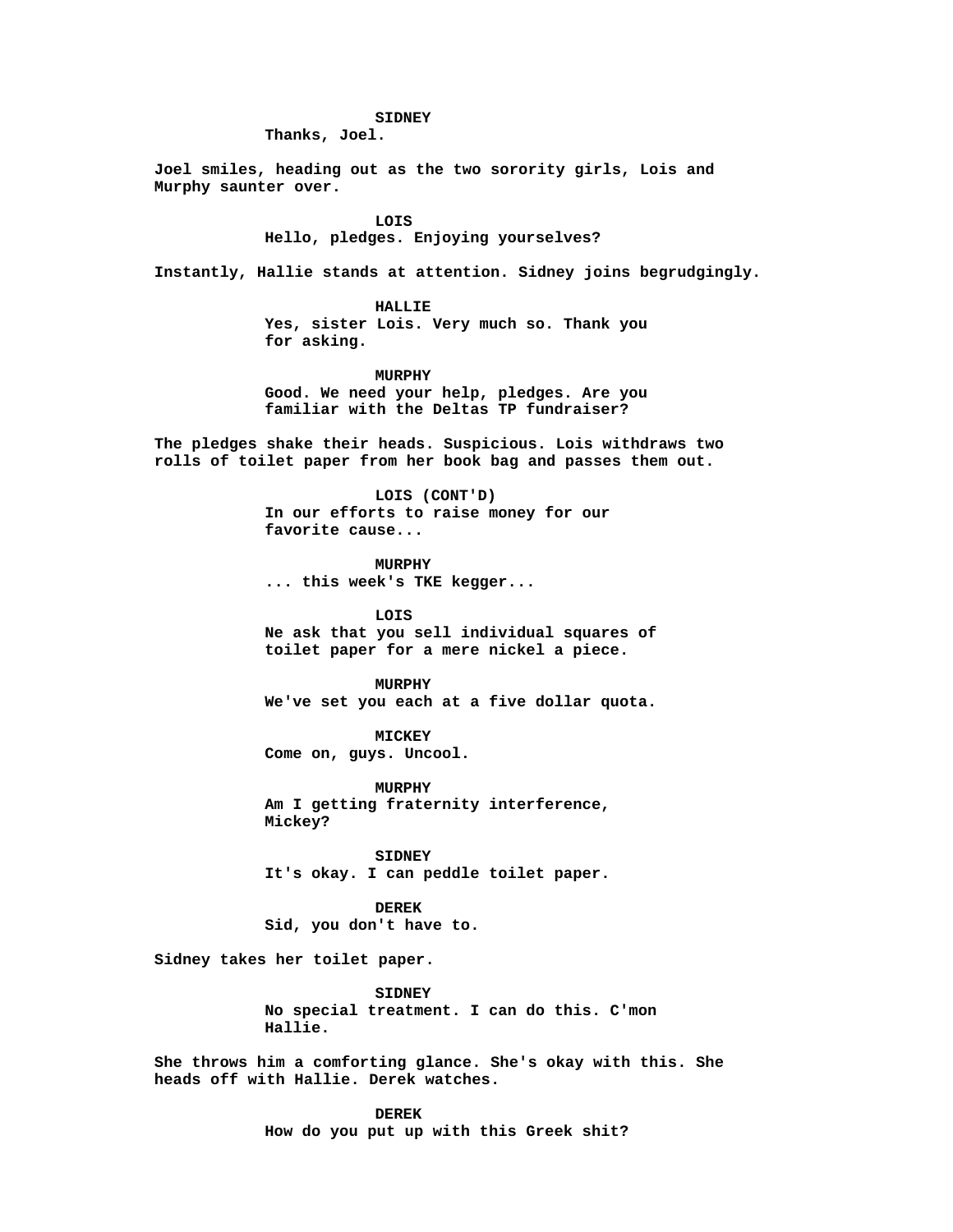**MICKEY**

**Hey, it's cool. Hallie's into it, I'm into Hallie...**

**ACROSS THE WAY Gale moves through the crowd as the press conference/rally continues. She runs dead smack into...**

# **DEWEY**

**Their eyes meet. A long moment. The silence between them is revealing.**

> **GALE Hello, Dwight.**

**DEWEY Miss Weathers.**

**GALE I've been trying to reach you but you haven't returned...**

**DEWEY I'm on crowd patrol, Miss Weathers, excuse me.**

**He tips his hat curtly, then starts off. She stops him.**

**GALE The name's Gale, remember'?**

**He turns on her. His eyes on fire.**

**DEWEY Yes, Miss Weathers, your name is embedded clearly between my ears.**

**GALE I see you read the book.**

**DEWEY Yes, I do retain reading skills. Shock.**

**GALE And an explanation is, of course, out of the question.**

**DEWEY**

**Page 32. "Deputy Dewey filled the room with his dim-witted Barney Fifish presence." I think you've explained yourself.**

**GALE Oh Dewey, I'm sorry.**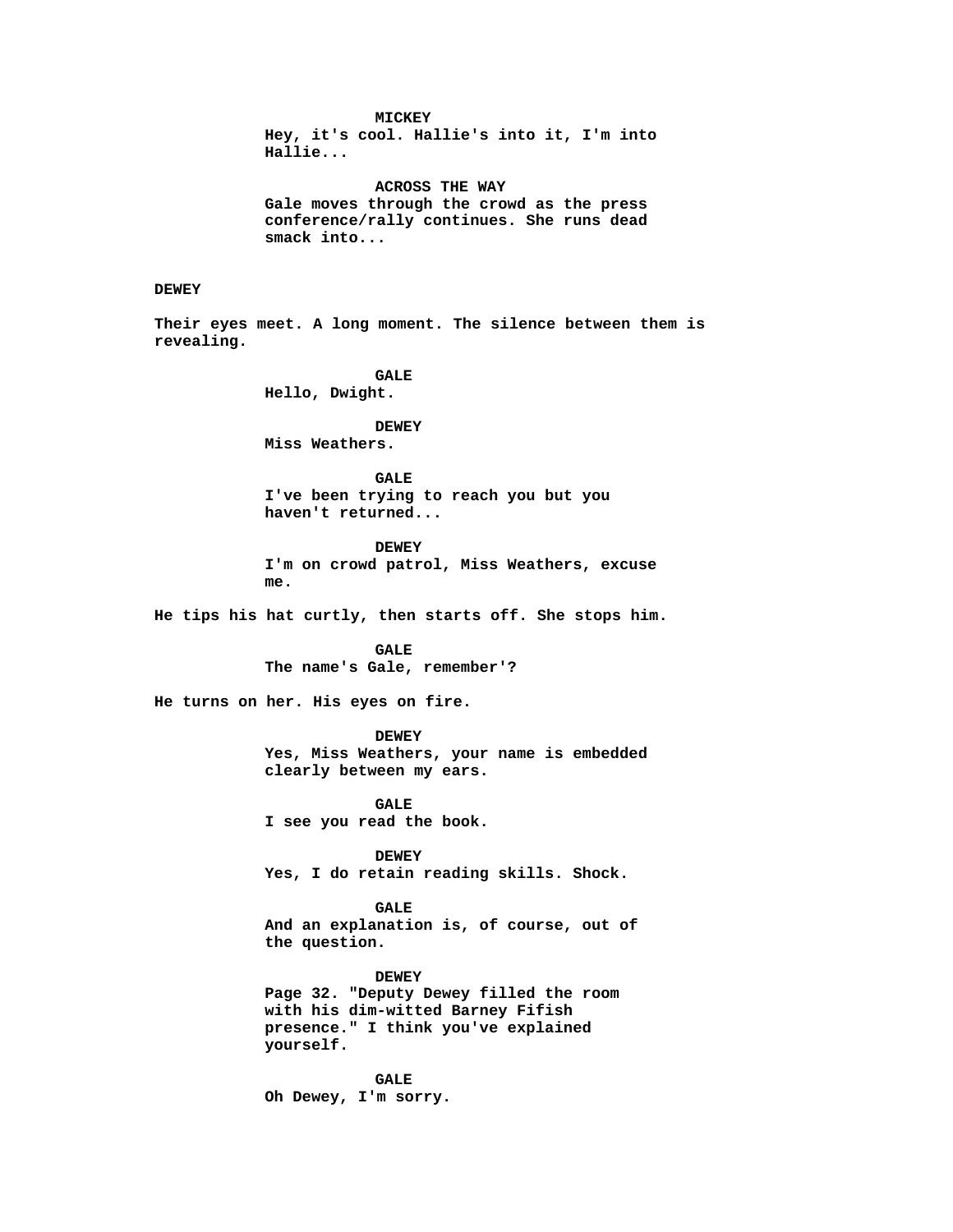#### **DEWEY**

**No, what you are is a money hungry, fame seeking liar and, forgive me for saying, mediocre writer who has a cold storage shed where her heart should be.**

**This stings Gale.**

**GALE You have every right to be upset.**

**DEWEY Page 41. "Deputy Dewey oozed with inexperience."**

**GALE I never meant to imply...**

### **DEWEY**

**How do you know my dim-witted inexperience isn't merely a subtle form of manipulation used to lower people's expectations thereby enhancing my ability to effectively maneuver within any given situation?**

**Gale is at a loss.**

**GALE I'm sorry. I don't know what else to say except I'm sorry.**

#### **DEWEY**

**No, I'm the one who's sorry. I misjudged you. Now if you'll excuse me, I have some oozing to do.**

**Dewey turns and limps away, leaving Gale staring after him. Her face smashed fiat.**

**ON STAGE**

**The sheriff continues fielding questions from reporters.**

**SHERIFF No, there has been no evidence that more than one killer is responsible...**

**ACROSS THE WAY**

**Sidney and Hallie have split up. They move through the crowd selling toilet paper. Several STUDENTS make their purchase.**

**Sidney pockets her change, looks up to see Gale, standing alone. She goes to her.**

> **SIDNEY Hello, Gale.**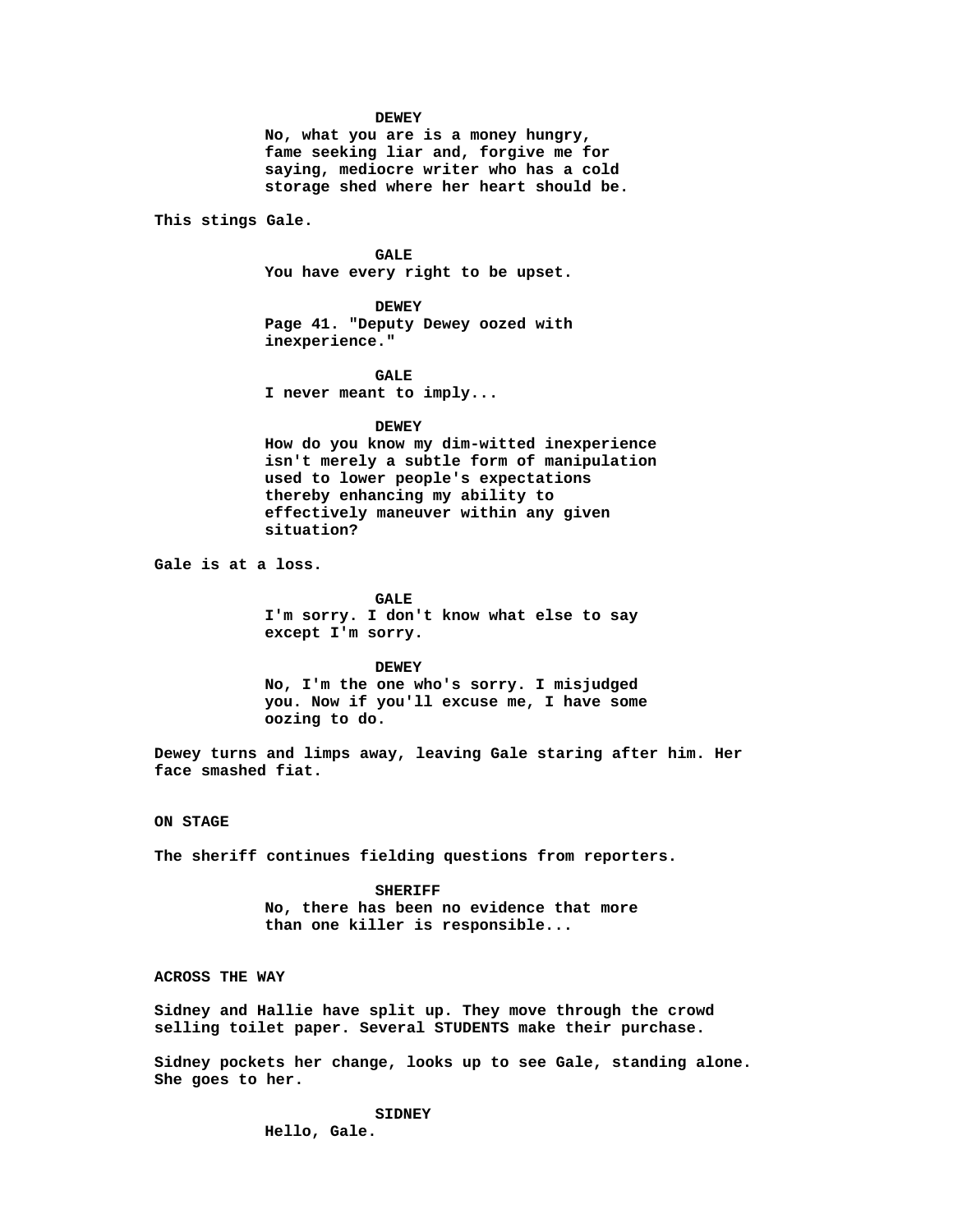**GALE**

**Sidney. Hello. How are you?**

**SIDNEY I'm okay. PEOPLE magazine won't stop calling but other than that...**

**GALE**

**I'm sorry.**

# **SIDNEY**

**Yeah, well... you are the definition of mixed emotions. I really should hate you... I see your movie's getting good reviews.**

**GALE It seems to be causing a stir. What's with the toilet paper?**

**SIDNEY It's hell week. I'm pledging the Deltas.**

**GALE It's good to see you involved.**

**SIDNEY My morn was a Delta.**

**Beat. People have begun to notice the two of them talking. Reporters and spectators have slowly circled them. Gale looks around. She spots Randy, who appears behind Sid, with his camera. Gale gives him the nod. He throws the camera up, hits the light.**

**Sid spins around, surprised to see him.**

**SIDNEY (CONT'D) Randy? What are you doing here?**

**But then she sees someone else, standing off to the side. A man she recognizes immediately. He looks at; her, his face sullen, broken. Sidney loses her breath.**

**SIDNEY (CONT'D)**

**Cotton...**

**He moves to her.**

#### **COTTON**

# **Hello, Sidney.**

**Gale motions to Randy. He maneuvers, getting the two of them in frame. A long moment, Sidney just stares at him. Completely off guard. She looks to Randy who aims the camera directly at her... filming her.**

> **SIDNEY What are you doing?**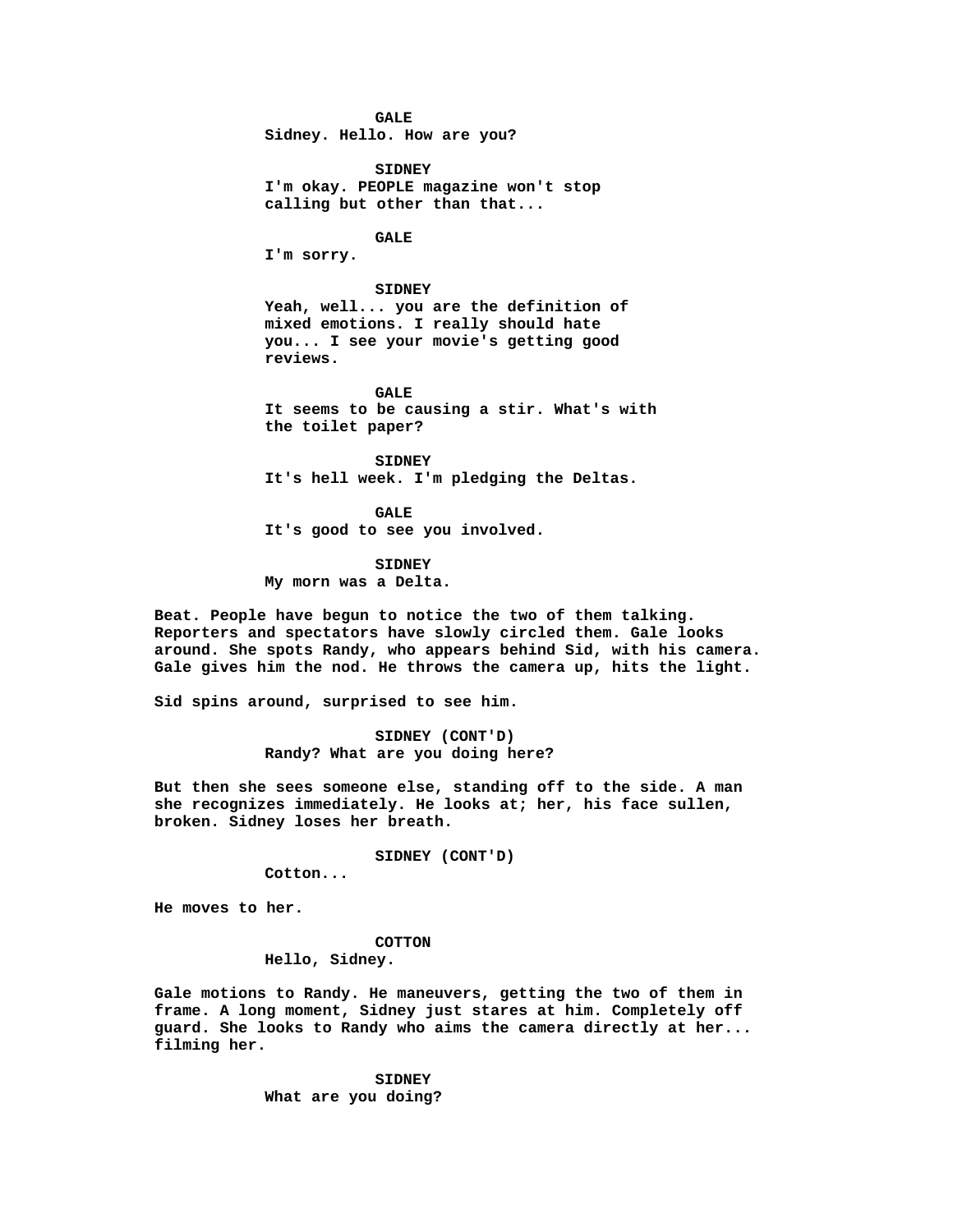**She turns back to Gale, staring holes through her, realizing she's been set up. She looks back to Cotton. She doesn't know what to say. She turns back to Gale. Eyes aflame.**

**SIDNEY (CONT'D)**

**You BITCH!**

**Sidney storms off, disappearing in the crowd. Cotton turns to Gale. His face pained.**

> **COTTON This was a mistake. I shouldn't be here.**

**He takes off, pushing through the crowd. Randy stops filming.**

**RANDY Can you say backfire?**

**GALE Did you get it?**

**RANDY Yeah, I got it.**

**Randy is clearly not happy about his part in this. It's in his voice.**

> **GALE You need to check your conscience at the door. We're not here to be loved.**

**Randy's face reveals otherwise.**

**AT THE PODIUM The sheriff continues.**

**SHERIFF No, we don't anticipate another murder but we are taking every precaution possible...**

**CUT TO:**

**EXT. SORORITY ROW – NIGHT**

**A small street that dead-ends in a cul de sac. Large old homes populate it. Greek signs adorn the place. Welcome to Sorority Row.**

**INT. SORORITY HOUSE / LIVING ROOM – NIGHT**

**A huge living room. Divided sensibly in several sections. Nicely done. Et is empty except for one girl who lies on the couch watching television. This is CICI, pretty with a lively energy about her. She channel surfs while talking on the phone.**

> **CICI (on phone) No, they broke up again. Bailey won't stop drinking and Sarah can't take it anymore.**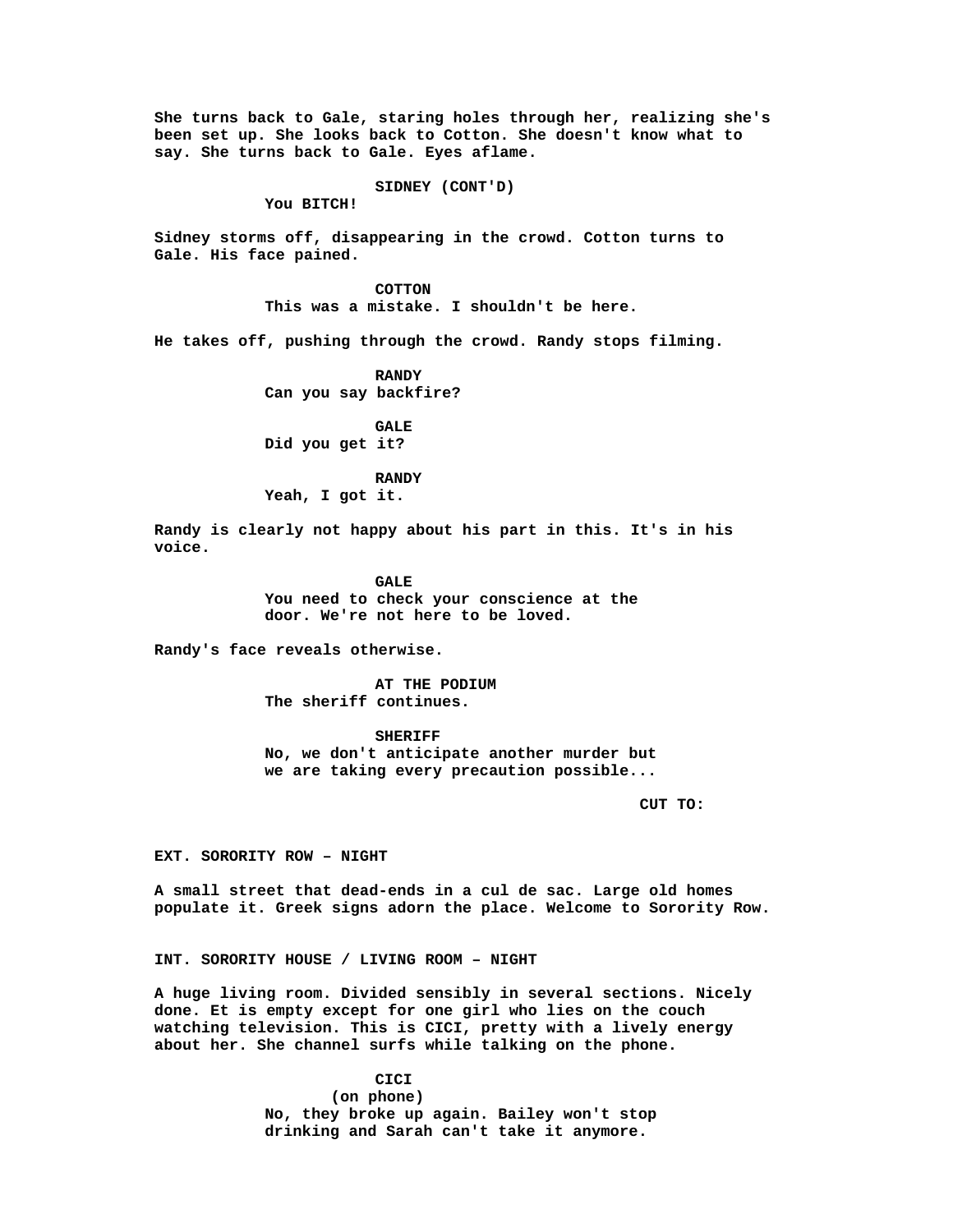**GIRL ON PHONE (from phone) Thought he was doing AA.**

**CICI No, he quit the whole God thing. He has issues. The previews for next week...**

**BEEP! BEEP! Call waiting bleeps through.**

**CICI (CONT'D) Hold up... someone's calling. (she clicks over) Chi Omega House.**

**MAN'S VOICE**

**Hello.**

**A MAN'S VOICE. Deep and alluring.**

**CICI**

**Yes.**

**MAN'S VOICE**

**Who is this?**

**CICI Cici. Who's this?**

**MAN'S VOICE Someone who wants to talk to you.**

**CICI Ted? Where are you? Are you drinking? Hold on.**

**She clicks back over.**

**CICI (CONT'D) Teddy's on the other line. He sounds drunk. I'll call you back.**

**GIRL ON PHONE That shit. He only calls you when he's drunk. Don't go over there.**

**CICI**

**I won't.**

**GIRL ON PHONE Don't. Think Bailey.**

**CICI Alright, alright... I'll call you back.**

**She clicks back over.**

**CICI (CONT'D) Okay, Ted, you sound loaded. What's up?**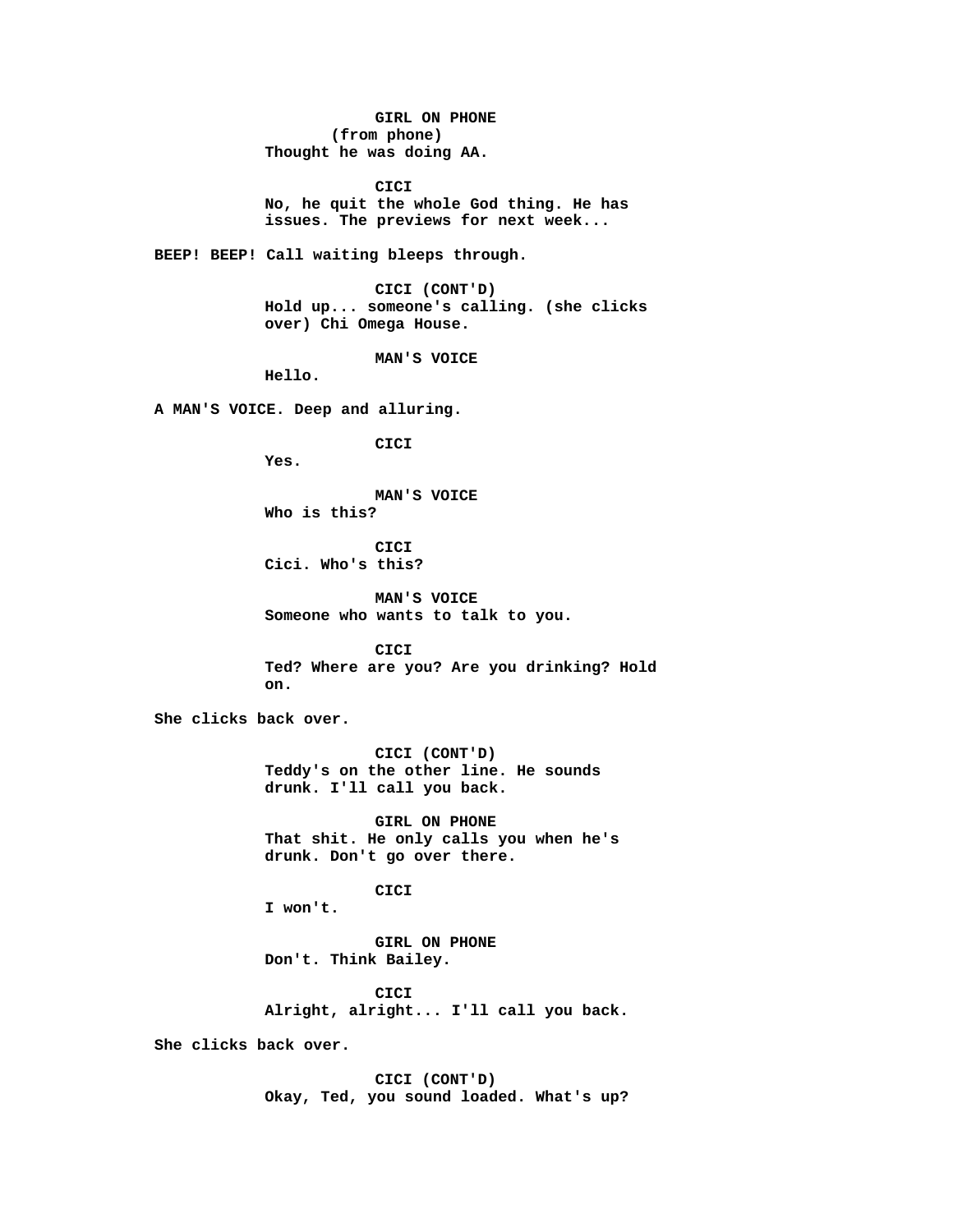**MAN'S VOICE Who's Ted? Realizing, it's not Ted. CICI Oh, I'm sorry. My bad. I thought you were someone else. MAN'S VOICE That's okay. CICI Who do you want to speak with? Nobody's here. MAN'S VOICE Where is everybody? CICI We're co-sponsoring the Acid Rain mixer at the Sig Ep. house tonight. MAN'S VOICE Why aren't you there? CICI I'm designated driver. I have to be here in case a sister calls and needs a ride. MAN'S VOICE That's too bad. CICI "Drink with your brain." That's our motto. Who are you calling for? MAN'S VOICE What if I said you? CICI What if I said goodbye? MAN'S VOICE Why would you wanna do that? CICI Why do you always answer a question with a question? MAN'S VOICE I'm inquisitive. CICI I'm impatient. Look, do you wanna leave a message for someone? Silence. No response.**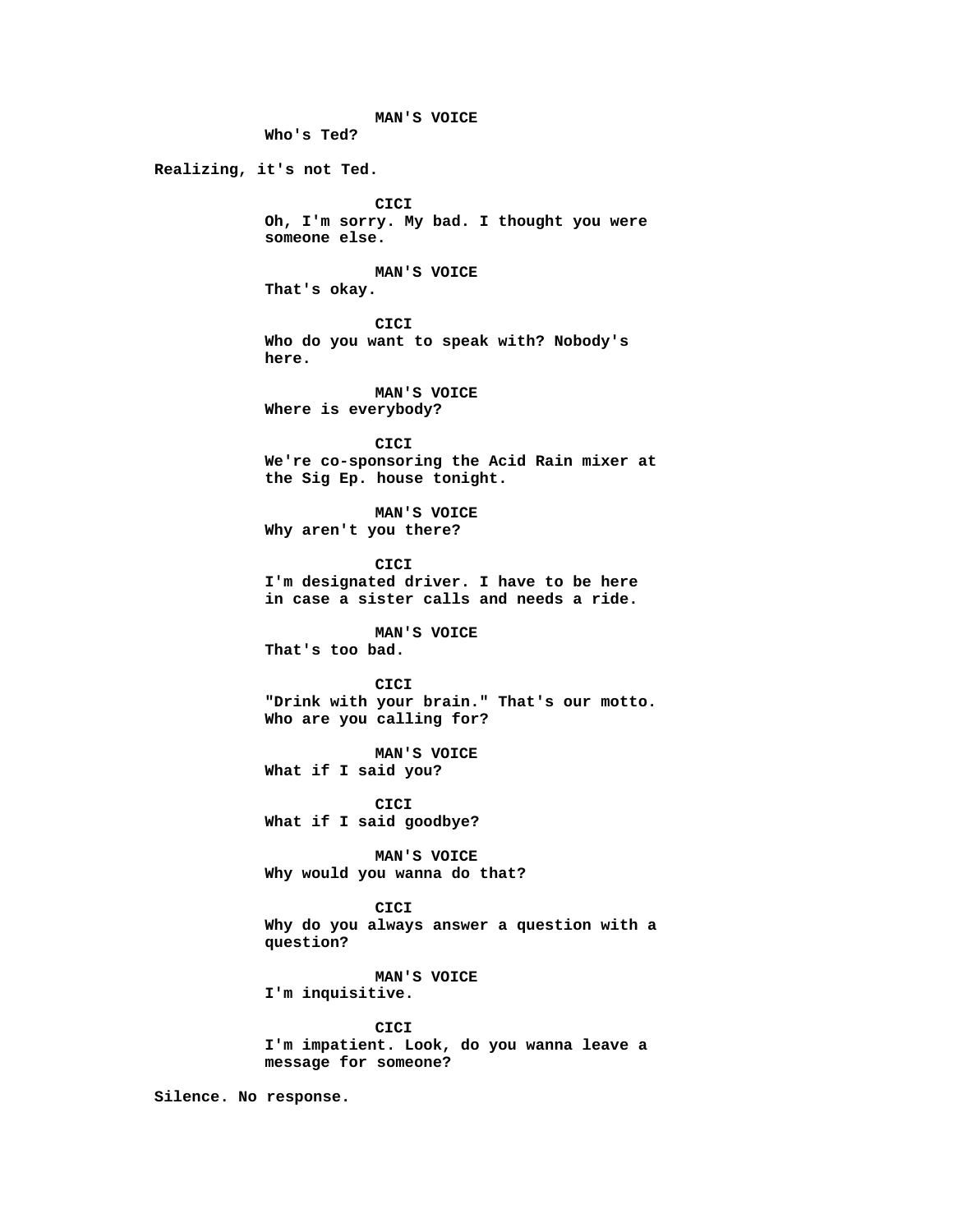**CICI (CONT'D) Hello? Hello? Where'd you go? Silence again. And then... MAN'S VOICE Do you wanna die tonight, Cici ? Almost a whisper. Simple. Direct. His voice pierces Cici. Her eyes widen. BEEP! Call waiting CLICKS through. CICI Just a second. (clicks over) Yes? Cici gets up and moves to... INT. FOYER – SAME Cici checks the front door, making sure it's locked. GIRL ON PHONE Was it Teddy? CICI No, some creep asshole trying to scare me. GIRL ON PHONE It's hell week. Chill. The movie murders have brought out the crazies. It's nothing. BUMP! A noise from upstairs. Cici spins around to the staircase. CICI Shit. GIRL ON PHONE What is it? CICI I heard a noise. GIRL ON PHONE Where? CICi Upstairs. BUMP! Something moves upstairs. It sounds almost like footsteps. CICI Shit. Cici moves to the staircase. She peers up it. CICI (CONT'D) (calling out) Hello? Hello?**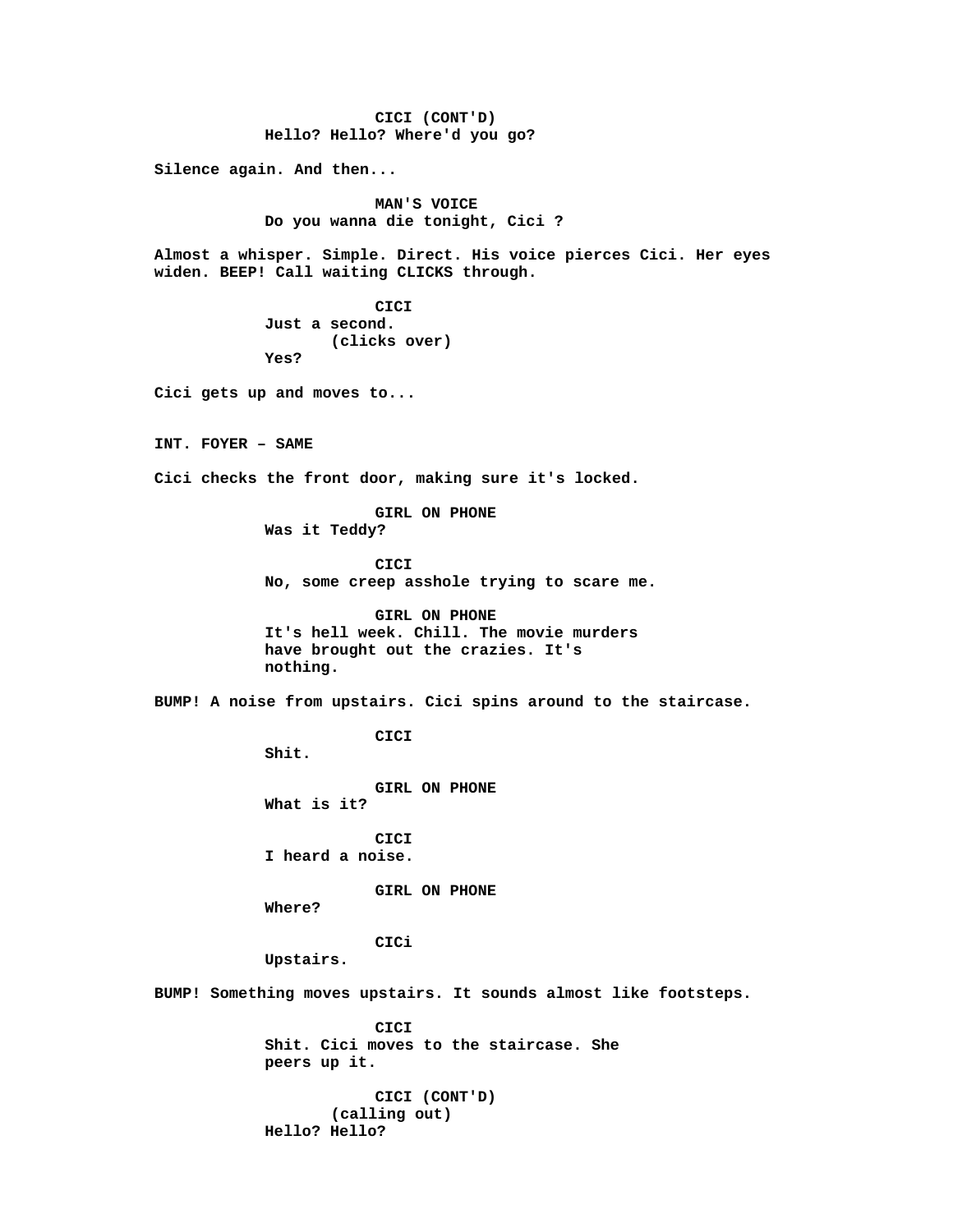**GIRL ON PHONE (à la Friday the 13th) Kill, kill, kill, kill, hah, hah, hah, hah...**

**CICI**

**Stop it...**

**GIRL ON PHONE I can't believe you're alone in that house.**

**Cici looks up the staircase again.**

**CICI (soft whisper) I don't think I'm alone.**

**Floorboards CREAK above her. Cici freaks.**

**CICI I'm outta here.**

**She flies to the door, unlocking it, throwing it open. She moves out onto the...**

**EXT. FRONT PORCH – SAME**

**A wooden porch with a bulb glowing overhead. She stands on the porch steps, looking back, through the open door, into the house. The phone starts to CRACKLE.**

> **GIRL ON PHONE You're breaking up. Where are you?**

> > **CICI**

**Outside.**

**GIRL ON PHONE**

**That's smart.**

**Cici looks up and down the street. A YOUNG GUY walks along the sidewalk.**

> **CICI (calling out to him) Hey, you? HELLO? HELL0?**

**The guy wears a headset, his head bobbing to the beat. He doesn't see her. Cici looks up the street to a sorority house down the block. Lights burn from within. People come and go.**

> **CICI (CONT'D) There's something going on at the Delta Zeta's. I'm gonna walk down.**

**Cici moves further down the porch steps. The phone begins to CRACK severely.**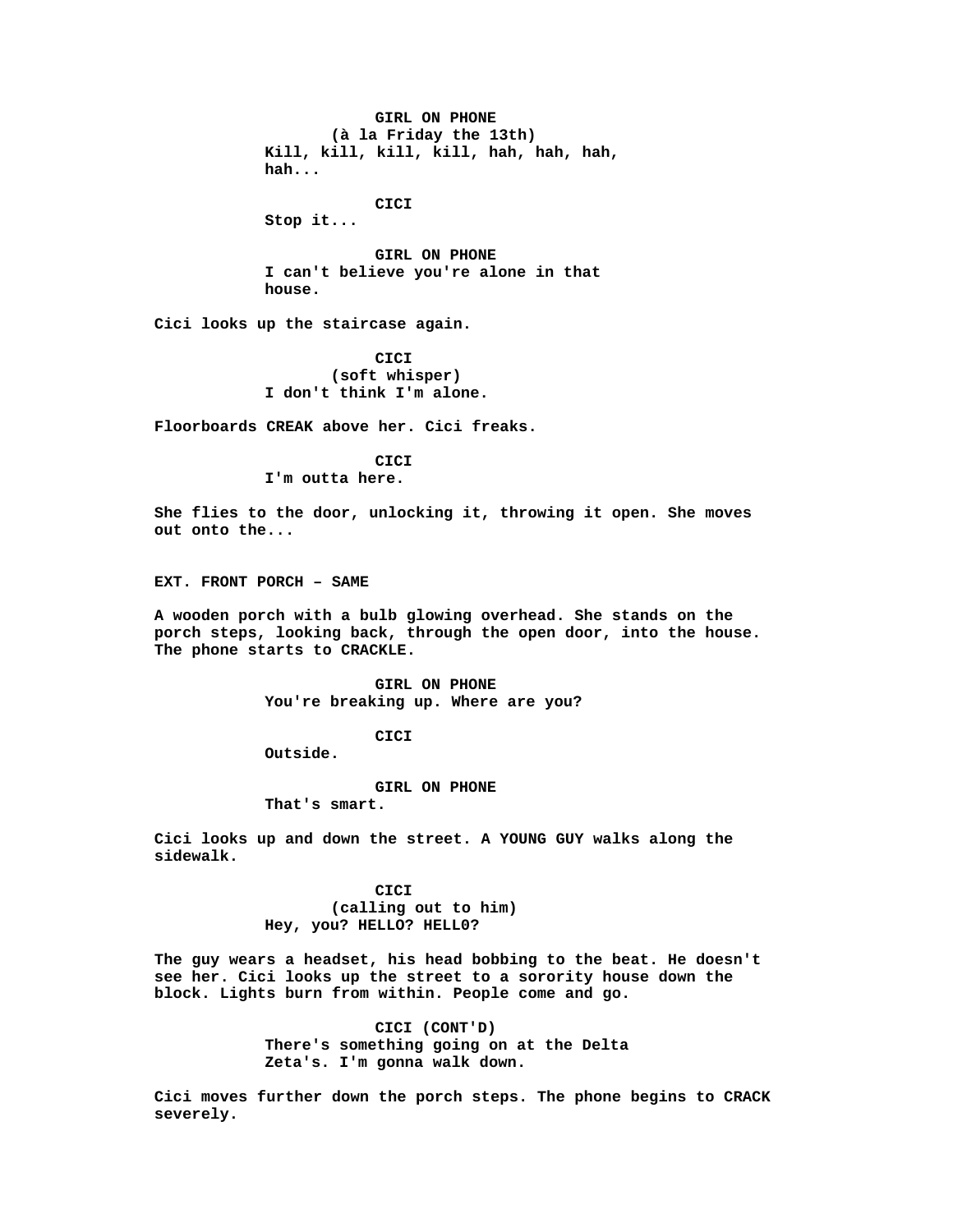**GIRL ON PHONE (phone begins to go out) Don't do that. Hang up... call... (static) CICI What? I can't hear you... GIRL ON PHONE (major static) Hang up... call... CICI I'm losing you. GIRL ON PHONE ... campus security... send someone... check out... place... CICI Okay, okay. I'll call now. I'll call you back. Cici hangs up the phone. She hits the "TALK" button. Nothing but static. She tries again. She can't get a dial tone. She looks back to the front door. She hesitates quickly, debating, then she moves back up the porch steps.**

**She tries the phone again. It still won't connect. She moves back to the front porch. It connects. Major static. She dials 511.**

> **VOICE (major static) Campus Security.**

**CICI Hello, I'm calling from the Chi Omega...**

**VOICE (too much static) I'm sorry. I can't hear you. Hello?**

**Cici eyes the open front door. She inches back to it.**

**CICA (CONT'D) Can you hear me now?**

**VOICE We... bad..connec... call back.**

**The phone goes dead.**

**CICI**

**Shit.**

**Cici redials. The same static.**

**VOICE**

**Hello?**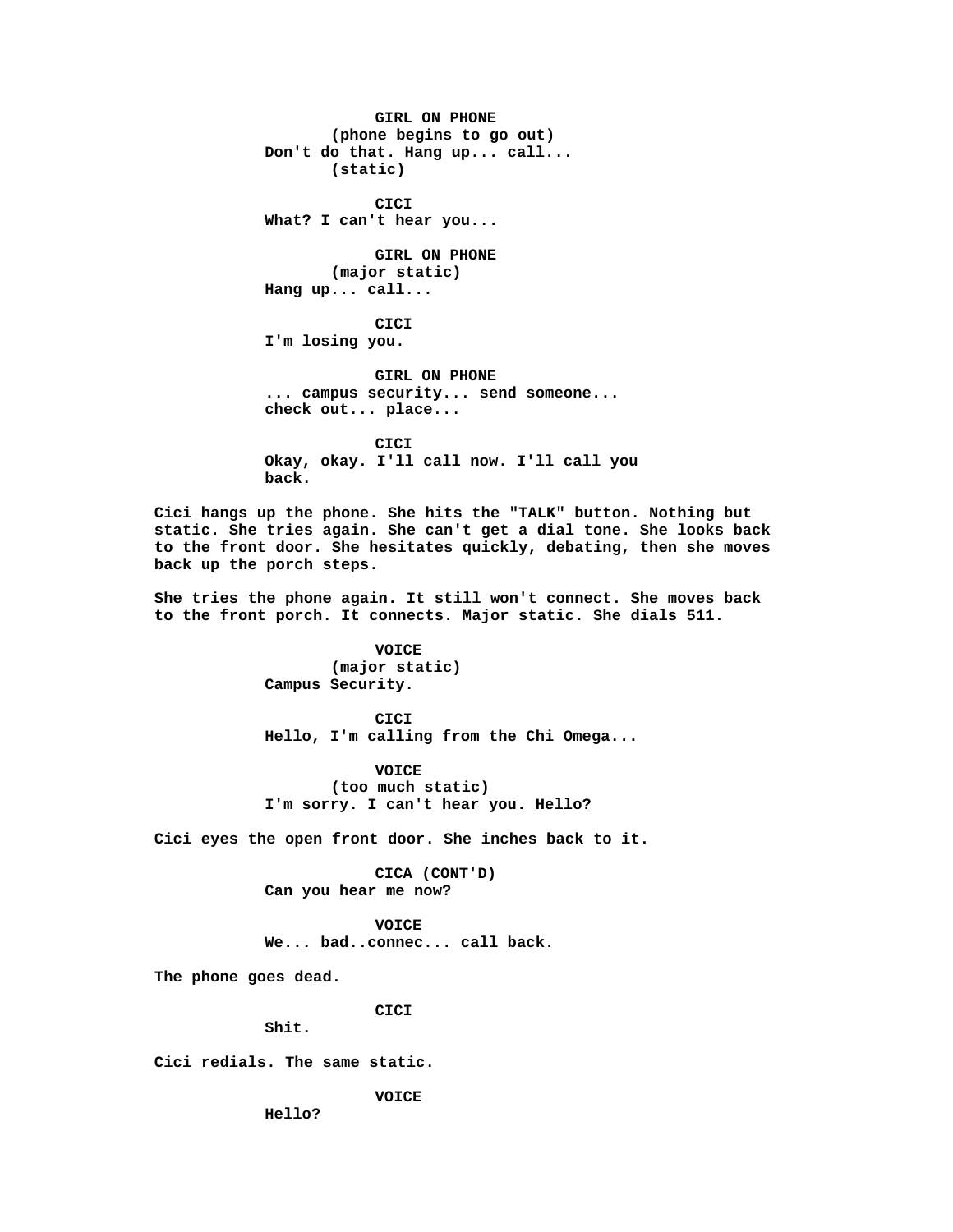**CICI**

**I'm calling...**

**VOICE I can't hear you.**

**Cici peers through the front door, into the house. It's completely empty. Cici steps back inside the house. The connection becomes much clearer.**

> **CICI I'm calling from the Chi Omega house. Someone is harassing me. Hello?**

**There's no one on the line.**

**CICI (CONT'D)**

**Shit!**

**SUDDENLY, A FIGURE APPEARS BEHIND HER. A HAND GRABS HER.**

**Cici spins around, SCREAMING BLOODY MURDER.**

**GIRL'S VOICE Did the phone ring?**

**Standing before her is DAWNIE, a young girl, sweet, pre-occupied.**

**CICI Jesus, you scared me. What are you doing here?**

**DAWNIE I live here.**

**CICI I thought you were going to the mixer?**

**DAWNIE I had to change. Did anyone call?**

**CICI Just some asshole trying to scare me.**

**The front door remains wide open. The phone RINGS. Cici stares at it in her hand. She doesn't answer it.**

**DAWNIE**

**Are you okay?**

**Cici nods, answering the phone. ROCK MUSIC BLARES from the receiver.**

**CICI**

**Hello?**

**DRUNK GIRL (from phone) We need a ride. Taxi! Taxi!**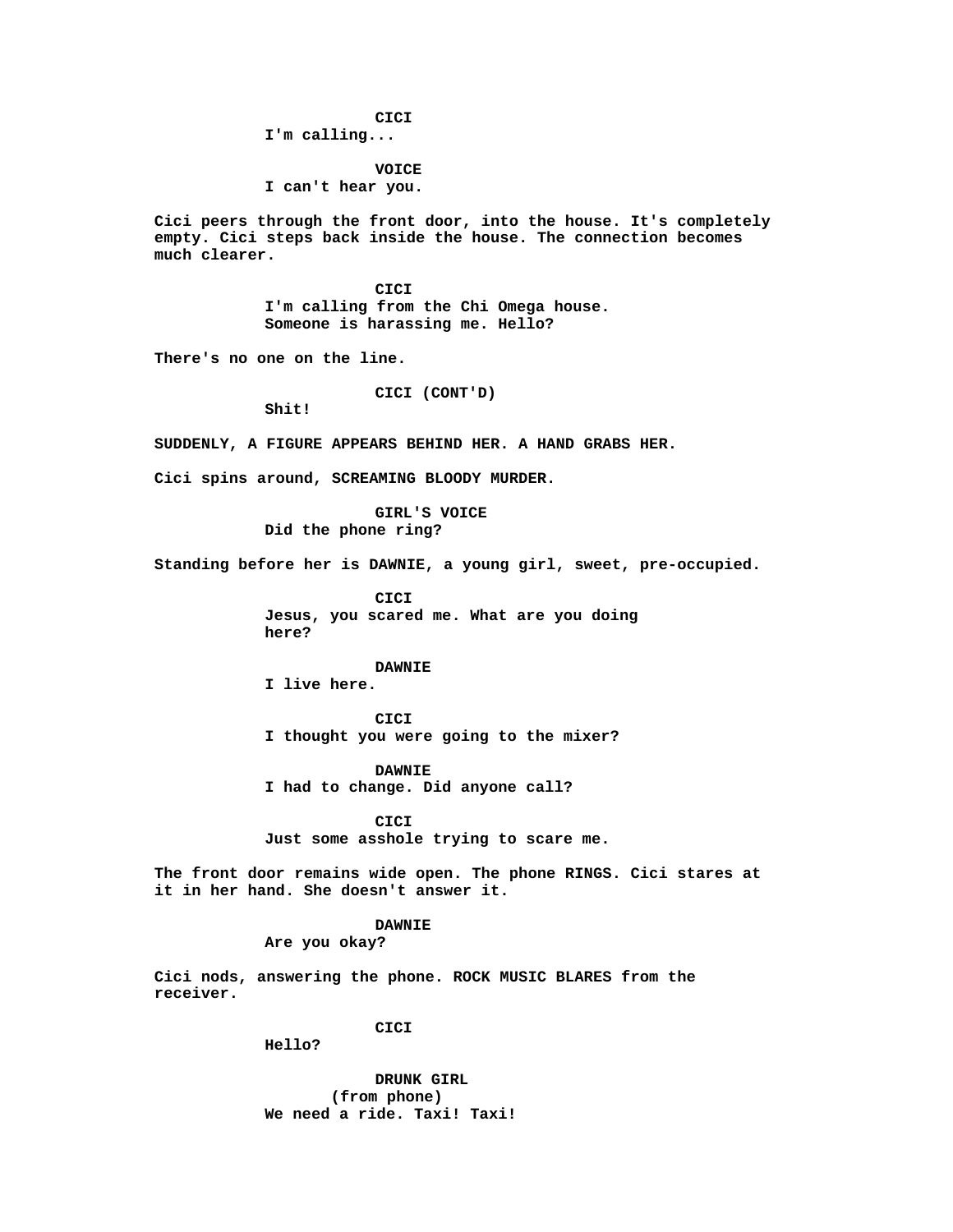**CICI Where are you? DRUNK GIRL**

**(from phone) We're at Grogs and need a ride to Acid Rain.**

**DAWNIE Who is it? Is it Tina?**

**CICI They're at Grogs.**

**Dawnie grabs the phone, moving into the living room. She moves to a mirror and fusses with her hair.**

> **DAWNIE Tina, it's Dawnie. I'm on my way. Cici follows her back into the living room.**

**CICI I'll go. I don't mind. Really.**

**Dawnie hangs up the phone, turning to Cici.**

**DAWNIE**

**Take the next one. You should set the alarm. There's a killer on the loose.**

**Reflected through the mirror is the foyer. Neither see as a SHROUDED FIGURE appears through the front door. Dawnie turns back to the mirror just as the Figure sweeps into the dark dining room and out of sight.**

**Dawnie starts back for the front door. The phone RINGS.**

**Dawnie grabs it.**

**DAWNIE (CONT'D)**

**Hello?**

**MAN'S VOICE Is Cici there?**

**DAWNIE Who's calling?**

**MAN'S VOICE**

**Ted?**

**Dawnie throws her the phone and races out the door.**

**DAWNIE (CONT'D) It's your ill-concieved boyfriend. Seeya later. Set the alarm.**

**She SLAMS the door shut behind her. A second later we hear it lock. Dawnie brings the phone up to her ear.**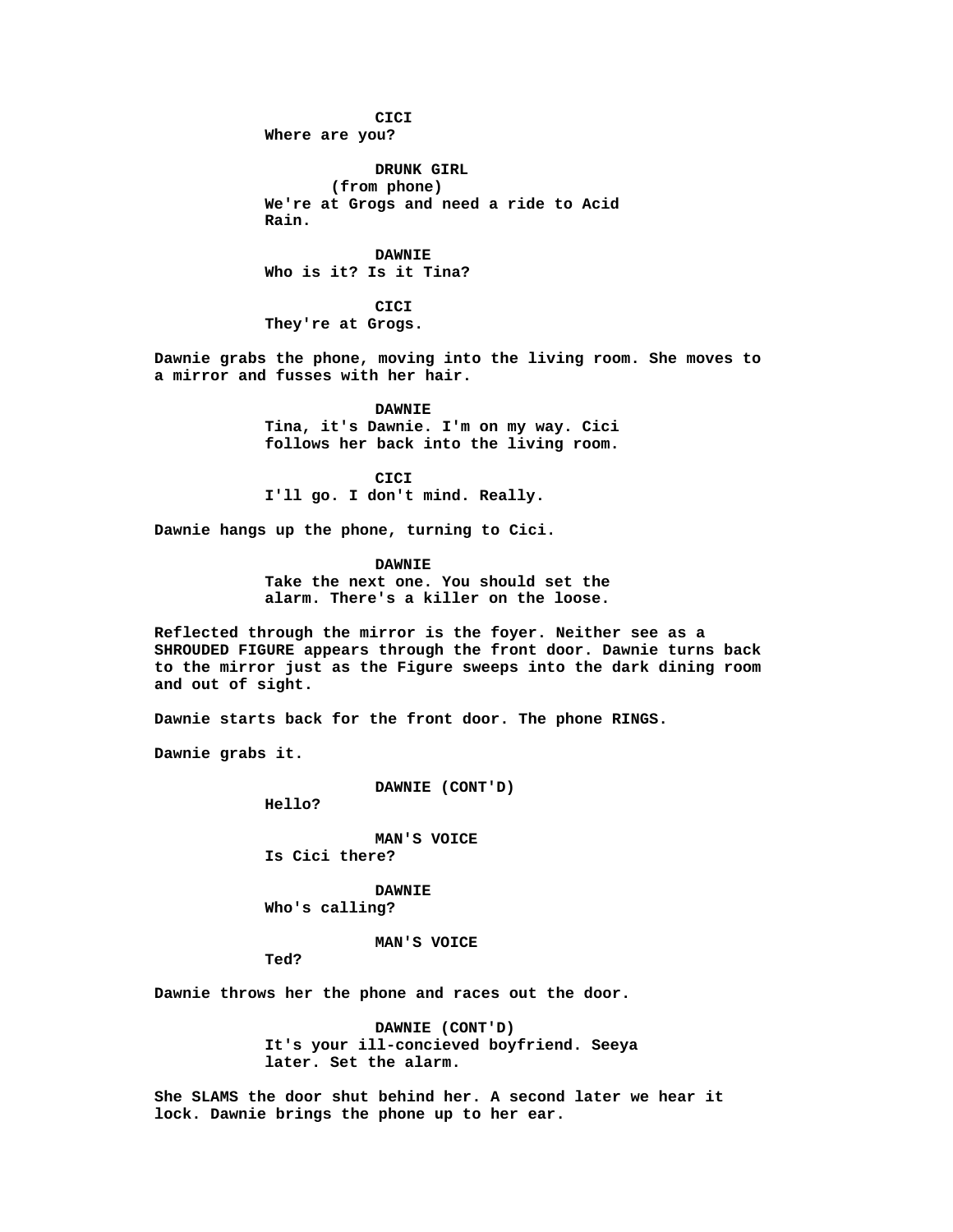**CICI**

**Hello? Ted?**

# **MAN'S VOICE**

**No, it's me.**

**Cici nearly collapses. She's starting to lose it.**

### **CICI**

#### **WHAAAATT?**

**MAN'S VOICE Don't forget to set the alarm.**

**Cici hangs up, throwing the phone across the room. She moves back to the foyer where an alarm panel is positioned in the wail. She hits a coupla digits and a BEEP is heard as she activates the alarm.**

**She checks the door, making sure it's locked, then she turns and moves into the...**

**DARK DINING ROOM**

**Cici finds the light switch. CLICK! The room is illuminated. Two long dining tables run the length of the room. It's empty. Void of the Figure.**

**INT. KITCHEN – SAME**

**A large, dark kitchen. Cici moves to the frig and opens it, She gives it the once over. The frig light reflects against her face. She closes the refrigerator, not seeing the Shadow that bounces across her back.**

**Cici moves to a sliding glass door that overlooks the backyard. She checks the lock. Secure. Then, the phone RINGS.**

**She turns to the phone that's attached to a nearby wall. It RINGS AGAIN. She reaches for it, answering it.**

**CICI**

**Hello?**

**SUDDENLY, TWO HANDS LUNGE OUT OF THE DARKNESS**

**One finds her neck, the other grabs her by the hair, wrenching her head backwards and spinning her around, shoving her, pushing her into the...**

# **SLIDING GLASS DOOR**

**Glass explodes everywhere, shattering to bits as Cici's body crashes through it, setting off the ALARM. A loud, shrill RING resonants through the house as Cici's body lands on the deck outside. Still. (NOTE: WES DOES REALLY SCARY SHIT HERE.)**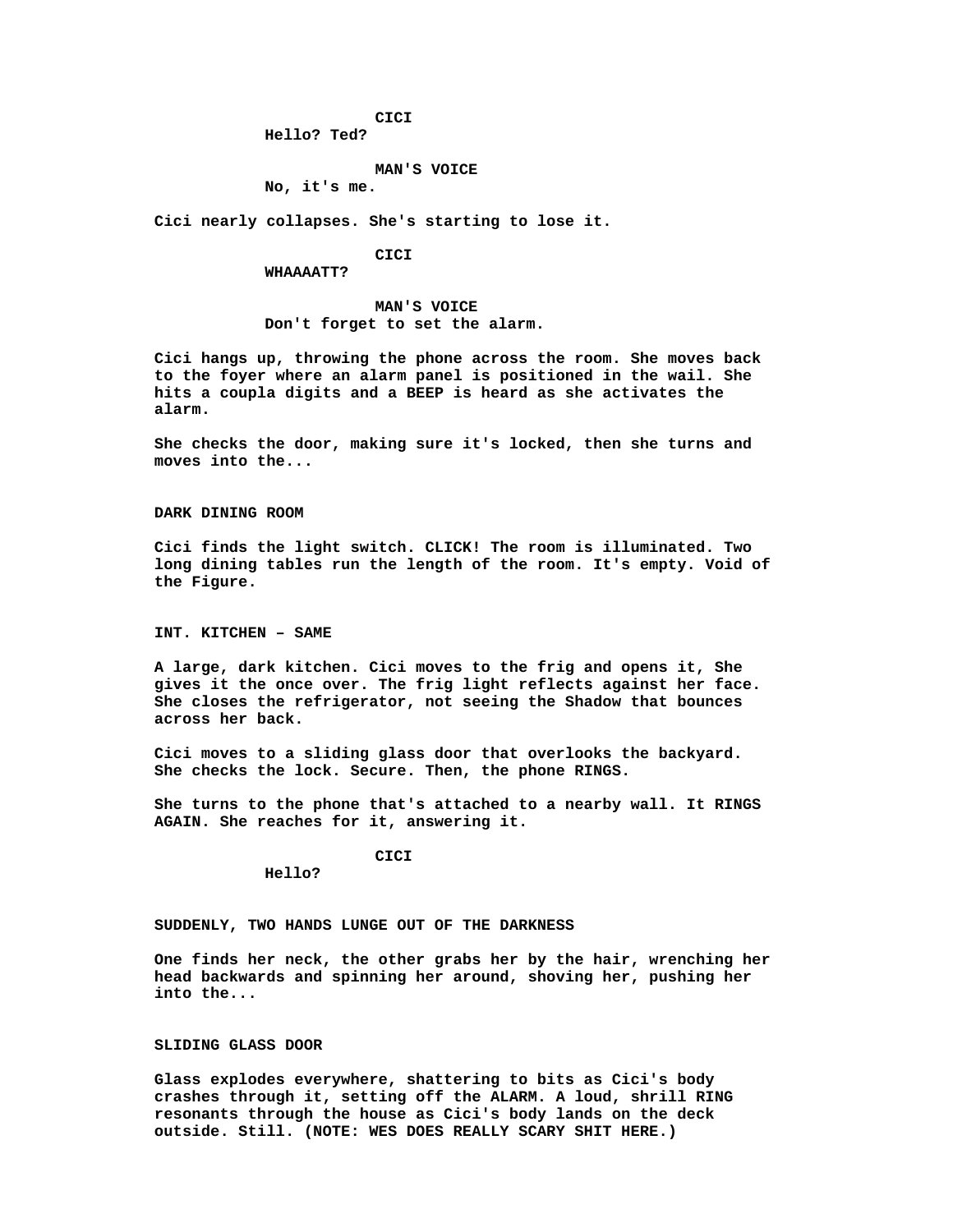**CUT TO:**

### **EXT. DELTA ZETA HOUSE – MINUTES LATER**

**Two doors down from Chi Omega. A big, old Gothic home serves as the Delta Zeta sorority. MUSIC PLAYS from inside. It sounds like a party.**

**EXT. DELTA ZETA LIVING ROOM – SANE**

**The room is filled with fifteen to twenty people. SORORITY GIRLS and FRAT BOYS who SCREAM and CHEER as they watch four girls who sit on their knees, hands behind their back, in front of a coffee table devouring plates of macaroni and cheese topped with whipped cream.**

**Sidney, Hallie, and two other girls, TERI and LUCE tear into the macaroni with all their might. Gobbling it up, making a mess of themselves. Mickey is next to Hallie, coaching her on. On Sid as she finishes her plate.**

**A whistle BLOWS.**

**MURPHY (CONT'D) Looks like we have a winner.**

**Sid sits up. Macaroni and whipped cream is all over her face. She smiles the victor. Everyone APPLAUDS.**

> **MURPHY (CONT'D) Sidney gets to skip the next round of Bulimia bingo.**

**Hallie, a face full of grime, eyes Sid.**

**HALLIE**

**You bitch.**

**They crack up. Someone passes her a towel. She stands wiping her face, looking across the room as Derek enters through the front door. She waves at, him. He hurries over.**

> **SIDNEY Where have you been'? You missed my shining moment. I won the macaroni sundae binge.**

**DEREK I'm sorry honey. I got behind.**

**ON HALLIE AND MICKEY**

**Mickey is cleaning off Hallie's face.**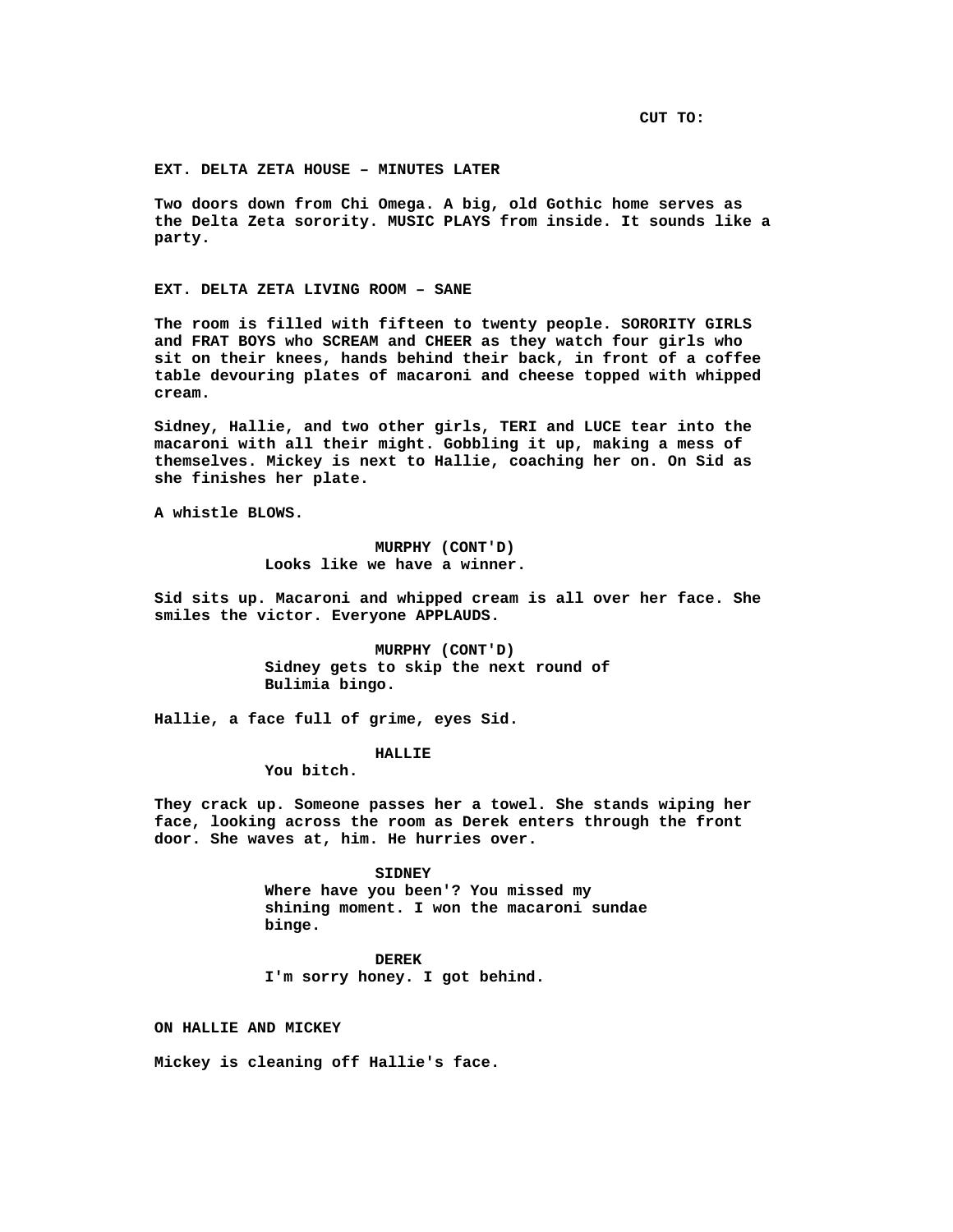**MICKEY**

**I don't want you to choke or anything but you're trailing. You need to pick the pace up.**

**She swats him.**

**ON SID AND DEREK**

**Sid and Derek stand arm in arm watching the next round.**

**SIDNEY (complete throw away) Any news?**

**DEREK**

**About what?**

**SIDNEY The forbidden subject.**

**He shakes his head.**

**Suddenly, a FRAT BOY pops into the room.**

**FRAT BOY Yo, guys, outside. Something's up at the Chi Omega. Police are everywhere.**

**People begin to stand, moving to the windows and front door. Sidney looks to Derek.**

## **EXT. DELTA ZETA HOUSE – SAME**

**Everyone comes flying out of the front door and into the yard as POLICE CARS WHIP BY. SIRENS BLARING.**

**ANGLE ON STREET**

**Two doors down sits the Chi Omega house crawling with police, ambulances, reporters...**

**"Yo – let's check it out." "C'mon." The entire crowd takes off in droves down the street. All except for...**

**SIDNEY AND DEREK**

**They stand on the porch, watching as the street becomes a circus.**

**CLOSE ON SIDNEY'S FACE**

**She knows.**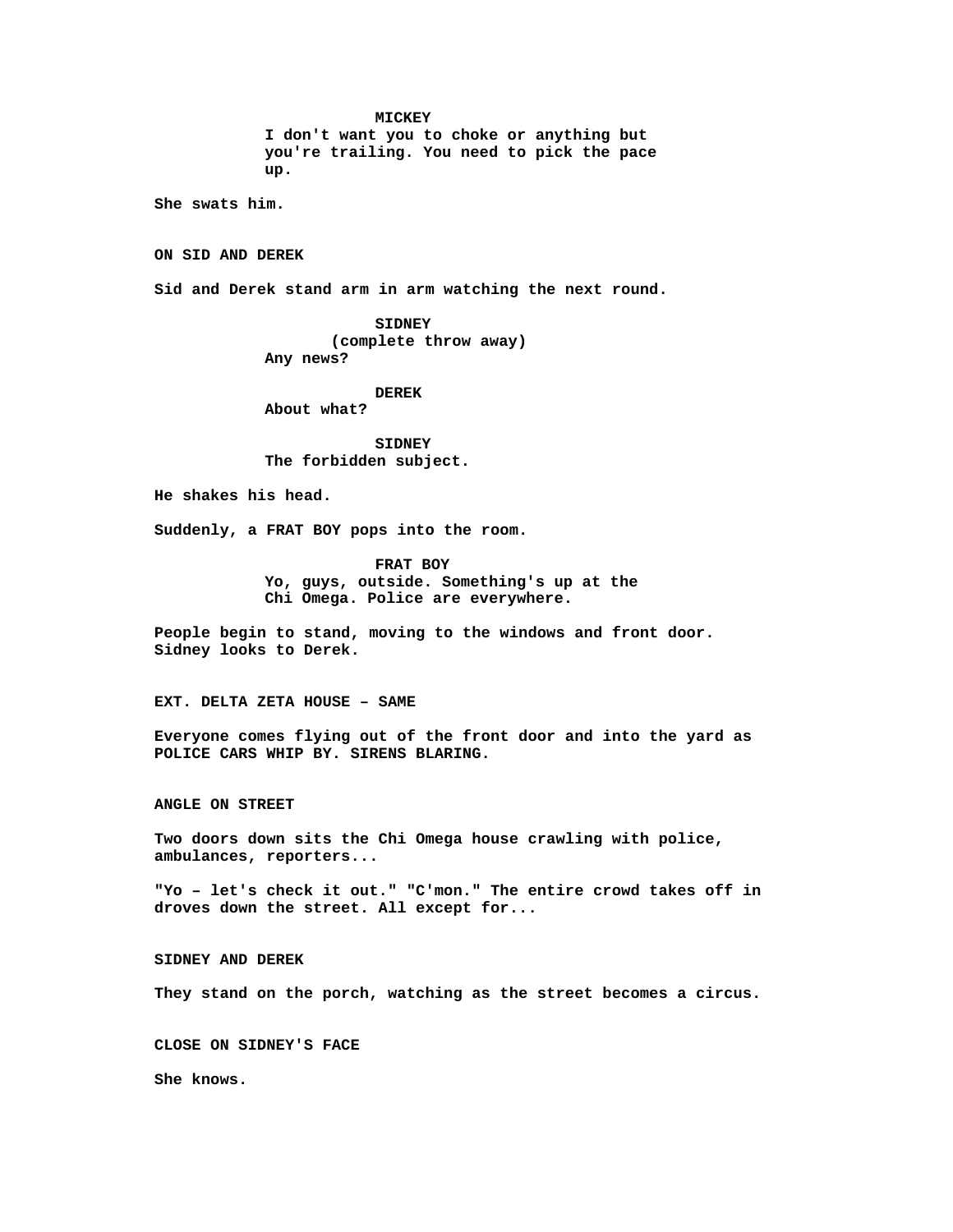**INT. CHI OMEGA HOUSE – SAME**

**Captain Tyler, the Sheriff, police, FBI... the house is crawling. Dewey sifts around on his own, checking things out.**

**IN THE KITCHEN**

**Captain Tyler and the Sheriff stand at the shattered glass door.**

**SHERIFF Lots of blood. But no body.**

**CAPTAIN TYLER Have you checked the...**

**SHERIFF Attic, garage, basement, nothing.**

**CAPTAIN TYLER Take the neighborhood.**

**The Sheriff turns to his men.**

**SHERIFF Alright men, listen up...**

**Dewey is all ears.**

**INT. DELTA ZETA HOUSE – SAME**

**Derek and Sid stand on the porch, his arms around her. Her face is numb.**

> **SIDNEY It's starting all over again.**

**DEREK Lemme take you home.**

**SIDNEY I'll get my jacket.**

**Sidney, indifferent, moves through the open front door, back inside the house. Her face and mind detached from what's going on. Derek remains on the porch, watching the spectacle. Slowly, the door behind him closes.**

**INT. DELTA ZETA LIVING ROOM – SANE**

**Sid moves through the living room, she grabs her coat when the phone RINGS. She looks at it suspiciously... knowingly... she reaches for it.**

**SIDNEY**

**Hello?**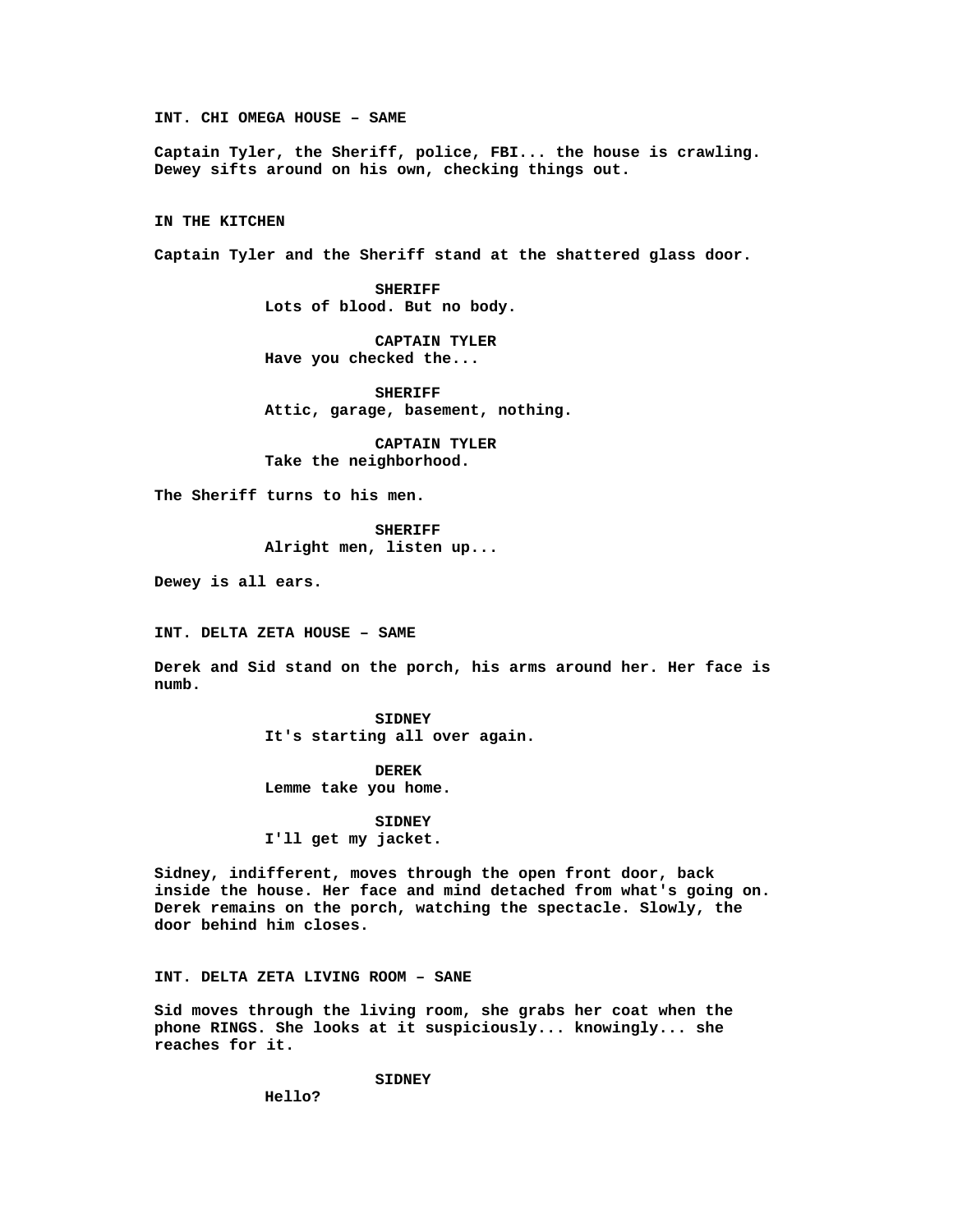#### **MAN'S VOICE**

**Hello Sidney?**

**The VOICE. Low and haunting. Sidney closes her eyes. When she opens them tears are immediate But still, she refuses to crack.**

# **SIDNEY**

**Who are you?**

**MAN'S VOICE Soon, Sidney, soon.**

**SIDNEY What do you want?**

**MAN'S VOICE To see every ounce of blood drain from your body.**

**The Voice has never sounded more evil... more seductive. Sidney doesn't flinch. She holds steady.**

> **SIDNEY Then come and get me.**

**And with that Sidney hangs up the phone, SLAMMING it down. Silence. And then...**

#### **MAN'S VOICE**

**My pleasure.**

**The Voice comes from inside the room... behind her. Sidney spins around and finds herself staring at the...**

**GHOST MASKED FIGURE**

**But not the one from the movie theater. The one from Sidney's nightmare long ago. It stands in the foyer archway, staring at her.**

**A sustained moment. A stand off. Sidney doesn't move. But then the killer withdraws his trademark. A long, steel hunting knife... blood stained.**

**SIDNEY BOLTS**

**As the GHOST LEAPS at her. She SCREAMS, dodging him,**

**ON THE PORCH**

**Derek hears her SCREAM. He turns to the front door. He finds it locked. He starts to BEAT on it.**

**DEREK**

**Sid? Sid?**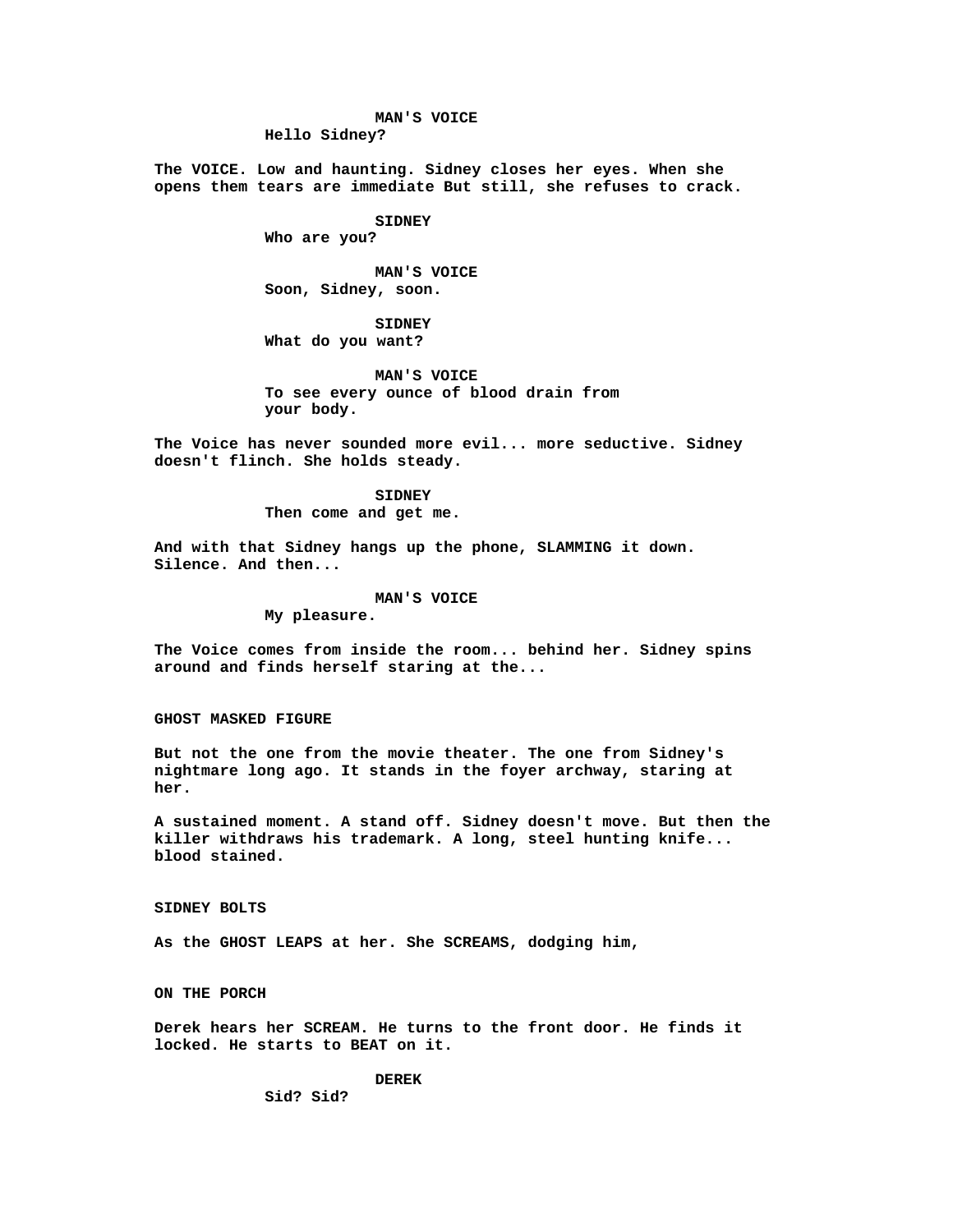#### **IN THE LIVING ROOM**

**Sid just dodges the Ghost, just missing the knife's blade. She bolts through the living room, to the front door. Derek beats on it from outside.**

**IN THE FOYER**

**SIDNEY Derek. He's in the house. Help... me...**

**She struggles with the door, there are too many locks, the Ghost is already upon her. She looks to the stairs, thinks better of it... flies through the dining room.**

#### **INT. FRONT PORCH – SANE**

**Derek is going nuts trying to get into the house. He moves along the porch to the windows, looking through. He watches as the Ghost Figure chases her into the kitchen. Derek looks about the porch. He rears his foot back and kicks in the window.**

**INT. KITCHEN – SAME**

**Sid moves through the kitchen to the back door. She struggles with the lock as the Ghost is right behind her. She barely makes it out the back door...**

### **EXT. BACK YARD – SAME**

**A large, fenced in yard. Lots of big oak trees. Sid flies down the back porch and into the yard. She moves across it, passed trees and shrubs. She spots a closed fence door in the back of the yard. She looks behind her to find...**

### **NOTHING**

**She scans the yard, the Ghost Figure has completely disappeared. She moves behind a big tree, hiding behind it.**

**Sid stops, catches her breath, then peers from behind the tree. The yard is completely empty. She goes for the fence door, slowly moving around the tree.**

**BUMP! A noise in the darkness. She spins around, still making her way around the tree, moving backwards, walking right into a FIGURE. She SCREAMS, spinning around, finding herself face to face with...**

#### **CICI'S BODY**

**Hanging, dangling, hung from the tree, her stomach a ripped, bloody mess. Sidney SCREAMS IN UNFORGETTABLE HORROR. She steps back, falling right into the arms of...**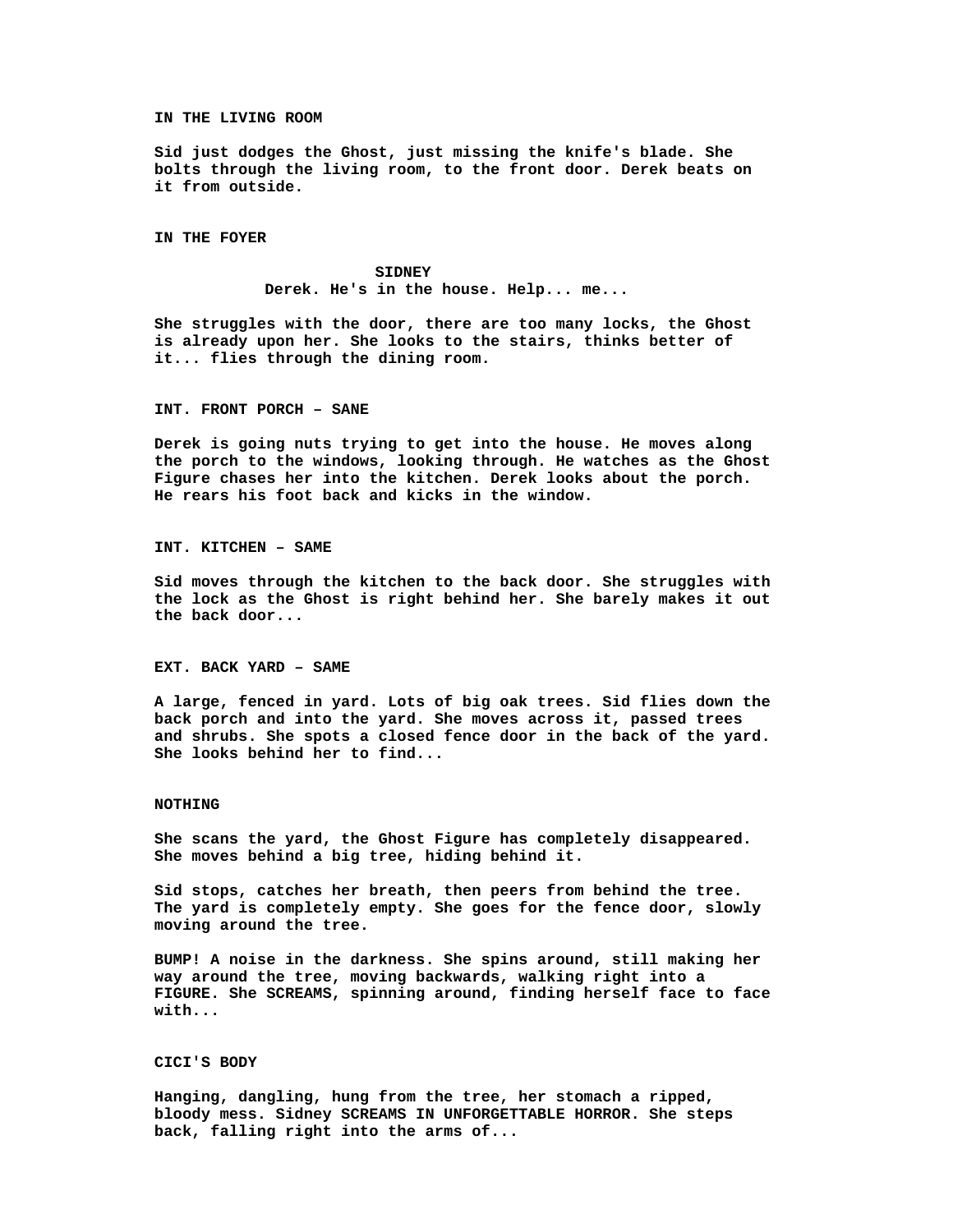#### **DEWEY**

**She turns, SCREAMING.**

**DEWEY It's okay. It's okay. It's just me.**

**He takes her into his arms, comforting her, as she holds on for dear life.**

**EXT. COLLEGE CAMPUS – MORNING**

**The early sun casts light upon an otherwise dark and joyless morning as the blood stained campus slowly comes to life.**

**EXT. CAMPUS SECURITY STATION – MORNING**

**The local campus security office has been converted into a media event. News trucks, cameras and REPORTERS stand guard outside while inside...**

**INT. CAMPUS SECURITY STATION – MORNING**

**The place is packed. No longer just a campus security office. The place has been converted to the local police station as well as FBI headquarters. UNIFORMS and SUITS swarm the place.**

**In a back section of the room, Sheriff Hartley and Captain Tyler are in a huge discussion with Dean Fisher. Tempers are heated. Its been a sleepless night for all.**

> **CAPTAIN TYLER We don't know if it's random. We haven't been able to connect the victims.**

**SHERIFF The first two were stabbed without thought. The sorority girl was gutted with**

**DEAN FISHER Christ! Just do something. I will not have a repeat of Gainesville. Not on my campus. .**

**Dewey listens to this exchange, slowly stepping forward.**

**DEWEY Sidney Prescott, sir.**

**autopsy precision.**

**They both turn to him.**

**DEWEY (CONT'D) She's the connection.**

**CAPTAIN TYLER We know that, son.**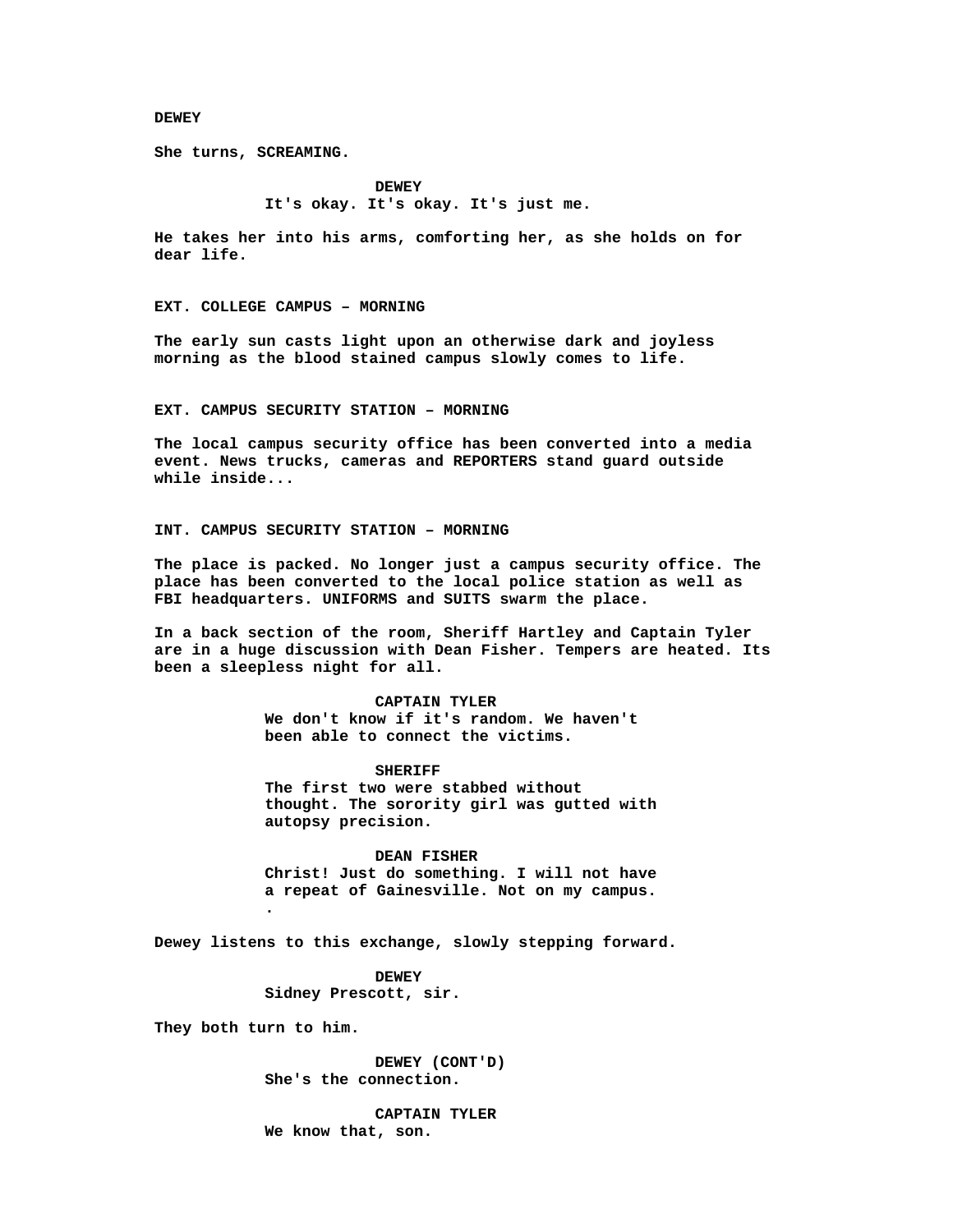**DEWEY The killer was trying to get to her. That sorority girl was a distraction.**

**CAPTAIN TYLER**

**We're aware of that.**

**Sheriff Hartley steps forward.**

**DEWEY The killer is obviously repeating Woodsboro. I can fill you in on what I know.**

**Dewey is not a welcome participant. Eyes roll. Captain Tyler pulls Dewey aside.**

> **CAPTAIN TYLER Look, son. I know you've lived through this, but we got it under control. Why don't you have some coffee?**

**Just then, Gale Weathers appears being ushered in by TWO UNIFORMS. Dean Fisher greets her with smiles The FBI and local police fawn over her.**

> **SHERIFF Thank you, Miss Weathers for coming in.**

**GALE Of course, what can I do?**

**Captain Tyler gives Dewey a patronizing pat on the back, sending him off.**

> **CAPTAIN TYLER We were hoping you could help with the killer's profile.**

**Dewey's face couldn't be more burned.**

**INT. CAMPUS SECURITY STATION – MORNING – MINUTES LATER**

**A chalk board in front of them. Three names are written on it under the label "Victims" – "MAUREEN EVANS, PHIL STEVENS, CICI TAYLOR"**

**Gale is at the chalk board**

**GALE**

**Maureen Evans – Maureen Prescott. Sidney Prescott's mother. The first victim in the Woodsboro Murders. Phil Stevens – Stephen Orth – the first kid to be murdered. Ten to one – Cici is not the third victim's real name.**

**SHERIFF It's Cassandra.**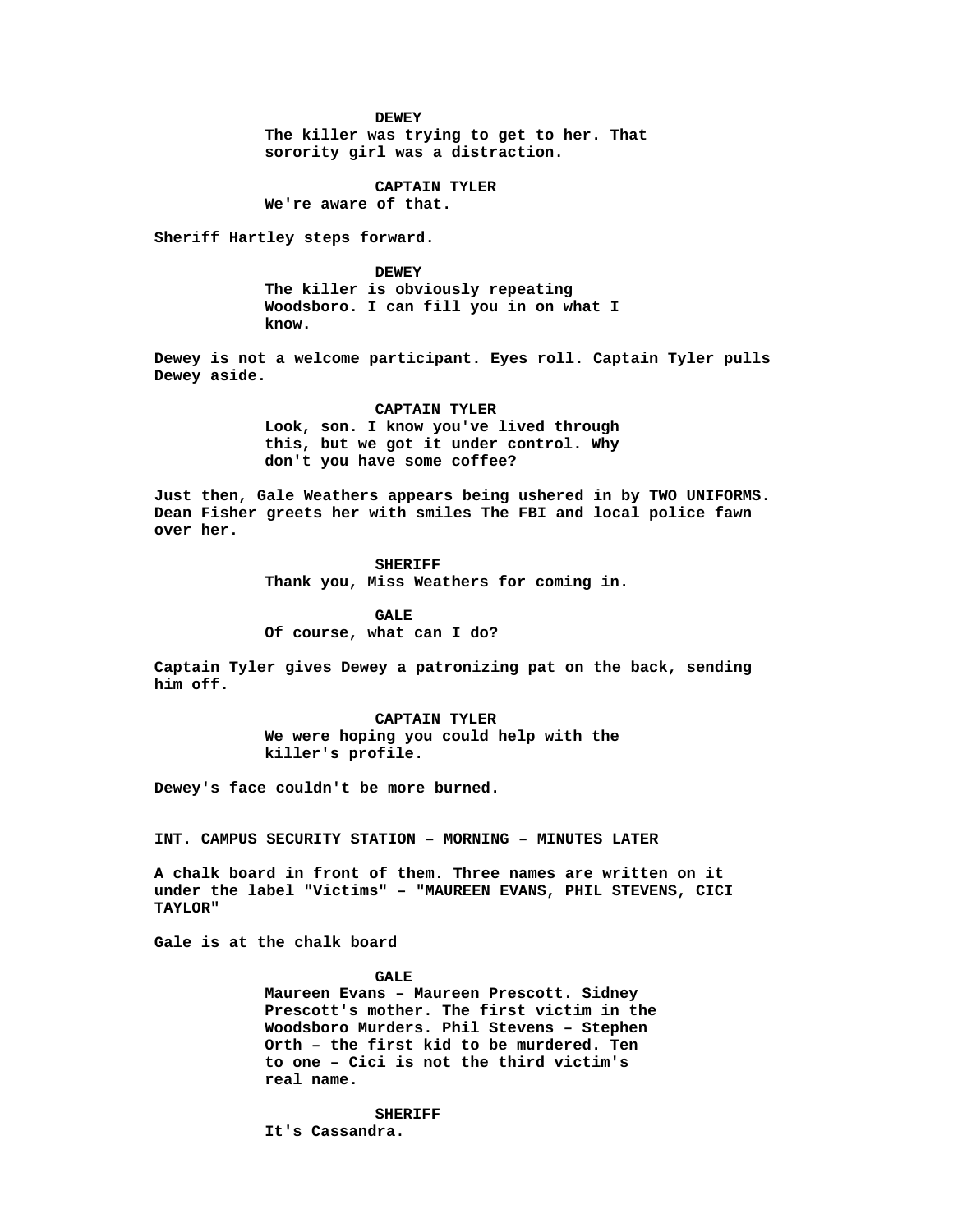**GALE Nickname Cassie or Casey. The third victim in Woodsboro. She was hung from a tree and gutted.**

**The room goes quiet. Dewey watches from the back of the room. His eyes burning holes into Gale.**

**CAPTAIN TYLER**

**Jesus...**

**GALE This is a complete copycat. Your killer is even going in sequence.**

**Captain Tyler sits up.**

**CAPTAIN TYLER Who was the next victim in Woodsboro?**

**GALE In the book or in the movie?**

**DEAN FISHER Let's try reality.**

**GALE**

**Mr. Himbry, the principal was the next victim. However, in the movie version, Tatum Riley was killed next. Dramatic license.**

**SHERIFF Jesus Christ. Captain Tyler flies out of his seat and into action.**

**CAPTAIN TYLER (to his men) Find me every variation of Himbry and what was the other name...**

# **DEWEY**

**Tatum Riley.**

**Dewey speaks up. His voice soft but heard. The entire room stares at him, knowingly. Gale's eyes find his. He looks away.**

> **CAPTAIN TYLER Both on campus and the surrounding community. I want names ASAP.**

**DEAN FISHER I'll get you full access.**

**The room breaks into a fury as they jump into action. Gale stops Captain Tyler.**

> **GALE What about Sidney? Is she safe?**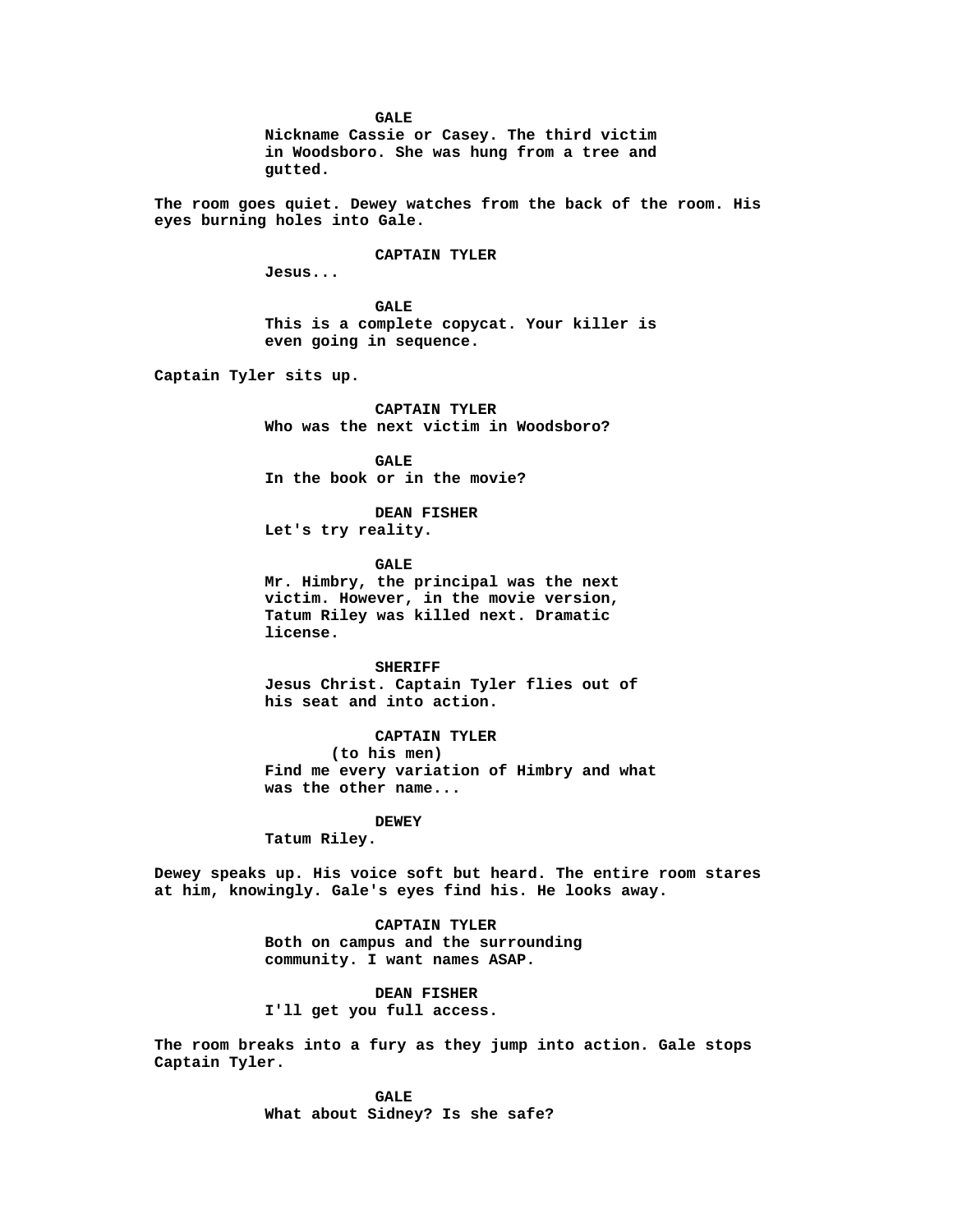# **CAPTAIN TYLER She's completely insulated. I've got my top men on her.**

**CUT TO:**

**INT. SIDNEY ' S DORM ROOM – MORNING**

**Sid, Derek, Hallie, Mickey, and Joel lounge among pillows and blankets. The remains of a sleepover. Joel parts the blinds.**

**ANGLE THROUGH WINDOW**

**Two plains clothed policemen are in view, milling about outside, standing guard.**

> **JOEL How many guys they have on you?**

> > **MICKEY**

**I counted four.**

**Hallie reads from a notebook in her hand.**

**HALLIE Okay, you're sure about skipping Calculas?**

**SIDNEY Please, I have the perfect excuse.**

**HALLIE What about rehearsal?**

**SIDNEY**

**Gotta.**

**HALLIE I'll cover you through rehearsal. Derek when do you get outta docu-drama?**

**DEREK**

**Two.**

**HALLIE So you'll relieve me at 2:30...**

**DEREK And watch her til 8:00 – I've got to edit.**

**JOEL Perfect. I'll be outta Micro-bio and we can grab a bite.**

**SIDNEY Guys, guys, I'm sorry but, no way.**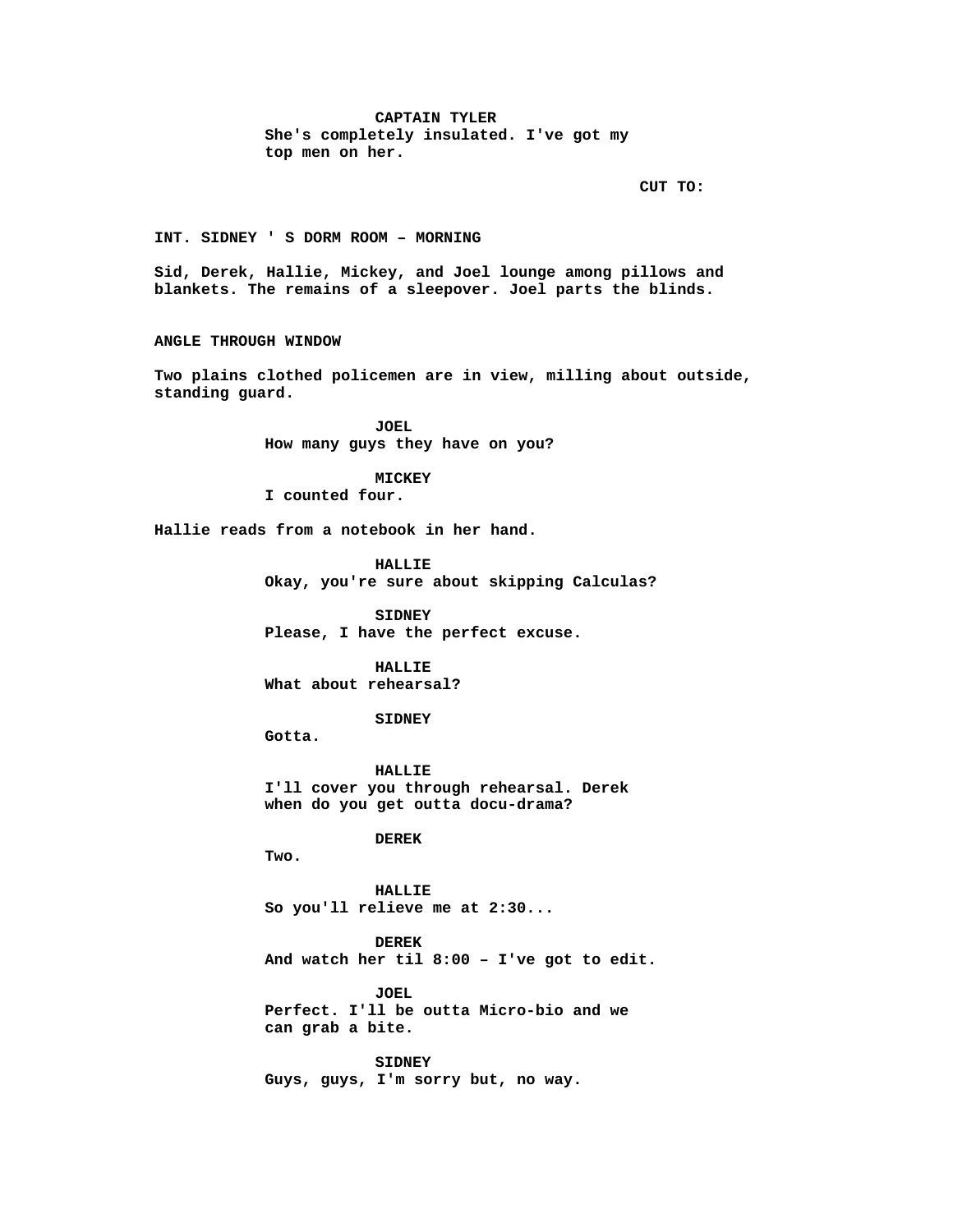**HALLIE**

**Shut up. Mickey, you and I can take her late evening.**

**MICKEY Sig Ep's gotta band, tonight.**

**HALLIE**

**Too bad.**

**SIDNEY This is exactly what I don't want.**

**DEREK I think it's out of your control.**

**Derek puts his arms around her, pulling her close. Mickey and Hallie argue about this evening. Joel moves out the door.**

> **JOEL Sid, I'll seeya tonight.**

> > **SIDNEY**

**But...**

**Derek kisses her sweetly.**

**SIDNEY My screwed up life shouldn't have to bleed onto my friends.**

**DEREK Let us decide that.**

**SIDNEY What about your film? Isn't it due next week? Have you even started it?**

**DEREK It's under control.**

**He kisses her again.**

**CUT TO:**

**INT. STUDENT UNION – LATER**

**A huge one-stop for students. Comprised of several open floors, it looks like a mini-mall. A cafeteria, book store, movie theatre, arcade, etc. fill the place.**

**Gale moves through the lobby area when she sees Debbie Salt heading her off. She tries to bolt but she's not fast enough.**

> **DEBBIE SALT Hi, Gale, any leads?**

**GALE Tons and tons.**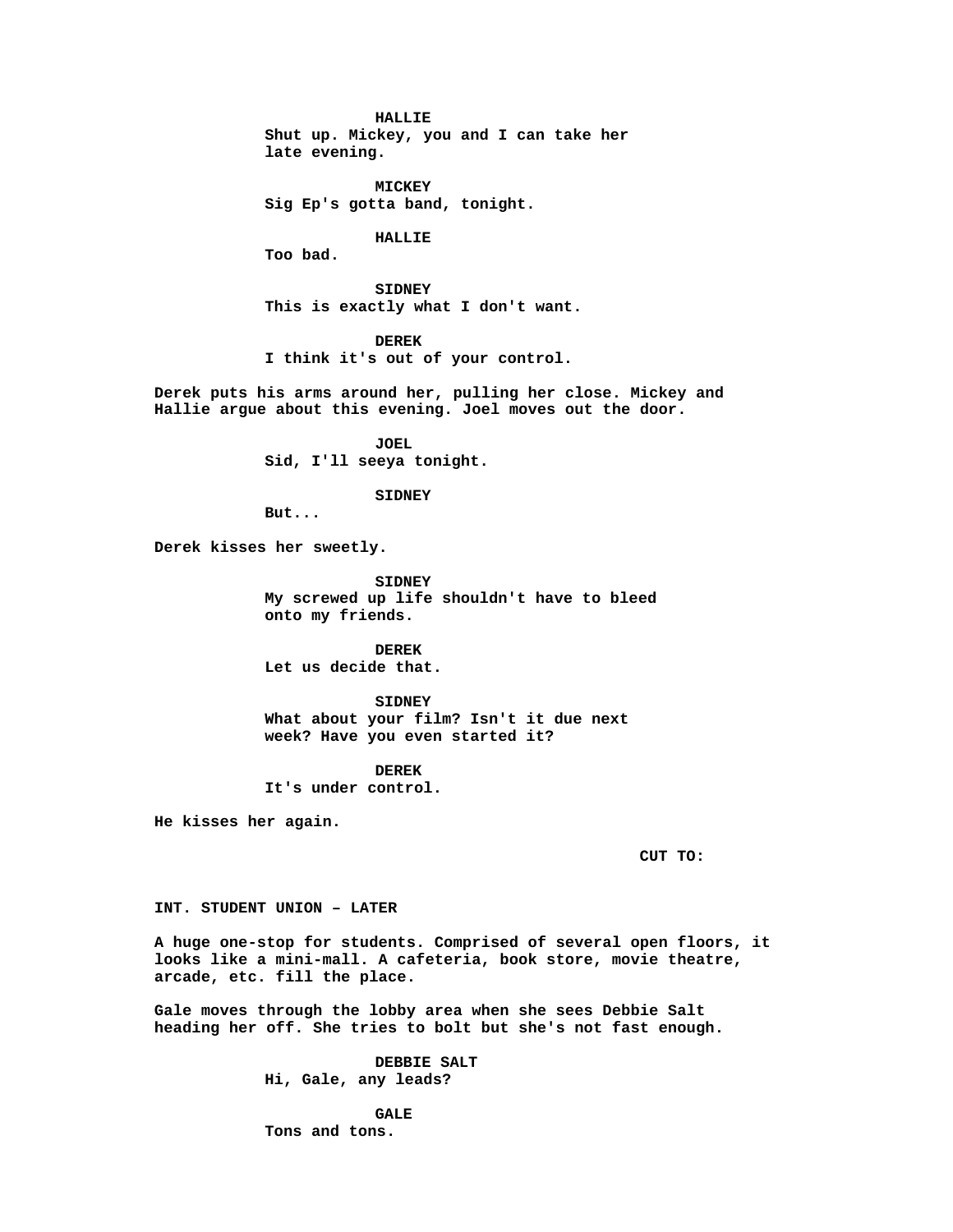**DEBBIE SALT Where is Sidney's father?**

**GALE Home. Where he lives.**

**DEBBIE SALT And are the police sure about that?**

**GALE Why don't you ask them?**

**DEBBIE SALT Already did. He's the perfect suspect, don't you think?**

**GALE**

**No, I don't.**

**DEBBIE SALT Parents are always responsible. It all starts in the home.**

**GALE Look, I know you kinda hold me up as your career template and it gives you some anal charge to challenge me but you win. Okay? I'm not interested in the scoop anymore. Excuse me.**

**Gale charges off, moving to a nearby newsstand. The tabloid papers exploit what's going on. Crazy headlines about the murders dominate the newsrack.**

**Gale is clearly bothered by this. Just then, a phone RINGS. She pulls it from her pocket.**

**GALE (CONT'D)**

**Hello?**

**MAN'S VOICE**

**Hello, Gale.**

**It's the Killer. His voice is unmistakable.**

**GALE Who is this?**

**MAN'S VOICE I'll give you one guess.**

**Gale knows immediately. She looks around for help. A CAMPUS COP is across the lobby.**

**GALE**

**Who are you?**

**MAN'S VOICE That's not the way we play the game.**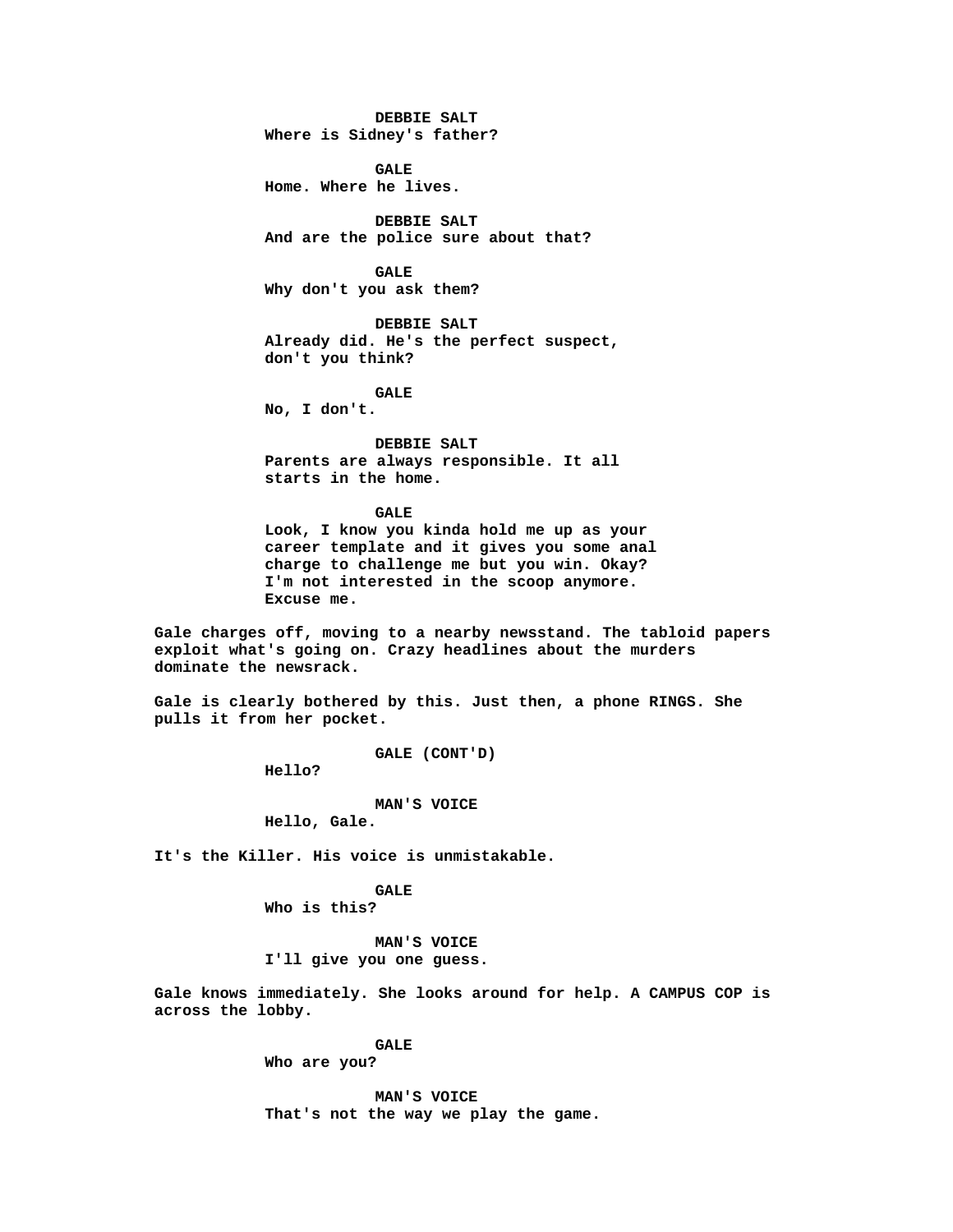**GALE I don't play games.**

**MAN'S VOICE What if your life depended on it?**

**Gale gets testy with him.**

**GALE What do you want?**

**MAN'S VOICE You're pretty when you're angry.**

**Gale stops cold. She looks around. The place is alive with people. He could be anywhere.**

> **GALE Where are you?**

**MAN'S VOICE I'm everywhere.**

**She continues moving to the Campus Cop.**

**GALE Oh a God complex**

**MAN'S VOICE Stay away from the cop.**

**A deadly warning. Gale stops. She plays it cool. She looks above her to the upper floor. STUDENTS hang over a balcony.**

> **GALE What do you want from me?**

**MAN'S VOICE It's what you want from me.**

**Silence.**

**GALE What do you mean?**

**MAN'S VOICE You are writing another book, aren't you? That's why you're here. The story's not over.**

**GALE You're getting obvious.**

**MAN'S VOICE No, Gale, I'm just getting started. Seeya soon.**

**GALE**

**No, wait...**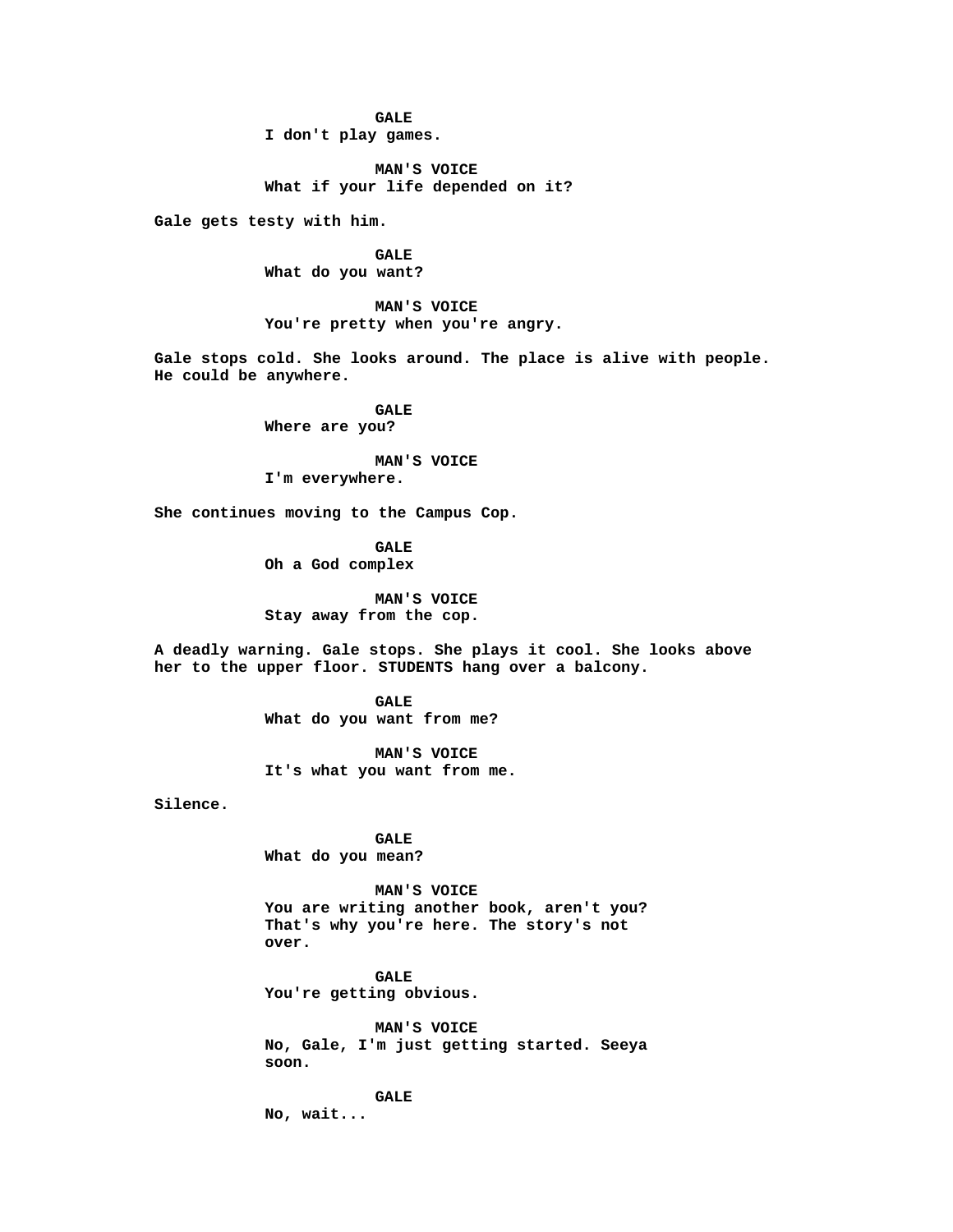# **MAN'S VOICE Watch your back.**

**CLICK. The phone goes dead. Gale spins around, doing quick circle to make sure no one's around her. She turns and heads off, right into...**

**DEWEY**

**They both GASP.**

**CUT TO:**

**INT. CAMPUS THEATRE – DAY**

**A large tiered theatre. Seats five-hundred. Old but preserved and updated. A rehearsal is in progress. SEVERAL ACTORS stand stage center running lines as stagehands work on the set around them.**

**Sidney is one of them. She moves around the stage, very animated. More alive than ever. She dons a Russian accent. Convincing. A promising actress.**

> **SIDNEY (in character) "Pain, yah, such pain. Pain."**

**An awkward silence. Everyone looks at each other. Finally, Lois, the bitchy sorority girl speaks up.**

> **LOIS That's not the line. You jumped.**

**SIDNEY Shit. Did I?**

**LOIS About a page.**

**DIRECTOR (off stage) CUT! Let's take five.**

**The actors break up as Sidney, frustrated, walks across a make shift bridge that takes her across the orchestra pit and down the stairs into the house where Hallie sits watching. Sid's bodyguards can be seen sitting scattered about.**

> **HALLIE That was good.**

# **SIDNEY**

**Yeah, right.**

**The DIRECTOR, mid-30's, intelligent, friendly.**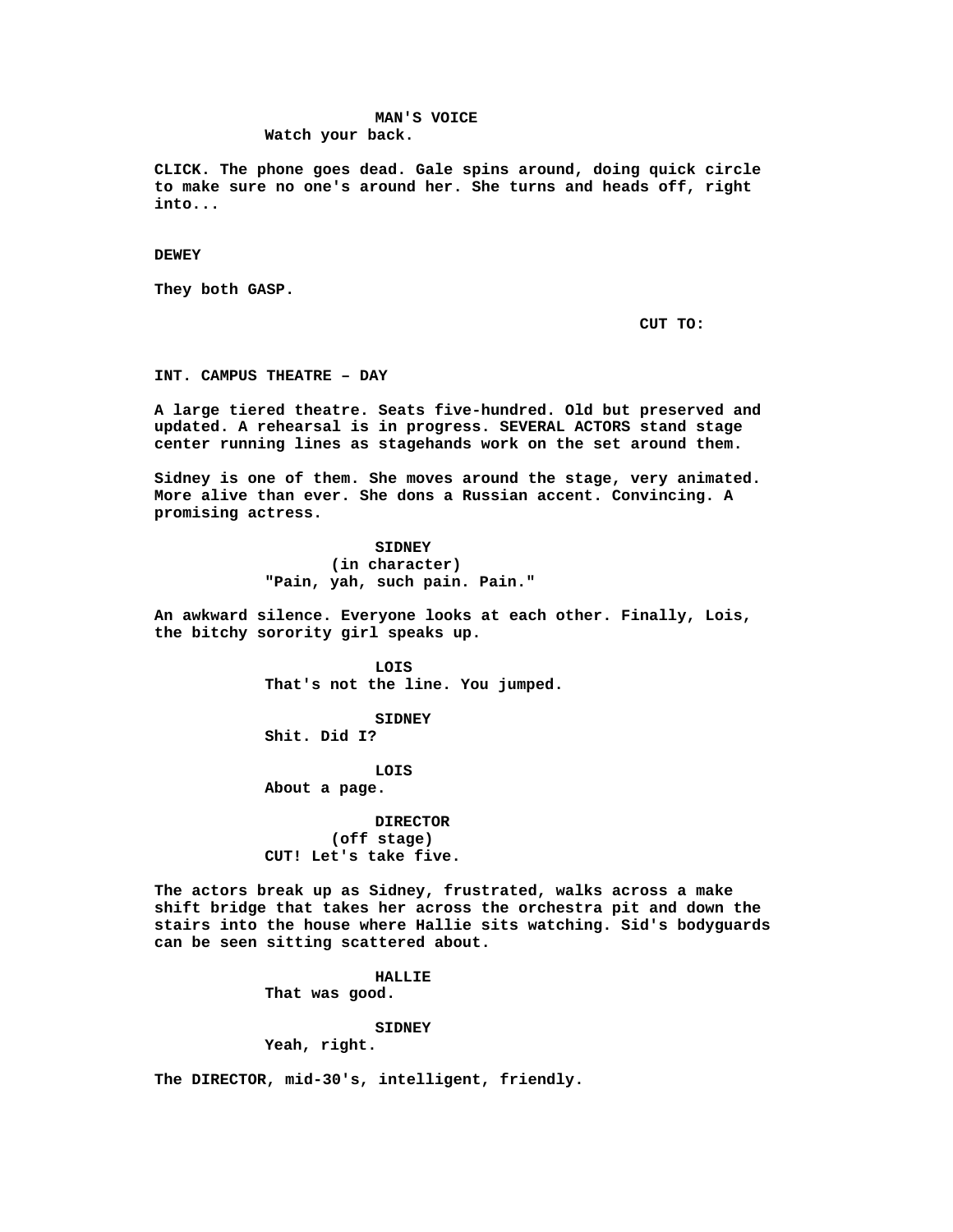**DIRECTOR**

**Sid, why don't you get outta here? We'll pick this up tomorrow.**

**Sid nods in agreement. The Director smiles at her.**

**DIRECTOR (CONT'D) Work on the accent.**

**She grabs her things and heads off with Hallie when...**

#### **VOICE**

**Sid?**

**Sid turns to find Randy moving through an aisle. He had been watching rehearsal. Sid's face tenses.**

> **HALLIE Who is that guy?**

**SIDNEY It's okay. Look, Hallie, I'll meet you outside.**

**HALLIE No, girletta, I don't leave your side.**

**SIDNEY I've got my entourage. Take a break. Please.**

**Sid is definite. Hallie backs off, heading up the aisle, against her better wishes.**

> **SIDNEY What do you want?**

**RANDY I'm sorry, Sid, please. I never should have gone along with Gale. I know I'm stupid. I wish I had some good reason to give you but I'm just stupid. Please, Sid, don't be mad at me.**

**SIDNEY Do you work for her now?**

### **RANDY**

**Well, yeah... she gave me a job. Freelance. It got me outta Woodsboro. I'm sorry about Cotton and yesterday. It was a bad idea. I knew it was a bad idea but it seemed like a quasi harmless bad idea. Ah, shit, Sid, I'm fucked up.**

**Sidney looks at him Long and hard, a smile slowly appearing.**

**SIDNEY Me, too. Randy. Me too.**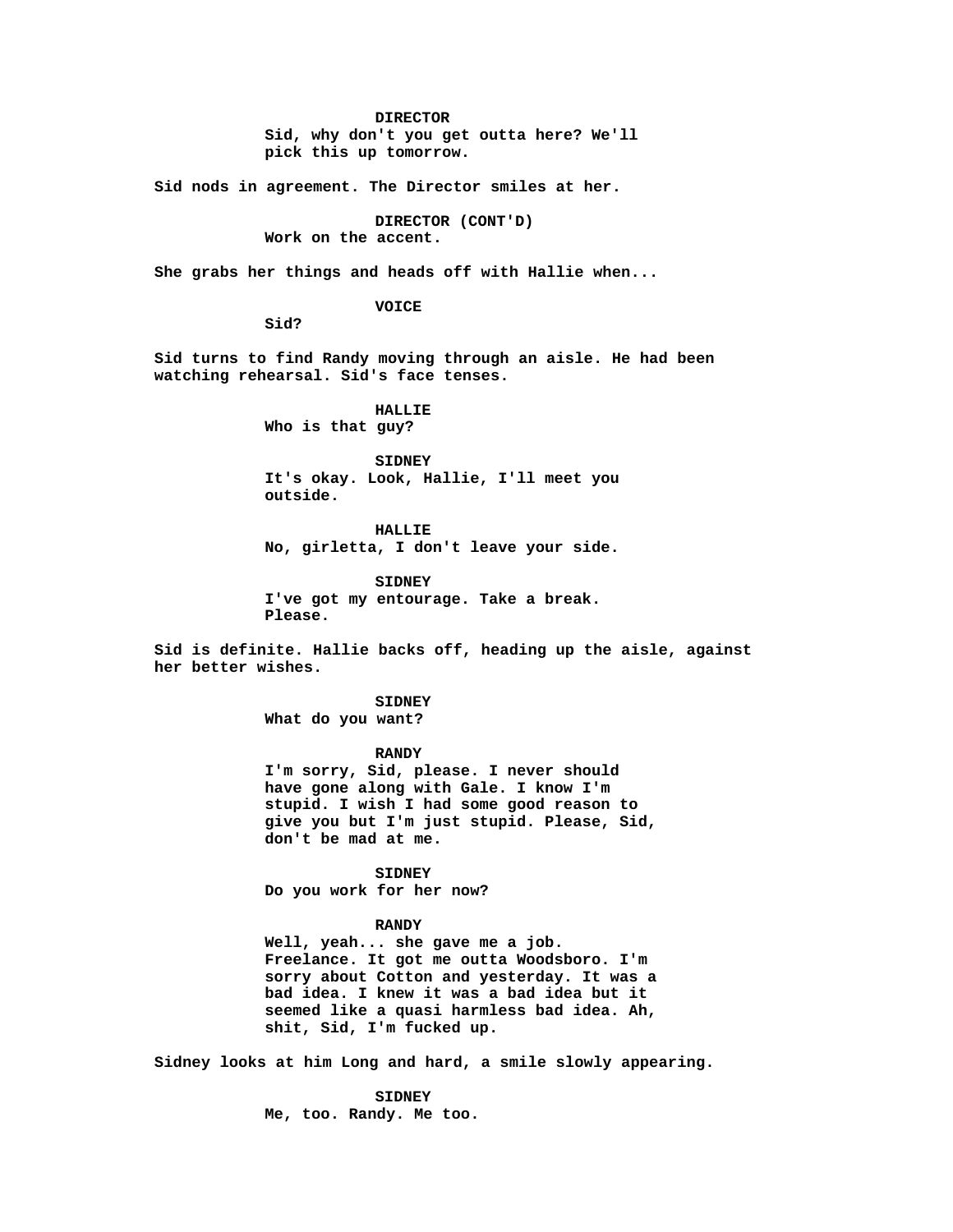**He nods, knowingly.**

**SIDNEY (CONT'D) Wanna get outta here?**

**CUT TO:**

**INT. CAMPUS SECURITY STATION – AFTERNOON**

**Gale and Dewey are with Captain Tyler and Sheriff Evans.**

**CAPTAIN TYLER If he calls again – find help. Don't engage him in conversation. I'm gonna put a man on you – to cover you.**

**DEWEY I can do it, Captain.**

**CAPTAIN TYLER Thanks, Dewey, but I was thinking I'd pull Jesse off...**

**GALE I'd prefer Dewey, Captain.**

**Tyler doesn't argue. He's too crazed. Dewey avoids Gale's stare.**

**DEWEY How's the name search going?**

**CAPTAIN TYLER**

**37 usages of Himbry located in the registar's office. 9 Tatum's, 47 Riley's. And that's just on campus. It's hopeless.**

**CUT TO:**

**INT. CINEPLEX MOVIE THEATRE – LITTLE LATER**

**A movie is in progress. STAB.**

**ON SCREEN**

**A young girl, looking a lot like Tori Spelling, runs down a school corridor. She runs smack into a young, handsome boy. He could very well be Johnny Depp.**

> **TORI (in movie) Oh, God, Billy, you scared me. What are you doing here?**

**JOHNNY (in movie) They let me go, Sid, I didn't do it. I'm innocent.**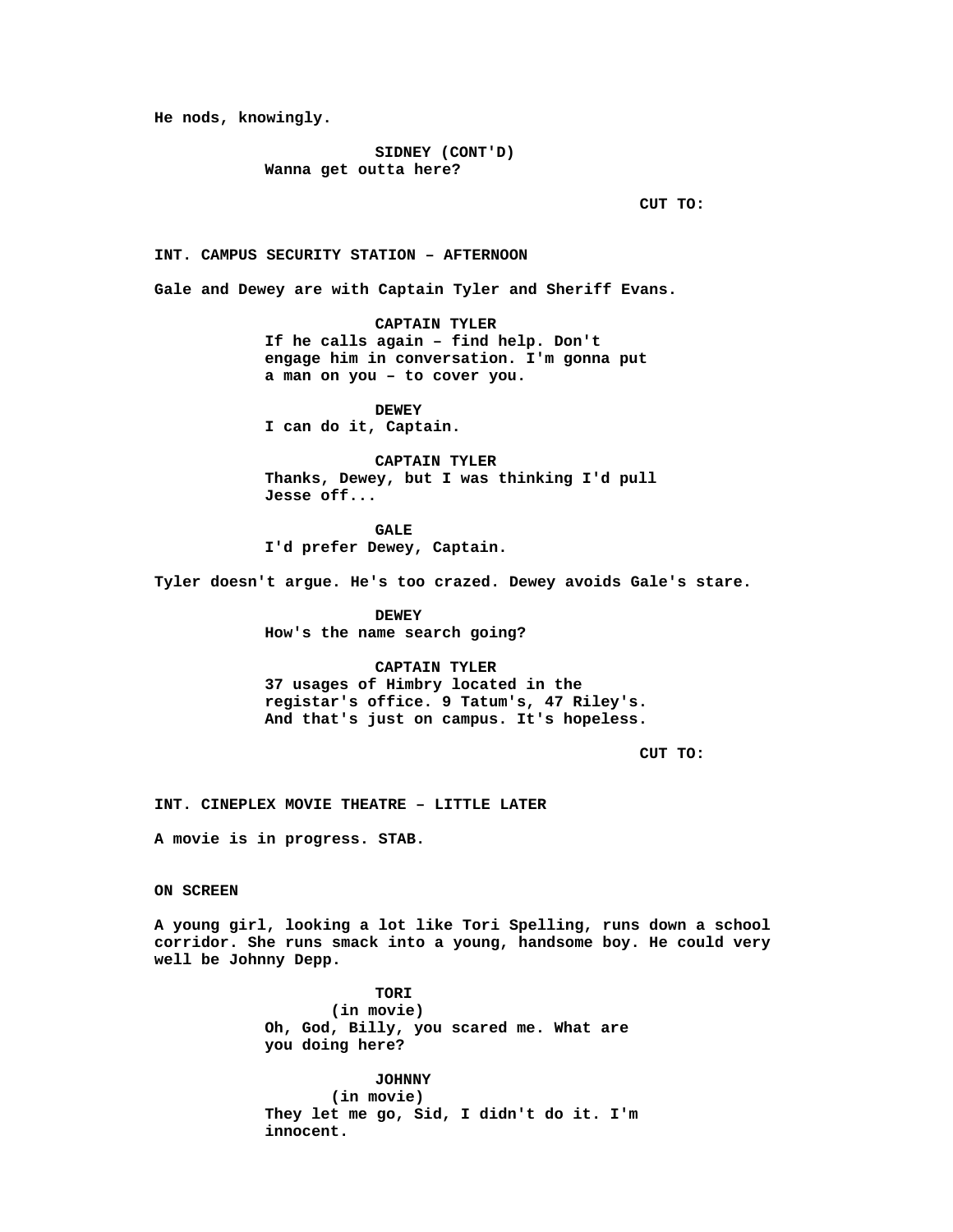**IN THE THEATRE**

**Sid and Randy sit in the small cineplex mall type theatre. Behind them sit Sid's trusting police guards. Sidney shifts in her seat.**

**RANDY**

**You okay, Sid?**

**SIDNEY**

**Yeah.**

**ON SCREEN**

**Tori Spelling and Johnny Depp continue their dramatic discussion.**

**JOHNNY When my mom left my dad, I accepted it. That's just the way the cookie crumbles. Moms leave.**

**TORI Yeah, but your mom left town. She's not dead. My mom's dead. Do you hear me? She's dead. Dead. And she's never coming back. Ever, Ever.**

**IN THE THEATRE**

**Sidney grows increasingly uneasy.**

**CUT TO:**

**INT. STUDENT CAFETERIA – LATER**

**Mickey, Joel, and Derek are crowded around a table in the Student Union Cafeteria.**

> **DEREK My documentary is due on Tuesday.**

**MICKEY What's your subject?**

**DEREK I WAS A SORORITY SLUT.**

**JOEL You should of done it on Sidney. That would have been a cool.**

**DEREK She wouldn't let me.**

**MICKEY Not with Primetime Live and 20/20 coming at her. I'd save my shit too.**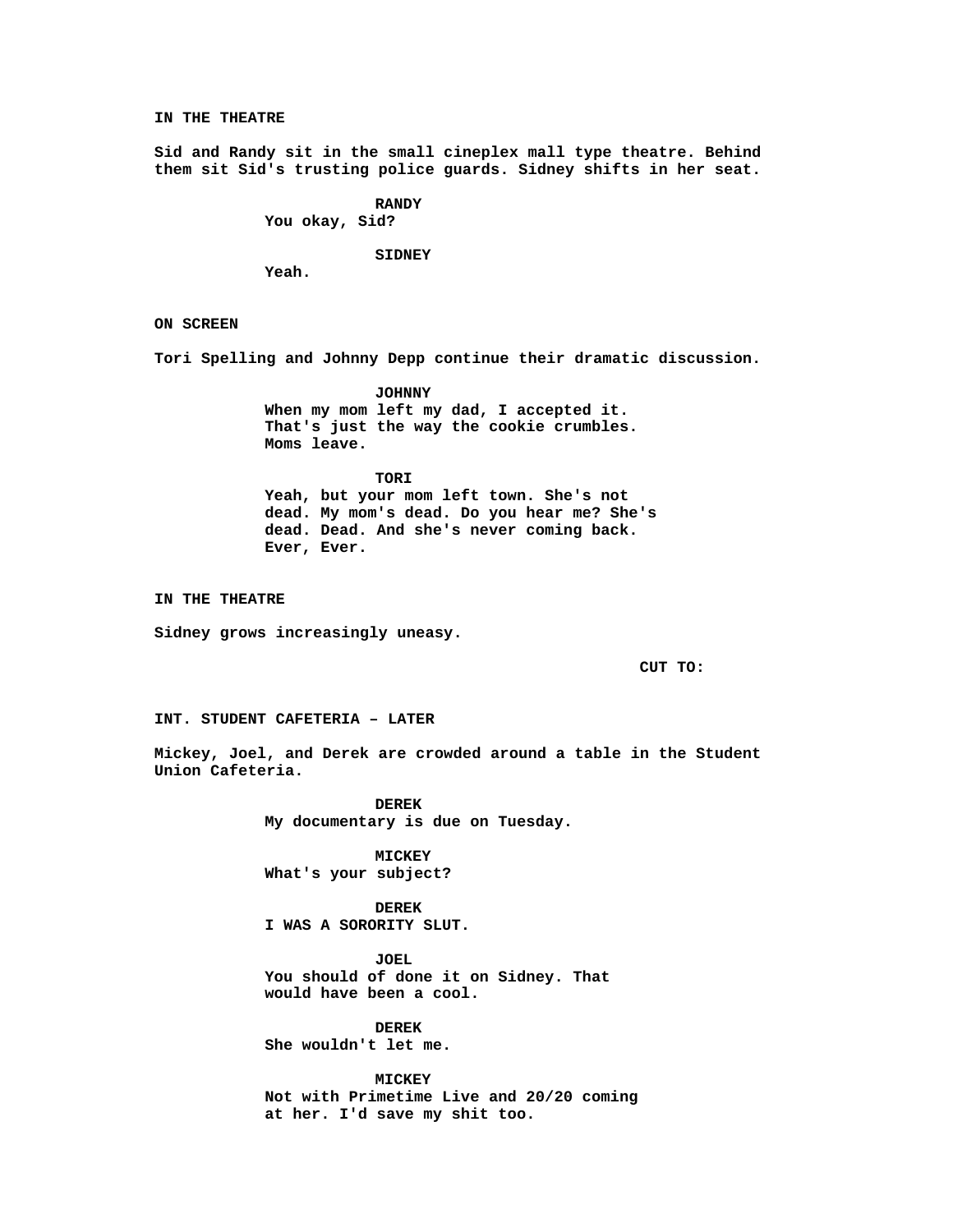**Hallie comes waltzing up.**

**DEREK**

**Where's Sid?**

**HALLIE Damned if I know. She ditched me.**

**DEREK You weren't supposed to leave her alone.**

**HALLIE**

**I didn't say she was alone. That guy from her home town showed up. They went off together.**

**Hallie plops down, giving Mickey a big kiss.**

**MICKEY I've been waiting for you, baby.**

**JOEL Is that cool? Just to leave her like that?**

**HALLIE She's got guards with her.**

**DEREK**

**What guy?**

**HALLIE**

**Randy somebody.**

### **JOEL**

**Randy Meeks. He was with Sid that night in Woodsboro.**

**MICKEY Her old boyfriend?**

**JOEL No, she killed her boyfriend. Randy was a friend.**

**MICKEY Watch out, Derek.**

**HALLIE He tried to kill her first.**

**MICKEY Is Sid in therapy?**

**JOEL She was for a while. Gave it up.**

**DEREK How do you know so much about her?**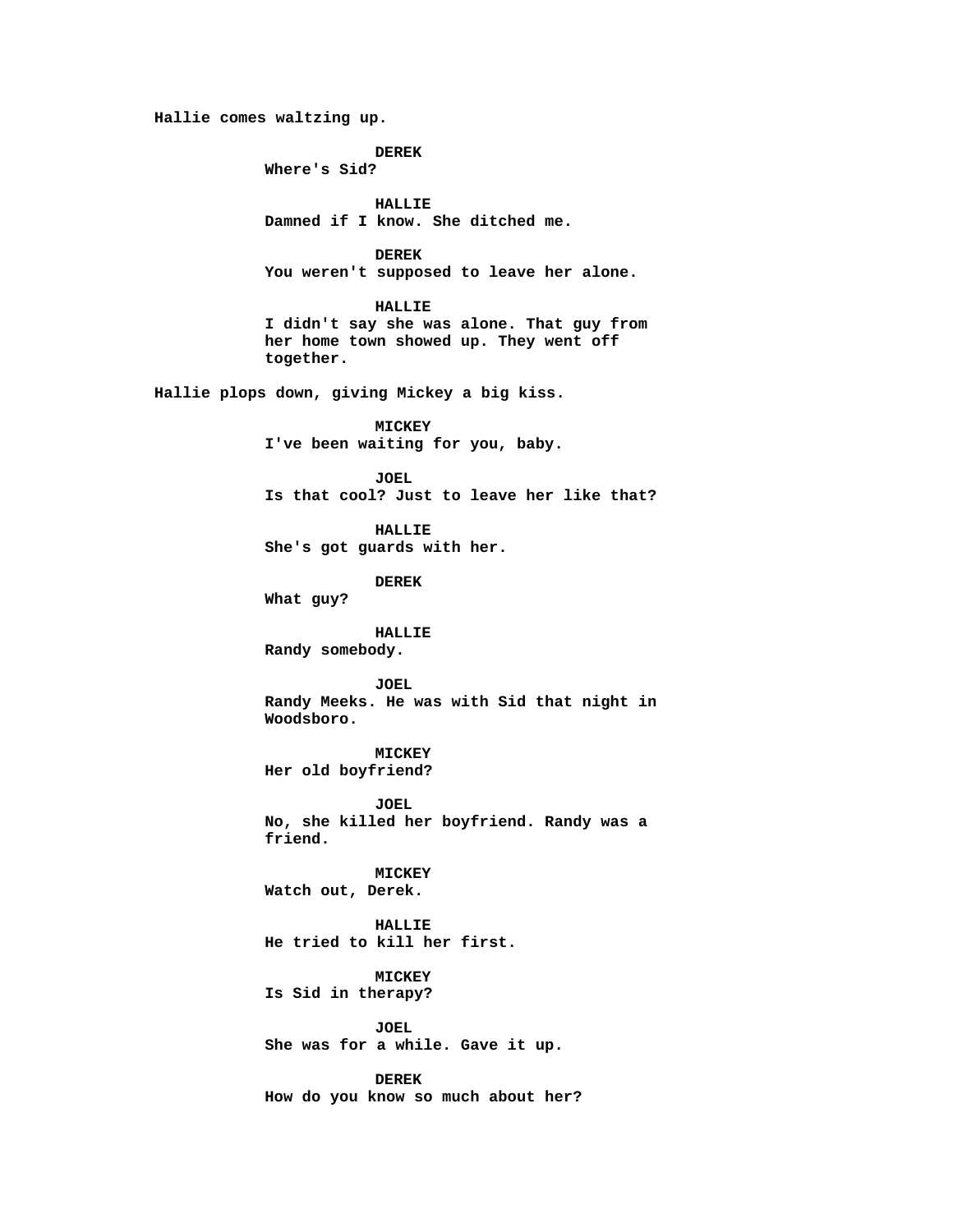**JOEL**

**I read the book.**

**MICKEY I could use some therapy.**

**DEREK Should we be worried about this guy? Isn't it kinda weird he just showed up and now people are dying?**

**HALLIE He seemed harmless.**

**DEREK Aren't most serial killers seemingly harmless?**

**JOEL**

**And white.**

**MICKEY**

**Easy black boy.**

**JOEL It's documented. Most serial killers are attractive slightly off white males in their twenties.**

**HALLIE That's you, honey.**

**Hallie kisses Mickey again.**

**MICKEY I got a surprise for you.**

**HALLIE**

**What?**

**Suddenly, he leaps up on the cafeteria table and begins to sing at the top of his lungs.**

> **MICKEY "If I should stay. I would only be in your way. So I'll go. And yet, I know, I'll think of you each step of the way...**

> > **HALLIE**

**Don't do this.**

**MICKEY "And IIIIIIIIIYEIIIII will always love you OOOOOOWUOOOOOOOO will always love you."**

**Everyone has taken notice. They begin to cheer and sing with him.**

**JOEL (to Derek) Whitney?**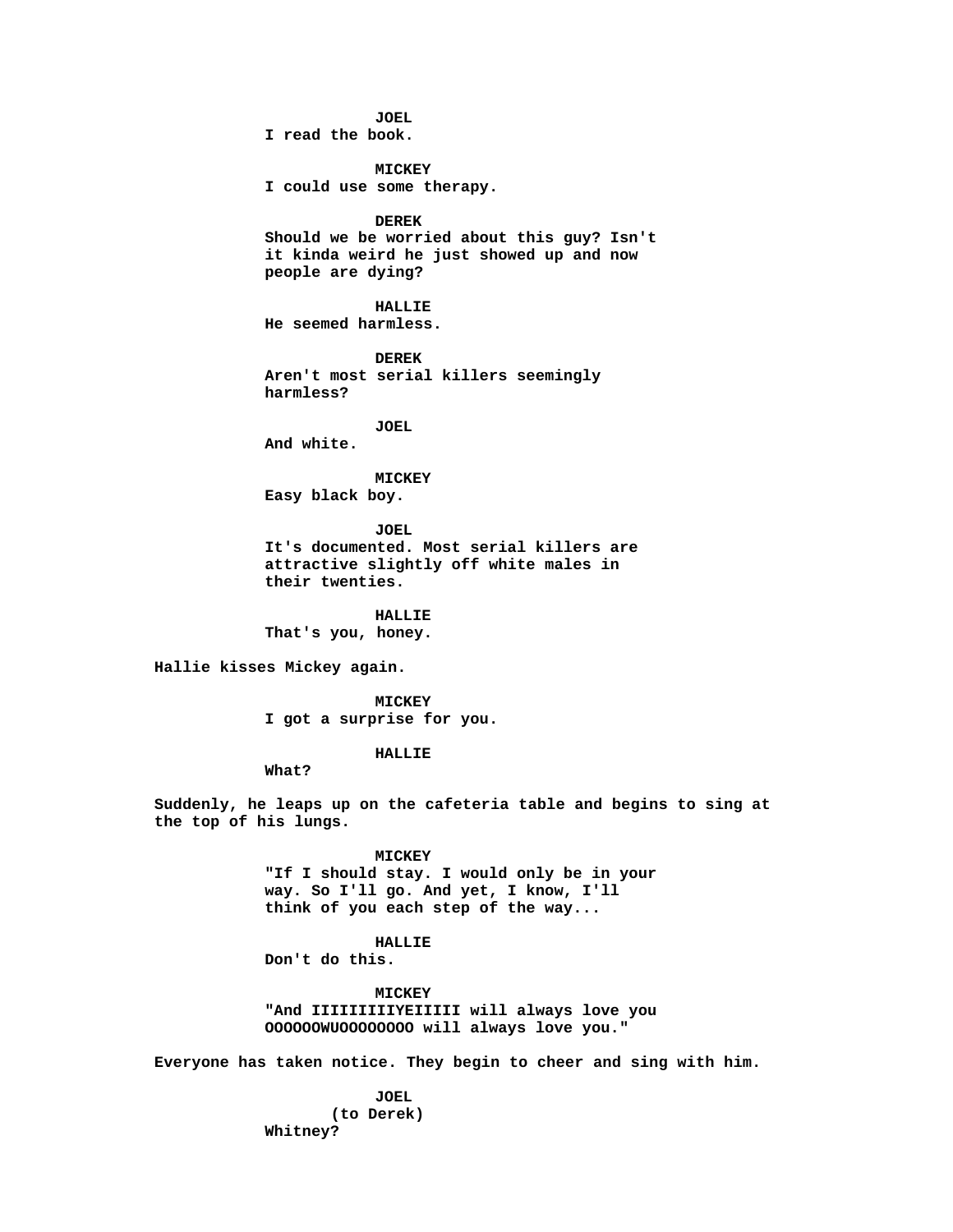**DEREK**

**I think he's doing Dolly.**

**MICKEY "And I hope life treats you kind and I hope you have all you dreamed of offffff. I wish you JOYYY."**

**DEREK Definitely Whitney.**

**Hallie can't help but be touched. He finishes up, ending on a last, final note. As he does, he pulls a necklace from around his neck. His Greek letters dangle from it. He places them around her neck, kissing her.**

> **JOEL Isn't that a big no-no?**

> > **DEREK**

**I think so.**

**Hallie breaks away. She swats him.**

**HALLIE You're going to get it. You know what happens.**

**MICKEY But I love you. And I want the whole world to know it.**

**Hallie smiles, her eyes misty. Derek and Joel eye each other.**

**CUT TO:**

**INT. CINEPLEX MOVIE THEATRE – LITTLE LATER**

**Sid and Randy continue watching the movie. The guards behind them are way engrossed.**

**ON SCREEN**

**It's the end of the movie. Tori Spelling is running for her life from two killers – Johnny Depp and his sidekick. She finds herself trapped in the kitchen. Johnny Depp holds the knife up to Tori's face.**

> **TORI Why did you kill my mother?**

**JOHNNY Because she was sleeping with my dad. She's the reason my mom left. She was a whore just like you.**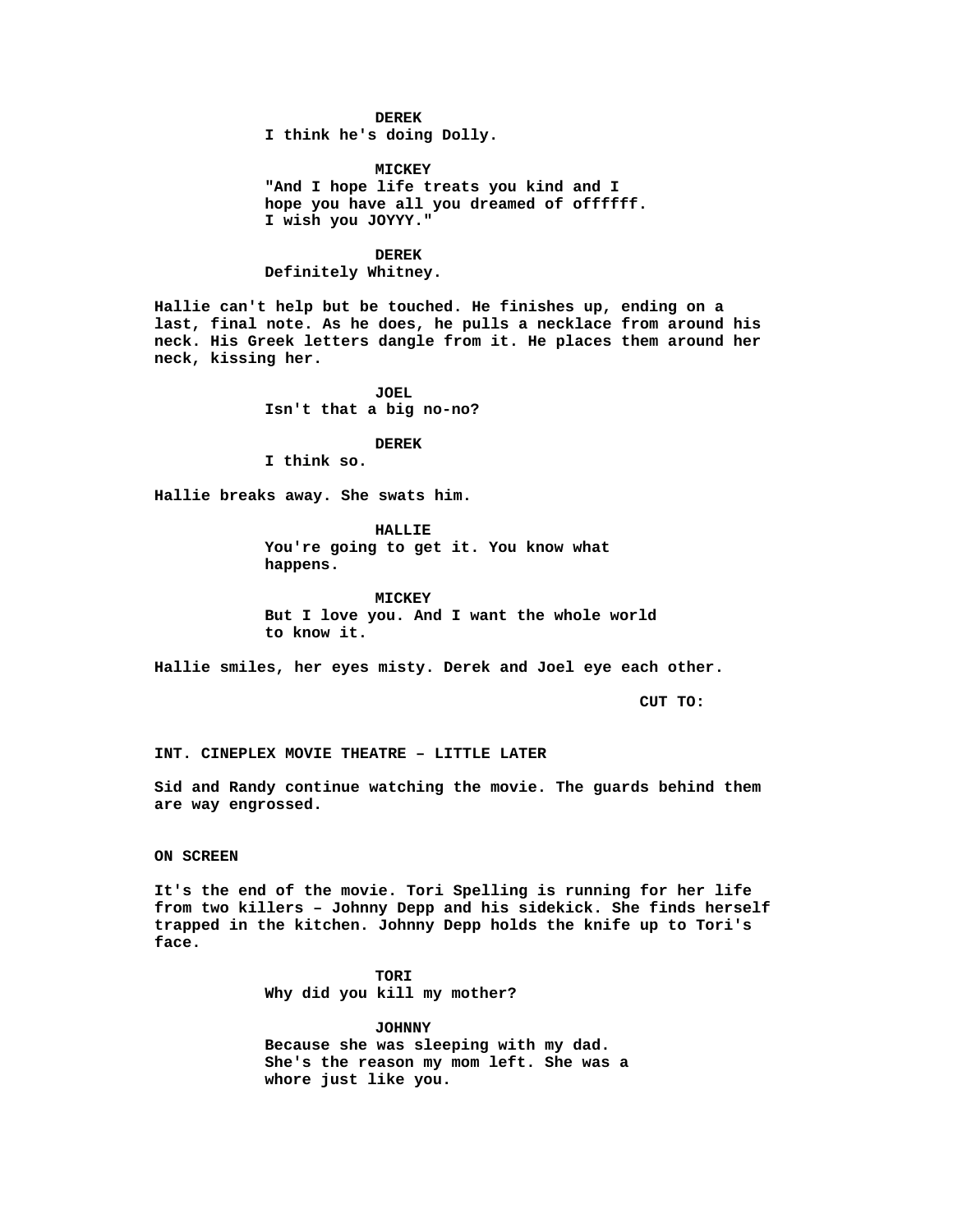**IN THE THEATRE**

**These words sting Sid. Randy notices her flinching.**

**ON SCREEN**

**TORI My mom was no whore. Don't you say that.**

**JOHHNY Whore! Whore! Whore! Whore!**

**Tori starts to cry.**

**IN THE THEATRE**

**Tears find their way down Sidney's cheeks.**

**ON SCREEN**

**Johnny Depp and his murderous sidekick start stabbing each other.**

**JOHNNY (CONT'D) It's the perfect alibi, Sidney.**

**SIDEKICK Just like in the movies.**

**IN THE THEATRE**

**Sidney can't take it anymore. She gets up and races out of the theatre.**

**INT. LOBBY – A SECOND LATER**

**Sid emerges from the theatre and into the lobby. She moves into a curtained section where the water fountain is. She looks up and sees Randy flying out of the theatre. He exits outside looking for her. The cops are right behind him.**

**VOICE**

**Hello Sidney.**

**Sidney spins around. Cotton Weary stands before her. shoulders slumped, his face pained.**

**SIDNEY**

**Cotton.**

**COTTON Can we talk?**

**SIDNEY I don't think that's a good idea.**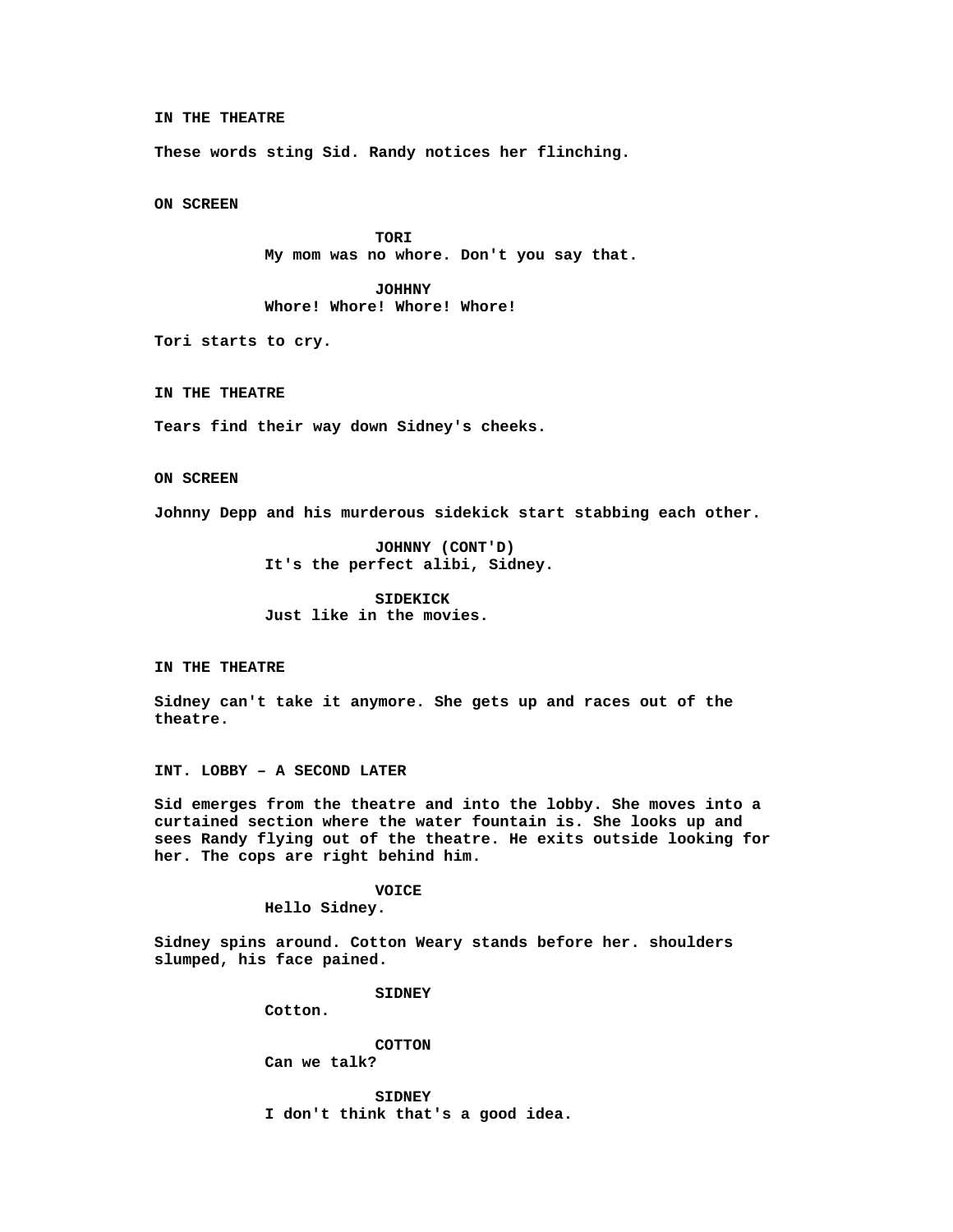#### **COTTON**

**Look, yesterday wasn't my idea. That was all Gale and dollar signs and ratings.**

**SIDNEY What do you want from me, Cotton?**

**COTTON You could start with an apology.**

# **SIDNEY**

**I did that.**

**COTTON You wrote me a letter. Very cordial. Very appropriate.**

**SIDNEY**

**How? What could I say that would make a difference? I took away a year of your life. How do I apologize for that?**

### **COTTON**

**I wish it was just a year. I lost everything because of you. I have nothing now. Look at me, this is what I've become.**

**A long silence. Sidney is hanging on by threads.**

#### **SIDNEY**

**Cotton, there isn't one day, one hour, one minute when I'm not reminded of what I've done. I have not had one second of reprieve and no therapy or religion or spiritual plane can ever erase what I feel in every vein of my being. And I wish I had in me what you need to hear but I don't think the words exist.**

**More silence.**

**COTTON I just thought if I saw you face to face, maybe it would help.**

# **SIDNEY**

**Did it?**

**COTTON It helped me realize one thing.**

# **SIDNEY**

**What?**

**COTTON You're a self-obsessed little cunt like your mother.**

**And with that, Cotton flips on a dime. His face turns evil. Sidney races by him as he throws out his arm, stopping her just as...**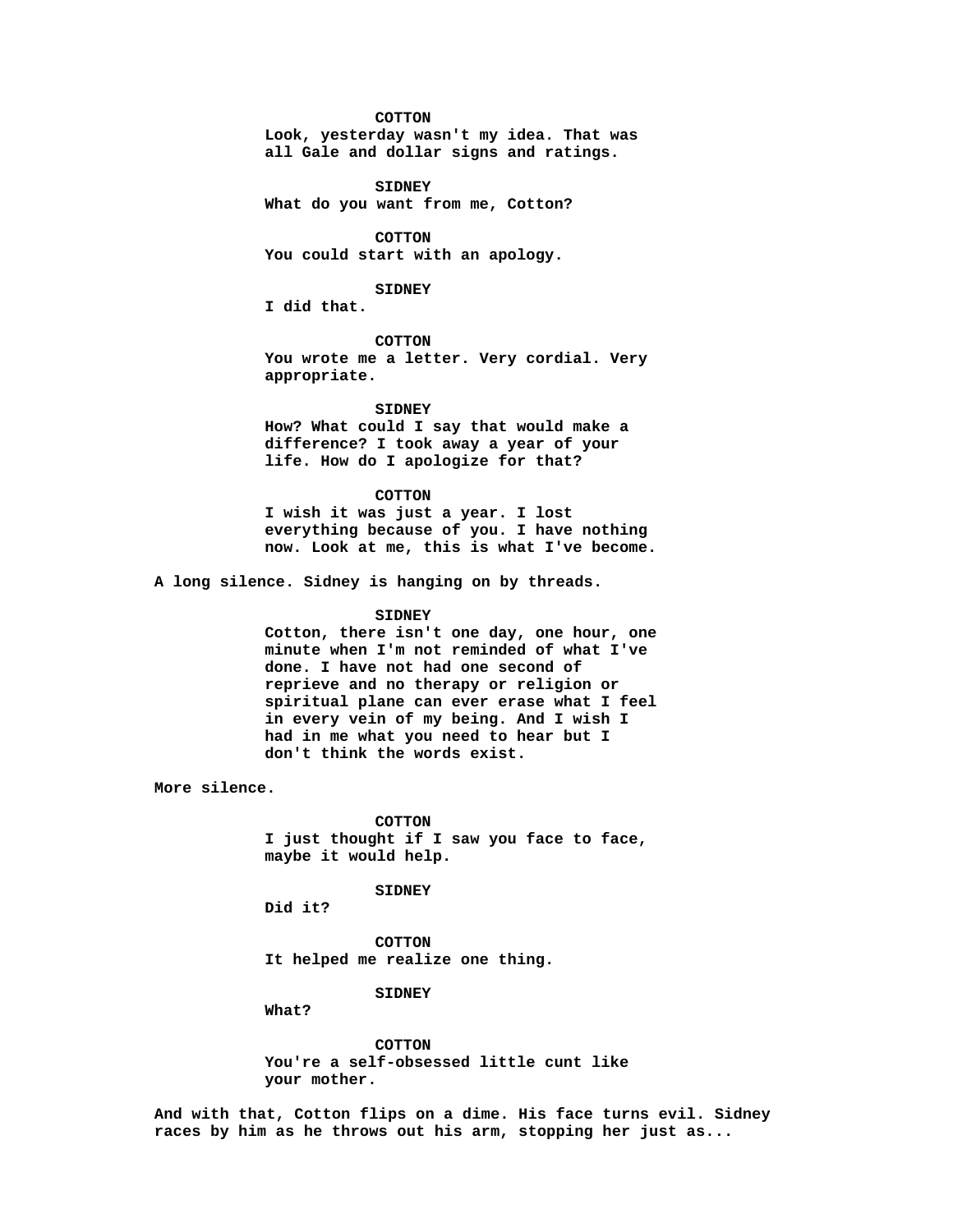**THE TWO POLICE GUARDS**

**Appear, grabbing him from behind. They throw him against the wall, retaining him. Randy appears at Sid's side.**

**RANDY**

**You okay?**

**Sid nods as she watches the officers arrest him. They do a body search, pulling from his coat a large revolver. Cotton just smiles.**

**CUT TO:**

**EXT. CAMPUS LIBRARY – LATER**

**Sid and Randy walk up the steps to the school library. The ever helping guards behind them.**

> **SIDNEY I don't know. I don't think Cotton did it. It's too predictable.**

**RANDY If he's innocent he'll have an alibi.**

**SIDNEY I guess Gale's going to be pissed she missed her exclusive.**

**RANDY I'll relay it. You sure you don't wanna go home?**

**SIDNEY I have this button I press. See? It insulates me.**

**She mimes an air lock valve.**

**RANDY I gotta coupla of those buttons myself.**

**There's something sad about this exchange. These two people understand each other**

> **SIDNEY Thanks for the movie, Randy.**

**RANDY Anytime. Sorry it sucked. It just had that been there done that feeling.**

**Sidney watches as Randy shoves off, disappearing across campus. Sid turns to find Derek leaning against a pole.**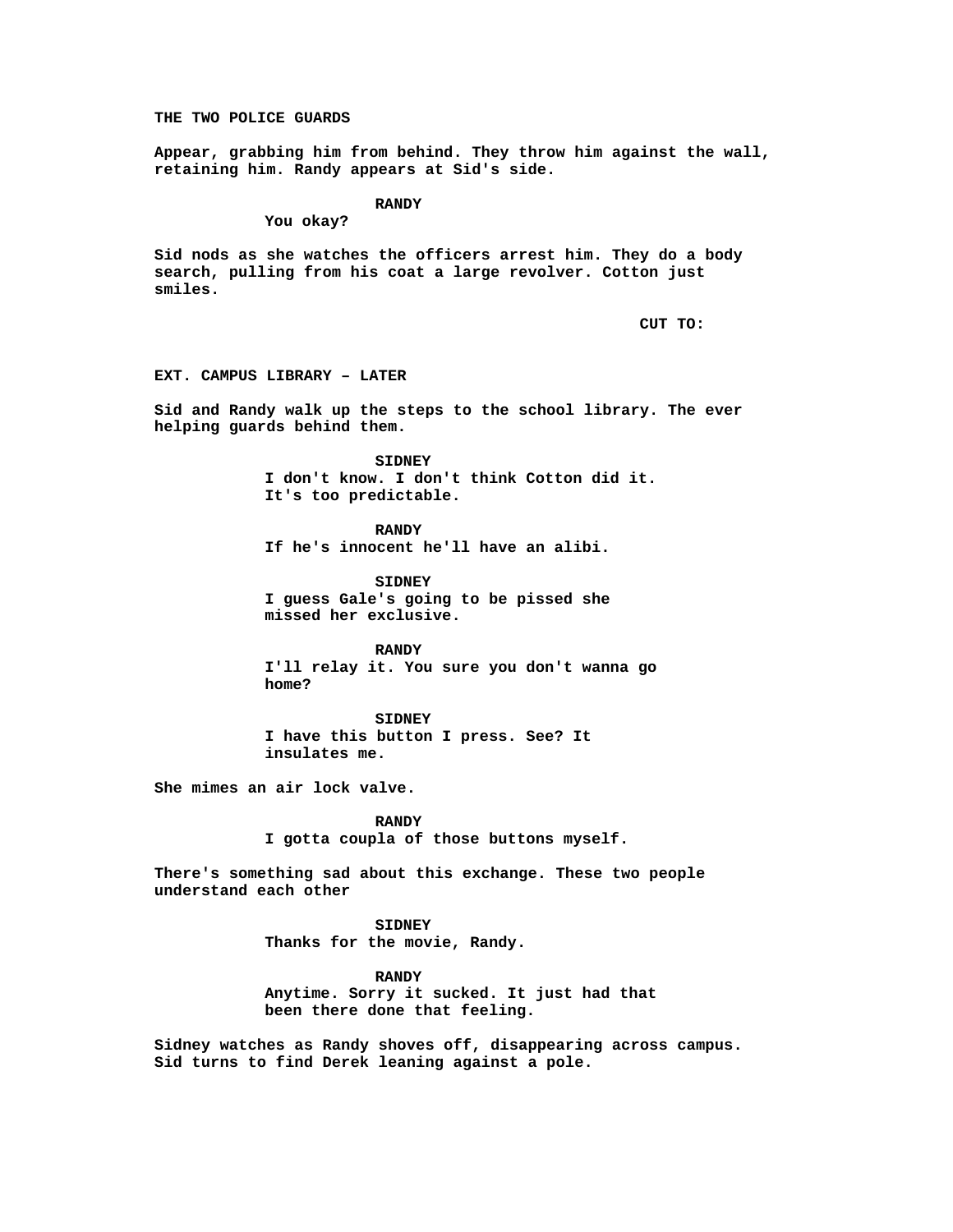**DEREK**

**I had the four o'clock shift. You weren't there. You had us worried. Is everything okay?**

**SIDNEY No, it's not.**

**DEREK I don't really know what happened in Woodsboro, Sid. But I know you don't trust me.**

**SIDNEY It's not you, Derek. I don't trust myself. I tend to make big selection errors when it comes to men.**

**DEREK Then I'll make this easy for you. I like you. I'm crazy about you, Sid. But I'm gonna stay away. Until you say otherwise.**

**A long moment. He looks at her, hoping she'll say otherwise.**

**SIDNEY I'm sorry, Derek.**

**Derek nods. So that's how it's going to be. He turns and wanders off, not looking back once.**

**CUT TO:**

**EXT. NEWSVAN – CAMPUS – LATER**

**The newsvan is parked at a curb. It sits out of the way overlooking the student commons area. A grassy area where students sit and conjugate.**

**Gale walks back and forth with the cellular attached to her ear. Dewey sits leans against the van, watching her. He still has a crush but hides it as best he can.**

> **GALE (on phone) The interview's not going to happen. 1 changed my mind. I've harassed the girl enough. It's in poor taste and a bad idea.**

**FROM THE PHONE Your entire career is in poor taste...**

**GALE Gotta go, call me when you have something nice to say.**

**Gale hangs up, she looks to Dewey. Smiles.**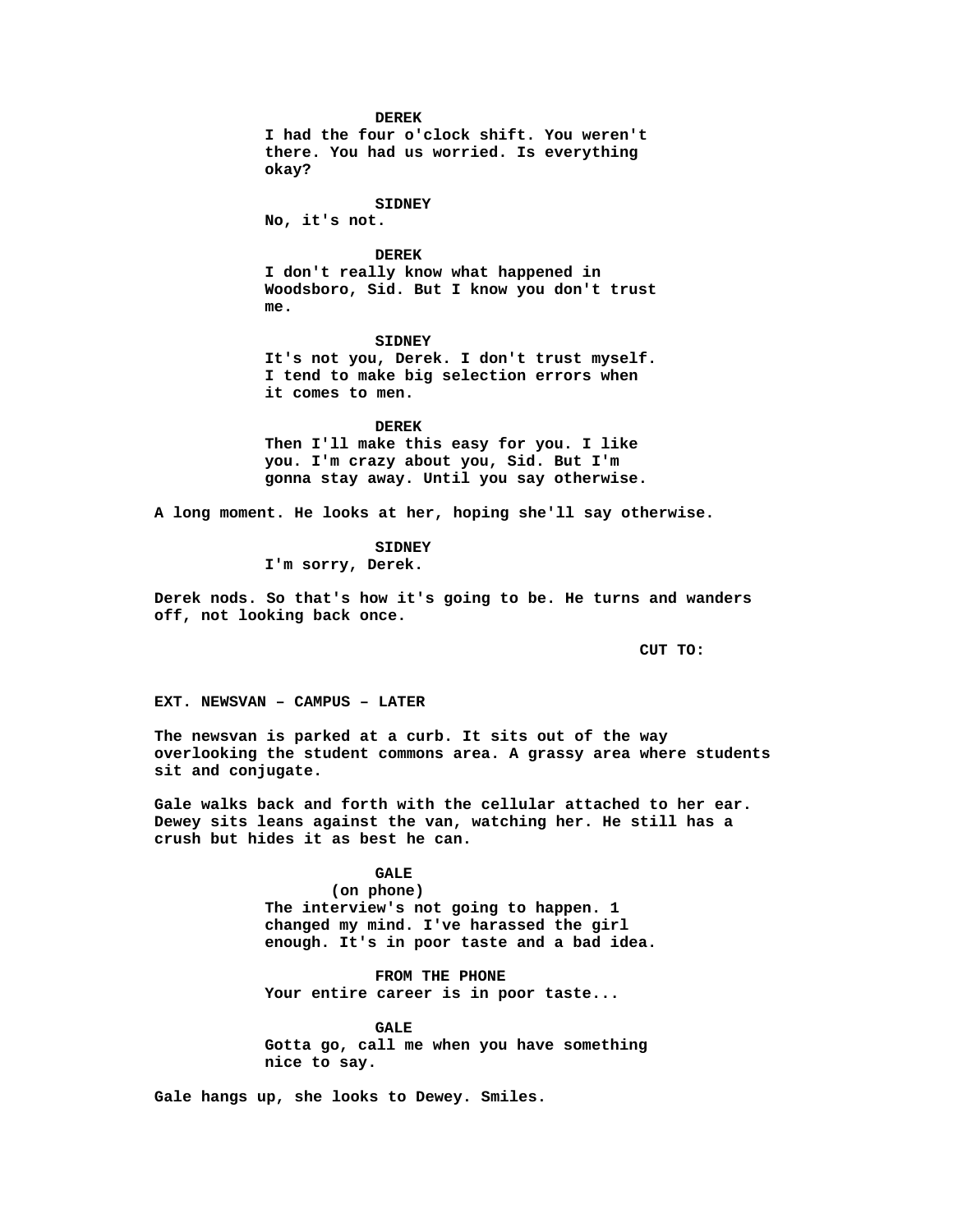**DEWEY**

**So what made you change your mind about Sidney?**

**GALE Mood swing. I'm manic depressive.**

**DEWEY You're a hard one to figure out.**

**GALE It's that complex yet shallow quality. It's deliberate.**

**DEWEY**

**I think you're all an act.**

**GALE And deep down I'm a good person? Make no mistake, Dewey, I'm a shit.**

**DEWEY**

**I know that.**

# **GALE**

**Yeah?**

### **DEWEY**

**I also know that you're an aging TV reporter slash writer who, despite huge tabloid success, has some self worth issues regarding your personal life which directly effects your professional life in a non-positive manner. A coupla failed relationships with – I'm guessing balding, older men – have turned you into this bitch with a cell phone. But I bet sometimes, late at night, when you're all alone a sadness seeps to the surface and in a moment of clarity you know that all you really want is to be touched and held and fondled.**

**Gale stares at him, stunned. A moment as the tension swirls about them.**

> **GALE And where did you gain all of your Gale Weather's insight?**

**Dewey approaches her. Gale has never been more taken with him. They stand incredibly close.**

> **DEWEY After my spinal cord was damaged I was laid up for over a year. A lot can happen when you're on your back.**

**They're nearly touching now. Just then, Randy approaches.**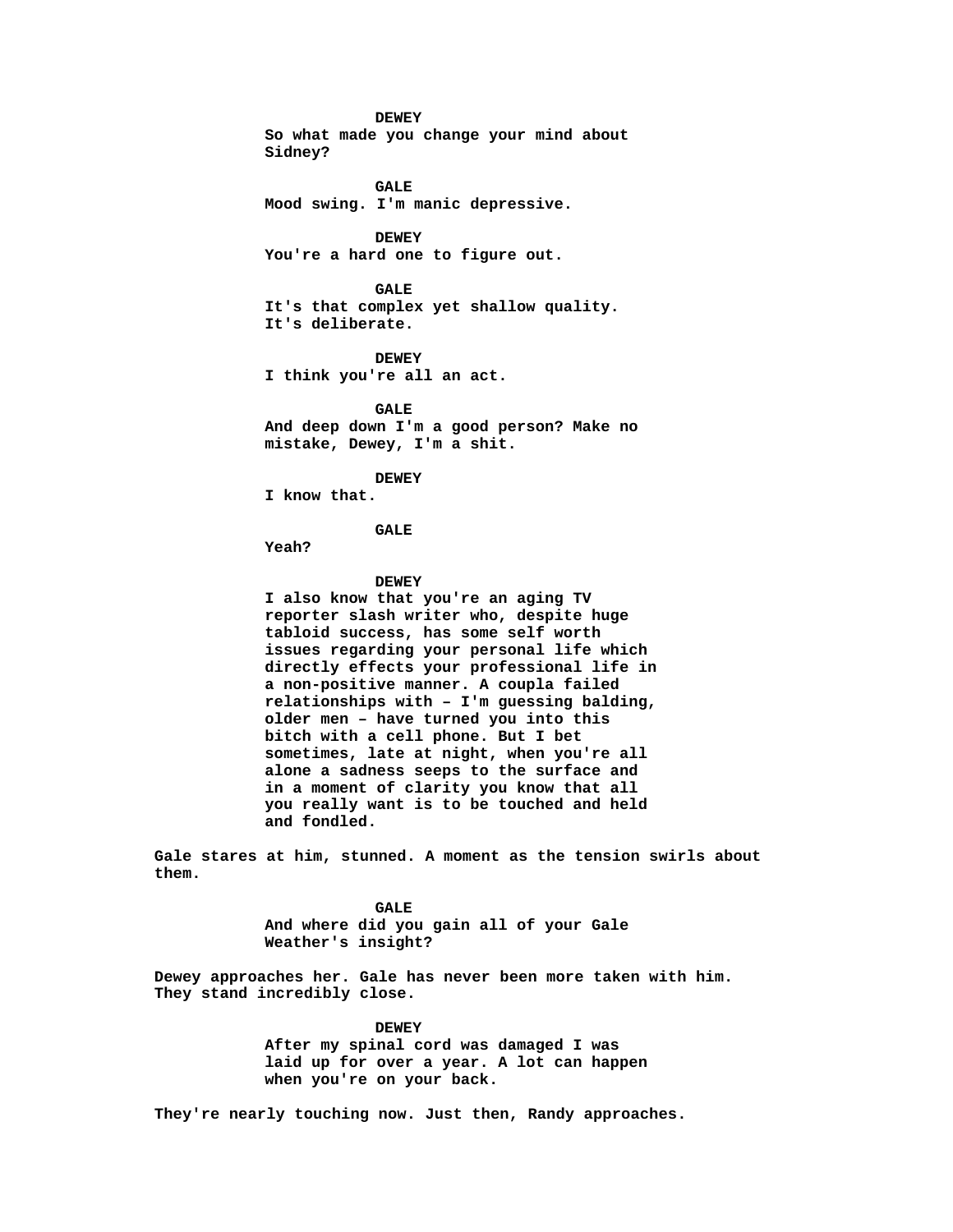# **RANDY**

**What'd I miss?**

**Gale backs away from Dewey, breathless. Her cellular phone RINGS. She eyes Dewey, then hands it to Randy.**

#### **GALE**

**I'm not here.**

**Randy takes the phone.**

**RANDY**

**Hello?**

# **MAN'S VOICE**

**Gale?**

**RANDY She's not here right now.**

**MAN'S VOICE But she's standing right next to you.**

**Shit! Randy motions to Gale and Dewey. It's him. He points around campus, mouthing "He's watching." Gale grabs Dewey.**

**GALE**

**C'mon. (to Randy) Keep him talking.**

**Gale and Dewey race off, across the grassy area where STUDENTS come and go.**

**ON RANDY**

**He holds the phone, scared, not knowing what to say?**

**RANDY So... what's your favorite scary movie? No response. Silence.**

**MAN'S VOICE They'll never find me.**

**Randy eyes Dewey and Gale, they move through Students, searching.**

**RANDY What do you care? Let 'em have their fun. So, what's up?**

**MAN'S VOICE What's your favorite scary movie?**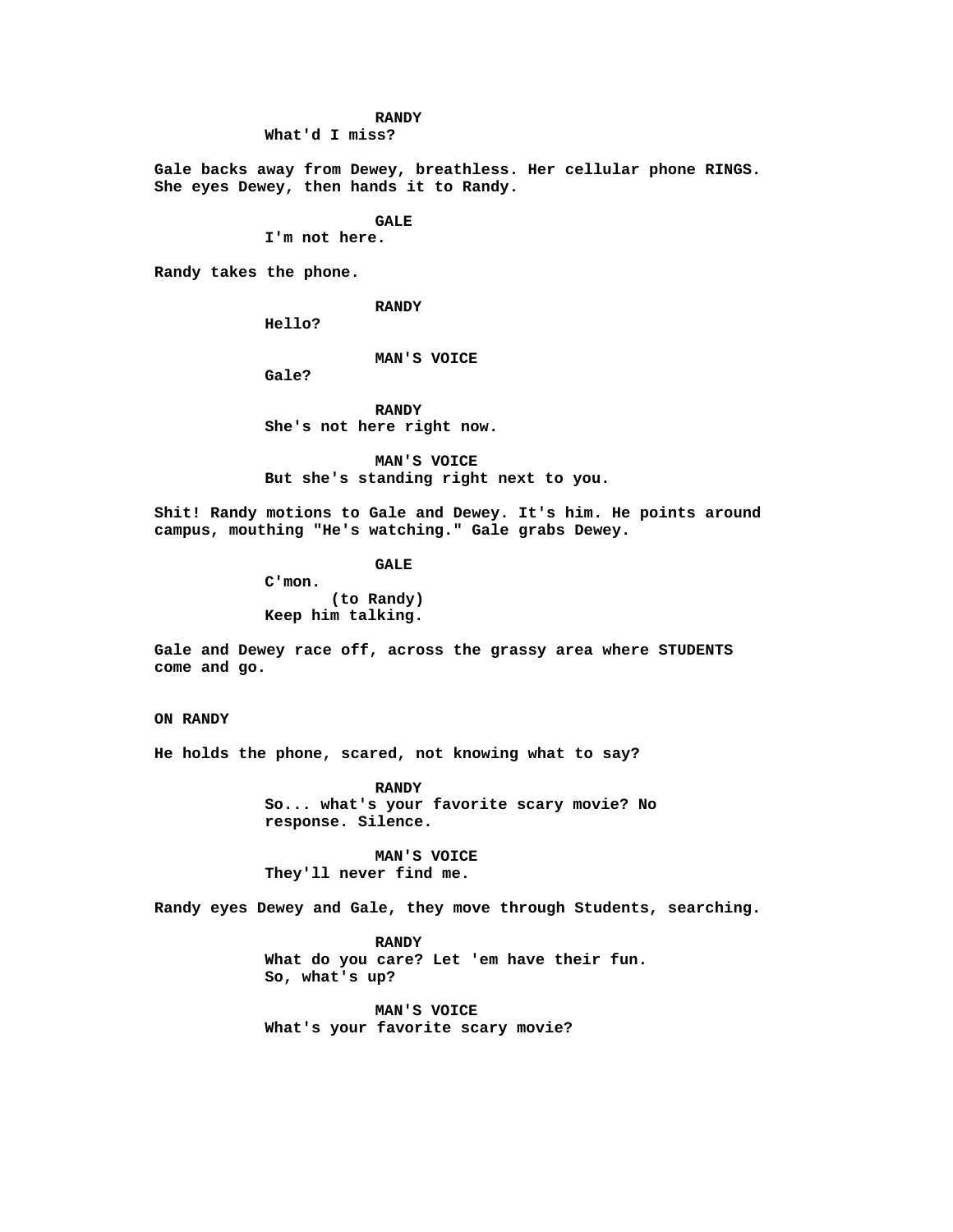#### **RANDY**

**SHOWGIRLS. Absolutely frightening. What's yours? Wait, let me guess. THE HOUSE ON SORORITY ROW? FINAL EXAM. GRADUATION DAY? THE DORM THAT DRIPPED BLOOD? SPLATTER UNIVERSITY? Am I close?**

**MAN'S VOICE Closer than you think.**

**ON DEWEY AND GALE**

**They move through passing STUDENTS.**

**GALE**

**He has to be nearby. He likes the game.**

**Dewey is on the his walkie. "I need back-up." He has a hard time keeping up with Gale. He hobbles along.**

**BACK ON RANDY**

**He goes on a tirade pacing back and forth.**

### **RANDY**

**So what's your deal? Can we talk openly for a second? How does one become a serial killer? Huh? Are you psychopathic or merely psychotic? And what is the distinguishing feature'? Were you slapped around as a child? Is it hereditary? Did your Mom take test drugs? You know, have you tried getting laid? It's done wonders for my homicidal tendencies.**

**MAN'S VOICE**

**Do you want to die?**

### **RANDY**

**Gee, let me think. "Do you want to... " Is that the best you can do? Some tired hand me down rehash? Hey, pal, no one's gonna write a book about you. No movie rights. Nothing. I've been through this before and much better I might add.**

**ON GALE AND DEWEY**

**Gale spots a YOUNG MAN, sitting with some other KIDS. He's talking on a cellular phone. She races to him and rips it from his hands. He leaps up ready to pounce on her.**

**Dewey appears.**

**DEWEY It's okay. C'mon, Gale.**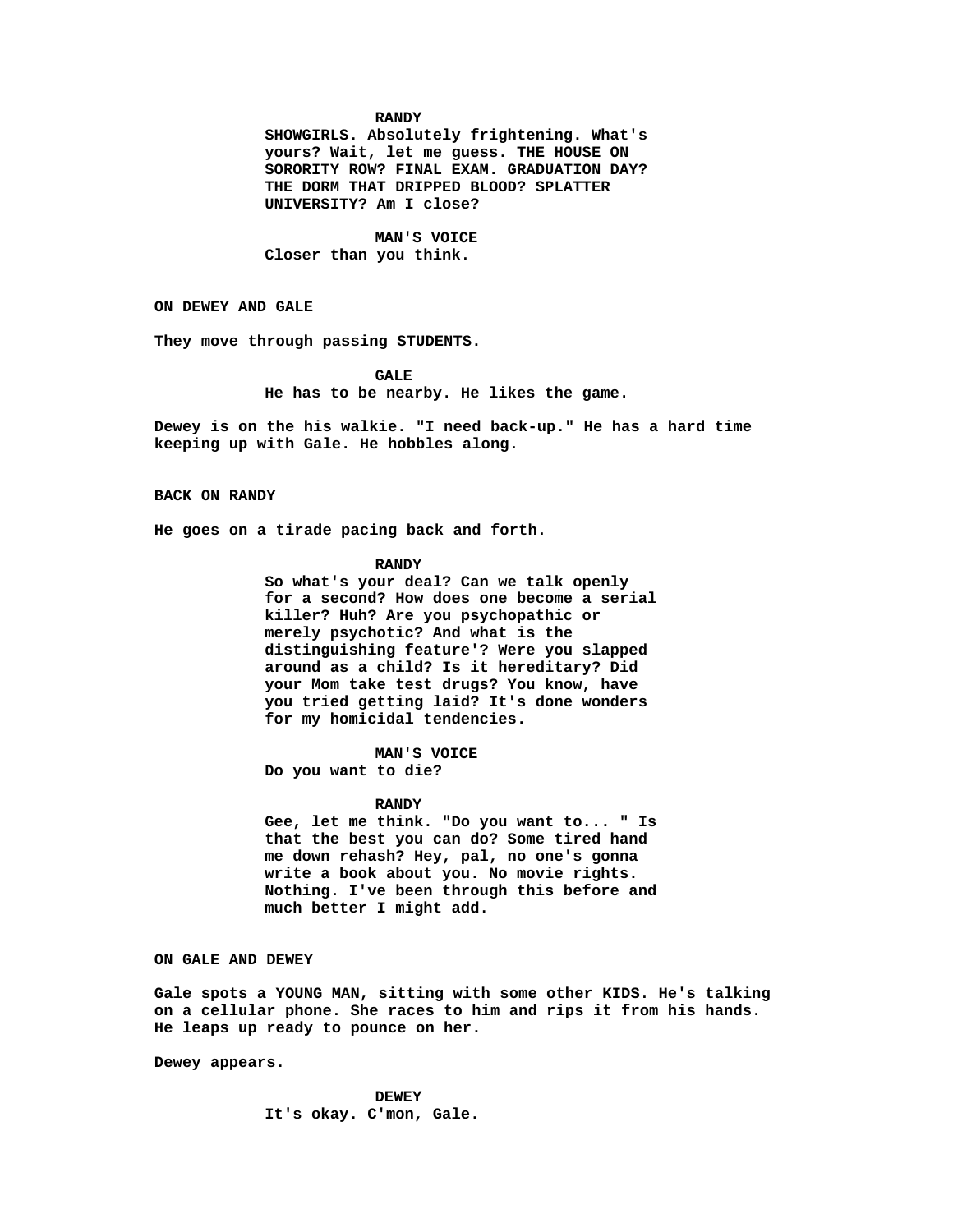#### **BACK ON RANDY**

**Randy won't let up. He continues dissing.**

### **RANDY**

**And if you're such a brilliant smart killer why copycat? Why not be original? Where's the innovation? Let's pioneer some new ground. Make a statement. Go down in history. Now you'll always be the Woodsboro copycat killer. That's lame. It's like a bad sequel. And why Woodsboro? What about Manson, Bundy, Son of Sam? Why imitate two high school loser-ass dickheads? I knew the guys. Stu was a wussy ass wet rag and Billy, jesus, what a rat-looking homo-repressed, mama's boy.**

**Suddenly the newsvan door RIPS OPEN, a GHOST MASKED FIGURE lunges out grabbing Randy by the neck. The move is quick and precise. A hard yank and Randy is wrenched back into the newsvan. The door SLAMS shut.**

### **ON DEWEY AND GALE**

**As they run back to the newsvan. SIRENS are heard in the distant. Gale races up to find Randy nowhere.**

> **GALE Randy? Randy? Where did he go?**

**Dewey circles the van as Gale moves to the sliding side door. She tears it open as...**

**RANDY'S BODY FALLS OUT. Blood everywhere. His throat slit.**

**Gale's SCREAM is heard all over campus.**

**CUT TO:**

#### **EXT. CRIME SCENE – NEWSVAN – LATER**

**Yellow tape has been placed around the newsvan. People have gathered as Randy's body is taken out on a stretcher.**

**Captain Tyler and Sheriff Hartley share frustrated faces.**

**SHERIFF He's broken his pattern.**

**CAPTAIN TYLER They've broken their pattern.**

**SHERIFF You're sure about this two person thing?**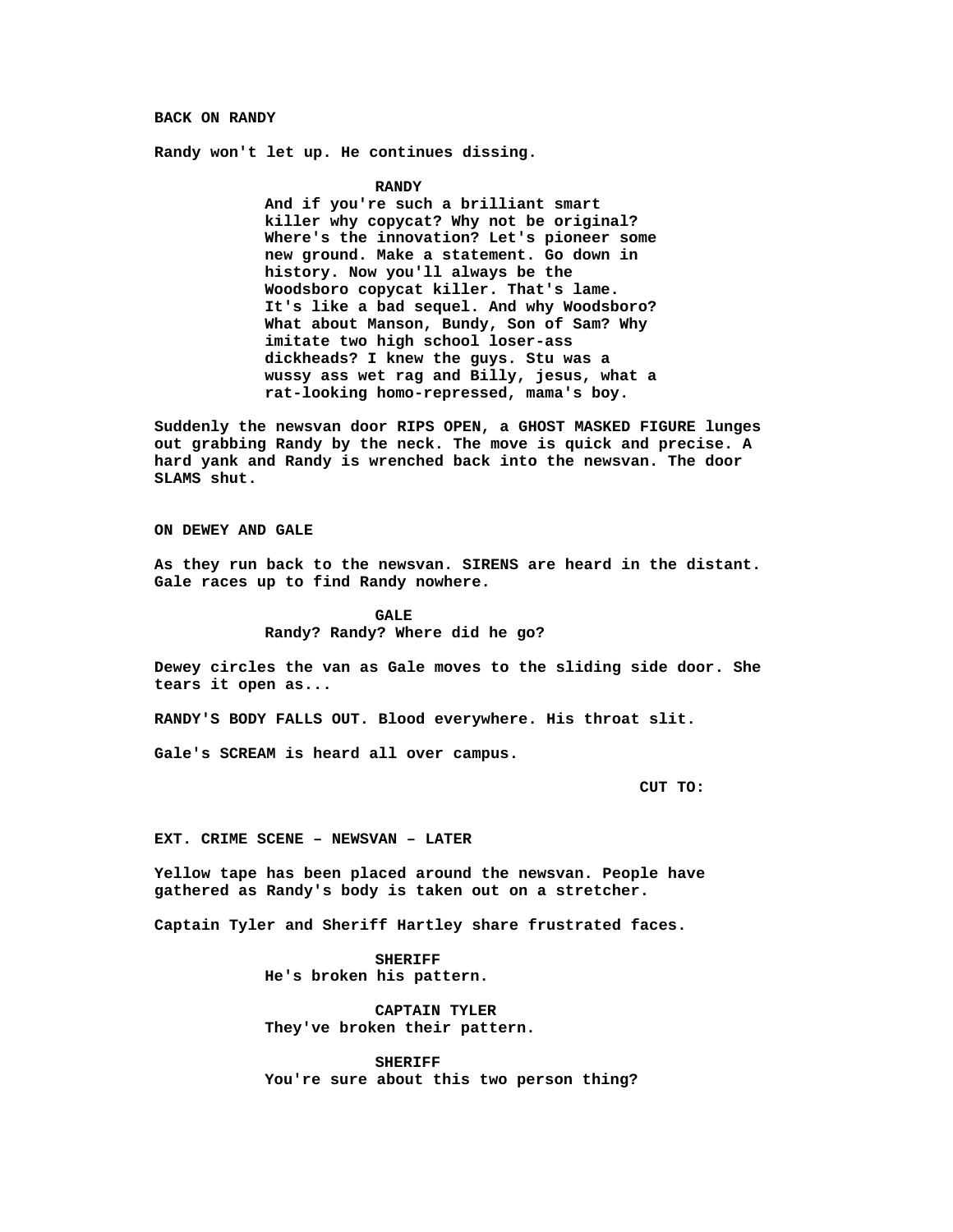# **CAPTAIN TYLER Broad daylight, a crowded movie theatre. This is too much fun for one person.**

**Different UNIFORMS whirl by.**

**SHERIFF I would say we are now officially baffled.**

**CAPTAIN TYLER On national television.**

**Sheriff Hartley looks up as REPORTERS flock them, surrounding them in questions.**

**CUT TO:**

**INT. LIBRARY – RESEARCH COMPUTER ROOM – LATE AFTERNOON**

**A room of the library sectioned off exclusively for computer use. It consists of thirty to forty cubicles that house computer terminals. Every cubicle is full. The place is packed.**

**Sid sits at a terminal busy at work. Her two police guards wander up and down the cubicles keeping an eye out.**

**CLOSE ON SIDNEY**

**Her face appears concentrated, focused. She scans the computer screen in front of her.**

**ON THE MONITOR**

**Sid is typing feverishly. Suddenly, her screen starts flashing and BEEPING, freezing her words.**

**ON SIDNEY**

**Confused, she tries to make it stop but it won't. She leans back, turning to the GUY next to her. A handsome young man.**

> **SIDNEY Excuse me? Did your computer just freeze?**

**The guy leans over and takes a look at Sid's monitor.**

**GUY (CONT'D) You have an instant message, that's all. Just hit ALT M.**

**SIDNEY I'm not signed on.**

**GUY Someone here in the room. All the terminals are connected.**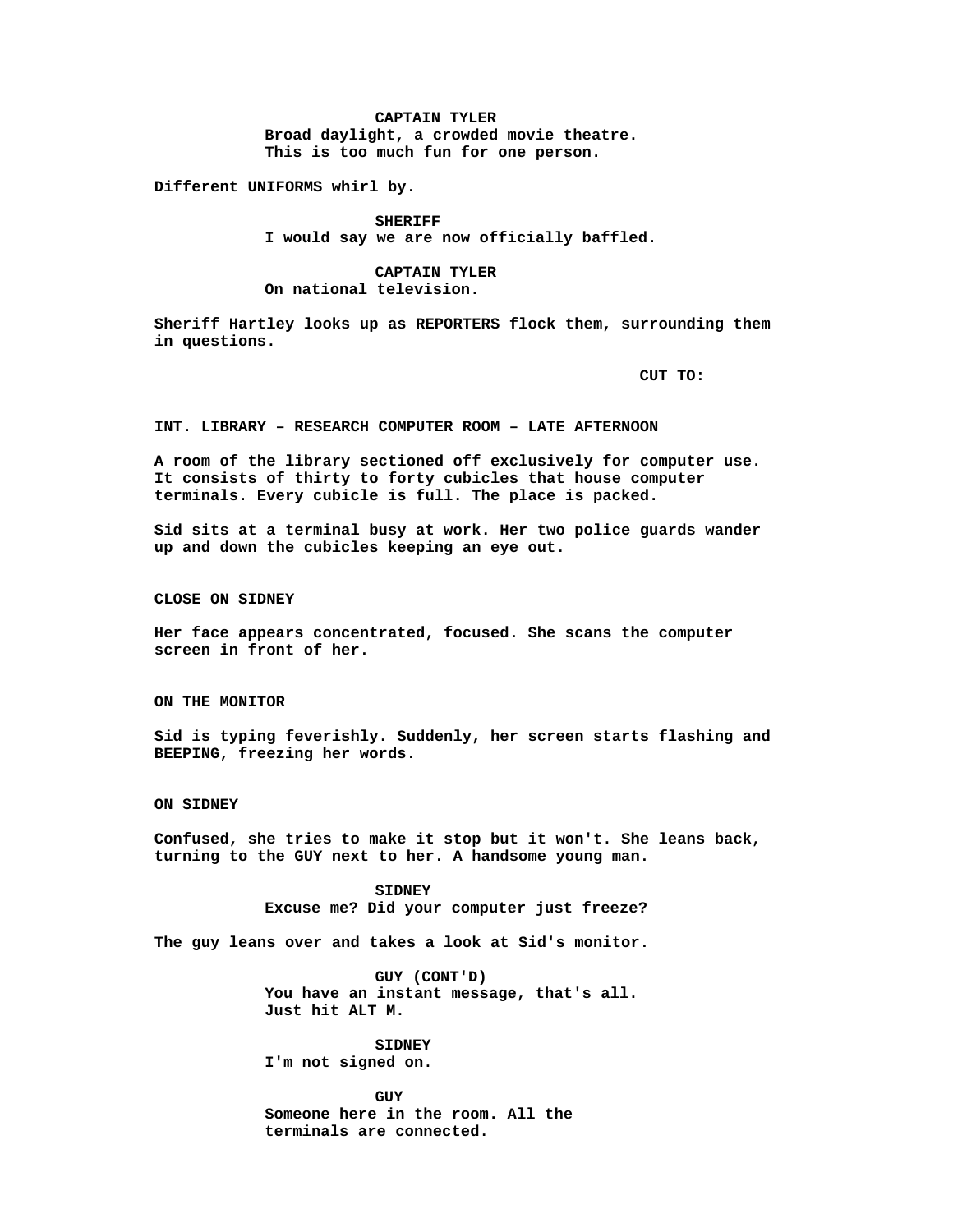**The guy returns to his own computer. Sidney eyes the screen suspiciously. She hits ALT + M. A message pops up on the screen.**

**"YOU'RE GOING TO DIE TONIGHT."**

**Sidney freaks. A muffled CRY. She shoots up, looking about the crowded room. He could be anywhere. The two guards take notice, rushing over to her.**

> **SIDNEY He's here. He's in the room right now.**

**She points to the screen. The men instantly break up and cover the room. They start pulling people from their terminals to check their screens.**

**Sidney backs away from her screen, her terror growing.**

**Suddenly, it starts flashing and BEEPING again. She looks around. She slowly moves toward it, drawn uncontrollably. She hits ALT + M. Another message pops up:**

**"THE POLICE CAN'T SAVE YOU."**

**CLOSE ON SIDNEY'S FACE**

**It's stone pale. She takes a deep breath and begins to type.**

**ON THE MONITOR**

**The words "FUCK YOU" appear. Sid hits "SEND".**

**INT. CAMPUS SECURITY STATION – PRIVATE OFFICE – LITTLE LATER**

**Captain Tyler and Sheriff Hartley are drilling a very subdued and cool Cotton.**

> **COTTON What better alibi could I have? I was here in custody.**

**CAPTAIN TYLER Maybe you don't work alone.**

**COTTON Yeah, that's it.**

**SHERIFF Why did you attack Sidney Prescott?**

**COTTON**

**There was no attack, we were talking. Very heatedly. Miss Prescott and I have a very complicated past. That's no crime.**

**CAPTAIN TYLER**

**And the gun?**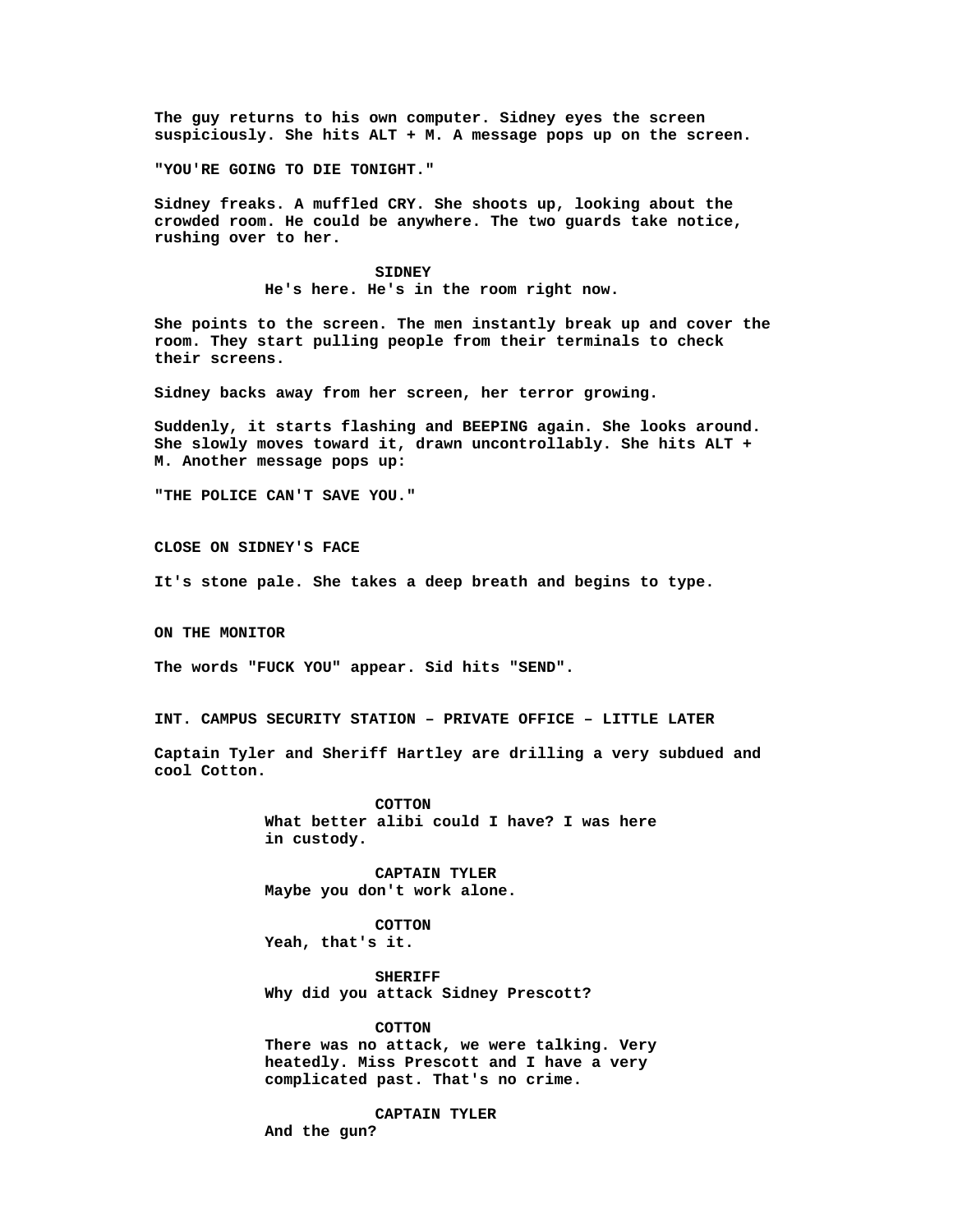**COTTON**

**I have a permit. It's registered. I have a legal right to carry it.**

**SHERIFF**

**Why do you need a gun?**

**COTTON**

**Gentlemen, your growing hysteria is not reason enough to hold me here. I've been down this road before. And unless you're going to charge me with a crime I'd like to walk outta here. I have an interview at 6:00.**

**CUT TO:**

**INT. CAMPUS SECURITY STATION – OUTER OFFICE**

**Gale sits at a table. Dewey approaches. He places a hand on her shoulder. They're both at a loss.**

> **GALE Where's Sidney'?**

> > **DEWEY**

**She's safe.**

**Silence.**

**DEWEY (CONT'D) How you doin?**

**GALE Not good. How you doin?**

**DEWEY**

**Not good.**

**Just then, the Sheriff and Captain emerge from their office. Cotton is escorted out behind them. Gale moves to him.**

> **DEWEY Can't we hold him?**

**CAPTAIN TYLER**

**No, we got pressure from California State. The man practically has clemency. We can't run the risk of falsely accusing him. He has to be standing over the victim with knife in hand before we make a move.**

**DEWEY**

**What now?**

**ON COTTON**

**He stands at a counter, signing forms. Gale approaches.**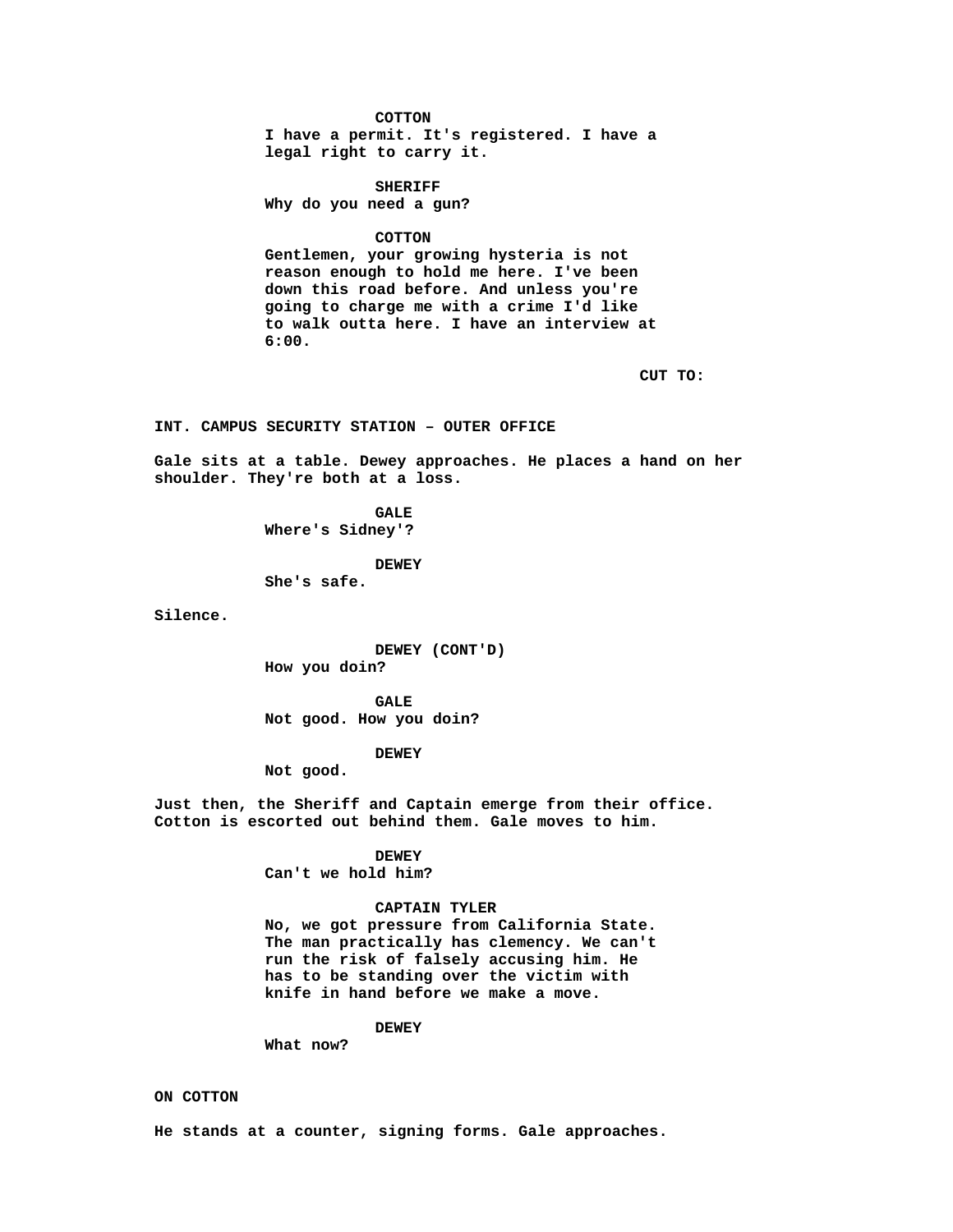### **GALE**

**What's going on, Cotton?**

### **COTTON**

**You know the story, Gale. Man falsely accused, sent to prison, proved innocent, released back into the real world and never trusted again. Want the exclusive?**

**GALE**

**Did you do it?**

**She looks him dead in the eyes.**

**COTTON**

**Now, Gale, you were so instrumental in my freedom. You're not having character doubts now, are you?**

**GALE You have a right to be angry.**

**COTTON No, Gale, I don't have any rights. You made sure of that.**

**GALE Cotton, I've done nothing but help you.**

#### **COTTON**

**You've done nothing but get rich off of me. How many books have you sold, Gale? You think I don't understand points and royalties and ancilliary rights?**

**Just then, the OFFICER behind the counter brings him his gun in a plastic bag. Cotton takes it out and checks it over. Gale is surprised to see the gun.**

> **GALE Don't do anything stupid, Cotton. You've come to far.**

**COTTON Gale, I don't know what I'm doing from one moment to the next. I'm just taking it as it comes.**

**Cotton pockets the gun and heads out. Gale rejoins Dewey and the others.**

> **CAPTAIN TYLER Night's coming. I think its time to beef up security on the Prescott girl.**

> > **GALE**

**Where is she?**

**SHERIFF She was just escorted to her dorm room.**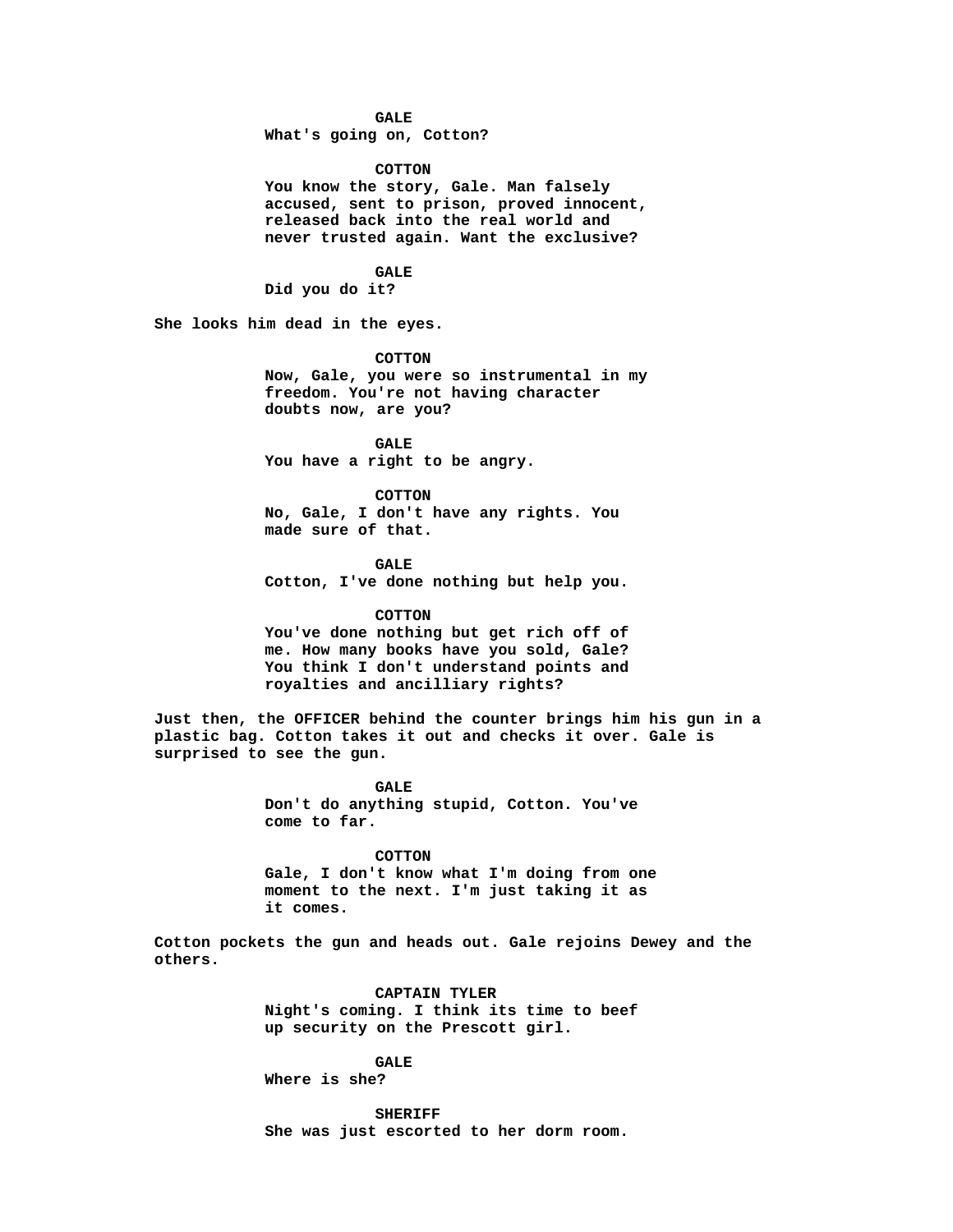**DEWEY**

**Is she safe there?**

**CAPTAIN TYLER We're going to bring her in. Hide her out for a coupla days. And we're issuing a campus lock-in this evening. No one is allowed out after dark.**

**DEWEY That doesn't work, sir.**

**GALE You're just isolating people. You're giving the killer a blank canvas.**

**CUT TO:**

**EXT. CAMPUS – NIGHT**

**Day turns to night and college life comes to a deadly stand still as everyone observes the imposed campus restrictions.**

**EXT. SIGMA PHI EPISILON – NIGHT**

**The fraternity house sits dark and quiet. A YOUNG MAN walks up the walk to the front door. He TAPS on it three times and it quietly opens as he's ushered in.**

**INT SIGMA PHI HOUSE – NIGHT – SAME**

**The young man makes his way down a long hallway, down a spiral staircase, through a thick basement door and into...**

**A RAGING PARTY**

**Music peels paint as YOUNG COLLEGE STUDENTS rock to deafening tunes. A row of kegs line one wall as a the party gears up for a drunken night ahead.**

**Derek is seen with his video camera. He's filming Lois and Murphy. They talk into the camera. Both tipsy chatty.**

> **LOIS It's all about sisterhood. Everybody thinks its about partying and blowjobs but...**

> **MURPHY ... we only promote safe rubbered sex.**

**LOIS ... it's really about family and tradition...**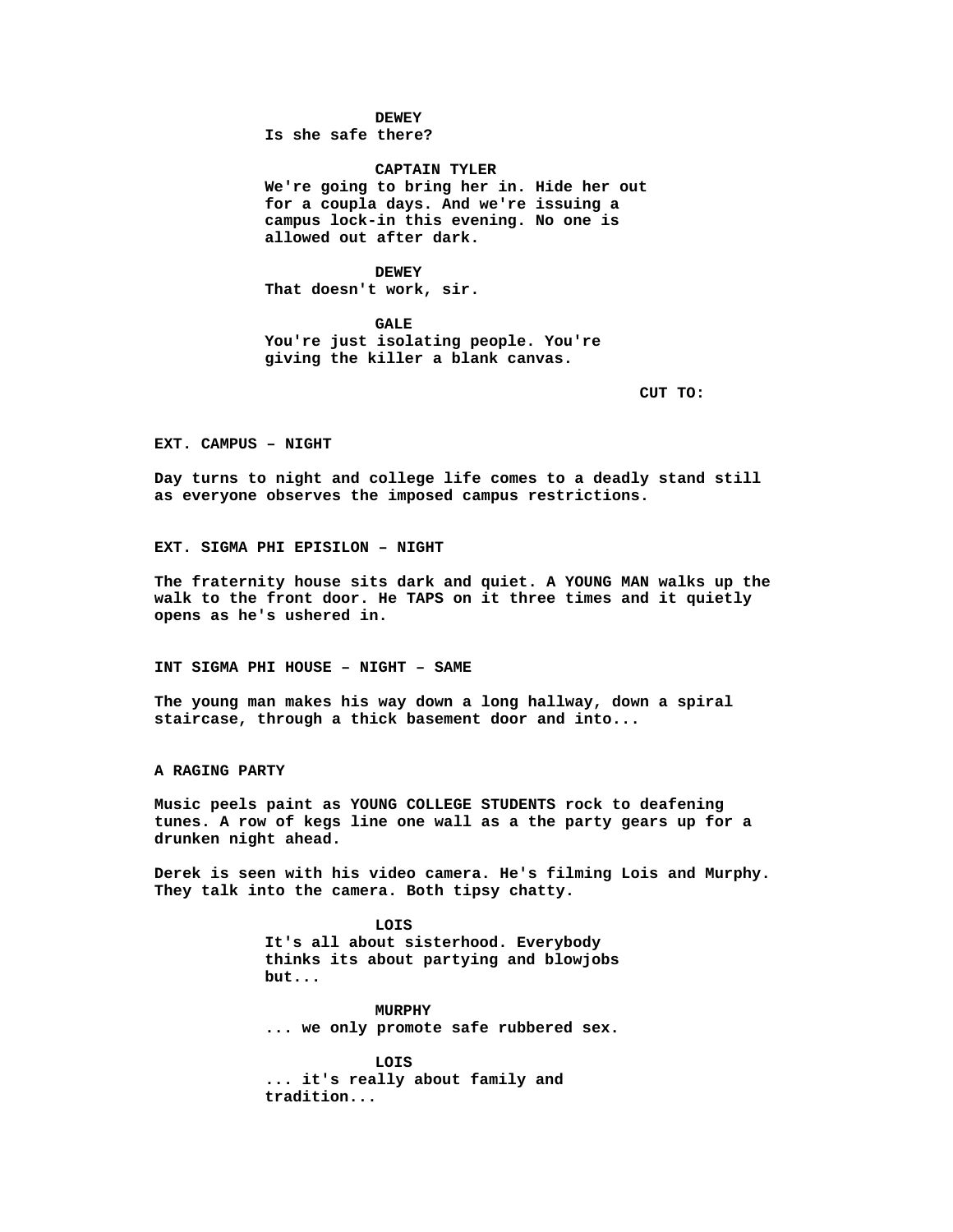**MURPHY**

**... harmonica style is okay.**

**LOIS I just love being a sister.**

**Mickey approaches as Derek finishes up.**

**DEREK**

**Thanks, ladies.**

**They take off to the kegs.**

**MICKEY Are they aware of your not so positive portrayal of Greek life?**

**DEREK**

**Not one bit.**

**MICKEY Where's Sid?**

**DEREK She dumped me.**

**MICKEY**

**No way.**

**DEREK**

**Yeah.**

**MICKEY**

**You freakin?**

**Derek shrugs. He's clearly upset by it when from out of nowhere, SEVERAL FRAT BOYS appear, picking Mickey up, lifting him over their heads. Everyone starts CHEERING and CLAPPING.**

> **FRATERNITY JOCK He lavaliered. He's dead.**

**They carry him around the room, CHANTING. The frat boys abduct Mickey, taking him up the stairs and out sight. Others lookie loo's follow. Derek grabs his camera and bolts.**

**CUT TO:**

**INT. SIDNEY'S DORM ROOM – EVENING**

**Sidney is trying to focus on homework while Hallie channel surfs. She finds a channel. On screen, Siskel a Ebert are reviewing a movie.**

> **EBERT (from TV) I enjoyed its clever execution...**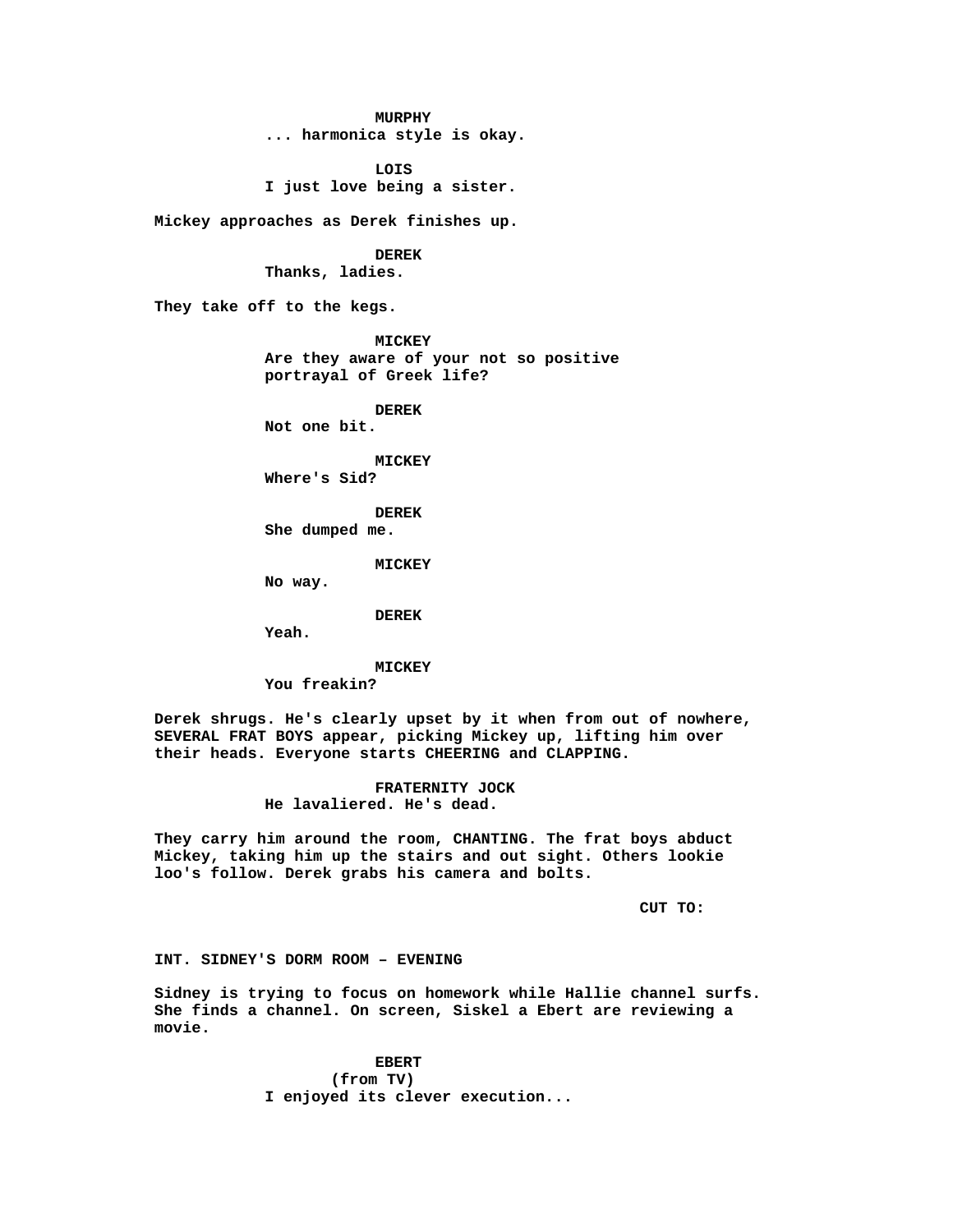#### **HALLIE**

**We're missing the Sig Ep party.**

**SIDNEY No, Hallie, not tonight. Parties and mass murderers don't go together. Trust me.**

**HALLIE No, no, I hadn't planned on going, it's just Mickey will be pissed.**

**Hallie clearly wishes she were there.**

**SISKEL**

**(from TV) It was just an excuse to kill young, big breasted girls. I didn't like it.**

**They're reviewing STAB. Hallie switches channels. There's a KNOCK on the door. Sid answers. It's Dewey and Gale. From the look on their faces...**

> **SIDNEY Someone else has been killed.**

> > **CUT TO:**

**EXT. DELTA ZETA HOUSE – BACK YARD- LITTLE LATER**

**SPLAT! Gobs of gooey food goes flying through the air exploding perfectly all over...**

# **MICKEY**

**Who stands buck naked, tied... chained to a tree in the back yard. The yard is crowded with FRAT BOYS and SORORITY GIRLS who delight in torching him. Mounds of syrup, eggs, and other wet and slimy food is plunged upon him.**

> **FRATERNITY JOCK Who do you love?**

> > **MICKEY**

**Hallie.**

**FRATERNITY JOCK Did you say "My TKE brothers"?**

**MICKEY No, I said Hallie.**

**More food and slime come barreling at him. A drunk Lois and Murphy pull the police tape down from the previous night's crime scene and begin to Mayflower him. The crowd goes crazy.**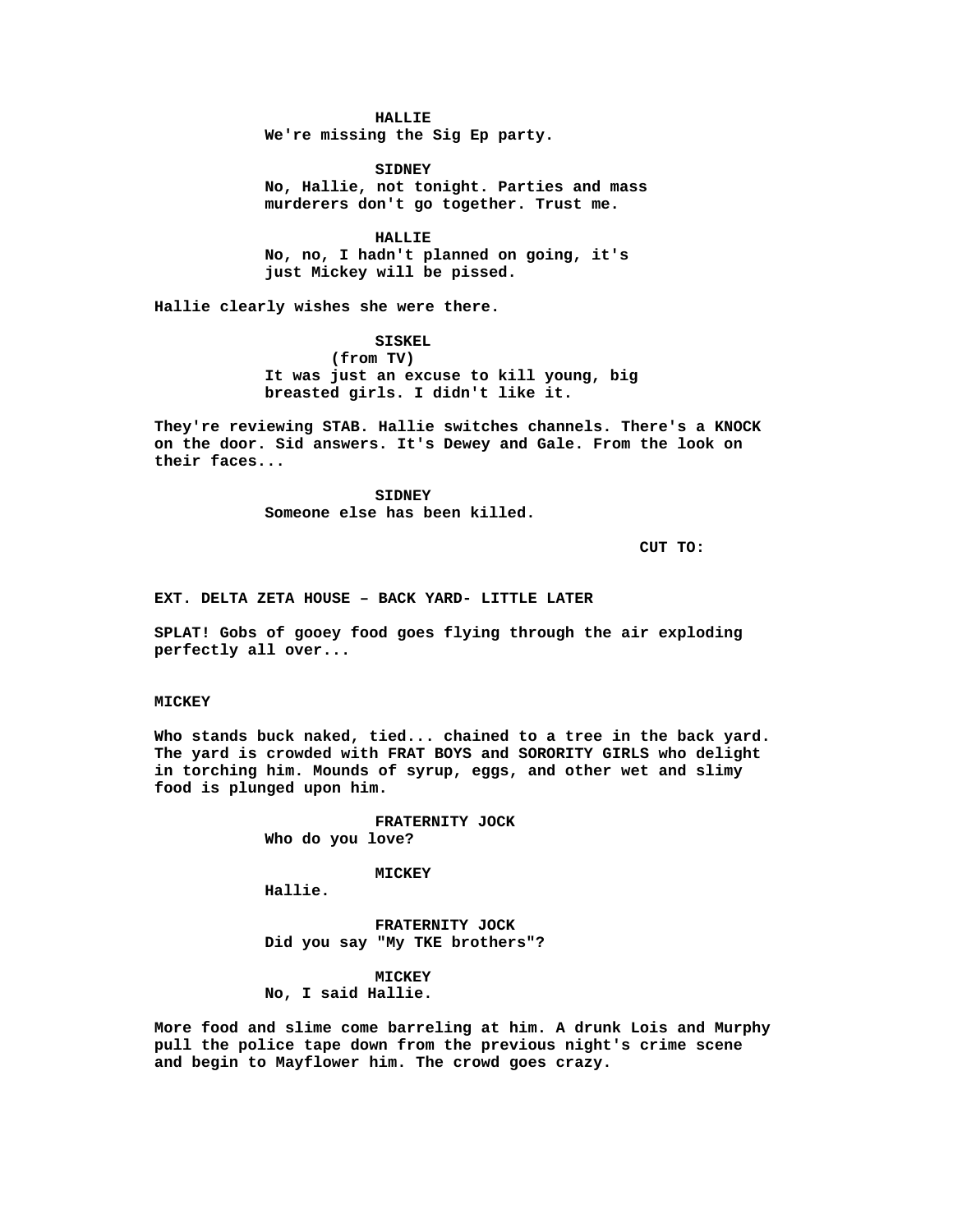**INT. SIDNEY'S DORM ROOM – NIGHT**

**Hallie consoles Sidney. Dewey and Gale nearby. Sidney is a stone rock. It's frightening to watch her hold it together.**

> **SIDNEY I'm fine. I wish people would stop treating me like glass. I'm not gonna break.**

**HALLIE It's okay to break, girl. You shatter if you have to.**

**SIDNEY I'd really just like to be alone.**

**DEWEY The police are waiting outside. They're going to take you somewhere safe.**

**SIDNEY Dewey, there's no such place.**

**DEWEY Humor me, Sid.**

**Sidney starts packing an overnight bag.**

**HALLIE Can I come with her?**

**SIDNEY No, Hallie, I'm not gonna take you down too. I'll be alright.**

**GALE**

**Sid, I'll come with you.**

**SIDNEY But who would operate your camera?**

**A burn. It comes out of nowhere. Gale goes silent. A KNOCK at the door. Dewey opens to find a Police guard standing with Joel.**

> **SIDNEY (CONT'D) He's cool, Remy.**

**Joel is ushered in. He says his hello's, moving to Hallie. Gale and Dewey move out into the hall with the guards. Sid continues to pack. Her face rigid.**

> **JOEL They got Mickey. He's being toasted at the Deltas.**

**HALLIE I knew it. Shit! I gotta get over there.**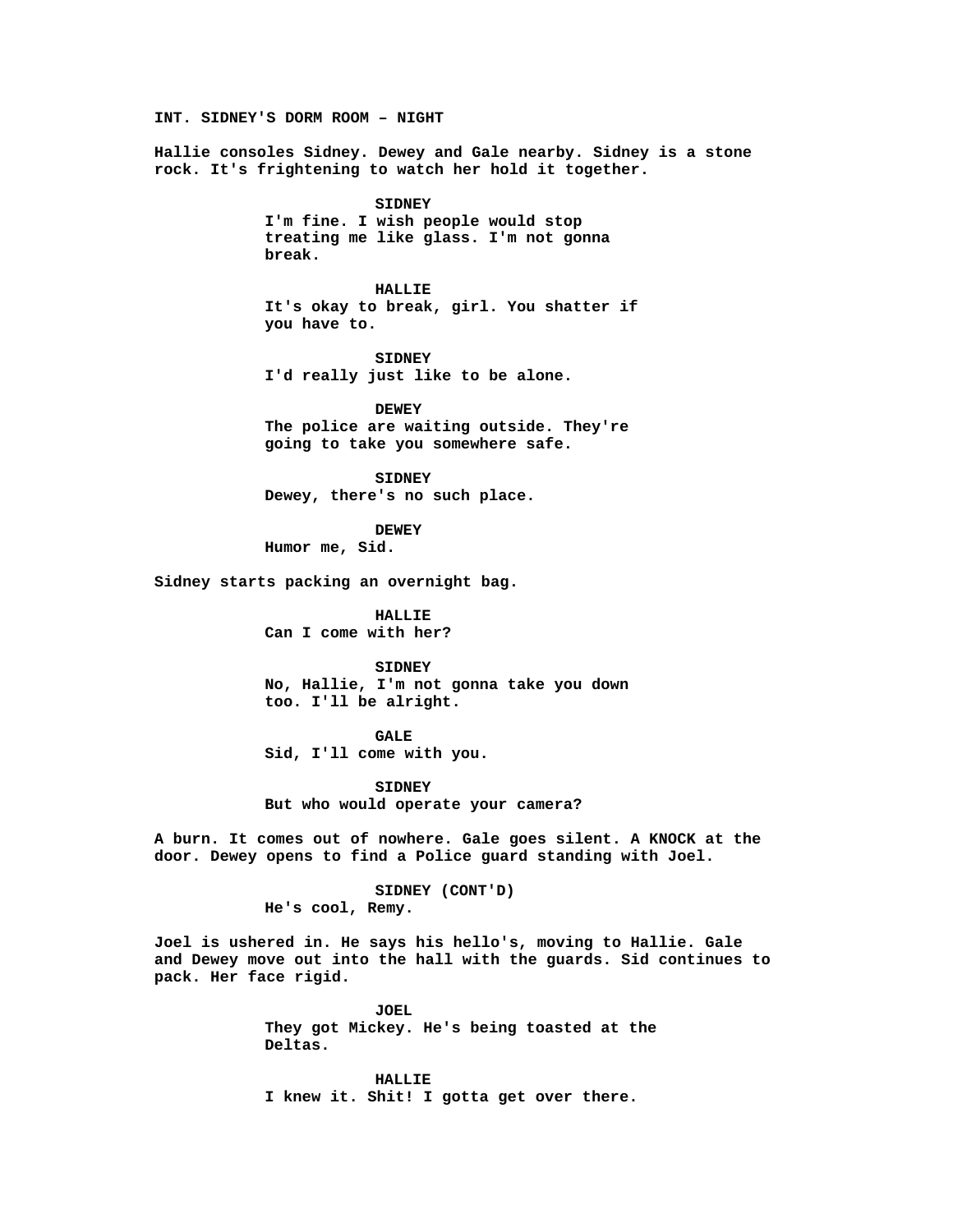**JOEL**

**We're under quarantine.**

**He points to Dewey who talks to Gale in the hallway.**

**HALLIE I'm the only one who can cut him down.**

**SIDNEY It's not a good idea, Hallie.**

**JOEL I'll go with her.**

# **HALLIE Be safe, girl.**

**She gives Sidney a hug before she can object, then she and Joel race out into the hallway as Dewey sticks his head in.**

> **DEWEY Sid, you should get going.**

**He looks at Joel and Hallie.**

**DEWEY (CONT'D) Where are you two headed?**

**JOEL**

**(instant cover) Hallie forgot her footage at the film dept. I'm gonna walk her over before it's gets too late**

**DEWEY**

**You really...**

**HALLIE I gotta have it, Dewey.**

**Gale steps in.**

**GALE Hey, Dewey?**

**HALLIE**

**Seeya, Dewey.**

**Hallie and Joel race outta there before any more objections. Dewey turns to Gale.**

> **GALE If you were truly a copycat, wouldn't you want to emulate everything about the killer that you could?**

> > **DEWEY**

**Meaning?**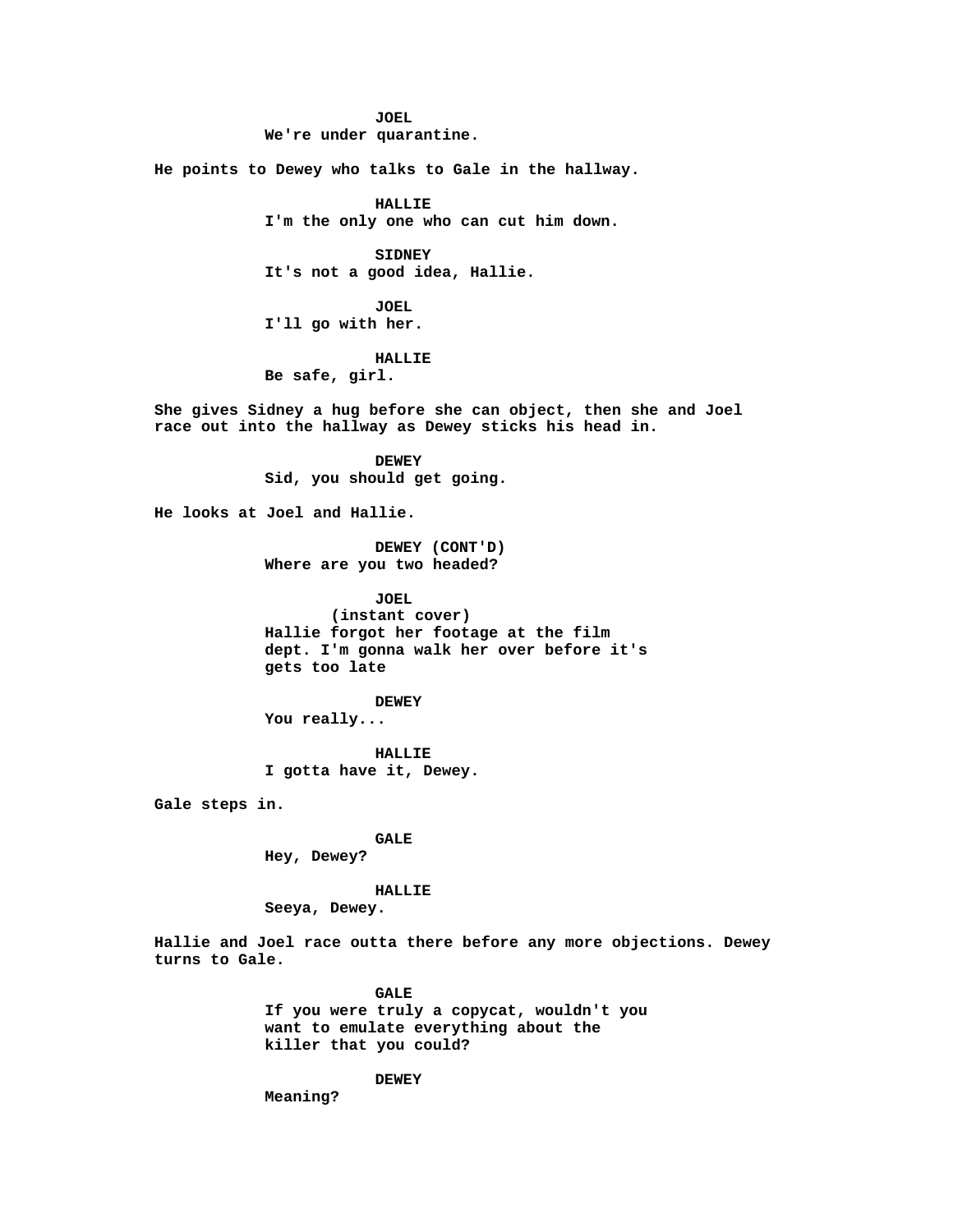**GALE**

**He's already gotta be a part of Sid's life. What do you know about this Derek?**

**DEWEY Solid alibis. He was with Sidney when she was attacked.**

**GALE Billy had alibis too.**

**Dewey turns to Sid who now stands ready in the doorway.**

**DEWEY Hey, I got stuff to do. But I'll find you later, okay.**

**SIDNEY**

**Whatever.**

**Sidney's exterior keeps hardening.**

**CUT TO:**

**EXT. DELTA ZETA HOUSE – BACK YARD- LITTLE LATER**

**Mickey is still tied to the tree. He's so completely covered in hardened gook it looks like he's wearing clothes. The last of the crowd has left. They've gone back to the party. He stands shivering in the cold.**

**He checks the chain that holds him secure. It's composed of several bike locks and steel twine. He's not going anywhere.**

**BUMP! He hears a noise. He looks to the nearby shrubs and beyond. Nothing. Just a noise of the night.**

> **MICKEY (whispering) Come on, Hallie, baby...**

> > **CUT TO:**

**INT. DEREK'S DORM ROOM – LATER**

**A dark room. A slight disturbance at the door and it comes popping open. Light from the hall floods the room as Dewey and Gale slip in and close the door behind them.**

> **GALE (checking door) You broke the lock.**

**DEWEY You broke my heart.**

**GALE What are we looking for?**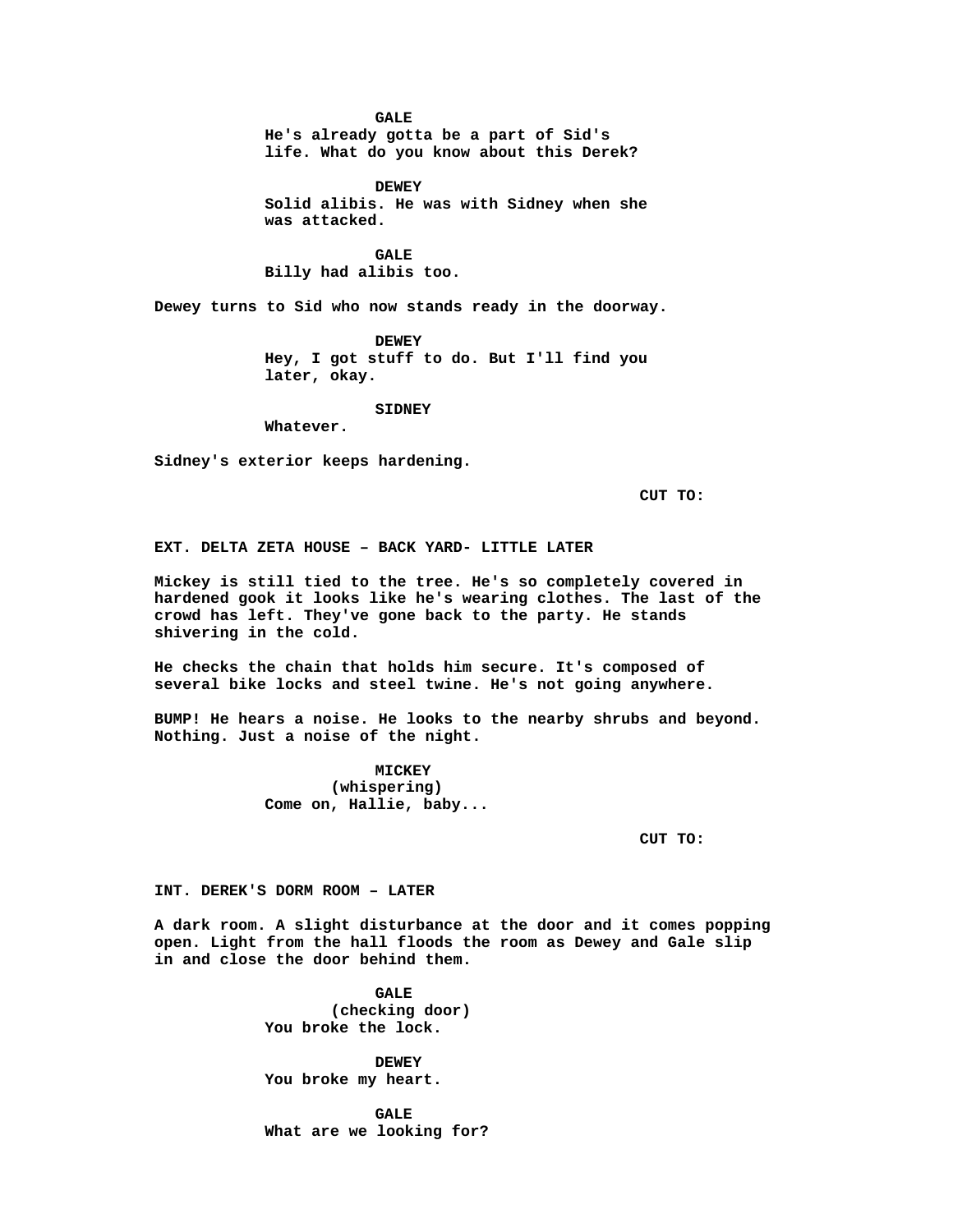#### **DEWEY**

**A bloody knife. A ghost mask. Something like that?**

**GALE Can we turn the light on?**

**DEWEY That's not the way it's done.**

**Dewey pulls out his flashlight and begins to search the room. He sifts through drawers and a closet.**

> **DEWEY And it's sexier in the dark.**

**GALE Dewey, you and I would never make it.**

**DEWEY Maybe not. But think about the sex. As frustrated as I am...**

**GALE ... and as lonely as I am...**

**DEWEY We'd break some furniture.**

**Gale LAUGHS at this. She reaches over and pats his buttock.**

**GALE Tell you what. We get through this one. And we'll take out a hotel room. Over here with the light.**

**Dewey points the light to a framed picture. It's of Joel and Derek. A buddy pose. She sifts through some text books on the desk.**

> **DEWEY They're roomates.**

**GALE And Joel's pre-med.**

**DEWEY The sorority girl was gutted with autopsy precision.**

# **GALE**

**Shit! It's both of them. The first murders were to throw us – using the same names as Woodsboro. But they've moved on. They're getting closer to Sidney. They're not looking for a Himbry or a Tatum to kill. They're looking for the new Tatum.**

**DEWEY**

**Hallie?**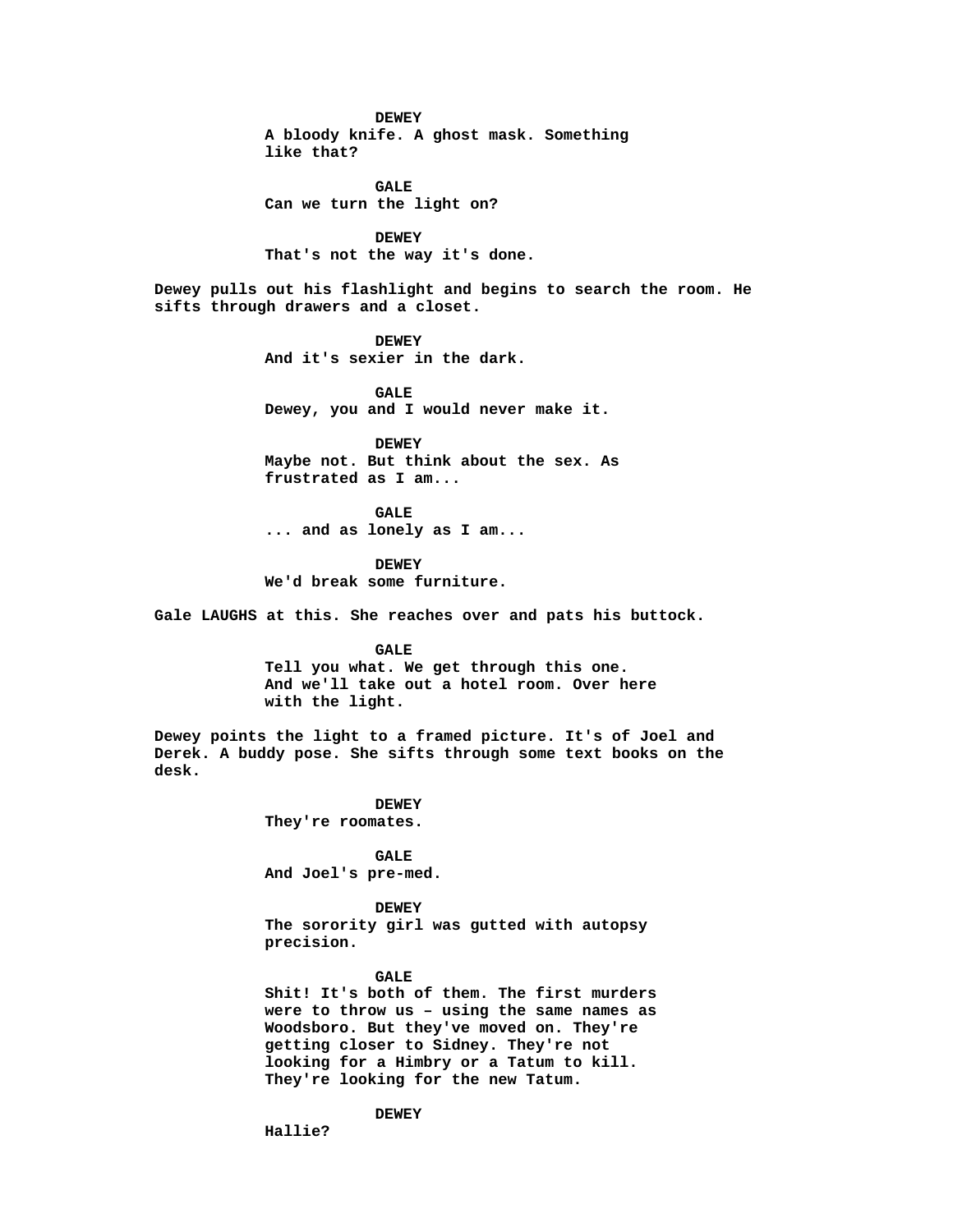**A moment. Then in a splash, they're outta there.**

**CUT TO:**

**EXT. RESIDENTIAL STREET – MINUTES LATER**

**A squad car makes it's way down the quiet campus street.**

**INT. SQUAD CAR – SAME**

**Sidney sits in the backseat. The two police officers ride in front.**

> **SIDNEY Where are you taking me?**

**POLICE GUARD #1 Actually, I don't know.**

**POLICE GUARD #2 We're meeting another car that will transport you the rest of the way.**

**POLICE GUARD #1 Safety precautions.**

**SIDNEY I feel like Eddie Murphy.**

**The car comes to a halt in front of a stop light.**

**POLICE GUARD #1 We feel like Kevin Costner.**

**Sidney smiles at this just as the car door rips open on the passenger's side. Two hands reach in and yank Police Guard #2 from the car. He starts to CRY OUT but it's cut short.**

**Sid SCREAMS as the Police Guard behind the wheel struggles with his seat belt. He looks up to see a Ghost Masked Figure move around the side of the car towards his door. He reaches for his gun but it's too late. The Ghost has the door open.**

**A flash of silver and the Police Guard's throat is slit.**

**IN THE BACK SEAT**

**Sidney SCREAMS and SCREAMS, BEATING on the door of the car. It won't open. She's trapped like a caged animal.**

**IN THE FRONT SEAT**

**The Ghost pulls the Police Guard from the car, then gets in, behind the driver's seat. The Ghost puts the car in drive and takes off down the road.**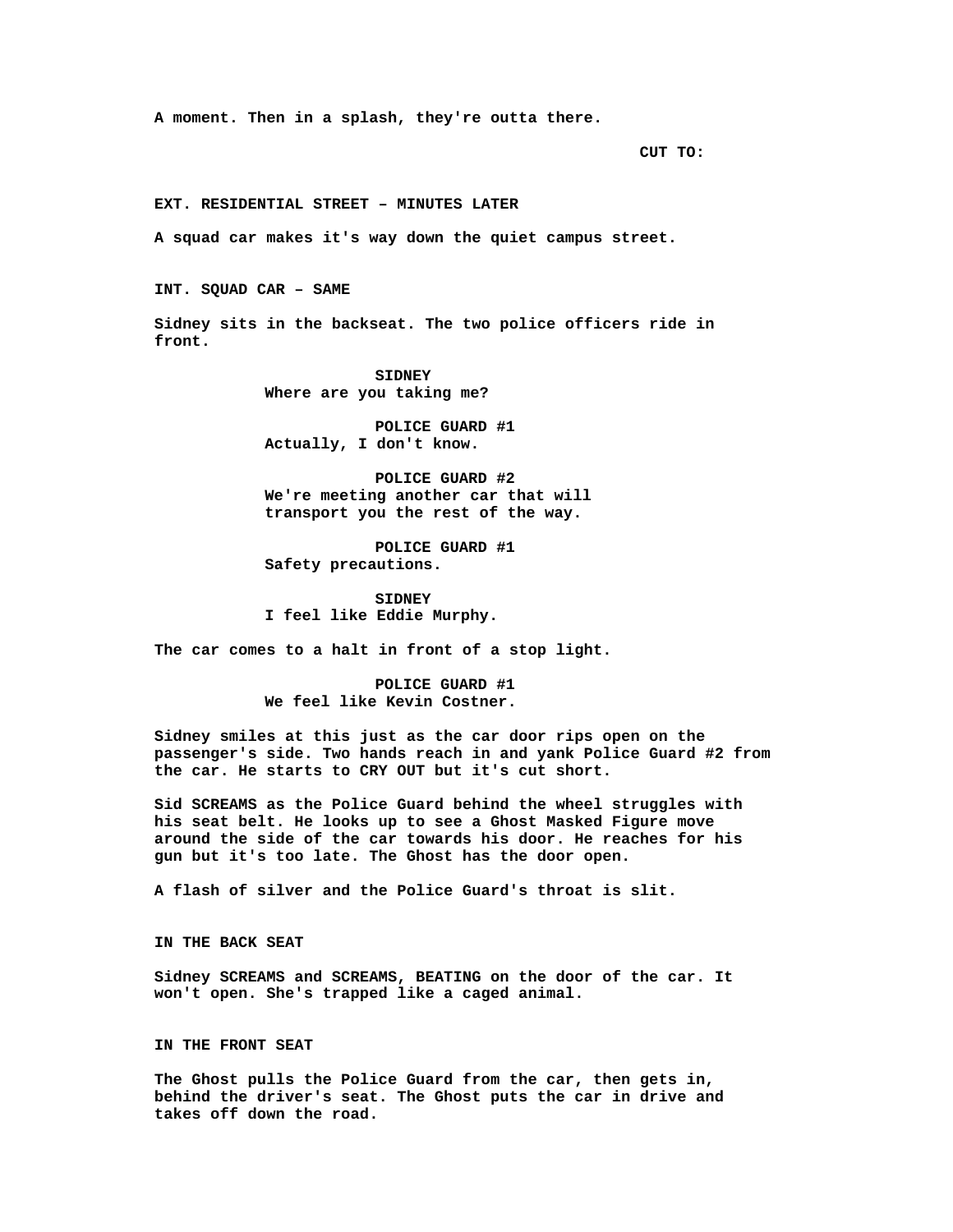**Sidney looks behind her as the guard's dead bodies lay sprawled in the middle of the road. She turns to the door, BEATING and CLAWING at it. She leans back, manic, and KICKS at the window with her feet. No use.**

#### **EXT. CAMPUS DRIVE – SAME**

**The car makes its way down the deserted street**

**IN THE BACKSEAT**

**Sidney is beyond frantic. She eyes the Ghost through the gate. She turns and twists looking for an escape. Through the window, she sees approaching headlights. She SCREAMS through the closed window as a car passes by.**

**Sidney takes notice as the car turns onto another campus street. Big, stone school buildings line each side of a thin, road.**

**She eyes the Ghost through the rearview window. The white masks turns as hidden eyes bore through her. The Ghost hits the gas, picking up speed.**

**Sidney looks to the book bag on the seat beside her. She rips it open, rustling through it frantically. She pulls books, pencils, paper... Sid grabs a long, yellow No.2 pencil. She grips it hard, looking to the metal grate just behind the driver's seat. The Ghost's neck is right up against it.**

**Sid takes the pencil and positions it right behind the Ghost's head, ready to attack.**

**Without pause, Sid RAMS the pencil through the grate, into the Ghost's neck. It lodges there as the Ghost falls forward in pain, losing control of the wheel for a moment.**

**The car jumps the curb and SLAMS against a building. The Ghost yanks the wheel, over correcting. He tries to bring it back to the road but doesn't see the lamp post that stands directly in the car's path.**

**The Squad car makes direct contact with the lamp post, SLAMMING into it, bringing the car to a CRASHING HALT, lodging it agaisnt the building's stone exterior.**

**Smoke rises from a bashed engine as it emits a fatal rumbling.**

#### **INSIDE THE CAR**

**All is still. In the backseat, Sidney rises from the floorboards. She looks up to see the Ghost Masked figure slumped over the steering wheel. Out.**

**Sid quickly pulls herself together, looking about, sizing up her options. She tugs on the door handle. It won't budge. She looks to the passenger's side of the car. It's flush against the building.**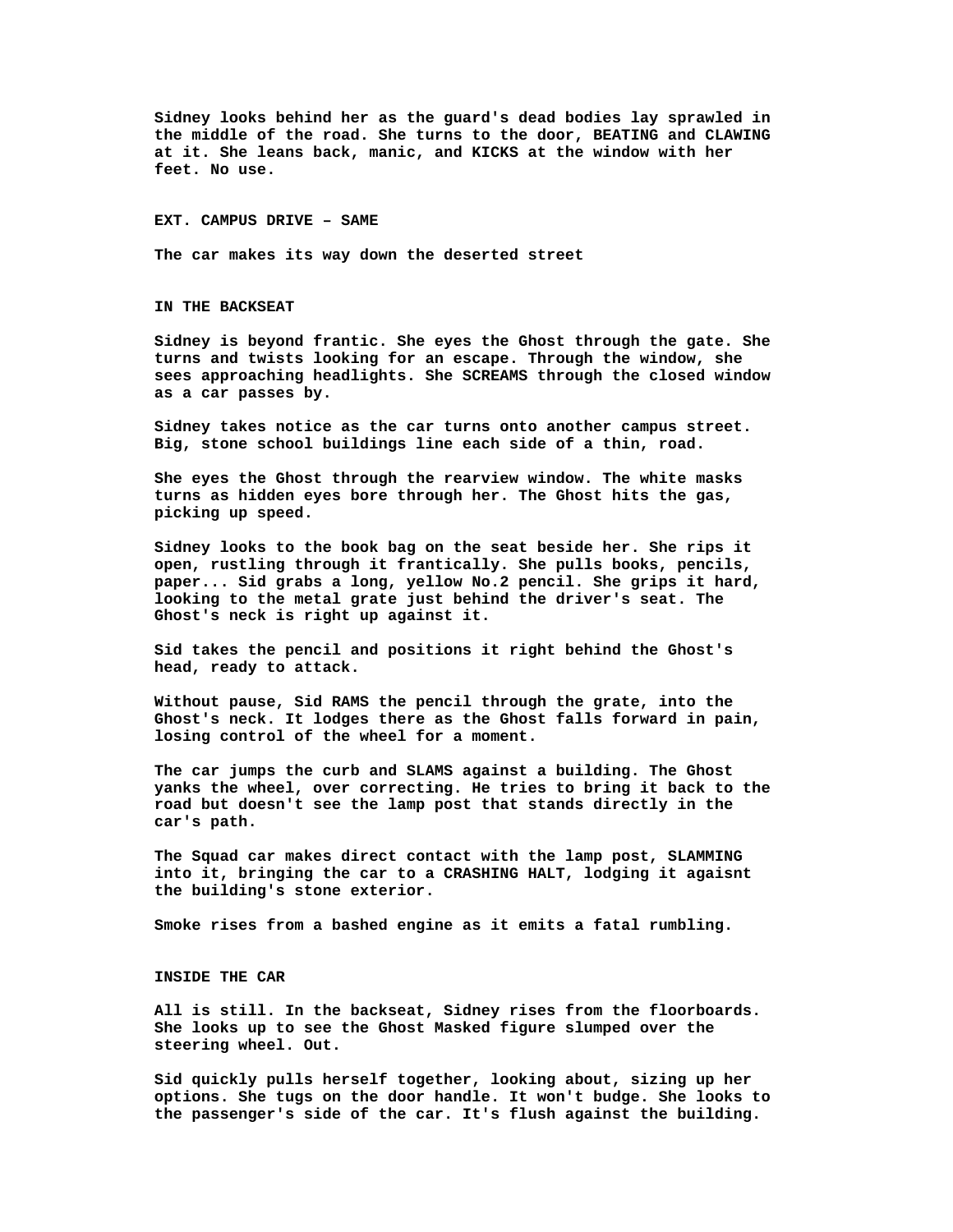**Then she notices the metal grate. The edge has been pried apart in the crash. Sidney reaches for it, pulling on it, bending it backwards...**

## **CREAK!**

**Sid tries to stifle the noise it makes, all the while eyeing the Ghost who remains unconscious. She creates an opening large enough for her to crawl through. She lifts herself up and pulls herself through to the...**

## **FRONT SEAT**

**Sid falls down into the seat, her eyes never leaving the Ghost. She lay crumpled up against the smashed passenger's door, the only sound is her own TERRIFIED BREATHING. She watches the Ghost Masked Figure. His body doesn't move. She contemplates her next move.**

**The only way out is through the driver's door.**

**After what seems an eternity, she slowly reaches over with her foot and nudges the Ghost. No movement. Nothing.**

**She slides across the seat towards the Ghost, moving to his side. She reaches with her hand and pushes on the Ghost's shoulder. His body moves, slumping back against the back of the seat. It clears space for her to pass through.**

**She sits up on her feet, facing the Ghost. With her leg, she reaches over him, straddling him. She leans against the steering wheel, her arm quickly reaching for the door knob.**

## **HONK!**

**Her back brushes against the horn. Sid TENSES, her face a little more than a foot from the Ghost Mask. He doesn't move. He's completely out cold. Sid pushes the car door open and starts to slide completely over the Ghost when she stops.**

**She looks to the Ghost.**

# **CLOSE ON HER FACE**

**As she fights with a decision. Then, with a fierce determination, Sid reaches for the Ghost Mask. She finds the edge and begins to peels the Mask away when...**

**THE GHOST COMES TO LIFE**

**Lunging forward. Sidney SCREAMS, leaping, falling out the car door.**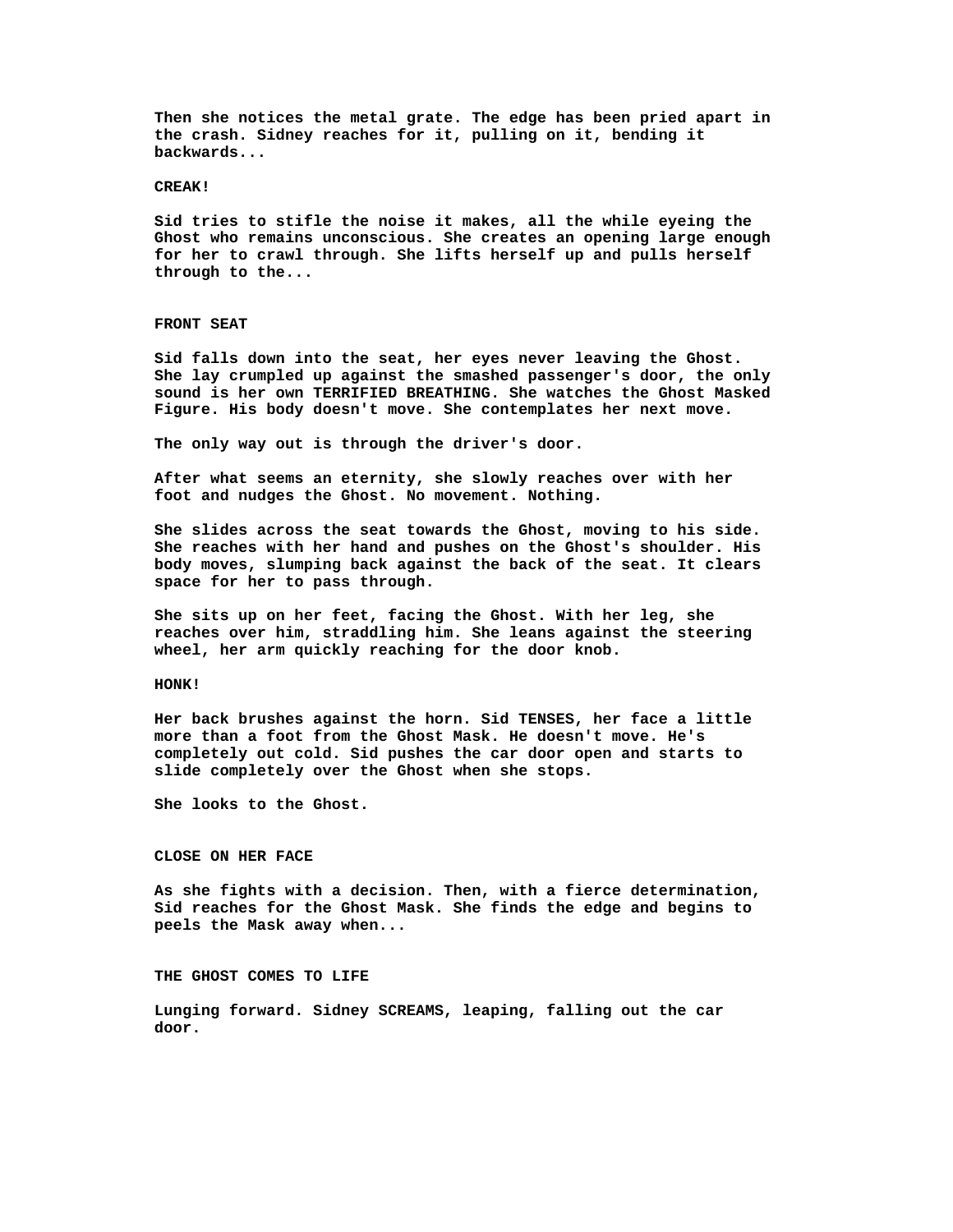**OUTSIDE THE CAR**

**BAM!**

**Sid hits the pavement hard. She lifts herself up when her entire body is YANKED VIOLENTLY BACKWARDS.**

**The Ghost has hold of her foot, pulling her back into the car. Sidney KICKS and WRITHES breaking free. She hops to her feet as the Ghost emerges from the car. Sidney SLAMS the car door shut. It catches the Ghost, knocking him backwards.**

**Sid tears off, down the street, running, burning up the pavement.**

**CUT TO:**

**EXT. FILM SCHOOL – MINUTES LATER**

**The film school sits in the still darkness.**

**INT. HALLWAY – SAME**

**Dewey and Gale move down a dark and shadowed hallway. THUMP! They stop cold.**

> **GALE Ssshh! What was that?**

**DEWEY Let's find out.**

**Dewey keeps moving.**

**GALE This is all too familiar.**

**DEWEY**

**Over here.**

**Dewey has lead her to a door marked "LECTURE HALL".**

**INT. LECTURE HALL – SAME**

**The same room seen earlier. A large, rounded room with three levels of seats that shoot straight up to the ceiling. A podium stands center. Video monitors hang from the ceiling in different places around the room.**

**Dewey and Gale enter. If not for the red EXIT SIGNS that hang over the exit doors, the room would be completely dark.**

**They move down the first level of chairs to the lecturn.**

**GALE Maybe they never got here. He could have taken her anywhere.**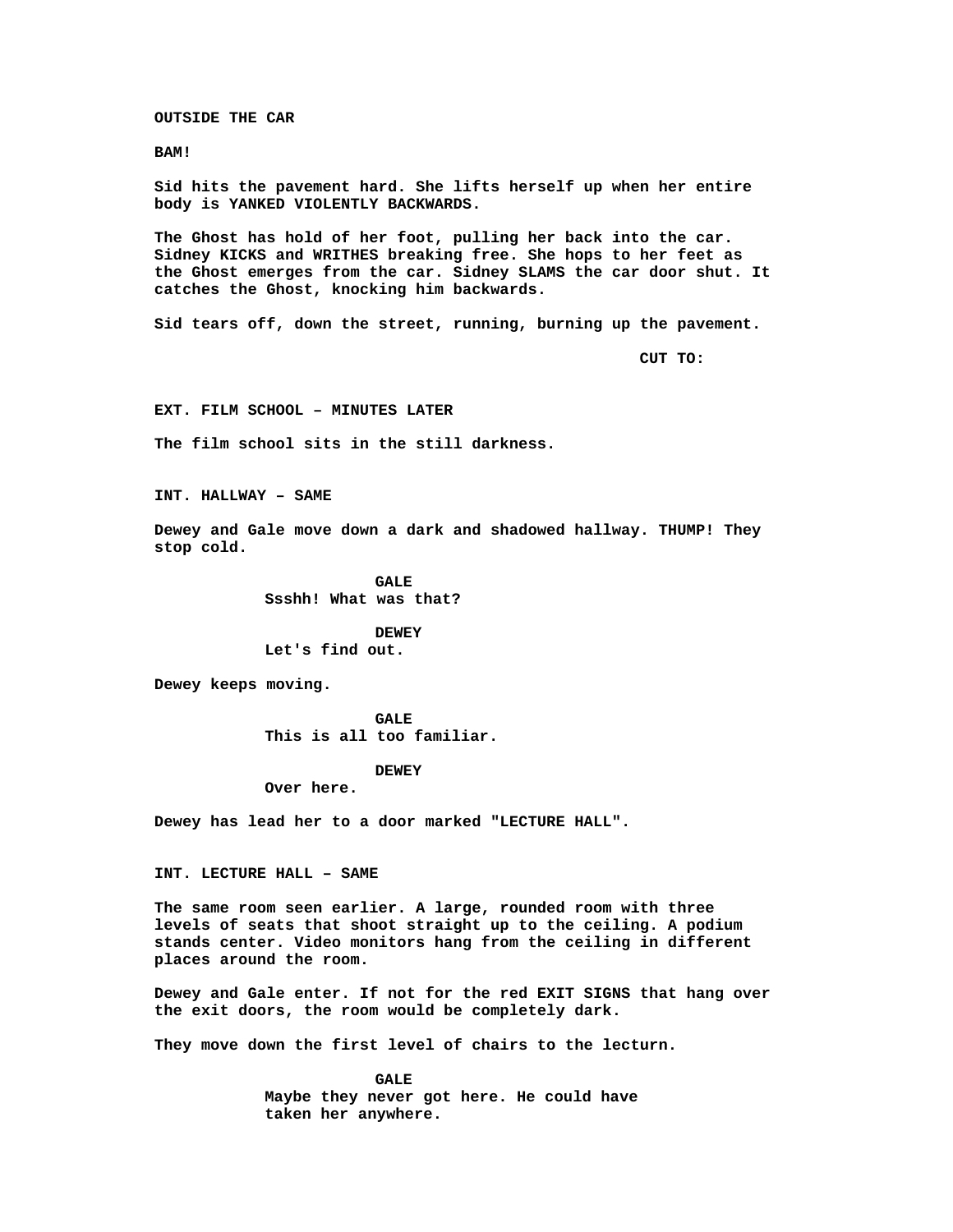#### **DEWEY**

# **C'mon. Let's go.**

**CLICK! STATIC! A noise from above takes their attention. They looks up as a video monitor comes to life. Images appear.**

#### **CLOSE ON MONITOR**

**Home-made video footage fills the screen. A movie theatre, people standing in line. The home camera ZOOMS in to a YOUNG COUPLE. Maureen and Phil come into view.**

**ON DEWEY AND GALE**

**Gale watches the screen as Dewey looks around the room, searching for it's source.**

**CLICK! Another monitor comes to life. More home shot video footage. This time of a big house. A closer look reveals it to be the Chi Omega Sorority House. A young girl stands on the front porch talking on a portable phone. It's Cici.**

**ON GALE AND DEWEY**

# **GALE**

**Jesus Christ!**

# **DEWEY He filmed his victims.**

**CLICK! ANOTHER MONITOR TURNS ON.**

**It's Randy standing outside the newsvan with the cellular phone to his ear.**

**CLICK! Another monitor turns on. It's of a man and woman back to the camera. The couple move in frame. It becomes apparent quick. It's Gale and Dewey. As they stand in the room live. They're being taped.**

**CLOSE ON DEWEY AND GALE**

# **GALE**

**Shit!**

**Dewey spins around. He reaches for the gun he no longer carries.**

## **DEWEY**

#### **Dammit!**

**He looks around the room, up to the two levels above them. He spots a small light on the second level. He squints his eyes and sees a FIGURE standing behind it.**

**GALE**

**Let's go.**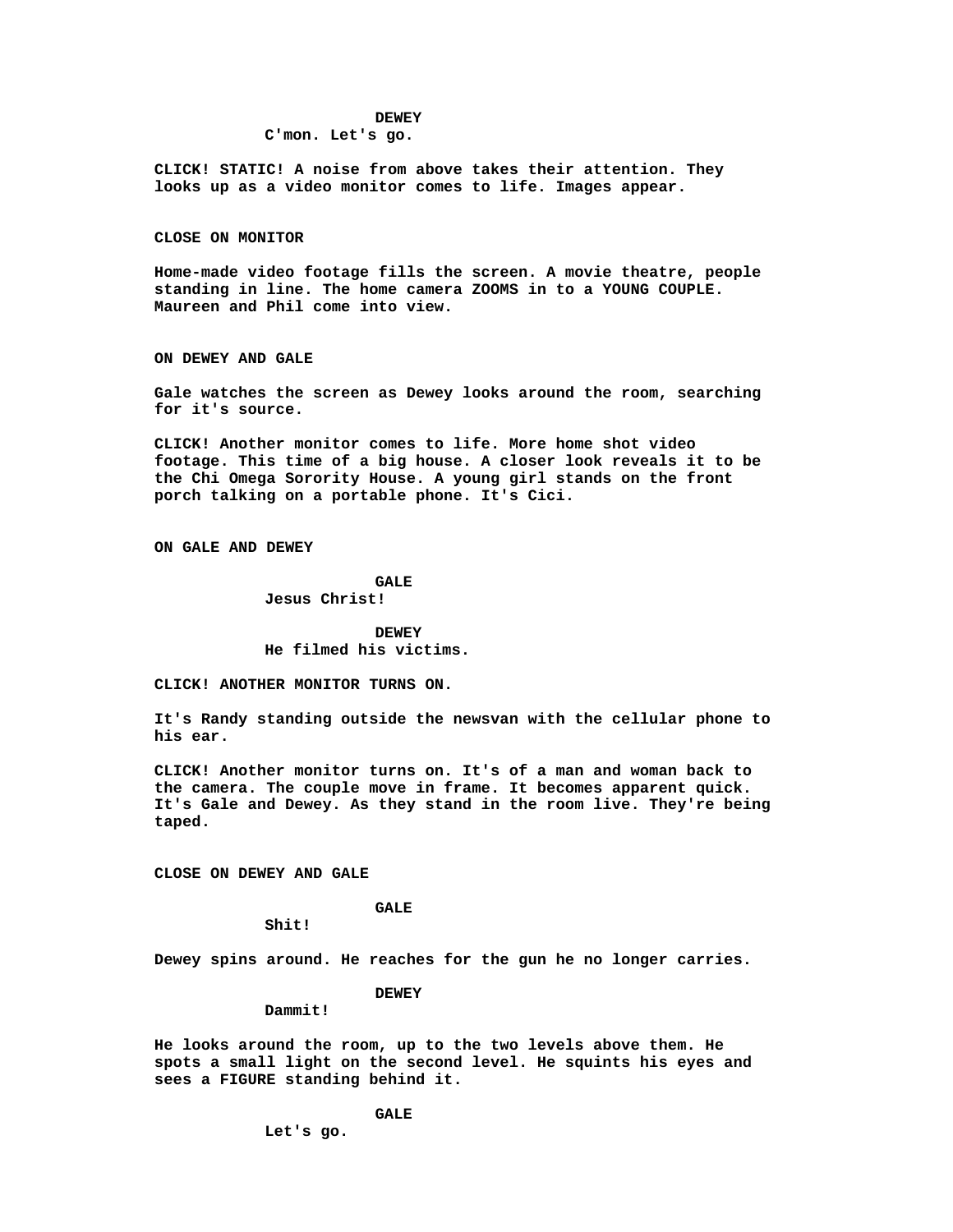#### **DEWEY**

**No, wait here.**

**Dewey hands her his flashlight and takes off for the stair rise that leads to the upper level.**

> **GALE No, Dewey, let's call for backup.**

**But Dewey is gone, leaving Gale alone. She turns to the monitor to see her face in fear-stricken CLOSEUP.**

**ON THE UPPER LEVEL**

**Dewey moves fast, limping his way to the level's edge. He approaches the railing and makes his way around to the shining light.**

**He reaches it, finding nothing but a camera and tripod. It sits alone against the railing. Dewey surveys the second level. Empty seats everywhere. Completely bare.**

**Dewey looks down to the main floor... to Gale who looks up to him.**

**GALE**

**Dewey?**

**DEWEY There's nothing. I'm coming down.**

**Dewey turns to leave, his eye catching a monitor that hangs level with the railing. On the monitor, Gale is in frame, looking up at Dewey, her face fear stained. She takes a step forward, moving out of frame, revealing**

# **THE GHOST**

**Who stands right behind her. Dewey looks down to see the Ghost standing directly behind Gale.**

> **DEWEY (CONT'D) Watch out!**

## **DOWN BELOW**

**Gale turns just in time to see the gleam of a killer's knife as it darts out of the darkness. Gale catapults, just dodging it. She moves like lightning up the aisle of seats.**

# **UP ABOVE**

**Dewey races for the stairs, going as fast as his handicapped leg will allow.**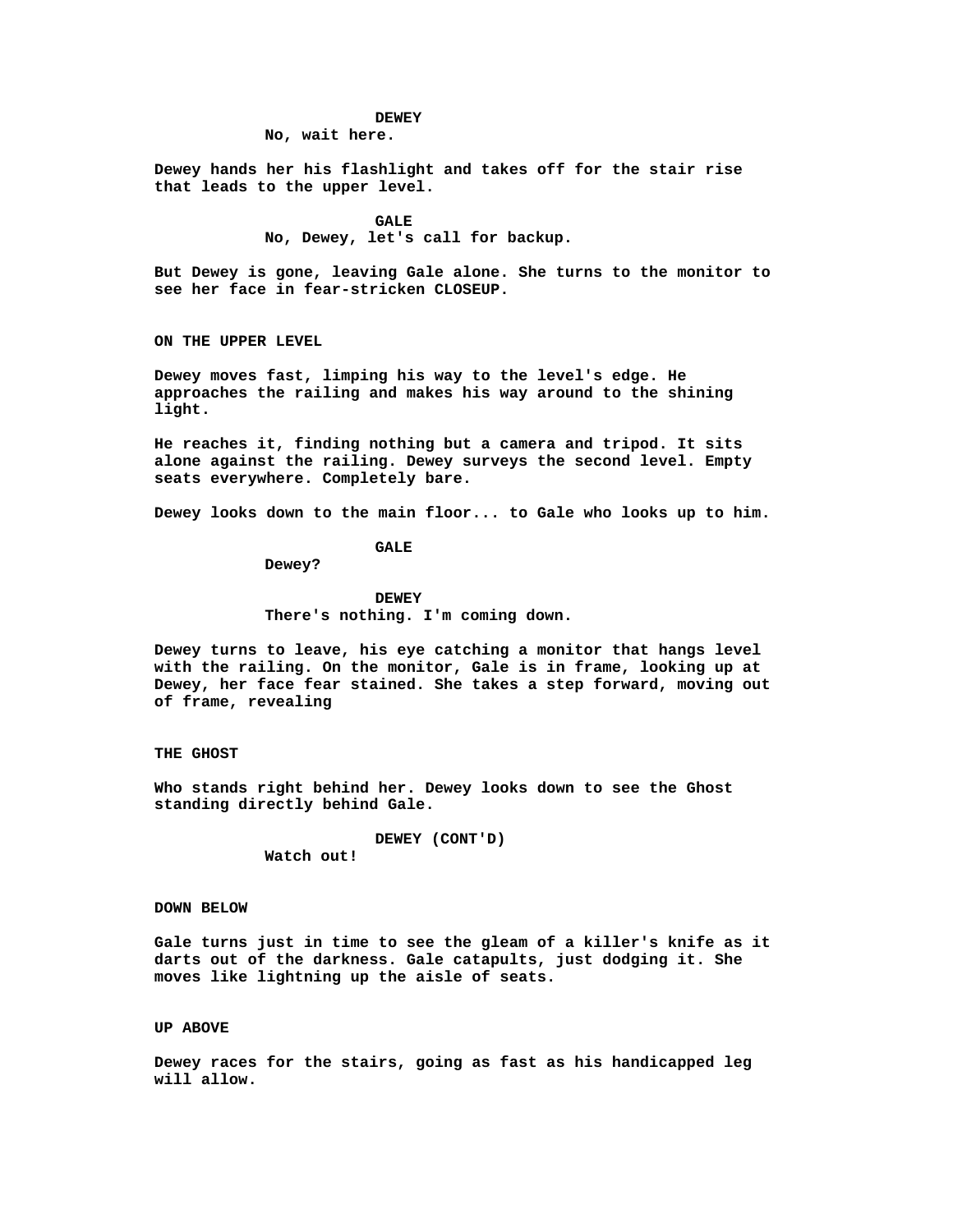#### **DOWN BELOW**

**Gale tears out the exit door, the Killer right behind her.**

**AT THE LECTURN**

**Dewey arrives, searching, looking for Gale.**

**DEWEY (CONT'D)**

**Gale!**

**He eyes the exit door as it slowly closes. He moves for it.**

**INT. CORRIDOR – SAME**

**Gale races down the hallway, eyeing the nearest door. She tears it open, disappearing into...**

**INT. SOUND STAGE – SAME**

**Gale finds herself in the student studios. She stands in a huge control booth that overlooks a dubbing stage. Lots of glass walls and doors. It has a maze quality.**

**Gale moves out a side door and into a dubbing room. Darkness everywhere Gale stops for a second, listening as she main door CREAKS open. And then FOOTSTEPS are heard, making their way towards her.**

**Gale proceeds deeper into the studio. She moves into a sound proof room and closes the door. Not seeing the...**

## **GHOST FIGURE**

**That stands behind her. She turns around and SCREAMS. She starts out, but then realizes he's standing in the control booth. She's protected by a clear, large, plexiglass window that wraps around the room. The ghost moves out the side door, heading her way. He disappears out of view. Gale freaks. She races to the door, trying to secure it. There's no lock.**

## **AT THE MAIN DOOR**

**Dewey slips through quietly, trying his best to be quick on his toes. Through the control booth window, he immediately spots Gale.**

# **INSIDE THE DUBBING ROOM**

**Gale looks for objects to block the door with. She drags a shelf of sound equipment towards the door.**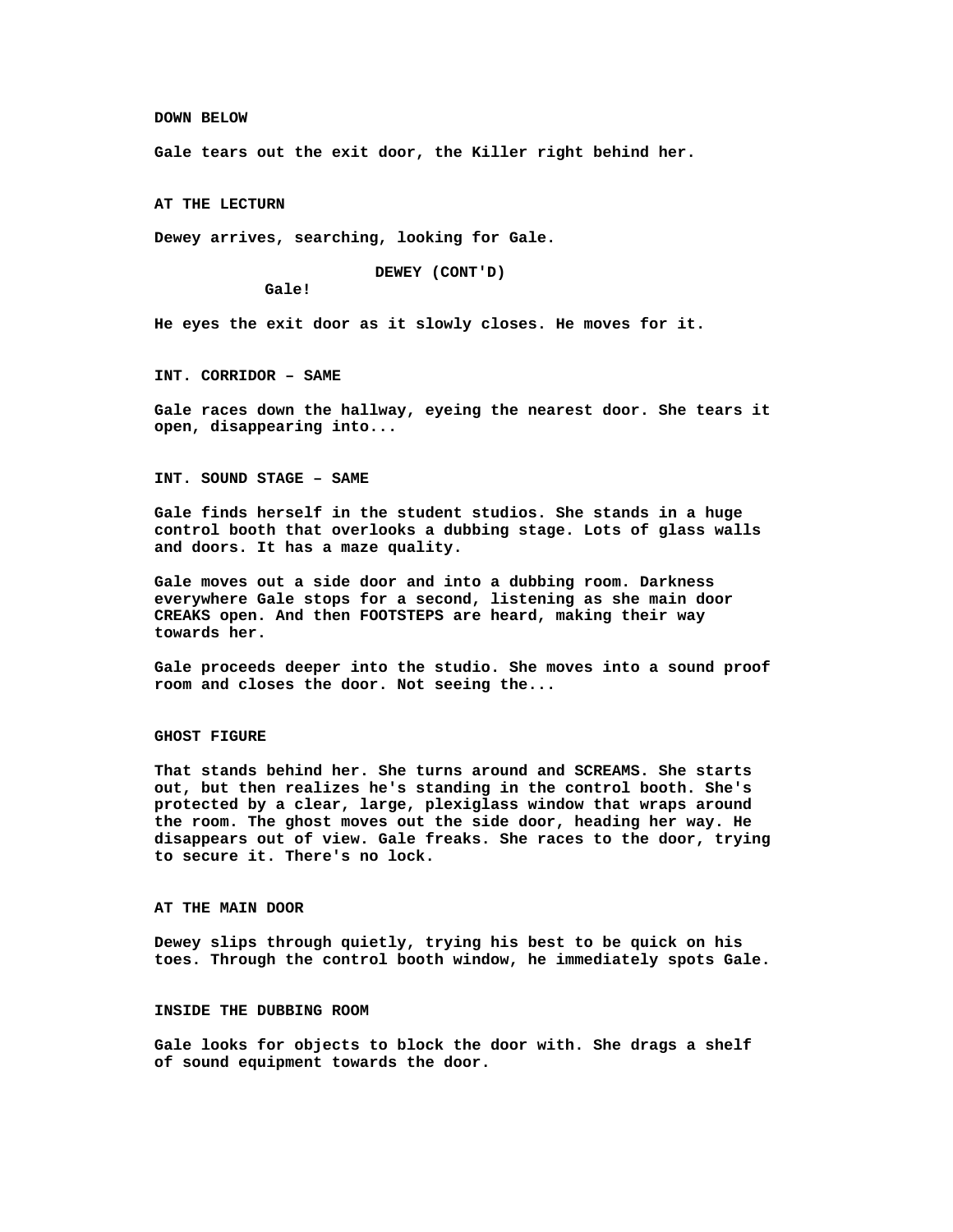#### **OUTSIDE THE DUBBING ROOM**

**Dewey moves to the window.**

#### **DEWEY**

**Gale! Gale!**

**She doesn't hear him. The room is sound proof. He BEATS against the glass. Still, she doesn't turn to him.**

#### **INSIDE THE DUBBING ROOM**

**Gale shoves everything she can find against the door, not seeing or hearing Dewey as he POUNDS against the sound proof barrier behind her.**

**She also doesn't see the Killer that appears behind Dewey. He moves on him swift and focused.**

#### **INSIDE THE DUBBING STAGE**

**Gale can't take her eyes off the door. Her face is terrified. If she'd only turn around, she would see Dewey. His face terror stricken as a knife is hurled into him repeatedely. With each thrust, blood is splattered against the glass.**

## **IN THE CONTROL BOOTH**

**Dewey SCREAMS for his life, caught completely off guard. He falls forward onto the control panels. Suddenly, microphone feedback tears through the studios as Dewey's CRIES are heard throughout the stage.**

## **IN THE DUBBING STAGE**

**Dewey's DEATH SCREAM rips through the room.**

**Gale turns to the window to see Dewey, his face smashed against it, blood smeared across the glass. She moves to the window, her face only inches from his. A moment as their eyes meet. Dewey's life is near gone. His eyes reveal it.**

**Gale BEATS against the glass window.**

# **GALE (through tears) NOOOOOOO!**

**Dewey's body slides down, out of view. Gale is mortified. She looks to the Killer who has already made his way through the control booth. He's coming for her. She races to the door, throws the things away.**

**She manages to pull the door open just enough to slide through. And she's off and running.**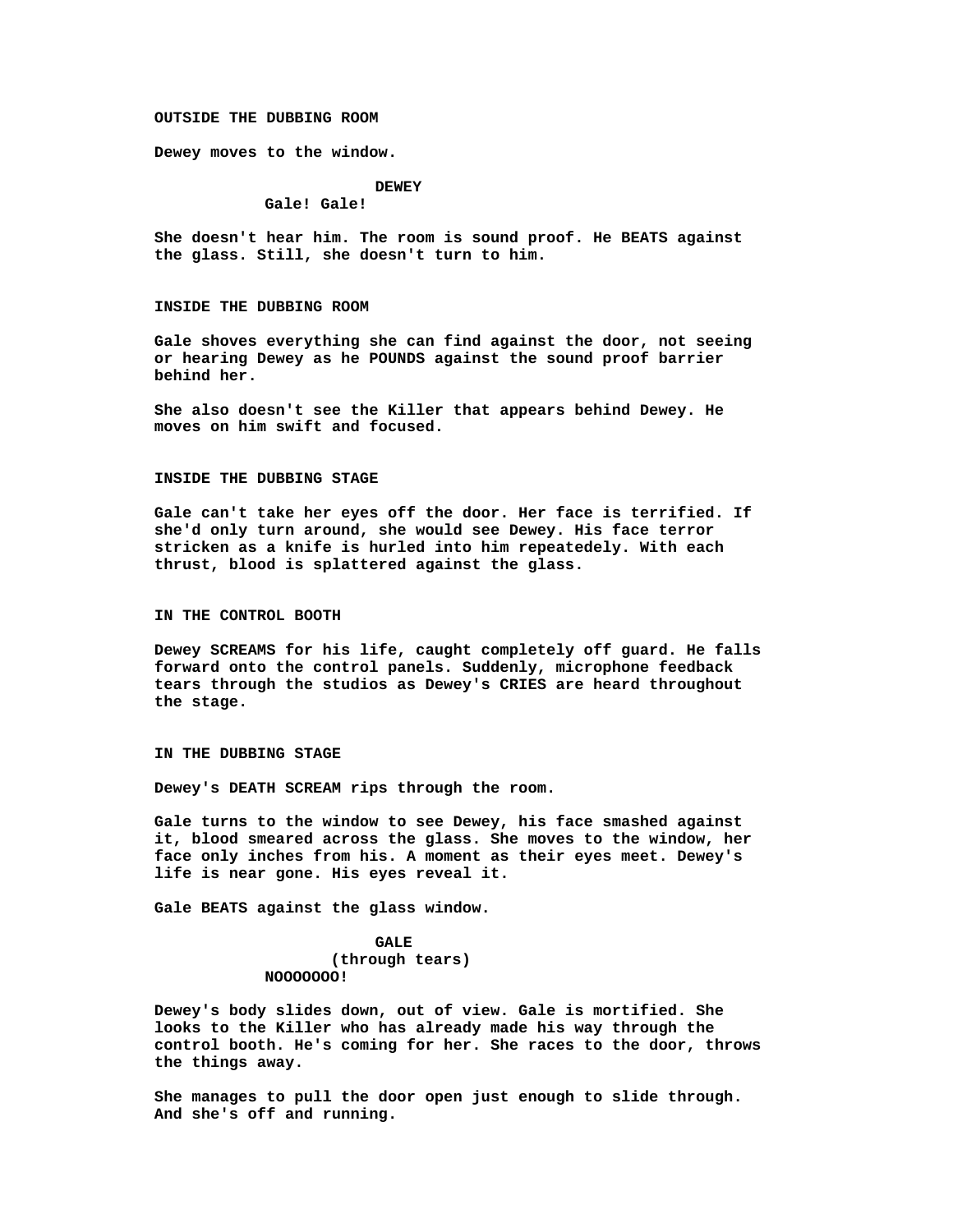**Gale finds a door and plows through it, stopping only long enough to lock it.**

**BAM! The Ghost RAMS it from the other side but it holds. Gale surveys her surroundings. She's in a storage room. She eyes another door. She moves through it and out into...**

**THE HALLWAY**

**Gale shoots down it.**

**CUT TO:**

**EXT. CAMPUS STREET – SECONDS LATER**

**Sidney races down the deserted street. Not a soul in sight. She reaches a corner, moves off the road and passes through a series of trees and shrubs, coming out onto...**

**EXT. SORORITY ROW – SAME**

**The houses have long since gone to sleep. The Delta Zeta House stares at Sidney. Lights burn from within. Sid goes for it.**

**EXT. DELTA ZETA FRONT PORCH – SAME**

**Sid makes her way up the front porch. She POUNDS on the front door, SCREAMING her lungs out.**

## **SIDNEY SOMEBODYPLEASEOPENUPSOMEBODY!**

**Sid wastes no time, she moves along the wraparound porch, beating at the windows. But nothing. Everybody is off partying. Suddenly, Sid hears something. A WHIMPERING. She turns to find Murphy and Lois, laying, strewn across the end of the porch. Passed out.**

**Sid runs to them.**

**SIDNEY (CONT'D) Oh God, help me. We have to call the police.**

**Sid kneels over Murphy, shaking her. Murphy's eyes open and she GIGGLES. The girl is completely wasted. She has no comprehension skills at all.**

> **SIDNEY (CONT'D) Do you have keys? I need to get inside.**

**Sid looks to Lois. She's in worse shape.**

**SIDNEY (CONT'D)**

**Shit!**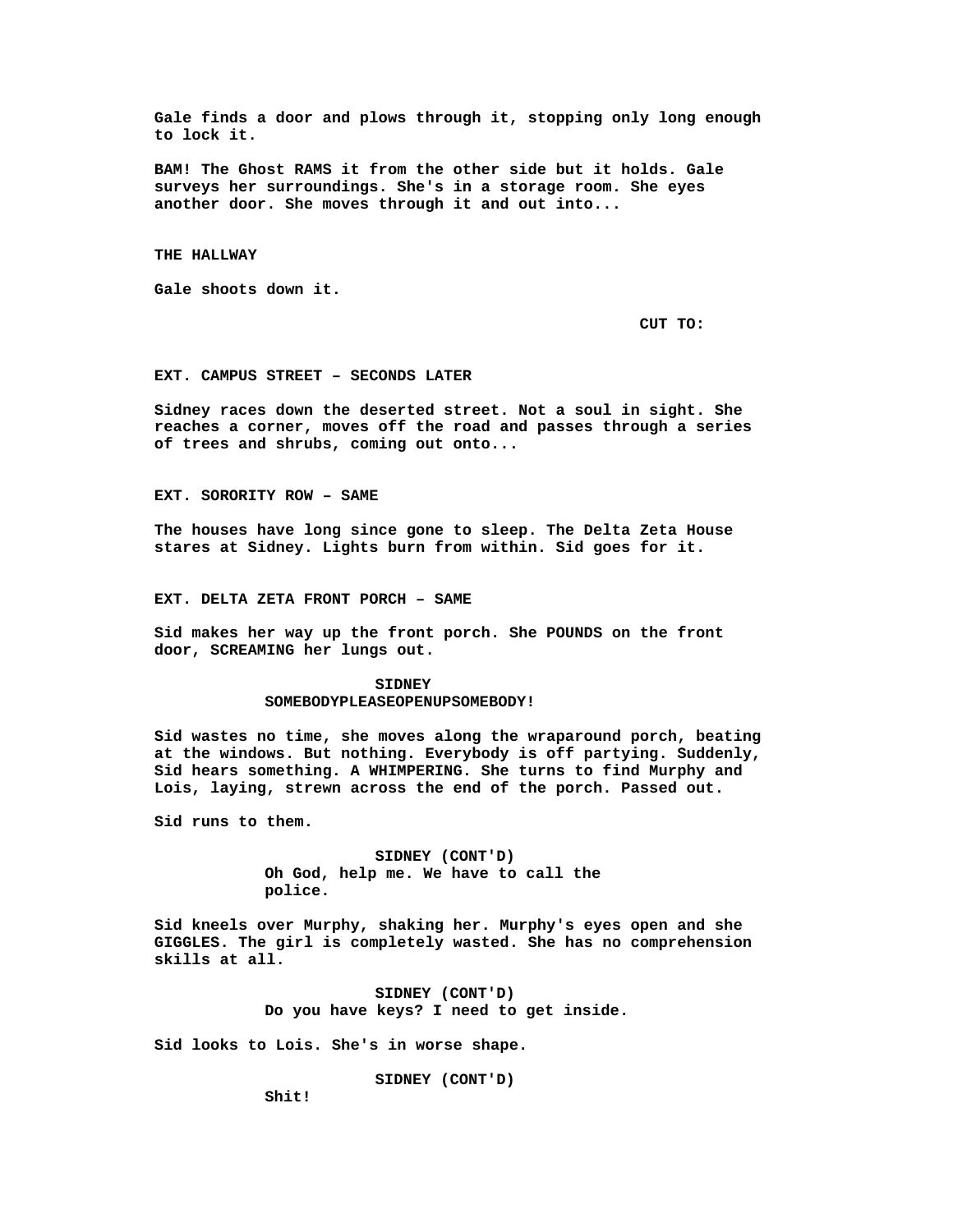**Sid contemplates, not knowing what to do. She leaves them, moving down off the porch and around to the back of the house. She gets to the back door, tries it. It's locked too.**

**Sidney checks out the yard. Off to the side, she spots a big tree with a...**

**BODY, lying next to it in a heap on the ground She moves toward it.**

**As Sid approaches she sees clearly that it's Mickey. He lay on his side, curled, knees to chest, his arm still chained to the tree.**

> **SIDNEY (CONT'D) Mickey? Mickey?**

**A look of dread creeps across her face. He lay there very much dead.**

> **SIDNEY (CONT'D) Oh God, no, Mickey...**

**She kneels over his body just as it stirs, lifting up, rising. Mickey's face comes into view, coated in dried funk, his eyes wide.**

> **MICKEY Sid? Jesus, where's Hallie? I've been here all night.**

**SIDNEY Listen to me. We've got to get help. The Killer's here.**

**MICKEY What are you talking about?**

**SIDNEY**

**He's after me.**

**Mickey pulls on his chained arm.**

**MICKEY Shit! You've got to cut me down, Sid.**

**Sid inspects the chain. It's meant to hold.**

**SIDNEY I'll be right back.**

**MICKEY Where you going?**

**Sidney moves to the shed that's attached to the garage. Leaning against the side are a row of garden tools. Sid settles on a shovel.**

**Sid returns to Mickey who has risen to his feet. He's pulling and twisting the bike chain that binds him.**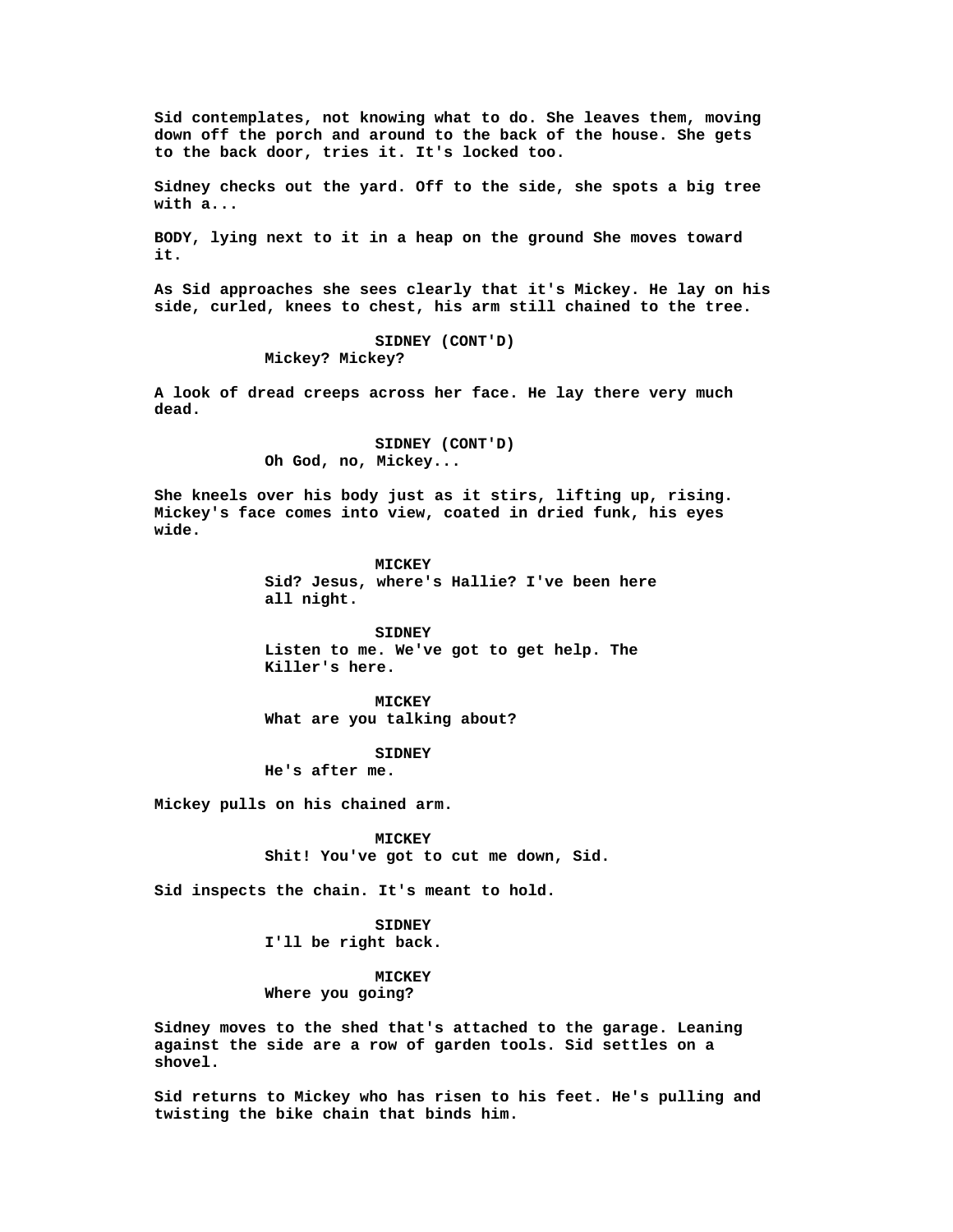## **SIDNEY**

**Watch out.**

**Sid lifts the shovel up and brings it down directly on the lock. It bends somewhat but stays in tact.**

# **MICKEY**

**Do it again.**

**CLANK! A noise behind them. They both spin around peering into the night.**

> **MICKEY (CONT'D) What was that?**

#### **SIDNEY**

**Don't panic.**

**Sidney, determined, raises the shovel high and brings it down with great force. It CRACKS the lock, loosening it.**

**Mickey pulls on it. It won't quite give.**

# **SIDNEY (CONT'D)**

**Watch out.**

**Sid raises the shovel again, unfaltering. She doesn't see the Ghost Masked Figure that slides down from the tree branch behind her. The Figure moves quickly and gracefully, coming to a stance directly behind Sid.**

**Mickey looks up, just in time.**

# **MICKEY**

**SIDNEYWATCHOUT!**

**Sid turns just as the Killer strikes. But Sid is ready. Without thought, she swings the shovel at the Ghost, catching his midsection, sending him flying.**

**Mickey goes ballistic chained to the tree. He pulls, twists, squirms... anything to free himself.**

**The Ghost rises, moving on Mickey. Sidney sees this.**

# **SIDNEY**

**Hey.**

**Sidney distracts the Ghost. She takes off, the Ghost following her. She moves around the tree, sprinting across the yard, running smack into...**

# **THE GHOST MASKED KILLER**

**But Sidney spins around as two Ghosts appear on each side of her. She stands THUNDERSTRUCK as the two Killers descend on her. She dives between the two but they counter, keeping her surrounded.**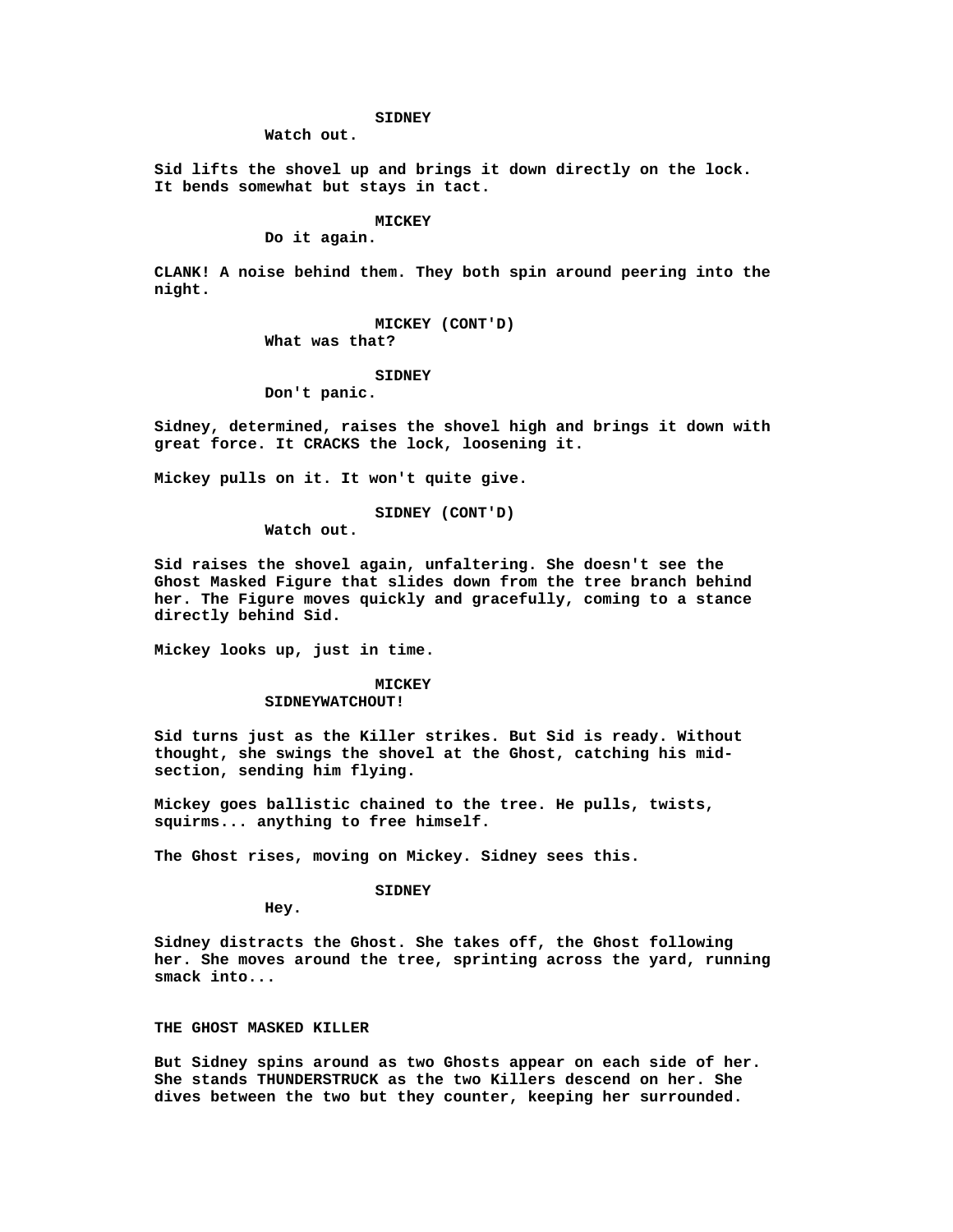**Sid watches as one of the Ghosts withdraws his knife. She turns to the other. His knife is already poised. They close in on her, ready to strike.**

**She looks for an escape. There's not one. BAM!**

**Suddenly, Mickey appears, barreling into one of the Ghosts. They go sprawling across the grass.**

#### **MICKEY**

**Run, Sid...**

**Sidney makes her break, she runs passed them, towards the front of the yard.**

**Mickey leaps to his feat. The Killer right behind him. He now finds himself in Sid's predicament. He doesn't know where to run. The two Killer's close in on him.**

**Sidney gets to the corner of the house. She stops... she doesn't want to leave Mickey. She turns back around just in time to see...**

**Mickey sandwiched in between the two Ghosts. They're knives strike at the same time. One through the stomach, the other through the back. They withdraw their knives. Mickey's body suspends, momentarily hanging in the air. Then collapses to a heap on the ground.**

**Both Ghosts turn to Sid at the same time. She takes off running, along the side of the house, through a row of shrub that take her to...**

**EXT. STREET – SAME**

**Sid is back on the campus street, running down the middle of it.**

**She spots a car stopped at a red light half a block up. KIDS are inside, rock music BLARES. Sid SCREAMS and SCREAMS but they don't hear her. She runs, feet pounding, toward them but the light turns green and the car takes off. It's taillights fading in the night.**

**She turns finding herself alone in a parking lot. The theatre sits in the distance. She spots someone entering the theatre. It looks like Hallie.**

## **SIDNEY**

**Hallie?**

**But Hallie doesn't hear her. Sid races forward.**

**CUT TO:**

## **EXT. CAMPUS MINUTES LATER**

**Gale races down the empty campus street. She eyes an emergency phone that's attached to a street lamp. She goes for it.**

**Gale rips the phone from its cradle, presses the CALL button.**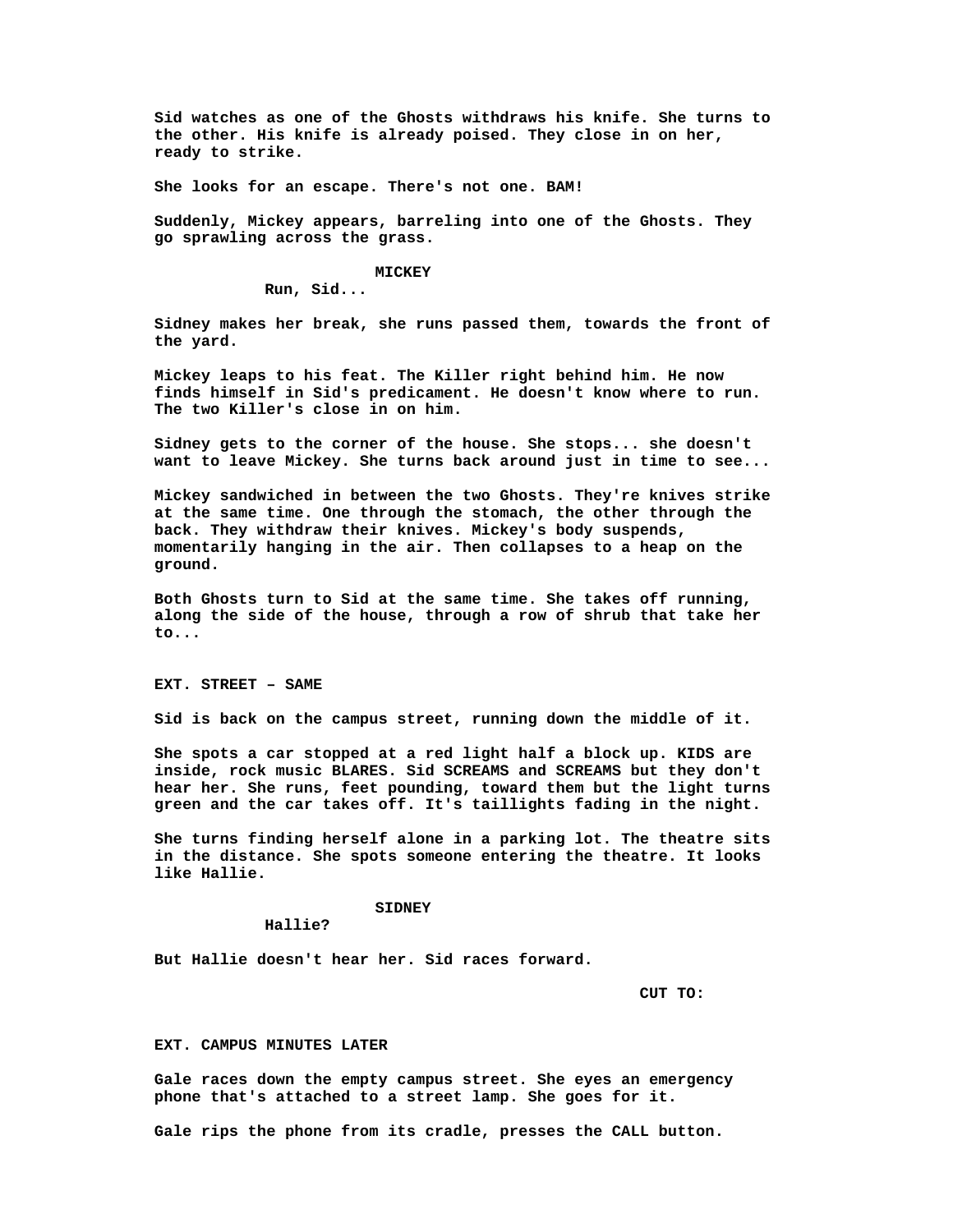**VOICE (from phone) What is your emergency please?**

**GALE Someone's trying to kill me. I need the police.**

**VOICE Are you in danger now?**

**GALE Yes, goddammit!**

**VOICE Where is your attacker?**

**GALE I don't know.**

**VOICE Stay under the safety light. Help is on its way.**

**GALE The safety what? Fuck that!**

**Just then, Gale hears a NOISE. A door opening. She looks up to see Sidney disappear through the side theatre door.**

**GALE**

**SIDNEY!**

**But Sidney has already disappeared inside. Gale yells into the phone.**

**GALE (CONT'D)**

**Fuckin' hurry.**

**Gale throws the phone down and tears off for Sidney.**

**INT. THEATRE SAME**

**The theatre is big and old. Plush chairs, balcony, huge proscenium stage.**

**Sidney enters through a side house door. She pulls on it, releasing the emeregency lock. She makes her way down the aisle toward the orchestra section.**

**SIDNEY**

**Hello?**

**The stage is dark and bare with the exceptions of the furniture from the DEATHTRAP set. BUMP! A noise from the stage wings.**

**SIDNEY (CONT'D)**

**Hallie?**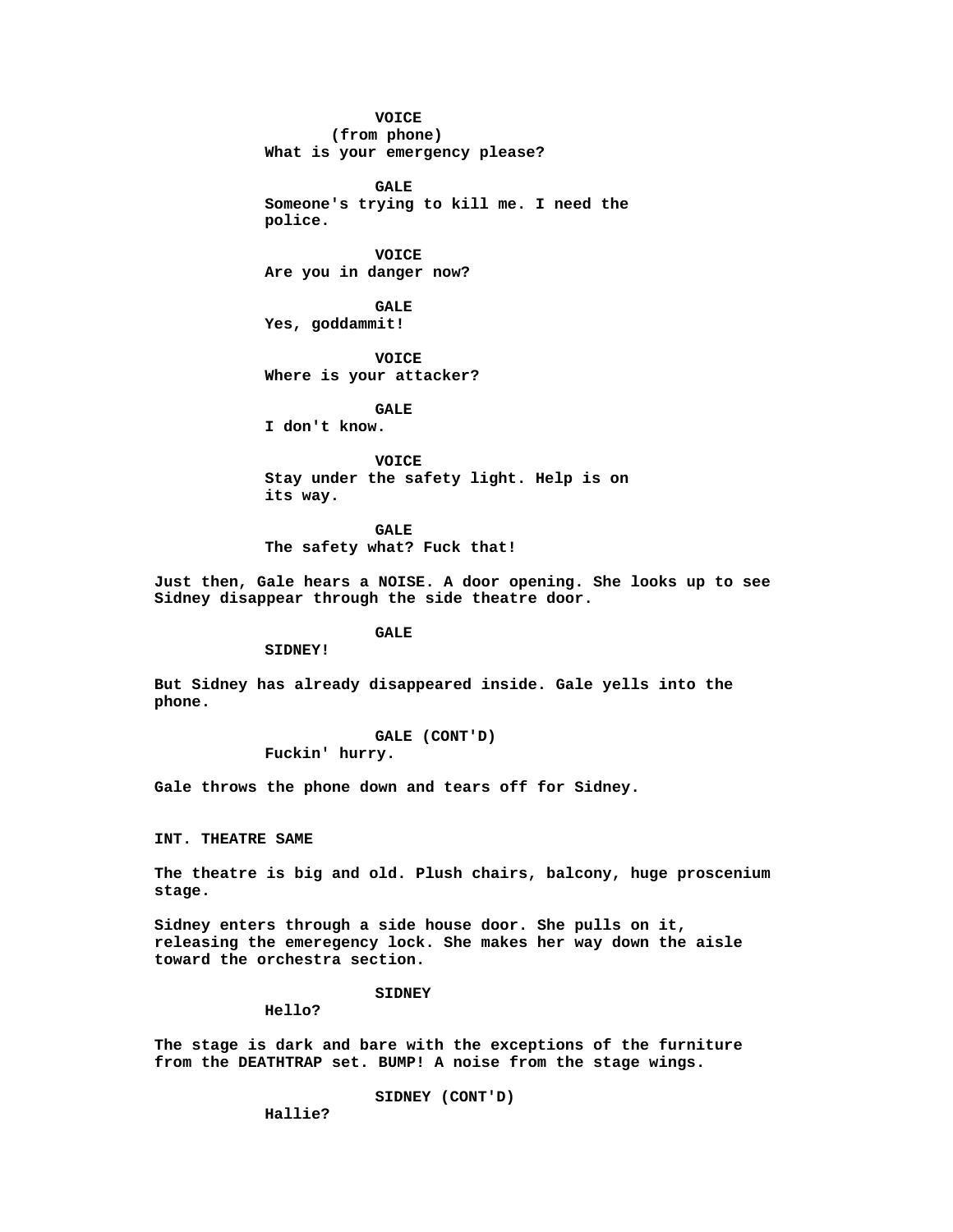**Sidney moves down front to the little bridge that extends out over the orchestra pit. She crosses it and moves to stage center, peering into the wings on either side of her.**

**Complete darkness.**

**DRIP! DRIP!**

**Something drips down from above and onto Sidney. She wipes it from her face when...**

**CLICK! A spot light turns on from the back of the house, illuminating Sid center stage. She jumps at this, unnerved. She looks to her hand, covered in crimson. Then out to the house... the light is blinding.**

**CLANK! A NOISE from above..ropes, pulleys moving. Sid looks up as a set wall comes PLOWING down at her. She leaps out of the way, falling to the floor.**

**The wall falls into place on the stage. It is the back wall of the set that's dressed with framed pictures and antique weapons and...**

## **DEWEY**

**Who hangs from it, pinned up against the wall, very much deadk, arms outstretched, crucified. His body a bloody mess. Sidney stops, stunned. She stands frozen in unspeakable horror. Her entire being ripped apart. She breaks into tears. And then...**

**Sid backs up, moving, racing toward the wings when another wall flies in, sealing the backstage area off, trapping her. She looks in shock at...**

## **HALLIE**

**Strung up, her body hanging lifeless. Sid SCREAMS, turning, running to the other side of the stage when a third wall comes flying in, creating the three walled set of DEATHTRAP.**

**Attached to it, is the body of Joel. Dead. Blood everywhere. And then, Sid hears...**

## **CLAPPING!**

**A single pair of hands from somewhere in the house... applauding. She turns around and spots a FIGURE moving down the aisle. She can't make out who it is.**

**Sid bolts. She spots the set door up center, near Dewey's body. She goes for it, ripping it open to find...**

#### **COTTON WEARY STANDING IN THE DOORFRAME**

**Sid SCREAMS. But then sees his face, he looks scared. And then, Cotton's body falls forward to the floor, his arms and legs bound by electric tape.**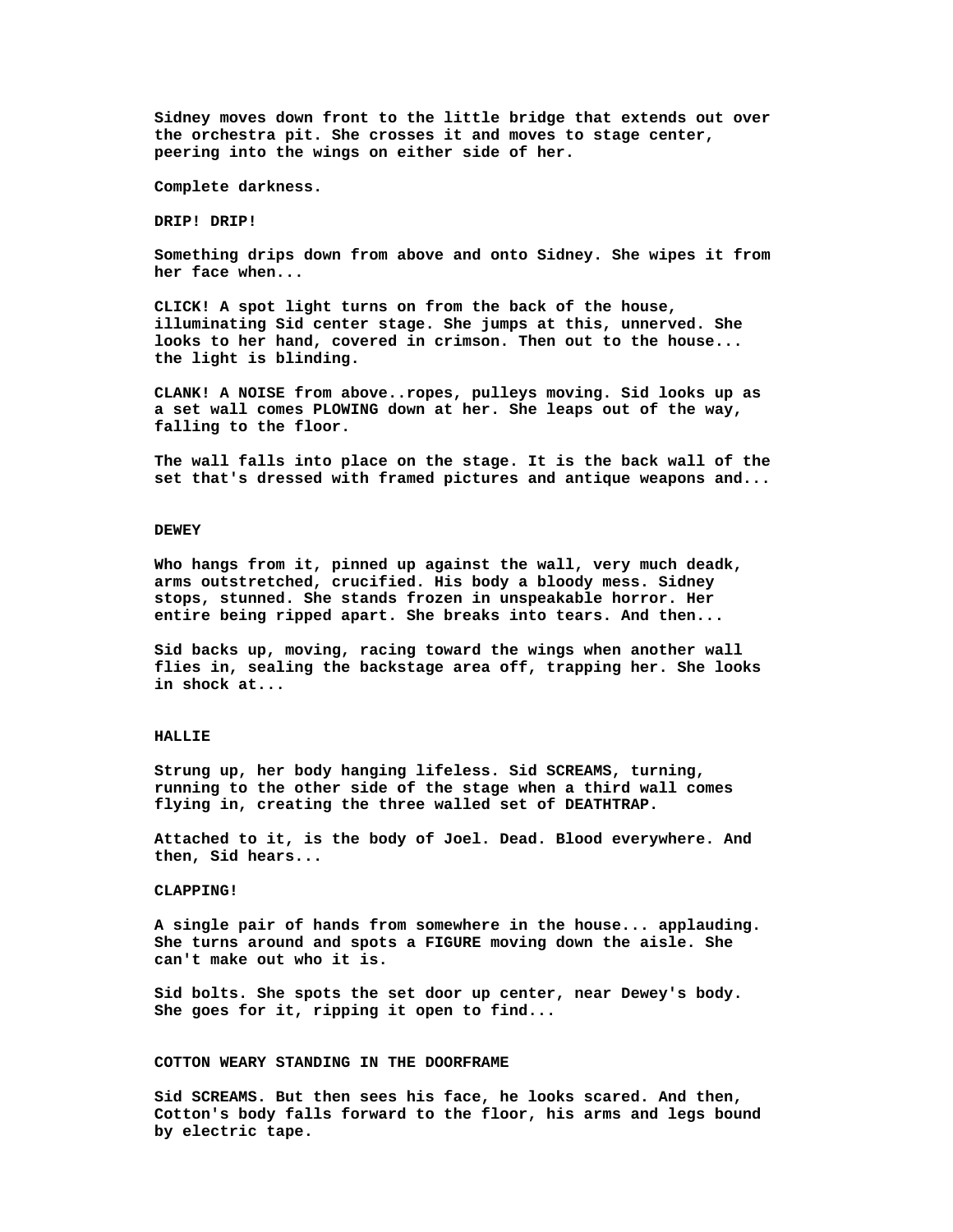**Sid turns back to the front of the stage. The Figure is now walking across the bridge, holding something... a light attached to a video camera. She's being filmed. Sid looks back to Cotton who looks up to her with pleading eyes.**

#### **COTTON**

**Quick, untie me.**

**Sid is paniced. She doesn't know what to do. She leans down to untie him but stops.**

> **VOICE (from behind video camera) You've seen this movie before, haven't you?**

**Sidney looks to the voice. The camera is pulled away to reveal...**

**DEREK**

**He smiles at her.**

**DEREK Smile for the camera.**

**Sidney remains silent.**

#### **COTTON**

**Sid, c'mon.**

**Side backs away from Cotton. She doesn't trust either one of them. Derek watches her, amused.**

> **DEREK Go on, untie him.**

**SIDNEY No. This is a set up.**

**DEREK That's quick.**

**COTTON Please, Sidney, he's going to kill us.**

**Derek begins filming again.**

**DEREK You must be dealing with some serious trust issues right about now.**

**Sidney says nothing. She egdes away, moving to the wall where Hallie hangs.**

> **DEREK (CONT'D) Sidney, you can't keep your back to the audience like that. Could you cheat a little forward for me?**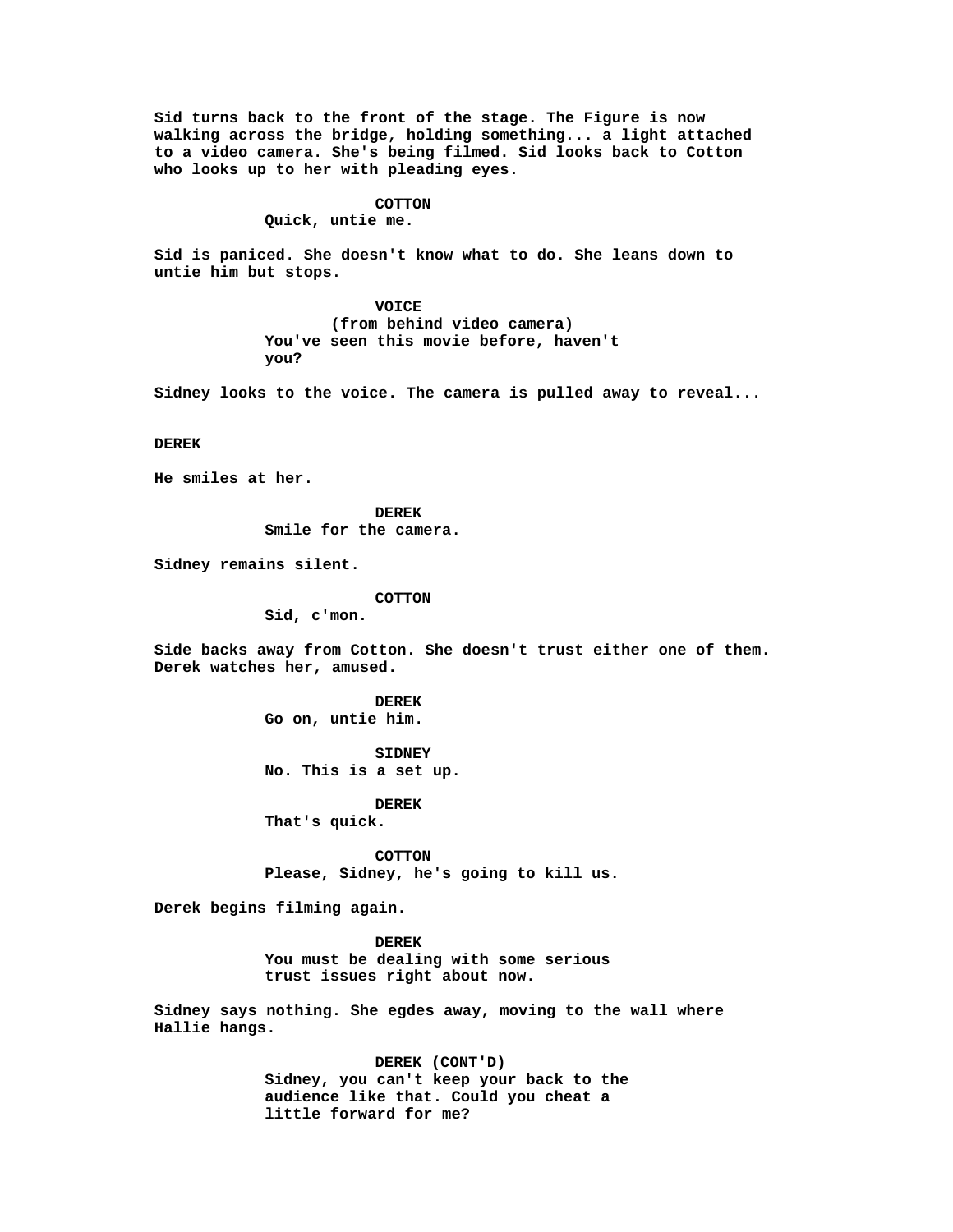## **COTTON**

# **Please, Sidney.**

**DEREK**

**You're really stumped, aren't you? You know there's two killers but you don't know who they are. I'm a given. The boyfriend. Way obvious. But now you're torn. Everyone else appears to be dead. Except for Cotton. Hmmm? Hmmm?**

**Suddenly, Hallie comes to life behind Sid, reaching out, grabbing her. Sid JUMPS. She spins around to find Hallie breaking out in a torrent of GIGGLES. Very much alive.**

## **HALLIE**

**Paaaaiiin... yah, such pain... The story of your life, Sid.**

**Sidney stares in mortal shock as Hallie cuts herself down from the wall with a big hunting knife.**

> **DEREK Need some help, honey.**

## **HALLIE**

**I got it..**

**Sidney's eyes go back and forth between the two.**

## **DEREK**

**You should really see your face right now, Sid. It's doing some freaky shit.**

**Derek's right. Sid's face appears completely tortured.**

## **HALLIE**

**Yeah, you look quizzical yet pensive.**

**DEREK Yeah, how can we help? Do you have any questions regarding the sequel of your life?**

**Sidney stares them down. She's been here before.**

# **SIDNEY**

**Why?**

**DEREK Good question. You took the bait.**

**HALLIE**

**Ever see NATURAL BORN KILLERS? Well, Derek and I have this whole Mickey/Mallory-Woody Harrelson/Juliette Lewis thing going on.**

**DEREK I really don't like that comparison, honey.**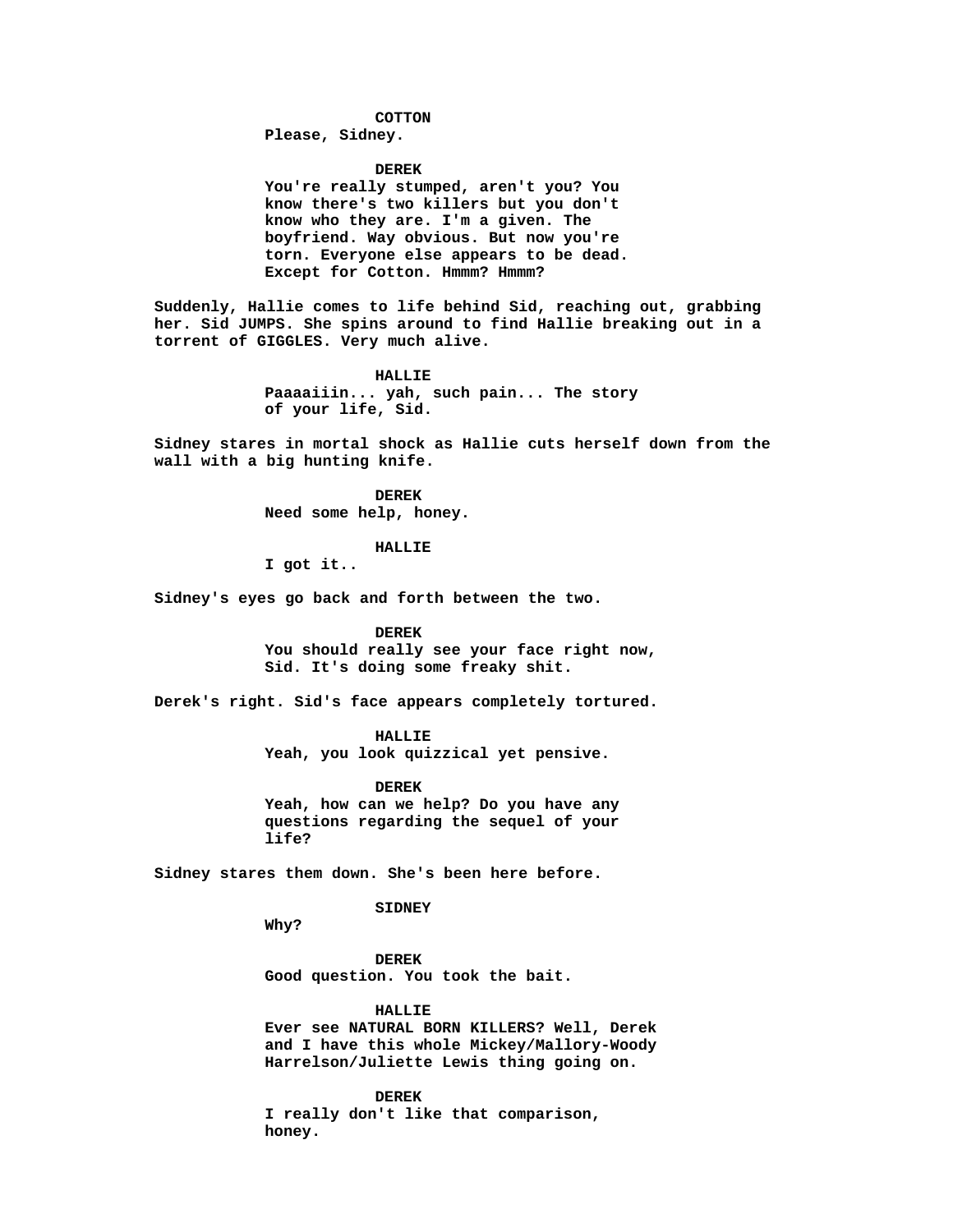**HALLIE (to Sid) He hates Oliver Stone.**

**DEREK I find his work overwrought.**

**Sid is waning.**

**HALLIE C'mon, Sid, don't fade on us. We've been planning this baby for a year. Humor us.**

**Sid turns to Cotton. She kneels down and begins to untie him.**

**DEREK Nope. You had your chance.**

**Derek dummy lunges at her with the knife. Sid backs off.**

**CUT TO:**

**EXT. THEATRE SAME**

**Gale approaches the side theatre door. She pulls on it. It's locked.**

**GALE**

**Shit.**

**She moves down along the theatre to another door.**

**CUT TO:**

## **INT. THEATRE A MINUTE LATER**

**Hallie and Derek move around Sid, taking turns filming her with the camera.**

> **DEREK We met on the internet.**

**HALLIE He sent me the cutest e-mail.**

**DEREK I read her postings on the horror movie chat boards and fell hopelessly. Hook, line...**

**HALLIE We have our own website now. We dedicated a whole page to you.**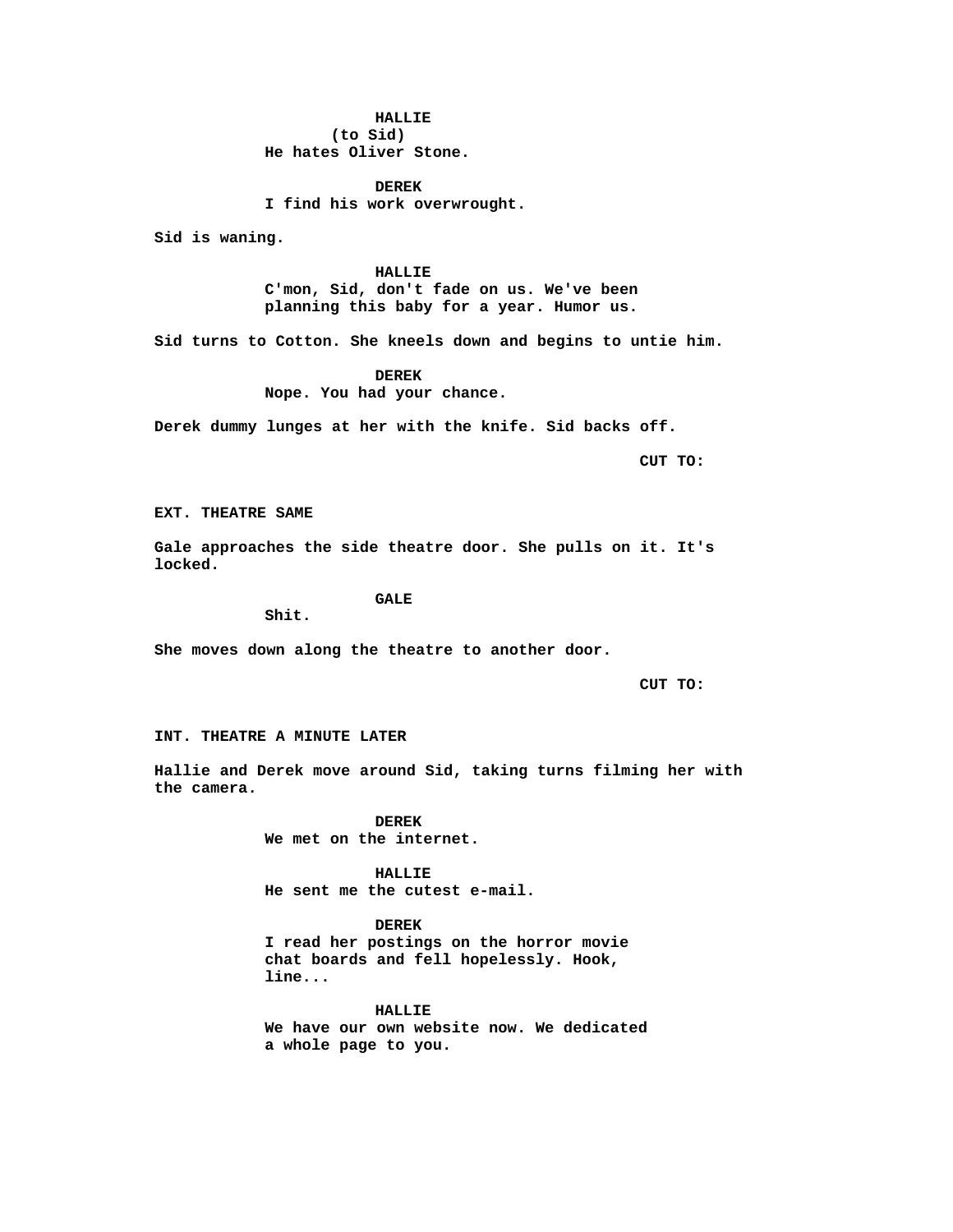#### **DEREK**

**You'd me amazed at how many of us there are out there. It's a whole world, Sid. You're really popular amongst the demented.**

**HALLIE You're the one who got away.**

#### **DEREK**

**Until now.**

**COTTON You guys are fucked.**

**HALLIE Actually Cotton, and I think critics would agree, it's the other way around.**

**DEREK Poor Cotton, could life be a little more cruel?**

**SIDNEY You're not going to get away with this.**

**HALLIE**

**Of course not. Who wants to? What's the point if we don't get caught? Where's the glamour in that?**

#### **DEREK**

**The way I see it. We'll be arrested. Go to prison. Cash in on the home footage. Secure a book deal. If all goes as planned, our trial should coincide with the release of STAB II.**

**HALLIE A verdict and premiere all on the same day. I love it.**

**DEREK We're hoping for the death penalty. I have this whole DEAD MAN WALKING swan song exit planned.**

**HALLIE And now, drum roll please...**

**DEREK Hope you're ready, Sid. We got one last surprise for you.**

**Cotton pull and twists on his bound wrists. Sid had loosened them somewhat. He tries to finish undoing them.**

**HALLIE**

**A twist ending if you will.**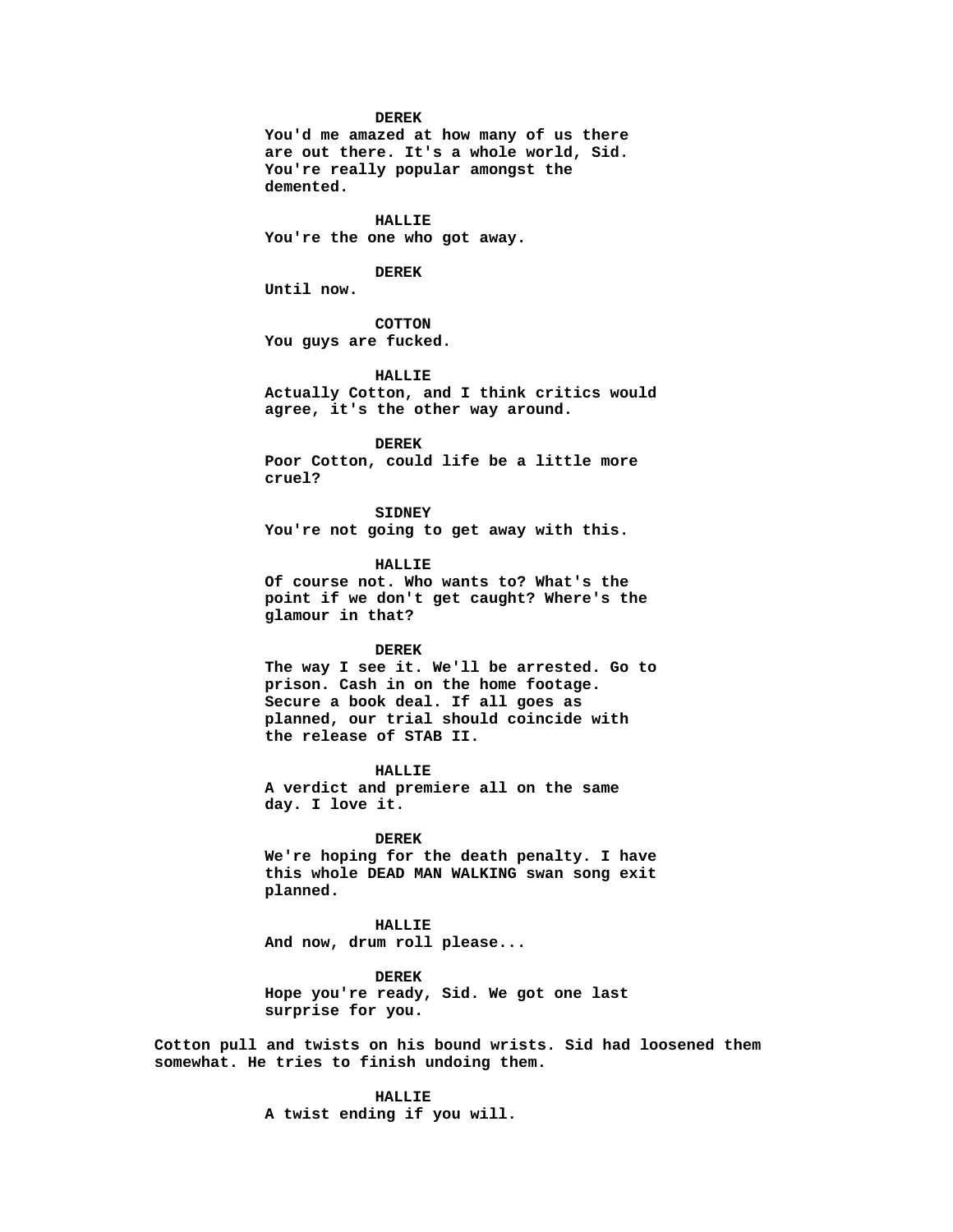#### **DEREK**

**Yeah, we really had our work cut out for us. It really is the curse of the sequel. The Billy/Stu thing's been done.**

#### **HALLIE**

**... so we had to be different but yet the same because if you venture to far away from your orginal story you completely alienate the audience...**

#### **DEREK**

**And we didn't want to do that, Sid. We wanted to give you your money's worth.**

**HALLIE So we found a compromise.**

**DEREK Or it found us.**

#### **HALLIE**

**We have a surprise guest star waiting in the wings.**

**DEREK Just for you, Sid.**

**HALLIE Wait a sec, Derek. We forgot to flip.**

**Derek reaches in his pocket for a coin.**

#### **DEREK**

**Oh yeah. (to Sid) We figure the one of us that actually kills you will get a little more press. It's been an ongoing discussion. (to Hallie) Heads or tails?**

**HALLIE**

**Tails.**

**He flips the coin.**

**DEREK Shit! You win.**

# **IN THE AUDITORIUM**

**Gale emerges from the lobby. She found a way in. She eyes the proceedings on stage. She sees Sidney standing over Cotton. And then Hallie and Derek on either side... knives in hand. She races down the aisle.**

**GALE**

**Sidney!**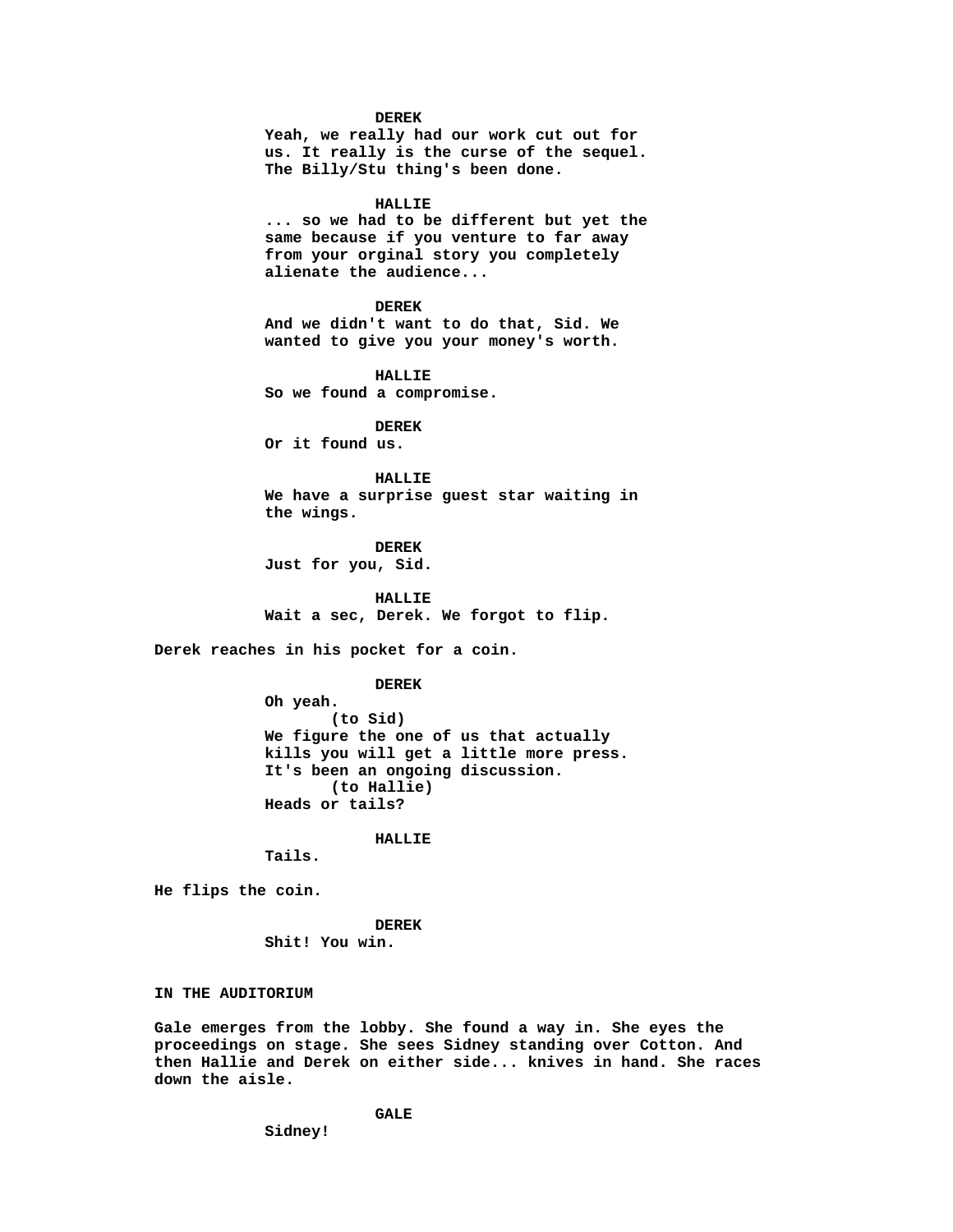#### **ON STAGE**

**They all turn, spotting Gale. Sid moves forward, happy to see her.**

**SIDNEY**

**Gale!**

**IN THE AUDITORIUM**

**Gale moves down the aisle, not sure what's going on.**

**ON STAGE**

**Sidney moves down center. Derek cuts her off just as...**

**THE CURTAIN DROPS**

**Gale glimpsed the terror on Sidney's face just as the curtain separates them.**

# **ON STAGE**

**Derek grabs Sidney, holding her, the knife at her throat.**

**HALLIE It's about time she showed up.**

**IN THE AUDITORIUM**

**Gale moves to the exit door and into the...**

**INT. STAIR WELL SAME**

**Gale eyes a door that's marked "STAGE DOOR". She opens it and steps in coming face to face with a...**

# **A LARGE AUTOMATIC REVOLVER**

**Gale's eyes move down the end of the gun to find...**

# **DEBBIE SALT standing, lips pursed.**

**DEBBIE SALT Hello, Gale, we've been waiting for you.**

**Gale's face is a mass of confusion.**

**INT. STAGE SAME**

**Derek releases Sidney, shoving her, she falls to her knees, next to Cotton.**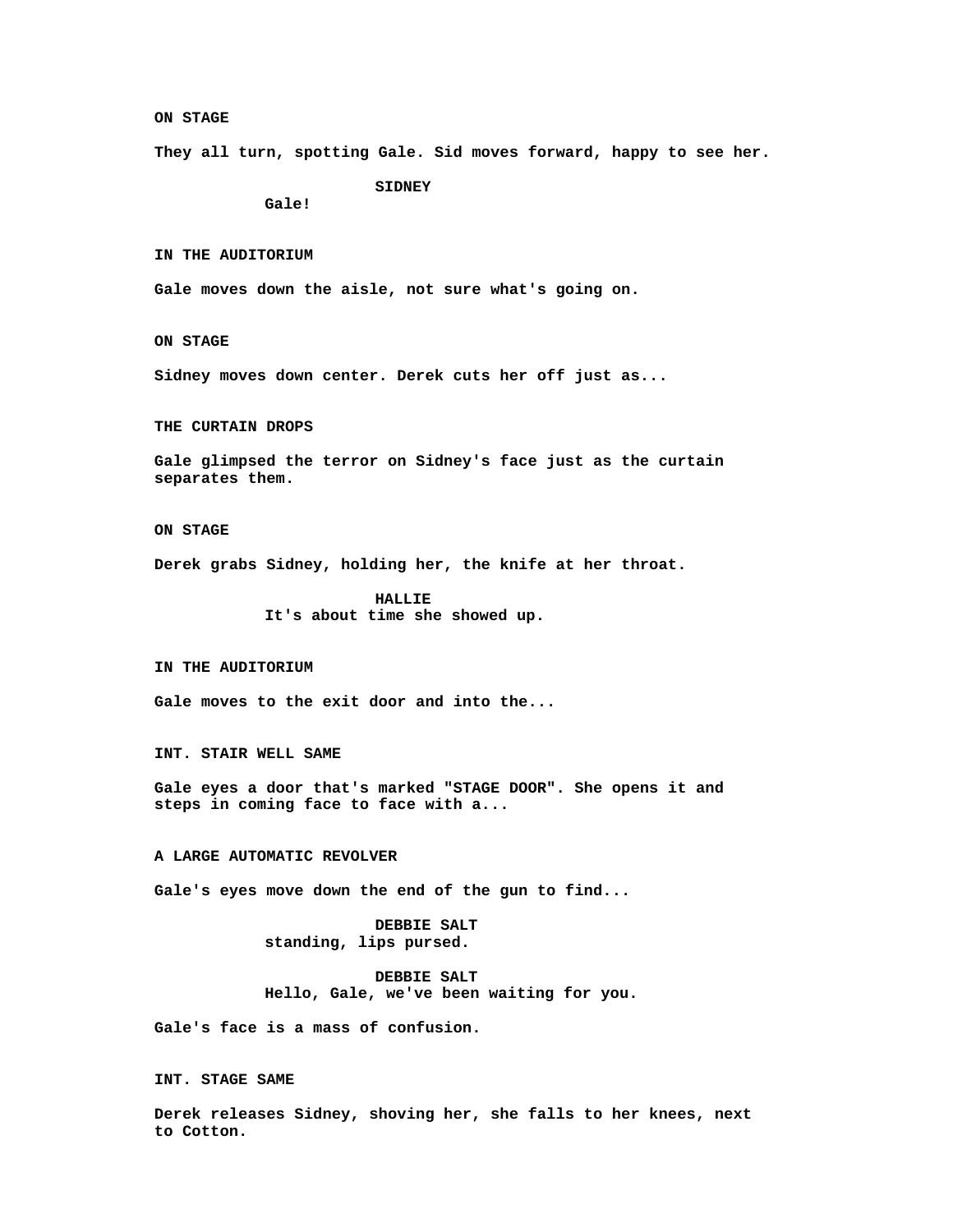## **CLOSE ON COTTON'S HAND**

## **SIDNEY**

**Okay, look, you guys. I applaud your methodical expertise but I have a question. What's going to happen after I die? I thought the heroine is supposed to live.**

## **HALLIE**

**Not this time.**

**Hallie moves in on her.**

## **DEREK**

**Yeah, we're trying to send a message to Hollywood. I'm really getting tired of all the happy endings. It's just not reality. In the real world the good guys die, the innocent are punished, and the murderers inherit the earth.**

**SIDNEY**

**But nobody wants to see that. It'll never go. They'll rewrite you. You don't want that.**

**HALLIE Oh, Sid, you're sounding desparate. I guess fearing death makes one anxious.**

**SIDNEY You fucking freaked out movie nut psychos...**

**VOICE**

**(off camera) Don't blame the movies, Sid. Movies don't create pyschos.**

**Sid stops dead in her tracks as these words still her very soul. The Voice comes from the wings. They all turn as Gale Weathers appears. Behind her, with gun in hand, is Debbie Salt. Derek grabs the camera. He doesn't want to miss a second.**

#### **DEBBIE SALT**

**Don't you know that by now? It's about family. It all starts at home. It starts with the father... and the mother.**

**Sidney mouth drops, her face aghast, as she looks to Debbie Salt. She recognizes her immediately.**

# **SIDNEY**

**Mrs. Loomis?**

**Gale stops cold.**

**GALE**

**What?**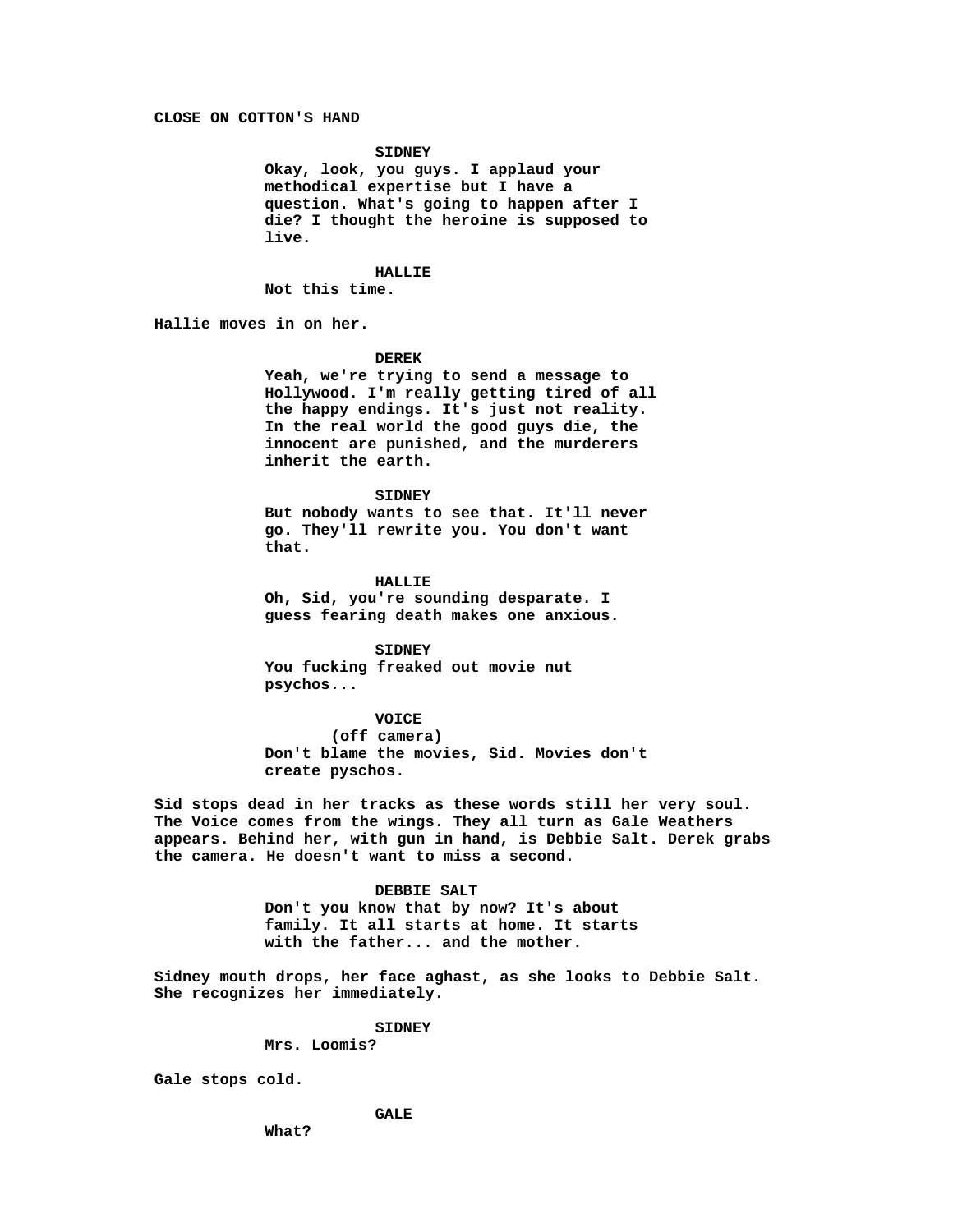**SIDNEY**

**Oh my God.**

**Gale turns to Debbie Salt.**

**GALE Jesus. It can't be.**

**HALLIE Told you we had a guest star. Didn't see that coming, did you?**

**DEREK Everything's taken on a hyper-reality, hasn't it?**

**GALE You're Billy's mother?**

**DEBBIE SALT I couldn't believe you didn't recognize me. You even interviewed me for your book.**

**GALE You're all in this together?**

**DEREK We had to have financing.**

**HALLIE Tuition's expensive.**

**SIDNEY Why Mrs. Loomis?**

## **DEBBIE SALT**

**Where should we start? Your mother ruined my marriage by sleeping with my husband. You ruined my family by killing my son. Gale aired it to the world. Should I go on... isn't that enough?**

**GALE Jesus, you're just as whacked as your son.**

## **DEBBIE SALT**

**Where do you think he got it? Mental illness is heriditary. Who do you think incouraged him to kill your mother? He was a smart kid but children need parental guidance.**

**Sidney is completely horror stricken. She stands in total disbelief.**

#### **DEREK**

**Yeah, she's been great, Sid. We never would have been able to it without her.**

**Debbie Salt/Mrs. Loomis looks to both Derek and Hallie, smiling.**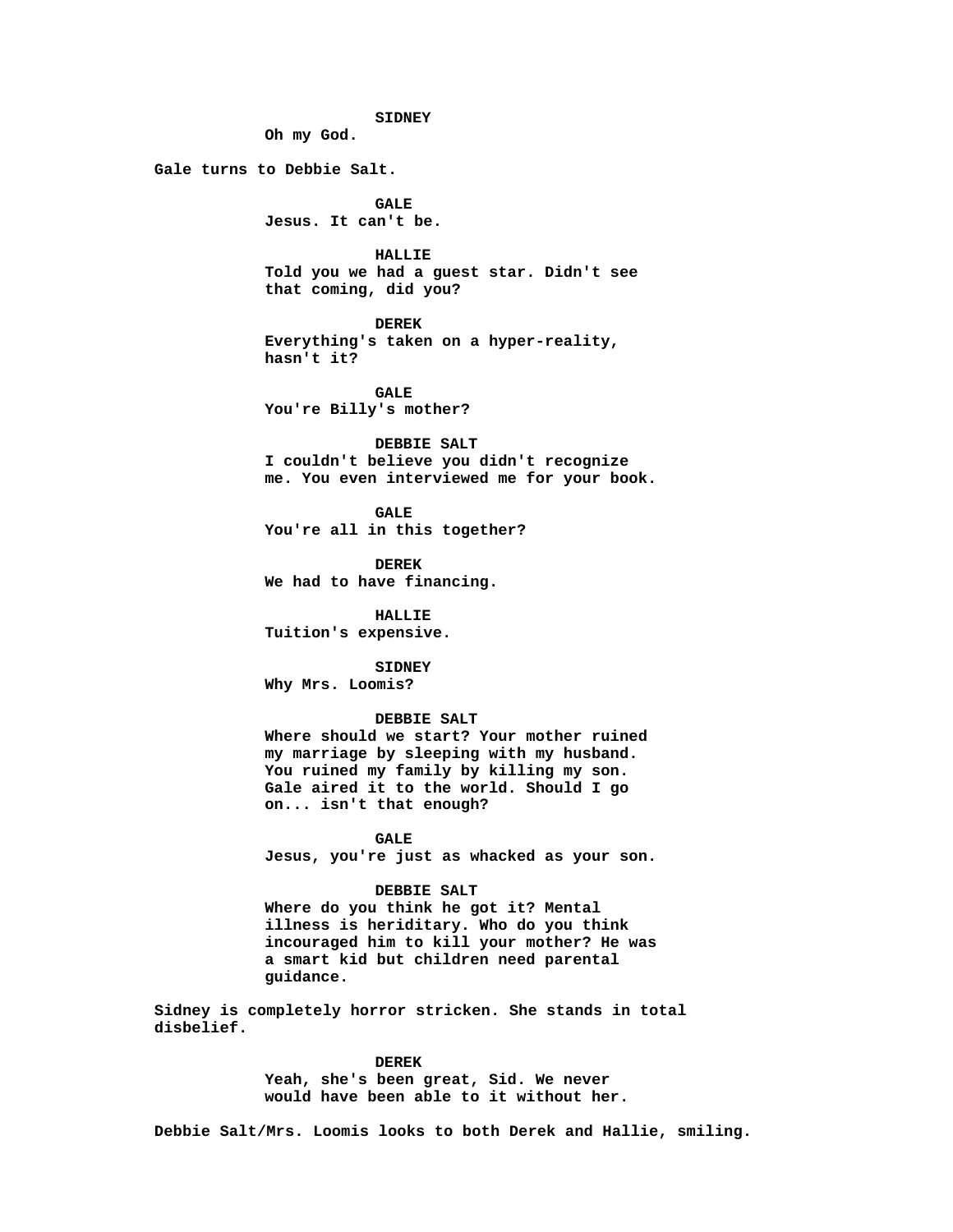**DEBBIE SALT And I couldn't have done it without you two. Now who won the coin toss?**

**Hallie raises her hand.**

## **HALLIE**

**I did.**

**Debbie points the gun at her, quickly, simply... and FIRES. Sid and Gale SCREAM as a bullet through the forehead sends Hallie flying back against the flat wall. Her body drops to the floor. Dead.**

**Derek drops the camera, completely taken back. He looks to Debbie.**

#### **DEREK**

**What are you...**

**Debbie turns the gun on him. FIRES AGAIN. Derek moves, the bullet catches him in the stomach. He drops to his knees. Debbie FIRES again. Derek takes another bullet. This time dropping. Very dead. His body falls near Cotton who has remained suspiciously quiet through this ordeal. He eyes Derek's knife that now lay near his wrists.**

**SIDNEY AND GALE**

**Turn to Debbie in complete horror.**

**DEBBIE SALT Nice kids but a little out there.**

**GALE What are you going to do?**

**DEBBIE SALT Finish what my son started.**

**GALE But you'll never get away with it.**

**DEBBIE SALT Enter Cotton Weary.**

**Cotton looks up.**

# **DEBBIE SALT (CONT'D)**

**Think about it. An innocent man wrongly accused. Spends time in prison where he justs sits with his righteous anger, waiting, planning his revenge. His life so incomprehensively ruined he's forced to take revenge on the people responsible. It's perfect.**

**COTTON No... not again.**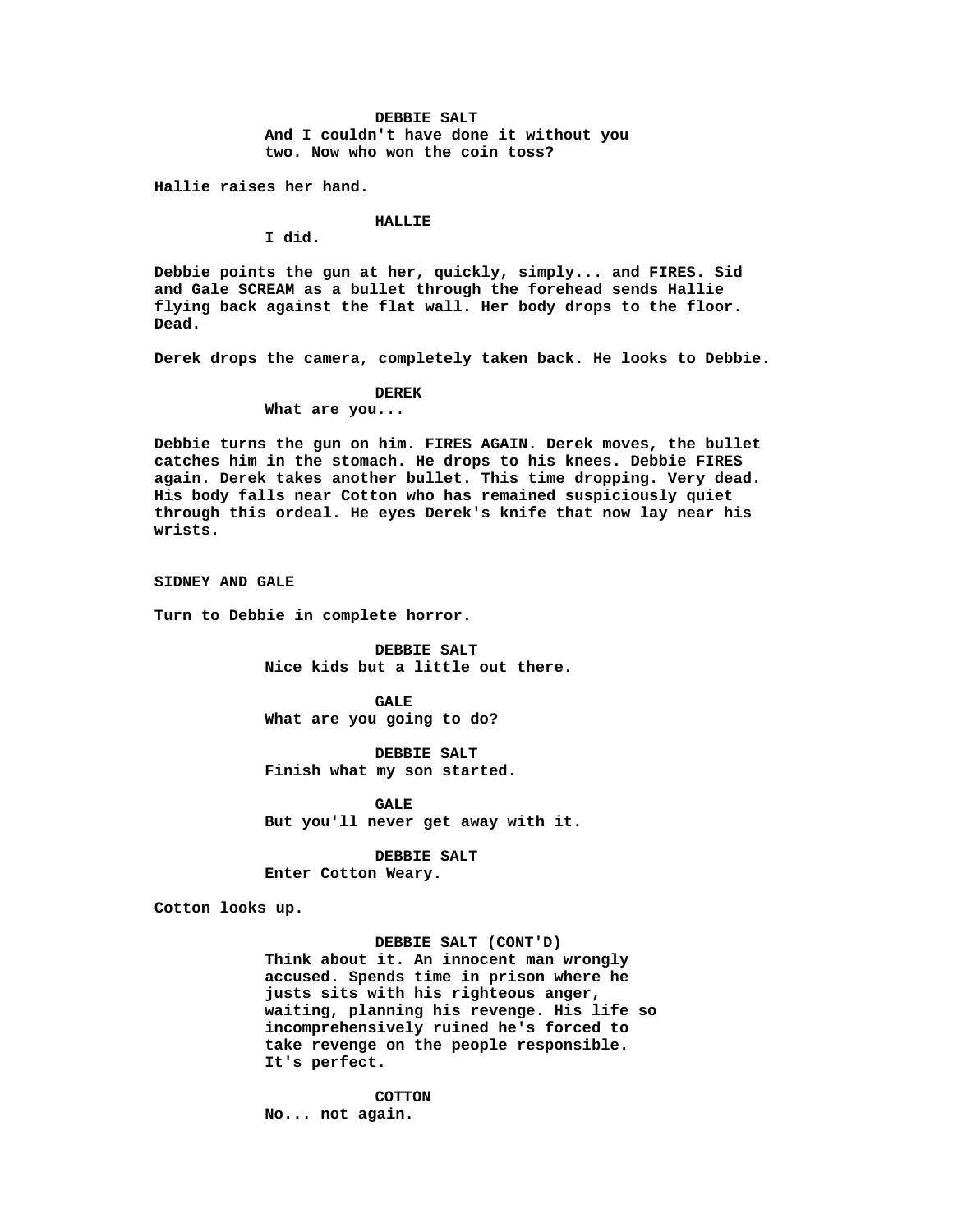# **DEBBIE SALT**

**Sorry, Cotton. I guess you were just meant to be a killer.**

**SIDNEY You'll never get away with this.**

**Debbie moves to Cotton, shrugging.**

**DEBBIE SALT Who would you like to shoot first, Cotton?**

**Just then, Cotton leans up, freed from his bindings. With the knife in hand, he lunges for Debbie Salt. It strikes her, lodging into her chest. She goes back. Cotton doesn't stop, he stabs her again and again. She goes down. Dead.**

#### **GALE**

**Thank God.**

**Gale rushes to Cotton as he jumps to his feet. She helps him with the last of his bindings. Sid looks about at the body count on stage. It's mounting. She takes a deep breath. Relieved.**

> **GALE (CONT'D) God, Cotton, what a nightmare. I'm so sorry.**

> > **COTTON**

**Yeah...**

**Gale gives him a hug.**

**CLOSE ON COTTON'S FACE**

## **GALE**

**Thank you.**

**He hugs her back. She doesn't see as he rises the knife behind her, bringing it down in one swift, maniacal move. Gale's body jerks, a moment of shock and then she goes limp as the knife lodges in her back.**

**Sidney turns just in time to see Cotton toss Gale's body down into the orchestra pit. He turns, facing Sidney. The bloody knife in hand.**

## **SIDNEY**

**NOOO!**

**Cotton moves to Derek's body where the video camera lay, he pulls the tape from it.**

> **COTTON It's perfect, Sidney. No one will ever suspect me. I have proof. I'm the victim.**

**SIDNEY Please, Cotton, don't do this.**